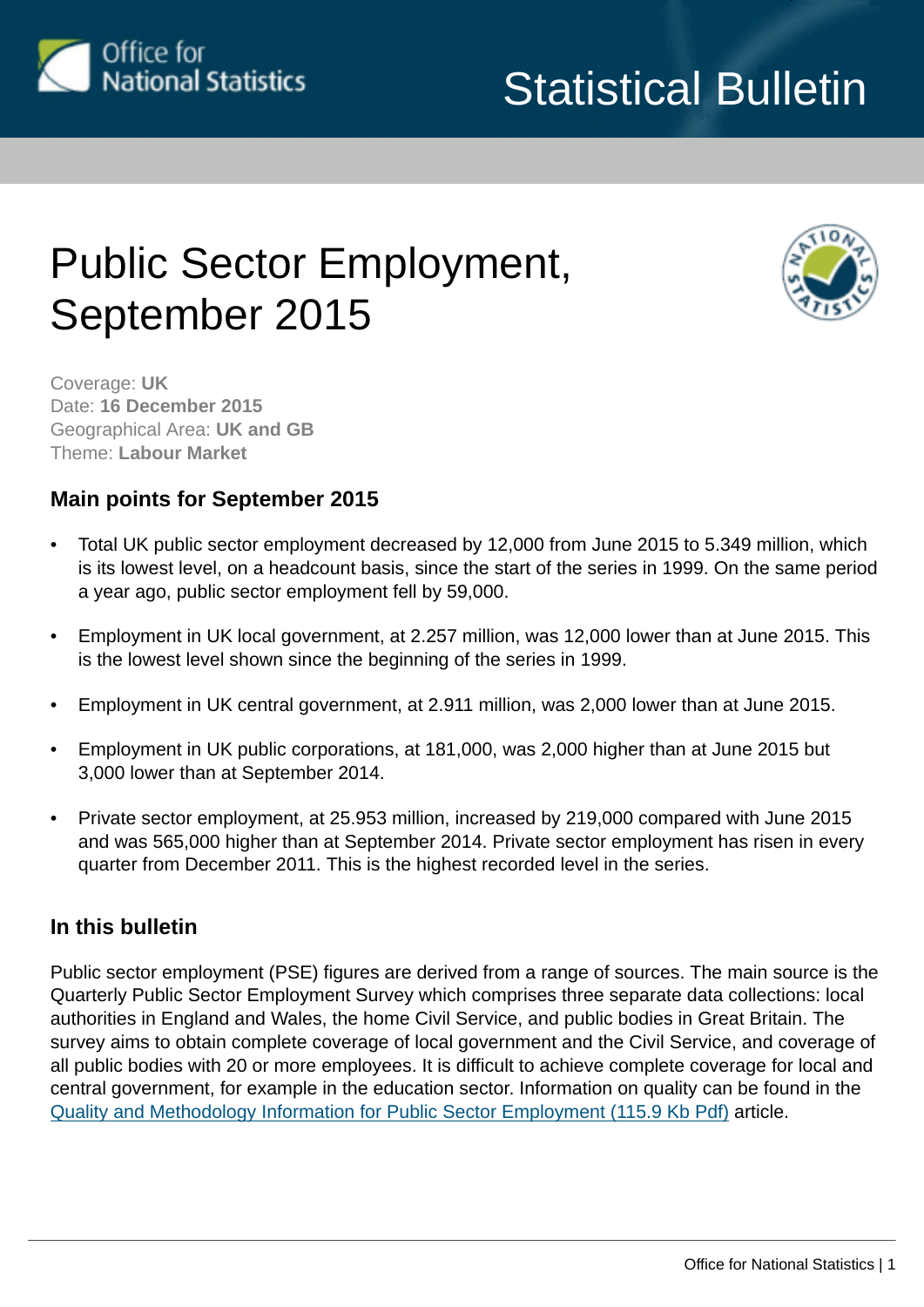Headcount estimates of PSE are presented by sector classification, industry and region. Civil Service employment is shown by government department and agency. Employment in executive non-departmental public bodies (NDPBs) has been aggregated by sponsoring department.

Reclassifications between the public and private sectors, which affect the trends, are also addressed. Full-time equivalent estimates of PSE are available in the accompanying reference tables.

Revisions have been made to the series in line with the public sector employment revisions policy (background note 3 has further details).

Summary PSE statistics from this release are also published in the monthly UK Labour Market statistical release. The UK Labour Market release provides a comprehensive picture of the structure and size of the UK labour market each month. The quarterly PSE statistics are published on the same day as the UK Labour Market figures each quarter.

It is important to note that the Public Sector Employment estimates are point in time employment estimates and relate to a specific day in the published month.

These statistics are mainly used to monitor changes in the number of people employed in the UK public and private sector. They are the official measure of UK PSE.

A new naming convention has been introduced in this bulletin. March, June, September and December will now be used rather than Q1, Q2, Q3 and Q4 respectively to denote the period for which employment is recorded.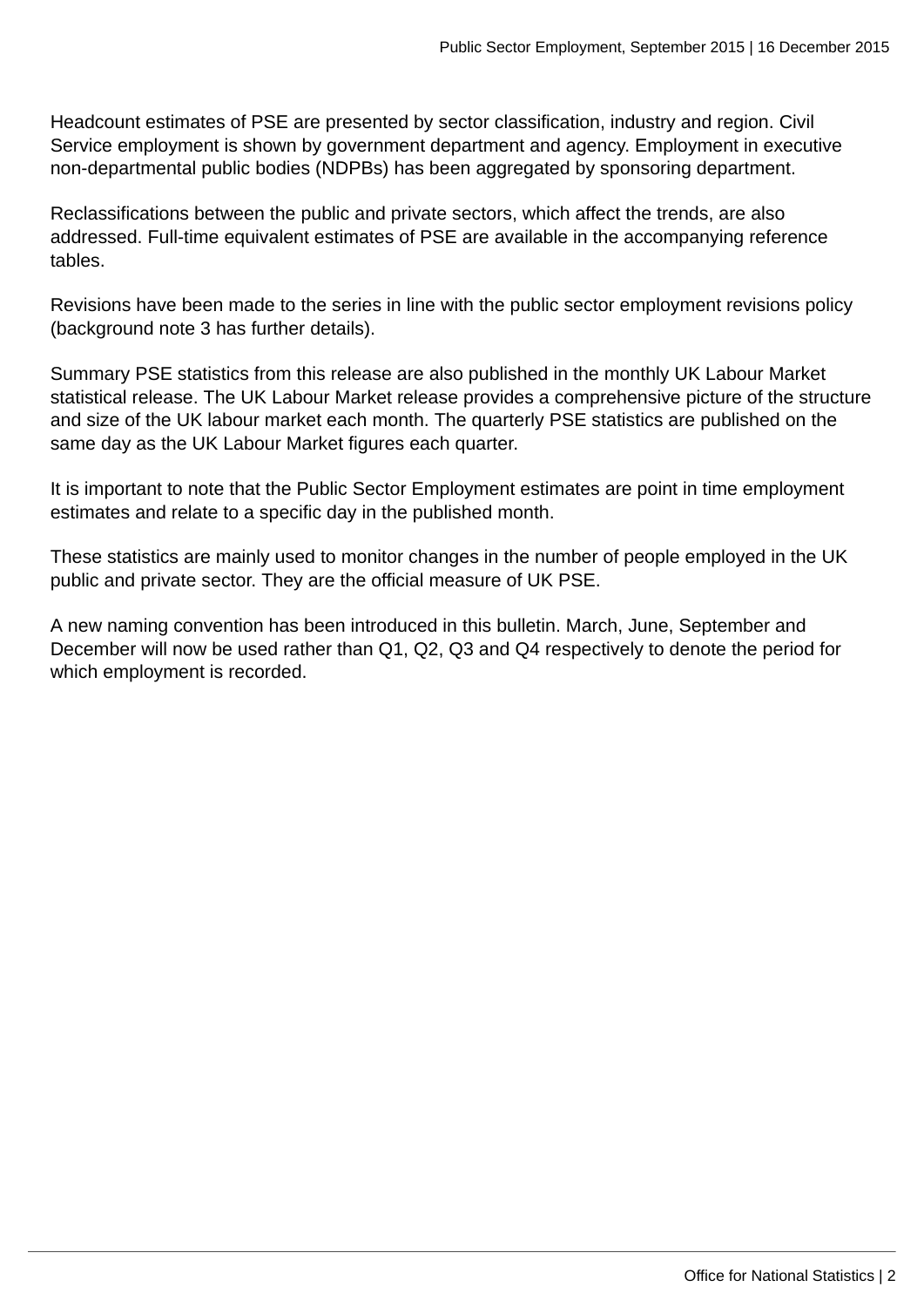## **Total UK public sector employment**



**Figure 1: Total UK public sector employment, March 1999 to September 2015, seasonally adjusted**

Source: Quarterly Public Sector Employment Survey - Office for National Statistics

#### **Download chart**

**XLS** [XLS format](http://www.ons.gov.uk:80/ons/rel/pse/public-sector-employment/q3-2015/chd-fig-1.xls) (32 Kb)

In September 2015, total UK public sector employment (PSE) was 5.349 million, 1.022 million (16.0%) lower than the peak level of 6.371 million seen in September 2009. This represents a fall of 12,000 (0.2%) on the previous quarter and 59,000 (1.1%) on the previous year.

Without the effects of major reclassifications between public and private sectors, PSE fell by 48,000 (0.9%) on the previous year.

Figure 1 shows that in September 2015 total UK PSE is below the level when the series started in March 1999. There has been a downward trend in total UK PSE since its peak in September 2009.

## **Public sector employment by sector classification**

The public sector comprises central government, local government and public corporations as defined for the [UK National Accounts](http://www.ons.gov.uk:80/ons/rel/na-classification/national-accounts-sector-classification/index.html).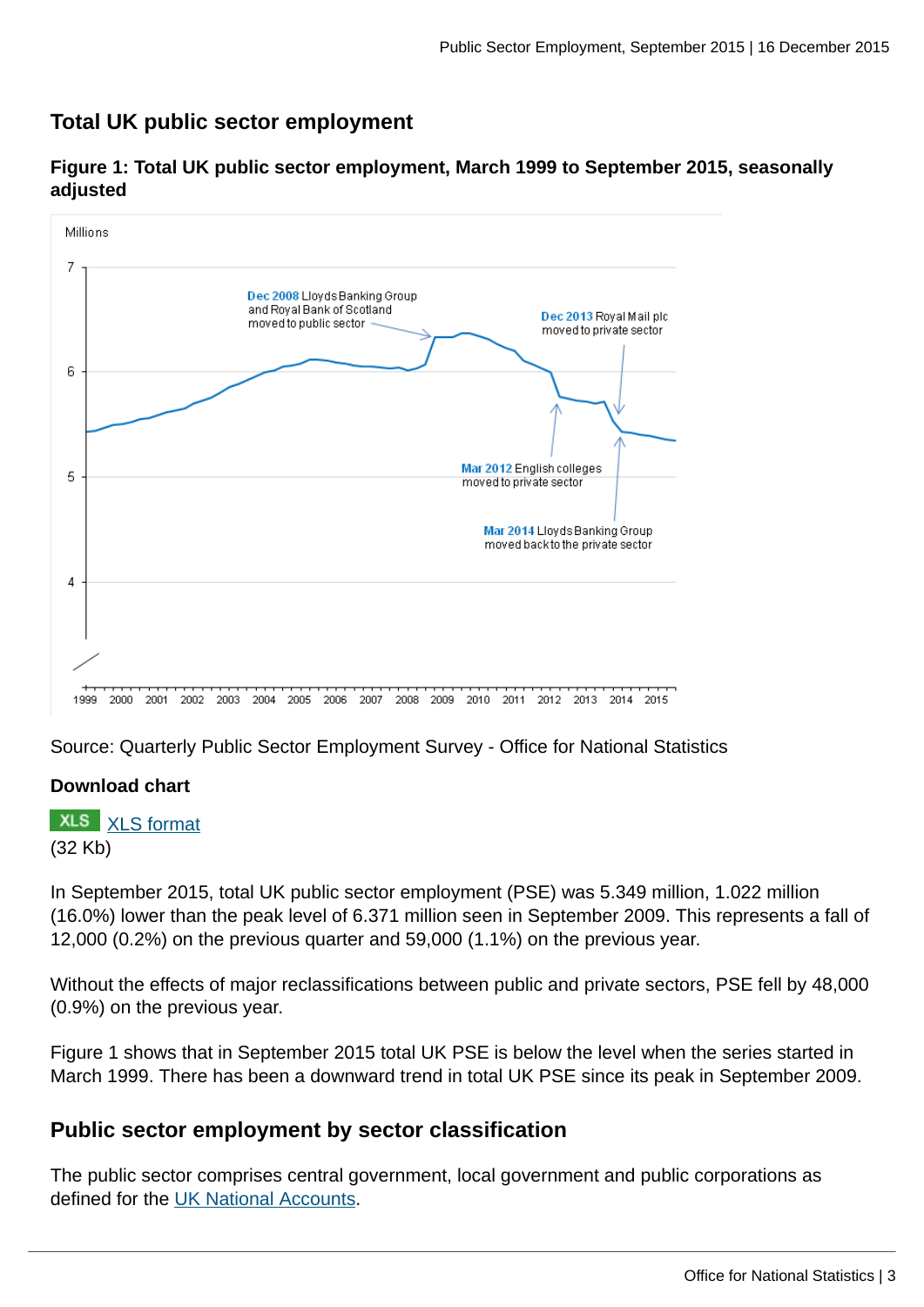

#### **Figure 2: UK public sector employment in local and central government, March 1999 to September 2015, seasonally adjusted**

Source: Quarterly Public Sector Employment Survey - Office for National Statistics

## **Download chart**

**XLS** [XLS format](http://www.ons.gov.uk:80/ons/rel/pse/public-sector-employment/q3-2015/chd-fig-2.xls)

(31 Kb)

#### **Local government**

In September 2015, employment in local government fell by 12,000 (0.5%) on the previous quarter and by 72,000 (3.1%) on the previous year. Figure 2 shows the decreasing trend in local government employment since June 2010 and the September 2015 level is the lowest shown since the series began.

#### **Central government**

In September 2015, employment in central government decreased by 2,000 (0.1%) on the previous quarter but increased by 16,000 (0.6%) on the previous year. This is mainly due to academy conversions (see below) over the period and an increase in NHS employment.

#### **Factors affecting employment in local and central government**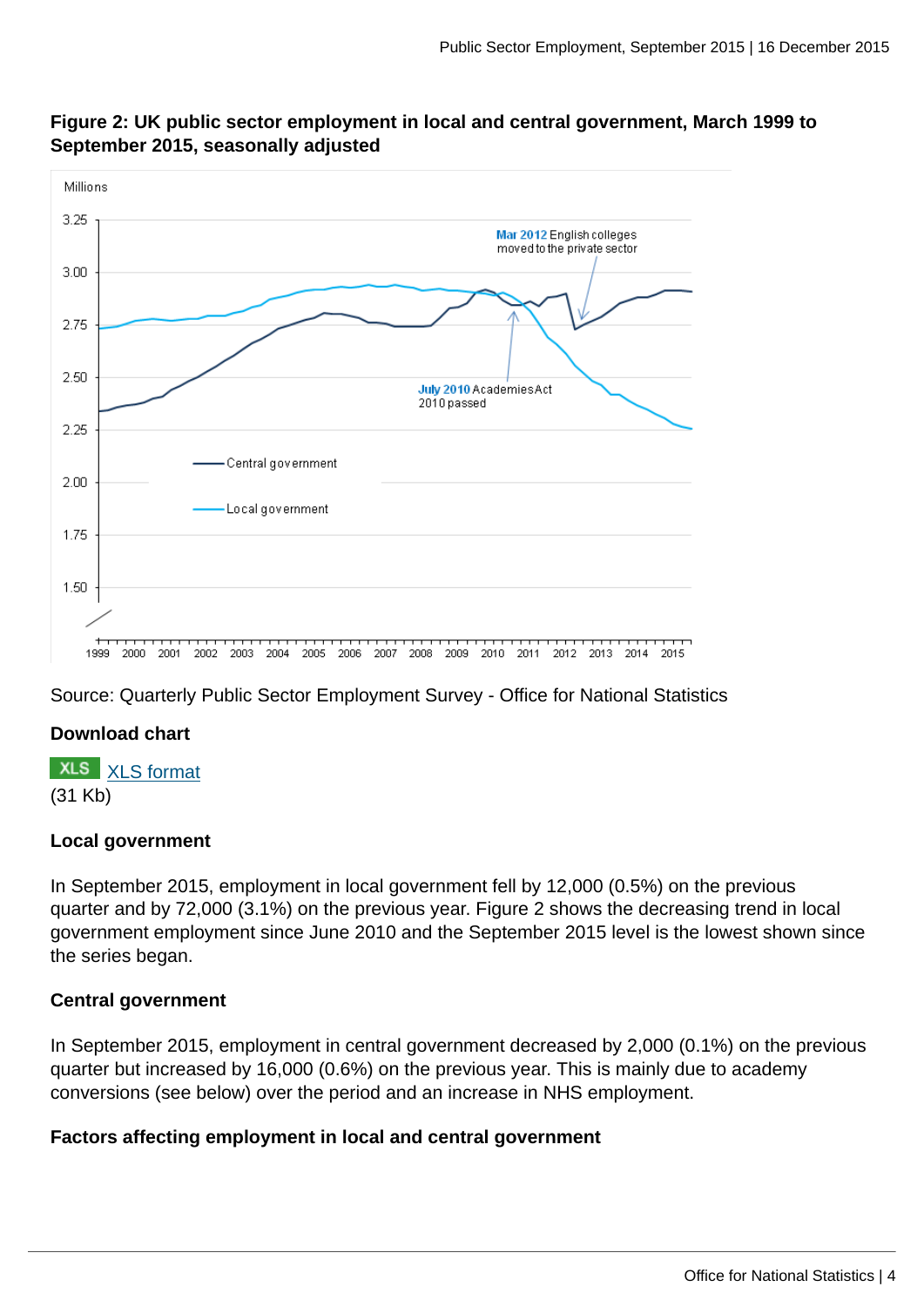There is an ongoing shift of employment from local government to central government, as a result of local authority maintained schools converting to academy status. Academies are classified to central government, whereas local authority maintained schools are classified to local government. As a result, whenever a local authority maintained school becomes an academy, its employees move from local government to central government.

In September 2015, employment shifted from local government to central government by 4,000 on the quarter and 33,000 on the year, due to academy conversions.

In June 2012, English further education colleges were reclassified and an approximate 176,000 employees moved from central government to the private sector. English sixth-form college corporations were also reclassified from local government to the private sector; there was a transfer of employees with an approximate headcount of 20,000. In March 2015, Welsh further education colleges were reclassified and an approximate 12,000 employees moved from central government to the private sector.

#### **Figure 3: UK public sector employment in Civil Service and public corporations, March 1999 to September 2015, seasonally adjusted**



Source: Quarterly Public Sector Employment Survey - Office for National Statistics

## **Download chart**

**XLS** [XLS format](http://www.ons.gov.uk:80/ons/rel/pse/public-sector-employment/q3-2015/chd-fig-3.xls) (32.5 Kb)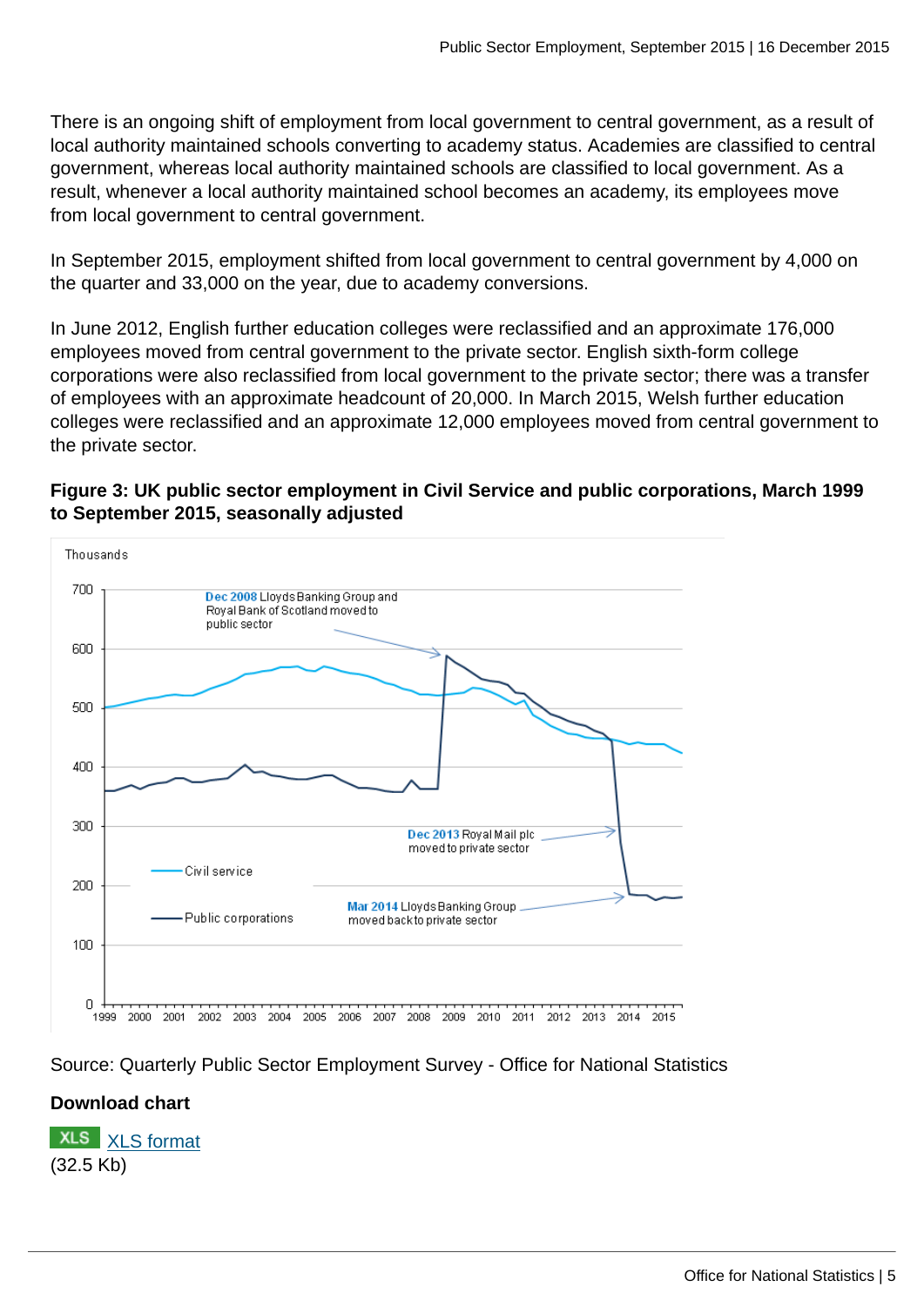#### **UK public corporations**

In September 2015, employment in UK public corporations increased by 2,000 (1.1%) on the previous quarter but decreased by 3,000 (1.6%) on the previous year.

#### **Civil Service**

In September 2015, Civil Service employment was 425,000. This is a decrease of 6,000 (1.4%) on the previous quarter and 15,000 (3.4%) on the previous year.

Figure 3 shows the downward trend in Civil Service employment since June 2005, when it was at its highest level of 571,000.

## **Public sector employment by industry**

#### **Figure 4: UK public sector employment by selected industries, March 1999 to September 2015, seasonally adjusted**



Source: Quarterly Public Sector Employment Survey - Office for National Statistics

## **Download chart**

**XLS** [XLS format](http://www.ons.gov.uk:80/ons/rel/pse/public-sector-employment/q3-2015/chd-fig-4.xls) (34.5 Kb)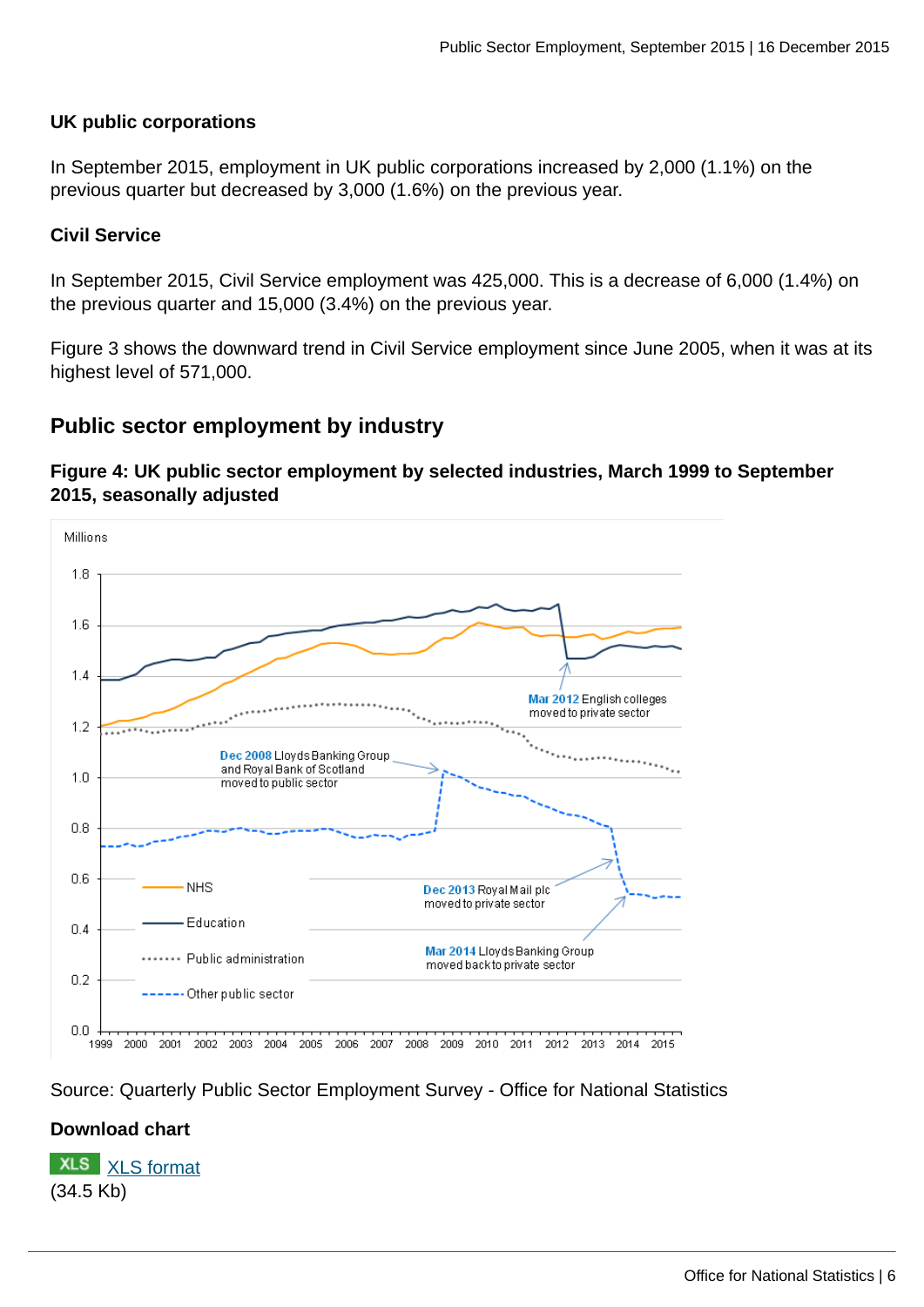#### **NHS**

Since June 2012, the NHS has employed the largest number of public sector workers. At September 2015, the NHS accounted for around 30% of all PSE. Employment in the NHS increased by 3,000 (0.2%) on the previous quarter and by 18,000 (1.1%) on the previous year.

#### **Education**

In September 2015, employment in public sector education decreased by 10,000 (0.7%) on the previous quarter and by 6,000 (0.4%) on the previous year.

Prior to June 2012, public sector education employed the largest number of public sector workers.

Figure 4 shows the significant fall in public sector education in June 2012, as a result of the reclassification of English further education colleges and sixth form college corporations into the private sector.

#### **Public administration**

Public administration includes all administrative duties of local and central government.

In September 2015, employment in public administration fell by 3,000 (0.3%) on the previous quarter and by 35,000 (3.3%) on the previous year, and is the lowest level recorded since the series began.

Figure 4 shows the general downward trend in employment in public administration since September 2009.

#### **Other public sector**

The category 'other public sector' covers all industries that have not been specified elsewhere, such as financial institutions.

In September 2015, employment in the category 'other public sector' decreased by 1,000 (0.2%) on the previous quarter and by 9,000 (1.7%) on the previous year.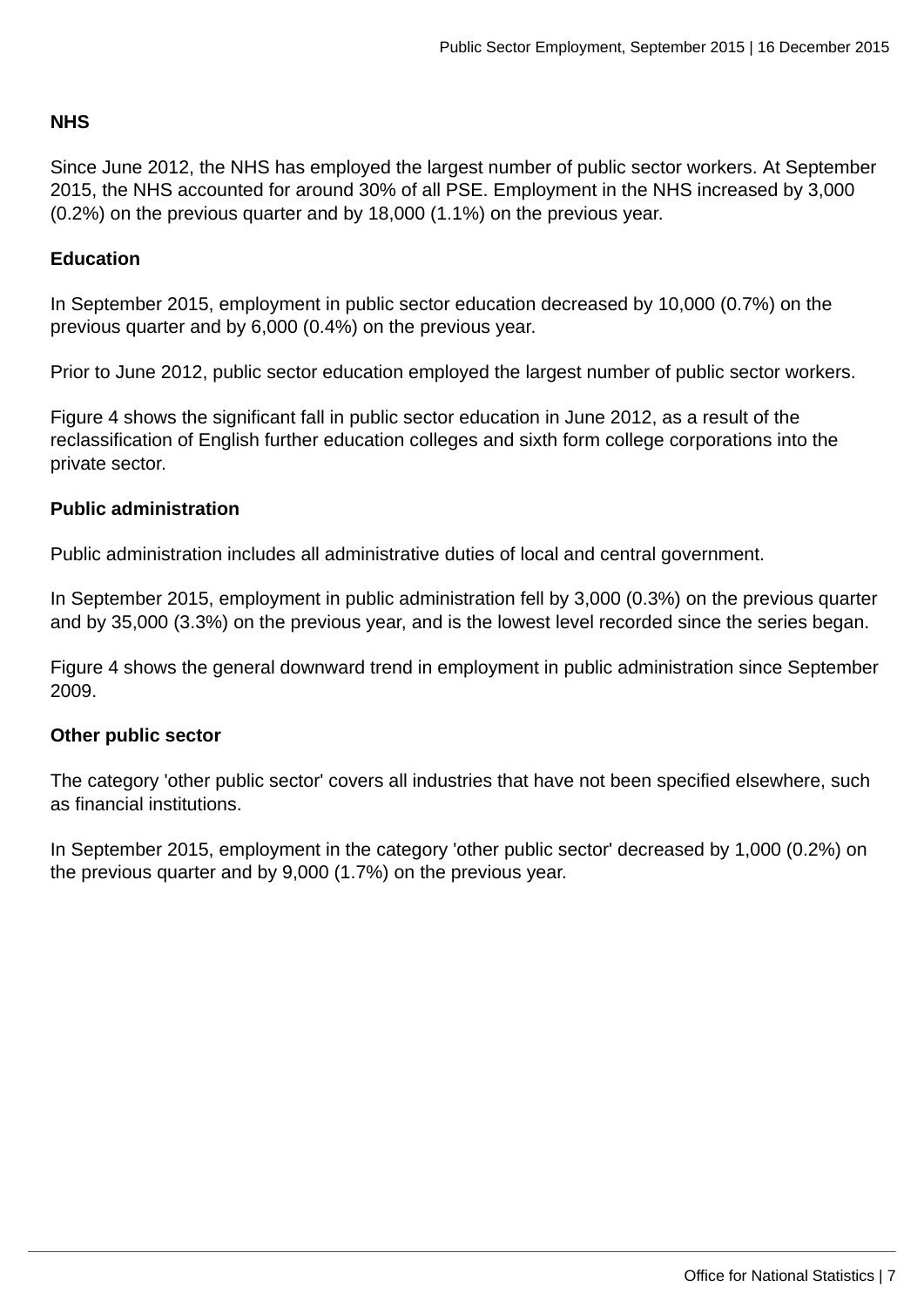

#### **Figure 5: UK public sector employment by selected industries, March 1999 to September 2015, seasonally adjusted**

Source: Quarterly Public Sector Employment Survey - Office for National Statistics

#### **Download chart**

**XLS** [XLS format](http://www.ons.gov.uk:80/ons/rel/pse/public-sector-employment/q3-2015/chd-fig-5.xls) (32.5 Kb)

#### **Other health and social work**

This category covers all health and social work not covered by the NHS.

In September 2015, employment in 'other health and social work' decreased by 5,000 (2.0%) on the previous quarter and by 17,000 (6.5%) on the previous year.

#### **Police**

In September 2015, employment in the Police was unchanged when compared with June 2015. In the year to September 2015, employment in the Police fell by 2,000 (0.8%). Employment in the Police has seen a decreasing trend since September 2009; however, the rate of decrease has now lessened. This is shown in Figure 5.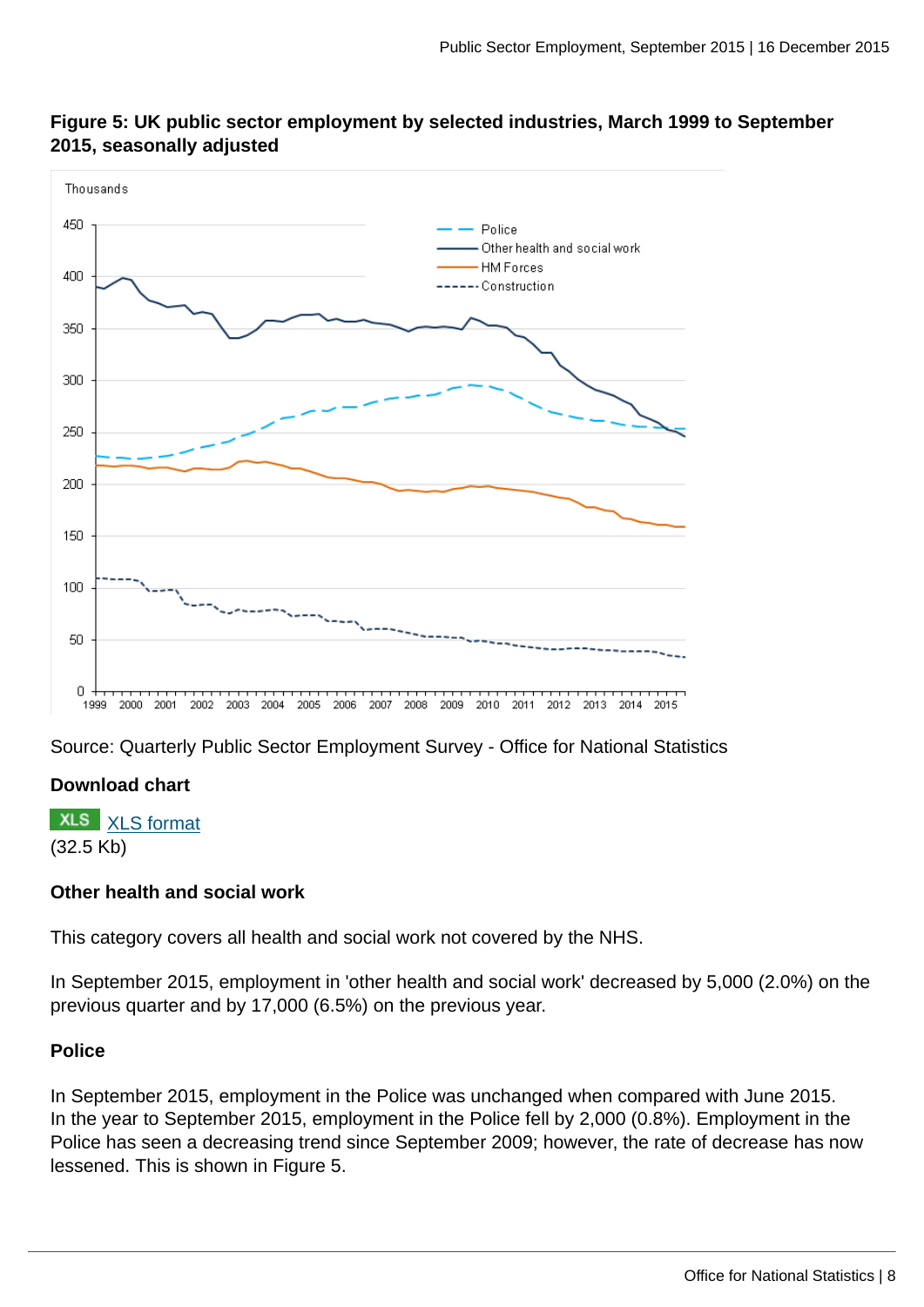#### **HM Forces**

In September 2015, employment in HM Forces was unchanged on the previous quarter but fell by 4,000 (2.5%) on the same quarter a year ago. Figure 5 shows the steady fall in employment in HM Forces since March 2010.

#### **Construction**

In September 2015, employment in public sector construction fell by 1,000 (2.9%) on the previous quarter and by 5,000 (12.8%) on the previous year.

Figure 5 shows the downward trend in employment in public sector construction from the beginning of the series in March 1999. From the start of 2012, the rate of decrease has lessened.

#### **Public and private sector employment**

Private sector employment estimates are derived as the difference between total UK employment estimates sourced from the Labour Force Survey and the public sector employment estimates collected from public sector organisations.

Total employment in the public sector decreased between June and September 2015, with employment in the private sector continuing to rise. Just over 17% of people in work are employed in the public sector.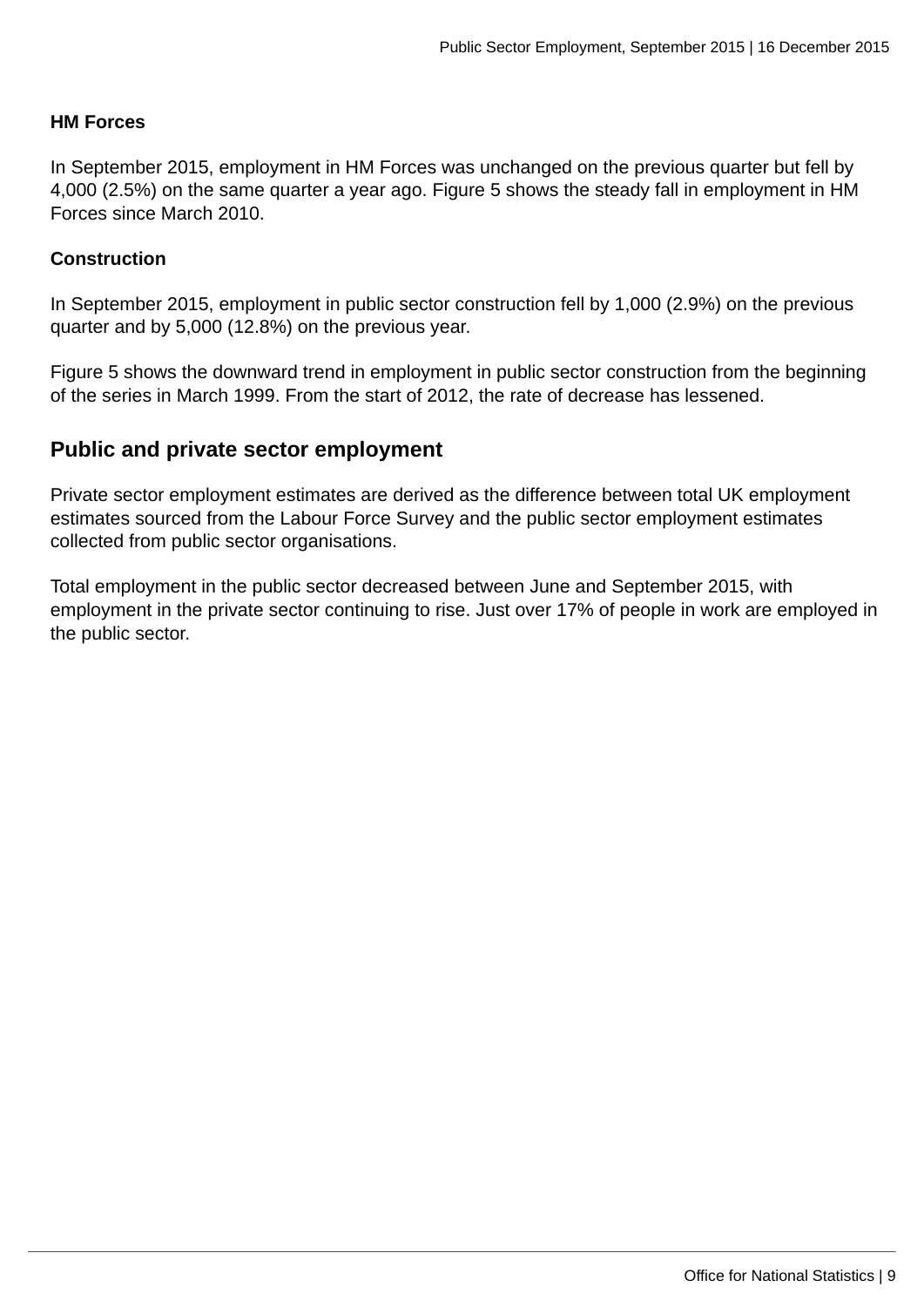#### **Figure 6: UK public and private sector employment, March 1999 to September 2015, seasonally adjusted**



Source: Quarterly Public Sector Employment Survey - Office for National Statistics

#### **Download chart**

**XLS** [XLS format](http://www.ons.gov.uk:80/ons/rel/pse/public-sector-employment/q3-2015/chd-fig-6.xls)

(34 Kb)

The number of people employed in the private sector in September 2015 is estimated to be 25.953 million and is the highest recorded since the start of the series. Total UK private sector employment increased by 219,000 (0.9%) compared with June 2015 and 565,000 (2.2%) compared with September 2014. Total UK public sector employment decreased by 12,000 (0.2%) compared with June 2015 and 59,000 (1.1%) compared with September 2014.

The public and private sector employment series have been affected by a number of major reclassifications where bodies employing large numbers of people have moved between public and private sectors. Figure 6 shows the series excluding the effect of major reclassifications.

With the effect of major reclassifications removed, total UK private sector employment increased by 226,000 (0.9%) on the previous quarter and 554,000 (2.2%) on the previous year. On this basis, total UK public sector employment decreased by 19,000 (0.4%) on the previous quarter and 48,000 (0.9%) on the previous year.

#### **Public and private sector employment by region**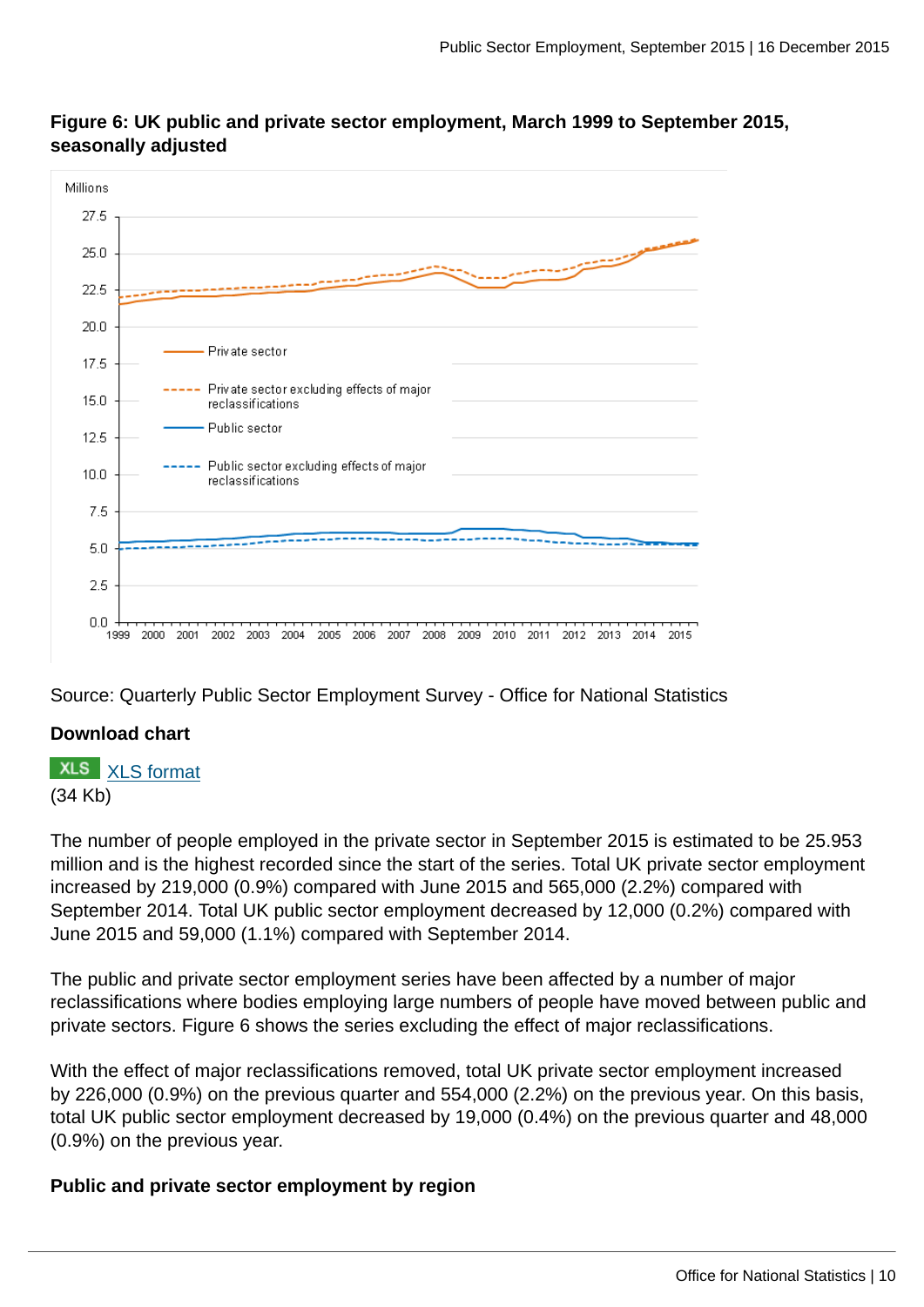Seasonally adjusted series are not available when public and private sector employment is split by region. Therefore any differences between quarters in the published regional tables may be due to seasonal effects and changes should be calculated from the previous year. Each series begins at March 2008.

#### **Public sector employment by region**

#### **Figure 7: Change in public sector employment, by region, between September 2014 and September 2015, not seasonally adjusted**



Source: Quarterly Public Sector Employment Survey - Office for National Statistics

#### **Download chart**

**XLS** [XLS format](http://www.ons.gov.uk:80/ons/rel/pse/public-sector-employment/q3-2015/chd-fig-7.xls) (27.5 Kb)

Almost all of the September 2015 regional PSE headcount estimates are lower than the corresponding September 2014 estimates, as shown in Figure 7. London showed a small increase.

Wales (19,000; 6.2%) showed the largest level fall in PSE in the year to September 2015. In London, PSE increased by 1,000 (0.1%) in the year to September 2015.

The size of the fall in Wales is partly explained by the reclassification of 12,000 employees of Welsh further education colleges into the private sector in March 2015.

#### **Private sector employment by region**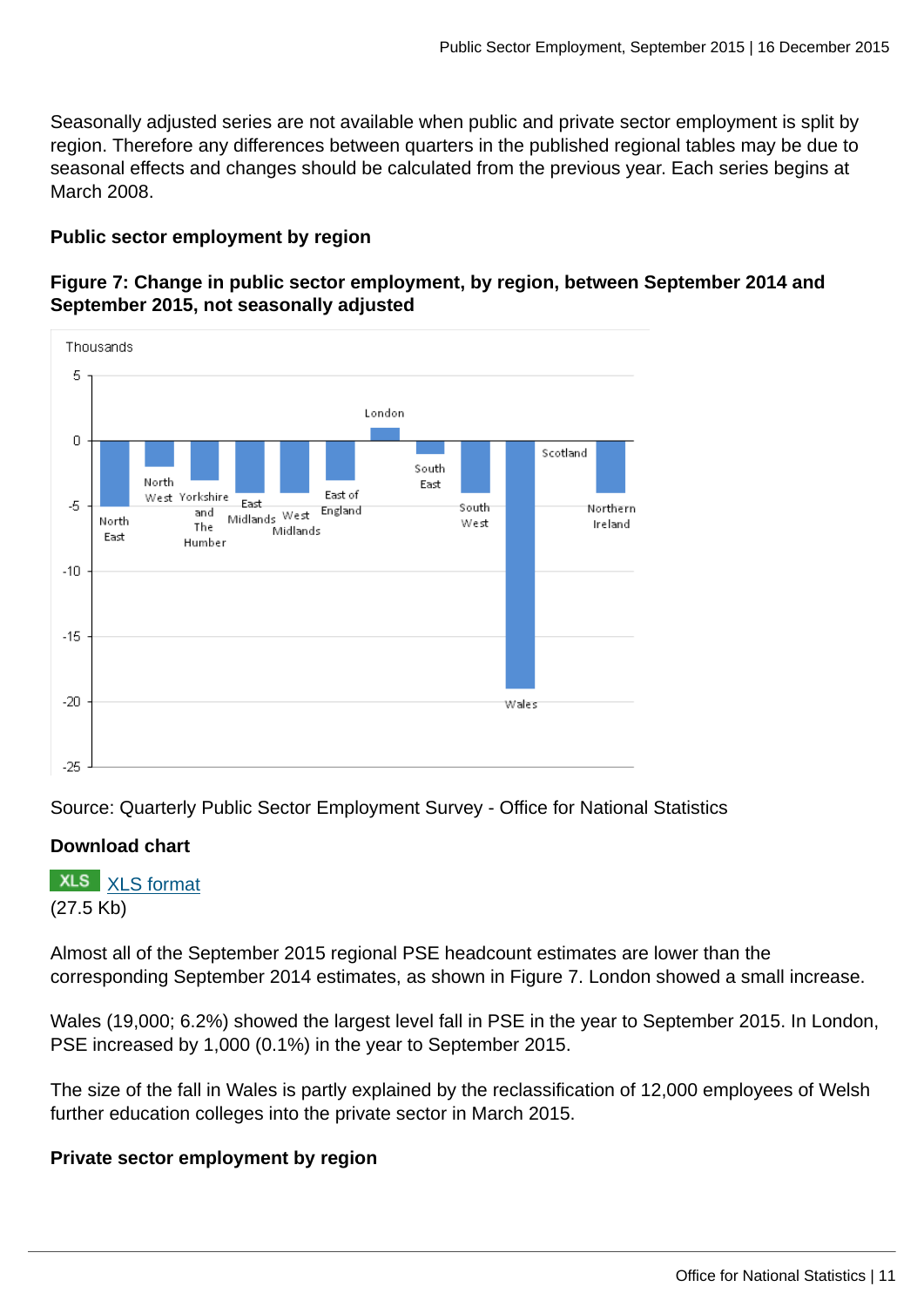

## **Figure 8: Change in private sector employment, by region, between September 2014 and September 2015, not seasonally adjusted**

Source: Quarterly Public Sector Employment Survey - Office for National Statistics

## **Download chart**

**XLS** [XLS format](http://www.ons.gov.uk:80/ons/rel/pse/public-sector-employment/q3-2015/chd-fig-8.xls) (26.5 Kb)

In the year to September 2015, private sector employment increased in all of the 12 regions, as seen in Figure 8. The largest increases in employment level were in the South East (106,000; 3.0%) and the North West (92,000; 3.4%), followed by the South West (75,000; 3.4%) and London (70,000; 1.7%).

## **Proportion of total employment employed by the public sector**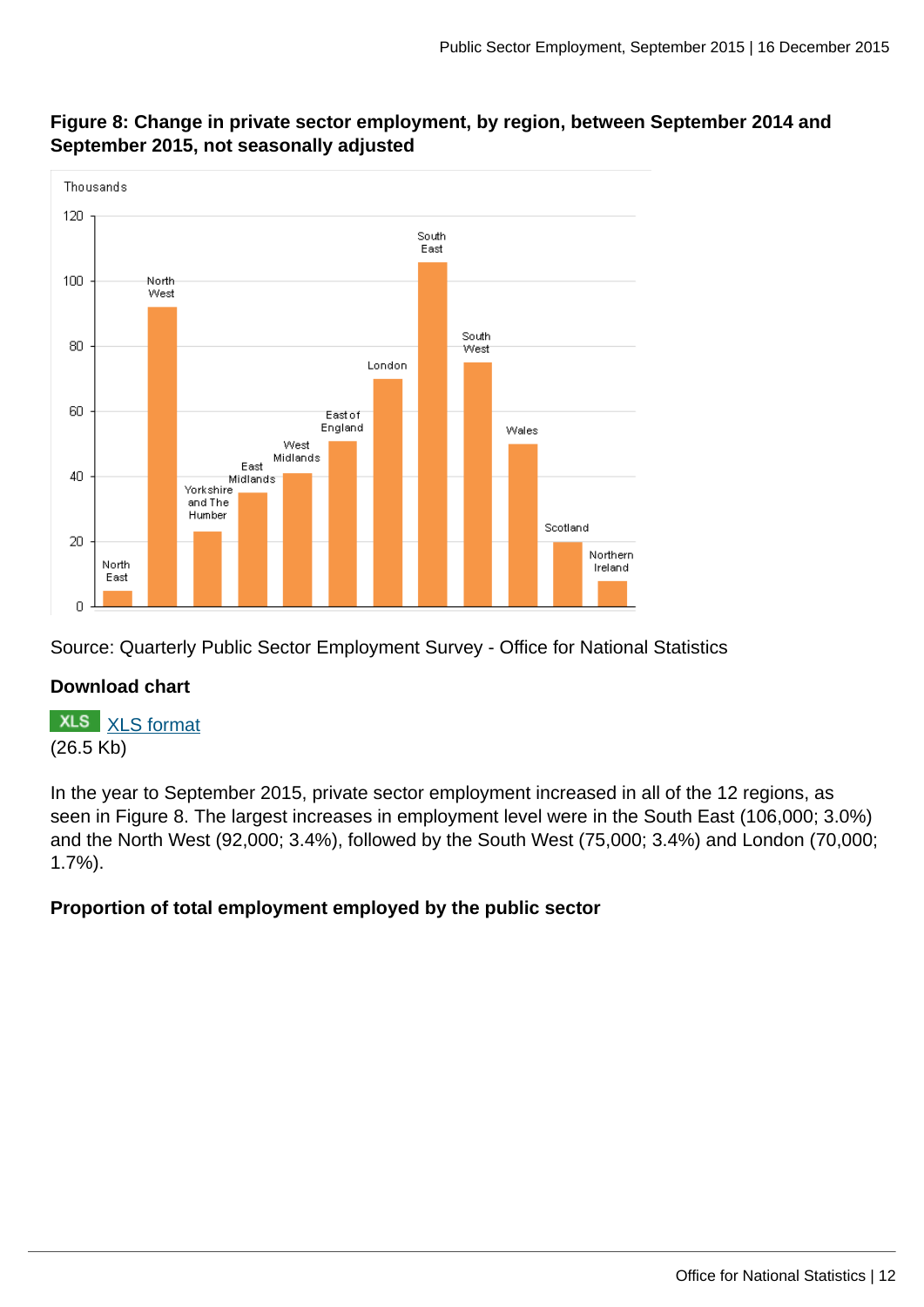

**Figure 9: Proportion of total employment employed in the public sector, by region, September 2015, not seasonally adjusted**

Source: Quarterly Public Sector Employment Survey - Office for National Statistics

#### **Download chart**

**XLS** [XLS format](http://www.ons.gov.uk:80/ons/rel/pse/public-sector-employment/q3-2015/chd-fig-9.xls) (27 Kb)

Figure 9 shows the proportion of all those in employment employed in the public sector for each UK region at September 2015.

Northern Ireland (25.7%), Wales (21.6%) and Scotland (20.9%) showed the highest public sector employment proportions.

At September 2015, the North East (20.2%) remains the English region with the highest public sector employment proportion. London (14.8%) had the lowest proportion.

## **Employment in the Civil Service and executive non-departmental public bodies (NDPBs)**

#### **Civil Service**

At September 2015, employment in the UK Home Civil Service decreased by 6,000 (1.4%) compared with June 2015.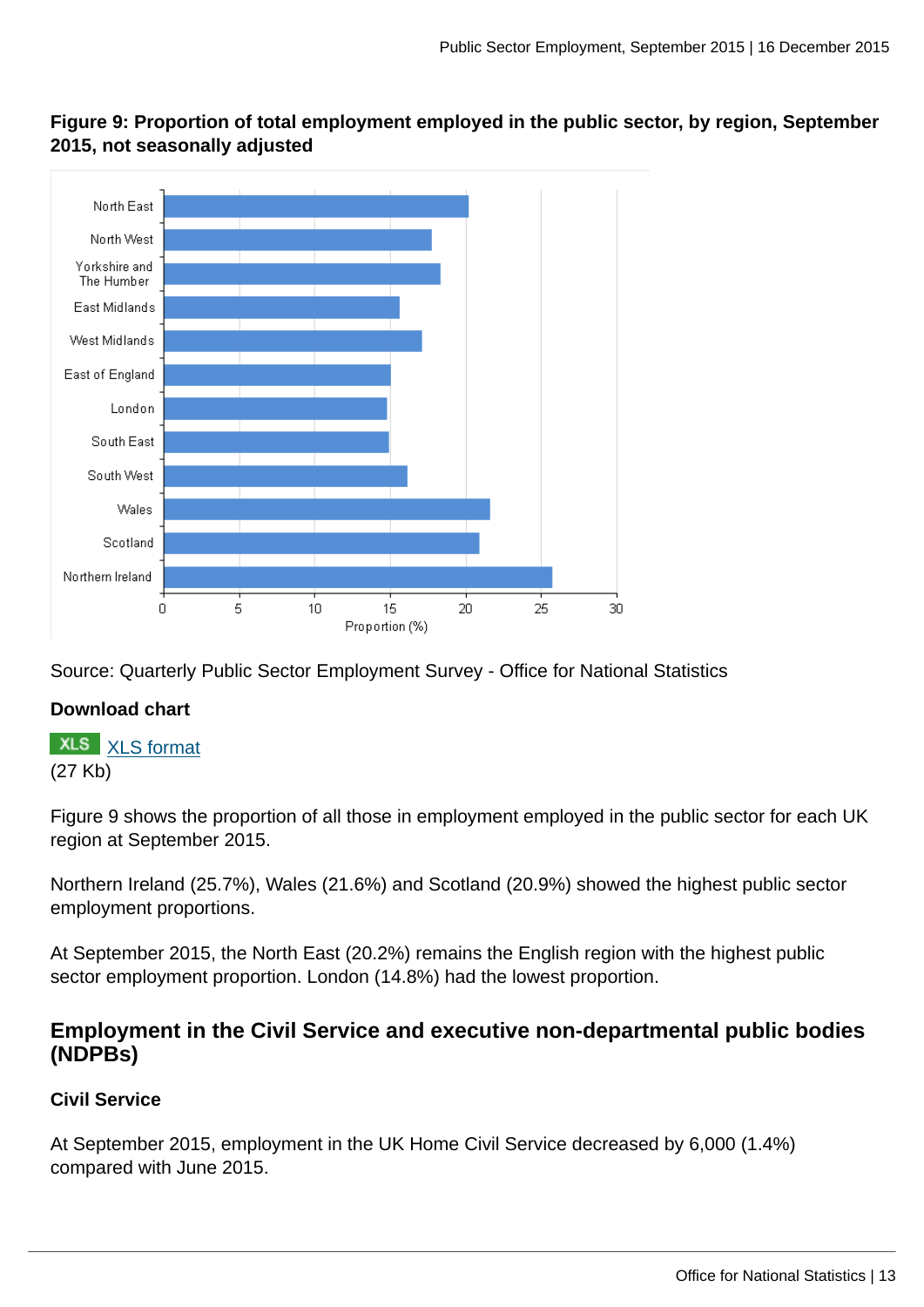The largest decrease was reported by the Department for Work and Pensions (4,630). Decreases were also reported by Defence, Equipment and Support (1,000) and the Home Office (590).

The largest increases were reported by the National Offender Management Service (360) and the Driver and Vehicle Licensing Agency (300).

#### **Executive NDPBs**

These bodies usually deliver a particular public service and are overseen by a board rather than ministers. Employment in executive NDPBs has been aggregated by sponsoring department.

Between June 2015 and September 2015, total employment in executive NDPBs decreased by 530.

## **Background notes**

#### 1. **Basic quality information**

In 2005, the Office for National Statistics (ONS), in collaboration with other government departments and the devolved administrations, implemented major improvements to public sector employment (PSE) estimates. Standard definitions for public sector employment across all departmental statistics were agreed and a single definitive set of quarterly PSE estimates introduced. A new Quarterly Public Sector Employment Survey (QPSES) was established. ONS publishes official PSE estimates each quarter as National Statistics, in the form of a statistical bulletin, approximately 11 weeks after the period to which they refer.

Further details can be found in the [Quality and Methodology Information for Public Sector](http://www.ons.gov.uk:80/ons/guide-method/method-quality/quality/quality-information/labour-market/quality-and-methodology-information-for-public-sector-employment--pse-.pdf) [Employment \(115.9 Kb Pdf\)](http://www.ons.gov.uk:80/ons/guide-method/method-quality/quality/quality-information/labour-market/quality-and-methodology-information-for-public-sector-employment--pse-.pdf) article.

#### 2. **Relevance to users**

The PSE estimates and data produced for the quarterly publication are used across government and feed into a number of wider publications and outputs. Some government departments use the total figures to facilitate policy making, whereas others use specific components of the data collection. The main users are as follows:

- Cabinet Office
- HM Treasury
- Scottish Government
- Department for Communities and Local Government (DCLG)
- Local Government Association (LGA)

#### 3. **Revisions**

Public sector employment statistics have previously been published for all periods from 1999 up to and including June 2015. In line with the published [revisions policy for public sector](http://www.ons.gov.uk:80/ons/rel/pse/public-sector-employment/public-sector-employment/public-sector-employment-statistics-revisions-policy.pdf) [employment statistics \(26.4 Kb Pdf\),](http://www.ons.gov.uk:80/ons/rel/pse/public-sector-employment/public-sector-employment/public-sector-employment-statistics-revisions-policy.pdf) the statistics have been revised, to take account of late information from respondents.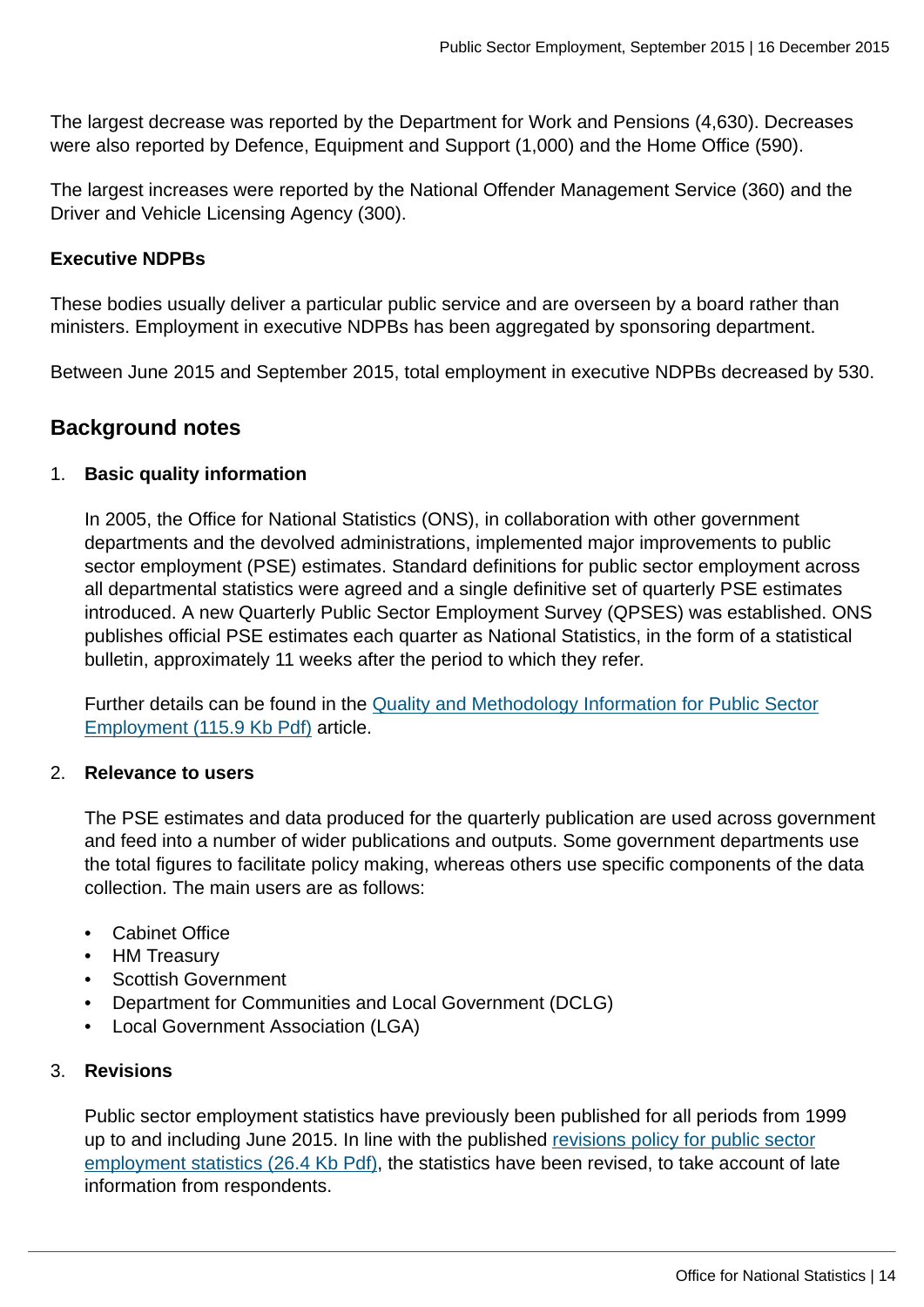Tables 1R to 5R illustrate the size of the revisions in each category.

#### 4. **Concepts and definitions**

The public sector comprises central government, local government and public corporations as defined for the UK National Accounts. The [Public Sector Classification Guide](http://www.ons.gov.uk:80/ons/rel/na-classification/national-accounts-sector-classification/index.html) is published monthly by ONS, which provides information on the classification of organisations and institutions in the National Accounts.

The public sector employment estimates relate to the number of people employed according to returns from relevant organisations, but they include a number of workers with a second job in the public sector whose main job is in the private sector or in a separate public sector organisation. The private sector estimate, which is obtained by taking the difference between the Labour Force Survey estimate of people employed in the whole economy and the public sector total, will thus tend to be correspondingly understated by a small percentage.

Headcount estimates are based on the number of employees with an employment contract who are being paid by the organisation. Employees can be permanent, on a fixed-term contract or employed on a casual basis. Self-employed, contract workers and agency workers are excluded.

Permanent employees, as defined in Tables 8 and 10, are employees with a contract with no agreed expiry date or a fixed-term contract of more than 12 months. Temporary or casual employees are those with a fixed-term contract of 12 months or less or employed on a casual basis.

As well as the headcount estimates, estimates have also been produced for the number of employees in full-time equivalents (FTE) back to 1999. This is based on converting part-time employees' hours into a full-time employees' equivalent and provides a better indication of total labour input than a simple headcount.

Central government includes all administrative departments of government and other central agencies and Non-Departmental Public Bodies. As such it is wider than the Civil Service. This sector also includes HM Forces and the National Health Service (NHS). Within education, academies and free schools are classified to central government.

Local government covers those types of public administration that only cover a locality and any bodies controlled and mainly financed by them. The sub-sector includes all areas of administrative authorities including parish councils, though these units are not covered by the current estimates for local authorities. It includes police forces and their civilian staff. All functions of local authorities are classified to the sub-sector, although trading activities that produce market output (for example, housing and municipally owned markets) are regarded as quasi-corporations and appear under public corporations. Local education authorities are part of local government, as are voluntary aided schools, county schools and, from September 1999, foundation schools (formerly grant-maintained).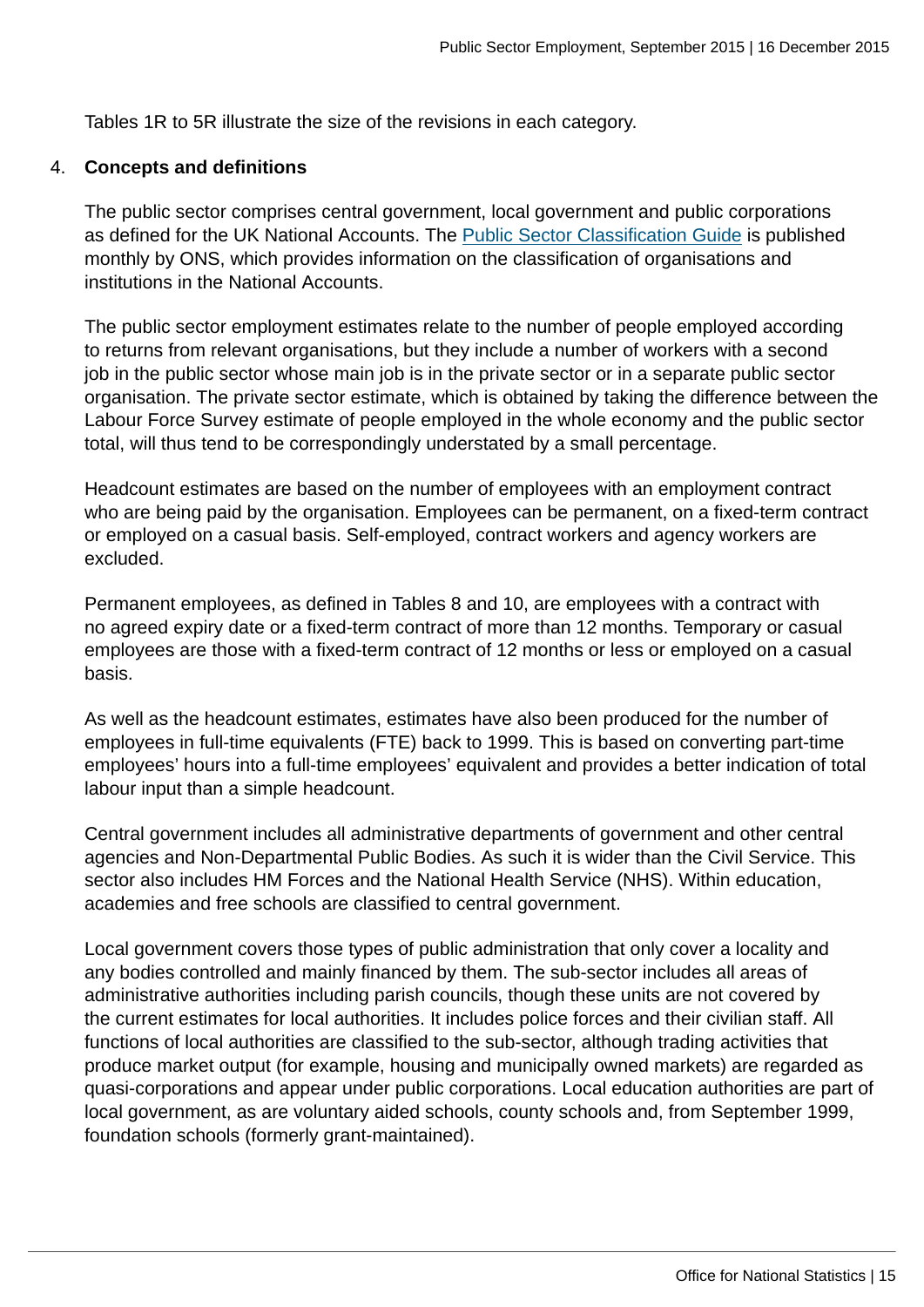Public corporations are companies or quasi-corporations controlled by government, for example London Underground Ltd. These companies receive more than half their income from sales of goods or services into the market place.

The estimates of Civil Service employees count all home Civil Service employees. Civil Service employees can be classified to central government or public corporations. Examples of public corporations include the UK Intellectual Property Office and the Driver and Vehicle Standards Agency. Civil Service estimates exclude the Northern Ireland Civil Service and other Crown servants. Employees in these groups are included in estimates of central government employment.

#### 5. **Accuracy**

#### Response rates:

PSE statistics are compiled from a range of sources. The primary source is the Quarterly Public Sector Employment Survey (QPSES). The QPSES comprises three separate data collections; the home Civil Service, Local Authorities in England and Wales, and Great Britain public corporations and Non-Departmental Public Bodies (NDPBs). Returned questionnaires go through a series of automated validation tests to check for completeness and consistency and to identify any significant movements compared with the previous period reported (and the same period the previous year). The automated checks are followed up with respondents where errors are detected or further explanation is required. The target is to clear 95% of test failures prior to processing results. ONS response targets for each of the three surveys ahead of compiling results are 85% (number of respondents) and 90% (of total employment). In addition, each survey has a list of critical respondents (usually those with the largest employment) for which special efforts are made to achieve 100% response and clearance of test failures.

|                                 | Response (% of<br>questionnaires<br>returned) | Response (% of<br>employment returned) |
|---------------------------------|-----------------------------------------------|----------------------------------------|
| <b>Local Authorities Survey</b> | 95                                            | 94                                     |
| <b>Public Bodies Survey</b>     | 92                                            | 96                                     |
| <b>Civil Service Survey</b>     | 100                                           | 100                                    |
| Other Sources (see below)       | 100                                           | 100                                    |

#### **Table 1: Response rates for sources of UK public sector employment, September 2015**

**Table source:** Office for National Statistics

#### **Download table**

**XLS** [XLS format](http://www.ons.gov.uk:80/ons/rel/pse/public-sector-employment/q3-2015/prt-table1.xls) (25.5 Kb)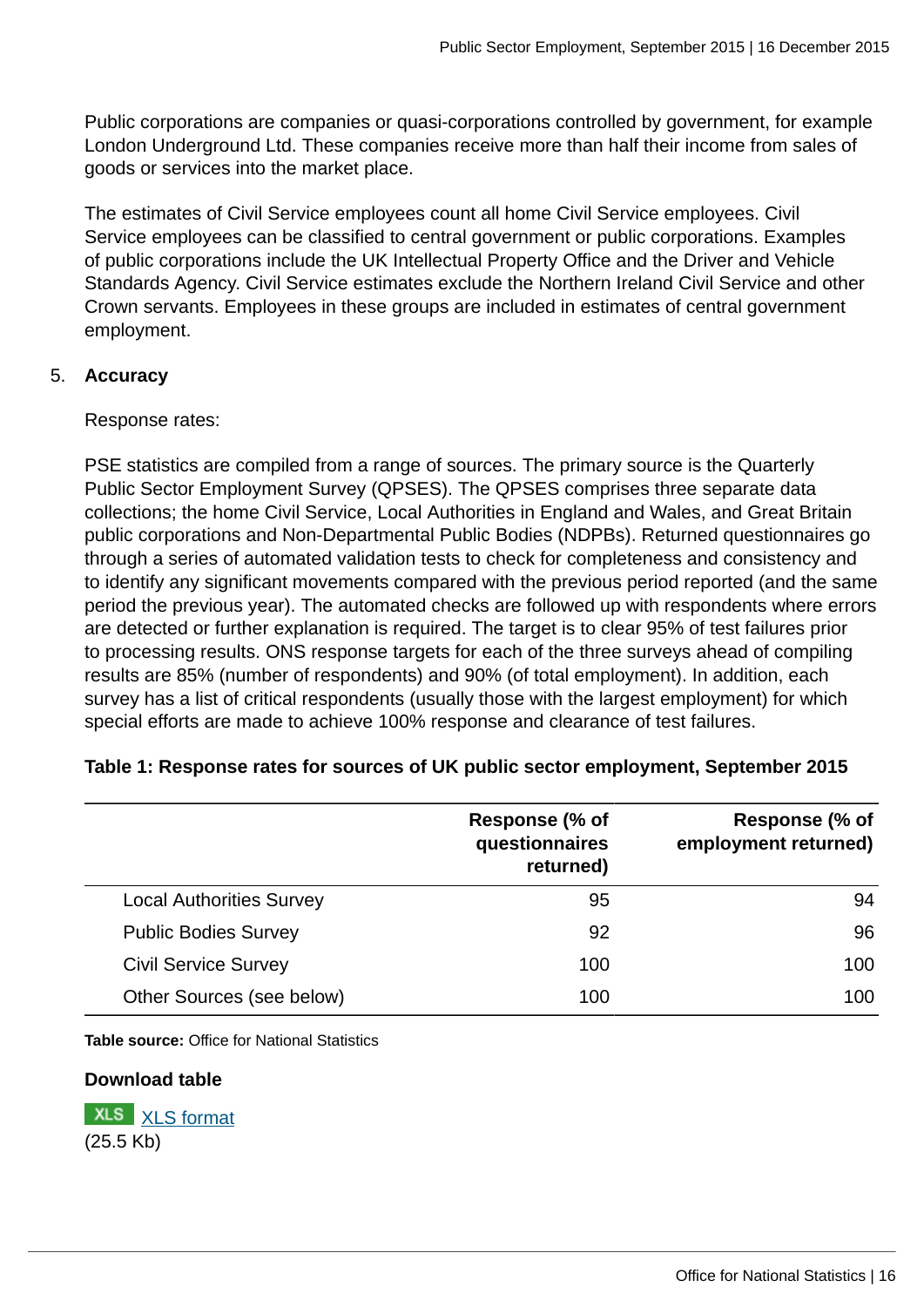Data for non-responders are imputed based on previous returns and known annual changes in seasonality. It is extremely rare for a local authority, public body or Civil Service department to non-respond for two consecutive quarters. The data collection is statutory for local authorities and public bodies (Statistics of Trade Act 1947) and positive action is taken to address nonresponse issues as and when they occur.

So that estimates of total public sector employment can be made, it is necessary for further information to be gathered from external sources.

| Table 2: External sources of data for UK public sector employment statistics, September |  |
|-----------------------------------------------------------------------------------------|--|
| 2015                                                                                    |  |

|                                      | Geographic coverage      | <b>Source</b>                                                                                     |
|--------------------------------------|--------------------------|---------------------------------------------------------------------------------------------------|
| <b>Central government</b>            |                          |                                                                                                   |
| <b>HM Forces</b>                     | <b>UK</b>                | Ministry of Defence: DASA                                                                         |
| <b>National Health Service</b>       | England                  | <b>Health and Social Care</b><br><b>Information Centre</b>                                        |
|                                      | Wales                    | <b>NHS Wales Informatics</b><br>Service                                                           |
|                                      | Scotland                 | <b>Scottish Government</b>                                                                        |
|                                      | Northern Ireland         | Department of Finance<br>and Personnel                                                            |
| Academies                            | England                  | <b>School Workforce Census</b><br>and list of all open<br>academies (Department<br>for Education) |
| Police (including civilians)         | Scotland                 | <b>Scottish Government</b>                                                                        |
| Police (British Transport<br>Police) | <b>England and Wales</b> | Home Office                                                                                       |
| Other central government             | <b>Great Britain</b>     | <b>Quarterly Public Sector</b><br><b>Employment Survey</b><br>(ONS)                               |
|                                      | Northern Ireland         | Department of Finance<br>and Personnel                                                            |
| <b>Local government</b>              |                          |                                                                                                   |
| Local authorities                    | <b>England and Wales</b> | <b>Quarterly Public Sector</b><br><b>Employment Survey</b><br>(ONS)                               |
|                                      | Scotland                 | Joint Staffing Watch<br>(Scottish Government)                                                     |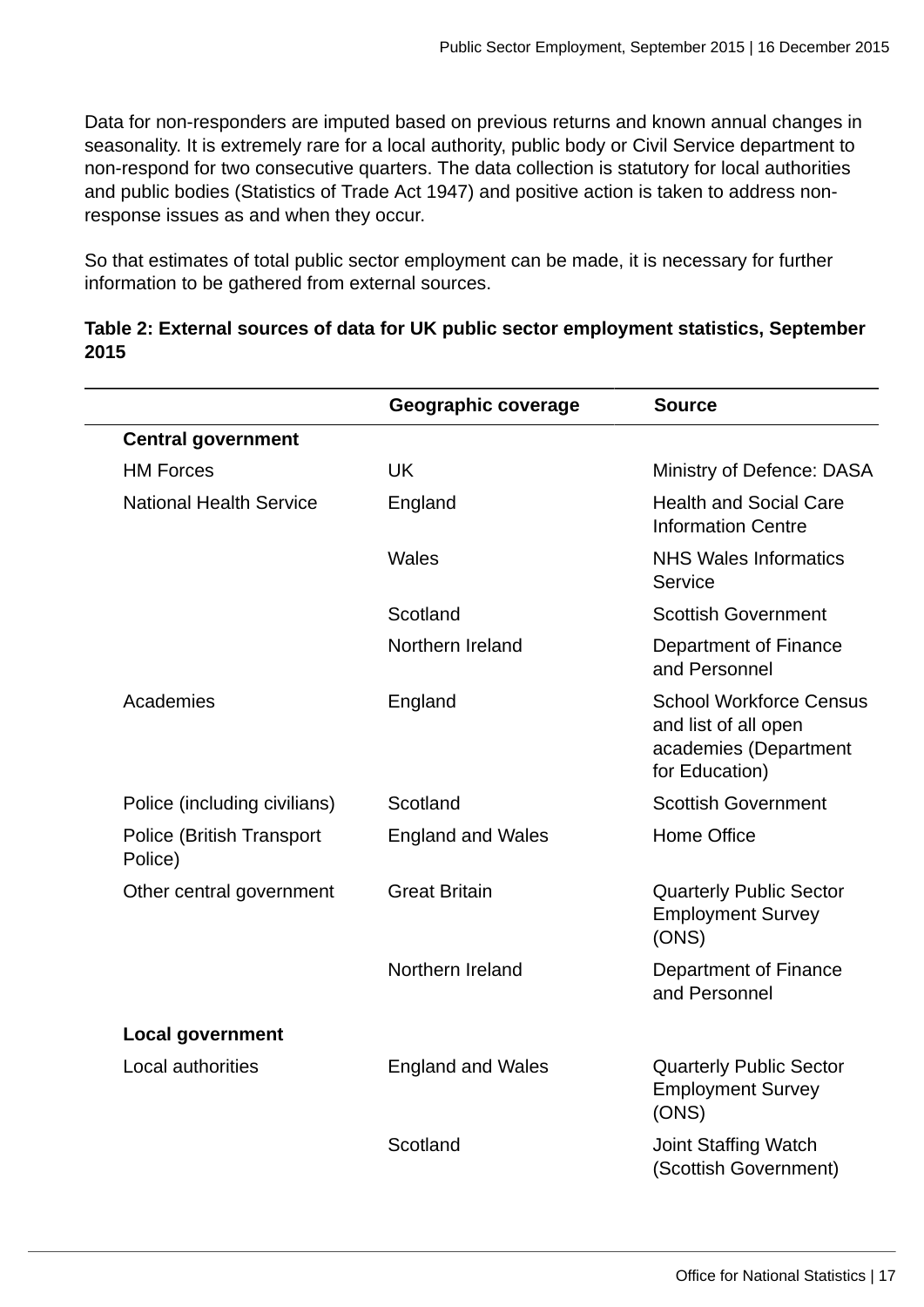|                              | Geographic coverage  | <b>Source</b>                                                       |
|------------------------------|----------------------|---------------------------------------------------------------------|
|                              | Northern Ireland     | Department of Finance<br>and Personnel                              |
| Police (including civilians) | England and Wales    | Home Office                                                         |
|                              | Northern Ireland     | Department of Finance<br>and Personnel                              |
| <b>Public corporations</b>   |                      |                                                                     |
|                              | <b>Great Britain</b> | <b>Quarterly Public Sector</b><br><b>Employment Survey</b><br>(ONS) |
|                              | Northern Ireland     | Department of Finance<br>and Personnel                              |

**Table source:** Office for National Statistics

#### **Download table**

**XLS** [XLS format](http://www.ons.gov.uk:80/ons/rel/pse/public-sector-employment/q3-2015/prt-table-2.xls) (26.5 Kb)

ONS also produces regional estimates of PSE based on returns from public sector organisations (Table 6). These supersede those produced using the Labour Force Survey (LFS) which previously had been used in conjunction with national PSE estimates to produce estimates by region.

#### 6. **Coherence**

Estimates of public sector employment for June 2015 to September 2015 are based partly on projections for some sources. As part of the development programme to improve the quality of public sector employment estimates, public sector organisations are working towards the production of timely quarterly estimates. Until this development programme is completed, there remains a requirement to include estimates for certain sources:

- 1. Police (including civilians) workforce estimates for England and Wales are published every six months (for two quarters) by the Home Office.
- 2. NHS workforce statistics for England are derived from a pay system which covers all but two English NHS organisations. This produces very good estimates of staff numbers. Figures for the two other organisations are estimated based on annual NHS Workforce Census figures. This new source of estimates will reduce the need to revise estimates in the future.

All time series in the Public Sector Employment release, except for the regional series, are seasonally adjusted to aid interpretation. As seasonal adjustment does not preserve additivity within aggregation structures, relationships that hold in the unadjusted series do not necessarily hold for the seasonally adjusted series. For example, total public sector employment equals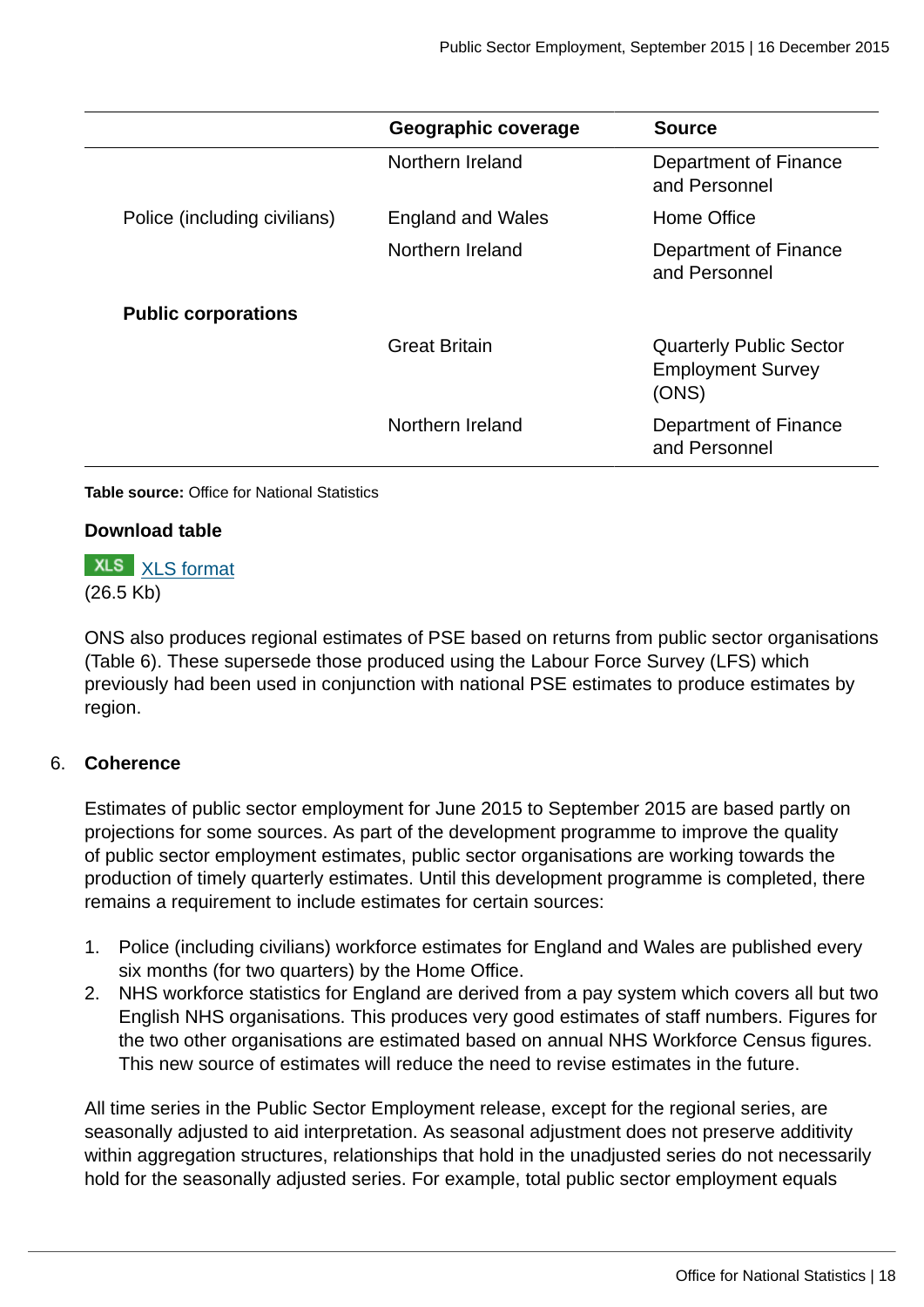the sum total of all public sector industry estimates before seasonal adjustment, but this is not necessarily true after seasonal adjustment.

The estimates of public sector employment in education (SIC division 85) differ from the school workforce estimates published by the Department for Education (DfE) mainly as a result of differences in coverage and data sources. DfE estimates focus on the number of FTE teachers and support staff for England only. By comparison, the ONS estimates are derived by allocating local authority employees to education using the Inter-Departmental Business Register (IDBR) and the QPSES in England and Wales. The DfE School Workforce Census school level estimates are used to estimate employment in academies in England. PSE estimates include all employees reported by local authorities as working in primary, secondary and adult education establishments including some groups who are not covered by the DfE statistics, such as adult education staff and certain categories of support staff. Employment estimates for education in Scotland and Northern Ireland are also included to give a wider UK coverage. The different coverage of the ONS and DfE education statistics serve the needs of different users. Those who require information on the workforce in England who are directly involved in pupils' teaching and learning should use DfE published statistics. Users should also refer to DfE published statistics to gauge trends in education employment. Those who seek data on UK public sector employment in education, in its widest sense, should use the ONS data in this release. For further information on the differences between DfE and ONS data on education please see pages 44 to 46 of the Public Sector Employment Trends 2005 article published in October 2005.

ONS estimates for the NHS also differ from the headline figure produced by the Health and Social Care Information Centre (HSCIC). Again, this reflects the wider UK coverage (HSCIC figures are for England only) plus the exclusion by ONS of general practitioners (GPs). ONS, in accordance with National Accounts practice, classifies GPs as part of the private sector. ONS also include hospital practitioners and clinical assistants who work in hospitals on a salaried pay scale but generally work as GPs leading the HSCIC to exclude them from their totals to avoid double counting. When these factors are allowed for, ONS and NHS data can be shown to be identical.

Machinery of government changes in the period since 1 October 2014 are listed here: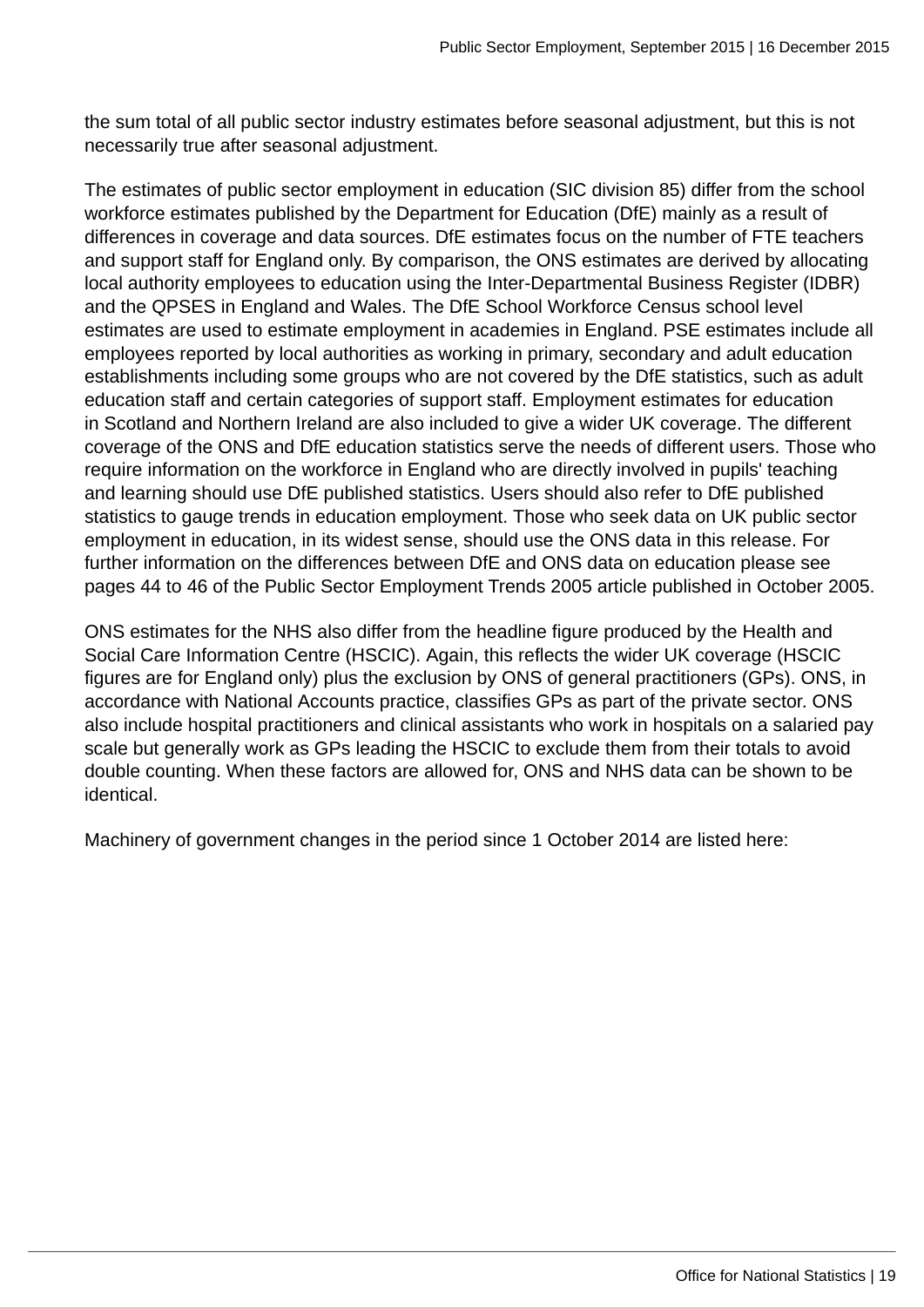| <b>Organisation name</b>             | <b>Details</b>                                                                                                                                                                                                                                                                                                                                       |
|--------------------------------------|------------------------------------------------------------------------------------------------------------------------------------------------------------------------------------------------------------------------------------------------------------------------------------------------------------------------------------------------------|
| <b>National Archives</b>             | The sponsoring department of the National<br>Archives changed from the Ministry of<br>Justice to the Department for Culture,<br>Media and Sport on 17 September 2015.                                                                                                                                                                                |
| <b>Defence Support Group</b>         | On 1 April 2015, approximately 2,000<br>employees within Defence Support<br>Group (DSG) were privatised and<br>transferred to the private sector via<br>Babcock. The remaining approximately<br>450 employees covering the Defence<br>Electronic Components Agency (DECA)<br>transferred to the Ministry of Defence.                                 |
| Defence Equipment and Support        | Defence Equipment and Support, an arm's<br>length body of the Ministry of Defence, is<br>reported as a bespoke trading entity from<br>June 2015. Prior to this it was included in<br>the Ministry of Defence.                                                                                                                                        |
| Food and Environment Research Agency | On 1 April 2015 the business and<br>operations of the Food and Environment<br>Research Agency (FERA), an Executive<br>Agency of Defra, transferred to Fera<br>Science Limited (FSL), a joint venture<br>between Defra and Capita. As a result,<br>around 580 employees left the Civil<br>Service.                                                    |
| <b>Food Standards Scotland</b>       | On 1 April 2015 Food Standards Scotland<br>was established as a non-ministerial<br>office, part of the Scottish Administration,<br>alongside, but separate from, the Scottish<br>Government, accounting for around 160<br>employees. At the same time, around 130<br>staff transferred from the Food Standards<br>Agency to Food Standards Scotland. |
| Government Internal Audit Agency     | The Government Internal Audit Agency,<br>an executive agency sponsored by HM<br>Treasury, launched on 1 April 2015. It<br>accounts for around 130 employees.                                                                                                                                                                                         |
| Government Legal Department          | The Treasury Solicitor became the<br>Government Legal Department on 1 April<br>2015. Around 70 staff transferred from the                                                                                                                                                                                                                            |

## **Table 3: Machinery of government changes, 1 October 2014 to 30 September 2015**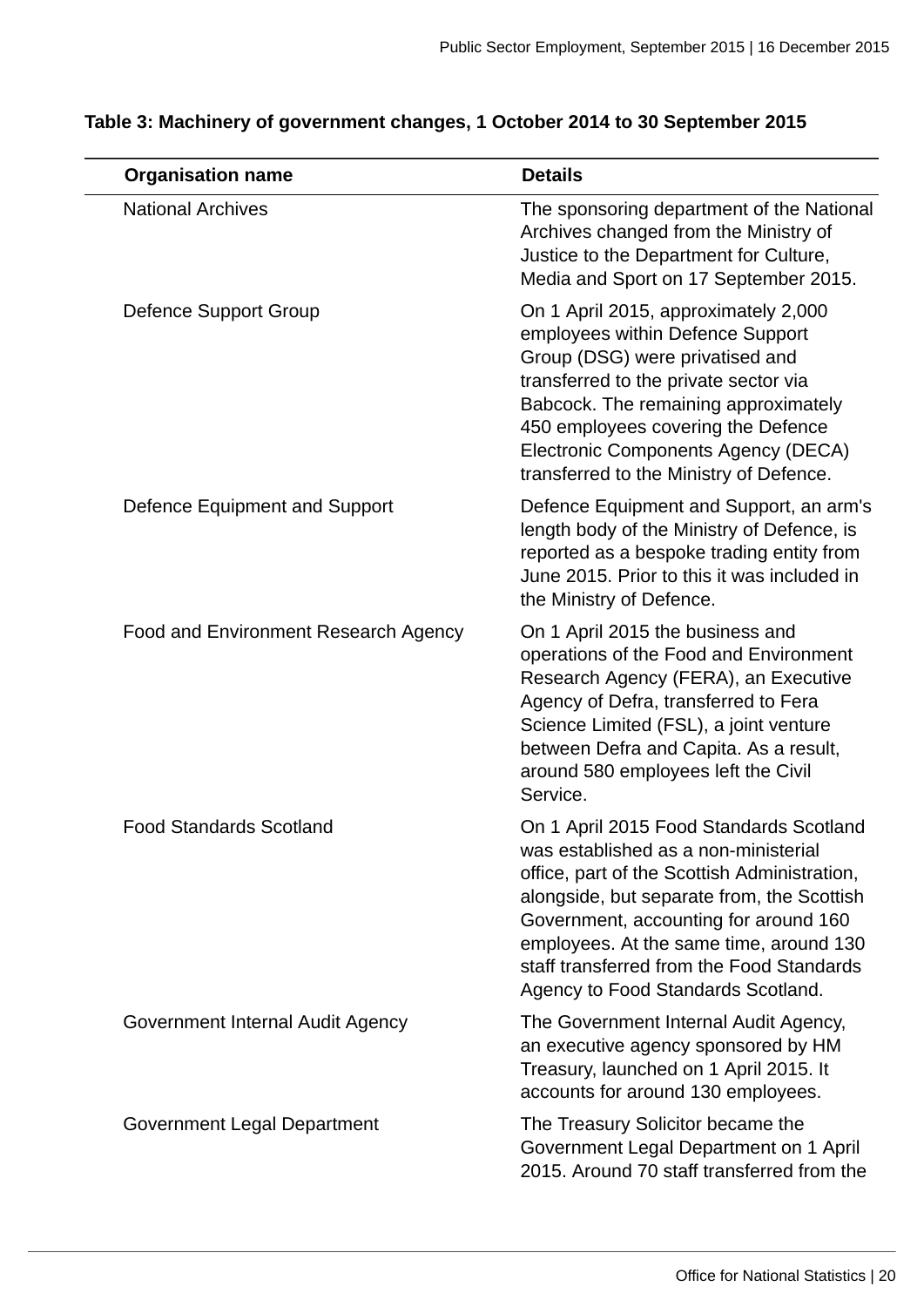|        | <b>Organisation name</b>                     | <b>Details</b>                                                                                                                                                                                                                                                                                                                     |
|--------|----------------------------------------------|------------------------------------------------------------------------------------------------------------------------------------------------------------------------------------------------------------------------------------------------------------------------------------------------------------------------------------|
|        |                                              | Ministry of Defence to the Government<br>Legal Department during June 2015.                                                                                                                                                                                                                                                        |
|        | <b>Highways Agency</b>                       | On 1 April 2015 the Highways Agency<br>became Highways England, a government<br>owned company, and ceased to be part of<br>the Civil Service. As a result, around 3,750<br>employees moved to the wider public<br>sector.                                                                                                          |
| Office | National Measurement and Regulation          | The National Measurement Office became<br>the National Measurement and Regulation<br>Office on 1 April 2015.                                                                                                                                                                                                                       |
|        | Office of Rail and Road                      | The Office of Rail Regulation became the<br>Office of Rail and Road on 1 April 2015.                                                                                                                                                                                                                                               |
|        | Oil and Gas Authority                        | The Oil and Gas Authority, an executive<br>agency sponsored by the Department<br>of Energy & Climate Change, was<br>established on 1 April 2015, accounting for<br>around 100 employees. At the same time,<br>around 60 employees transferred from<br>the Department of Energy and Climate<br>Change to the Oil and Gas Authority. |
|        | <b>Ordnance Survey</b>                       | Ordnance Survey became a government<br>owned company on 1 April 2015, at which<br>point it ceased to be part of the Civil<br>Service. Around 1,230 employees moved<br>from the Civil Service to the wider public<br>sector.                                                                                                        |
|        | <b>Scottish Courts and Tribunals Service</b> | The Scottish Court Service became the<br>Scottish Courts and Tribunals Service on<br>1 April 2015. At the same time around<br>90 staff transferred from the Scottish<br>Government to the Scottish Courts and<br><b>Tribunals Service.</b>                                                                                         |
|        | <b>Scottish Government</b>                   | Approximately 30 staff transferred out to a<br>new public body Revenue Scotland as of<br>the 1st January 2015.                                                                                                                                                                                                                     |
|        | Revenue Scotland                             | Revenue Scotland was established on 1st<br>January 2015.                                                                                                                                                                                                                                                                           |
|        | Rural Payments Agency (RPA)                  | Approximately 110 staff from DEFRA<br>transferred into RPA in December 2014.                                                                                                                                                                                                                                                       |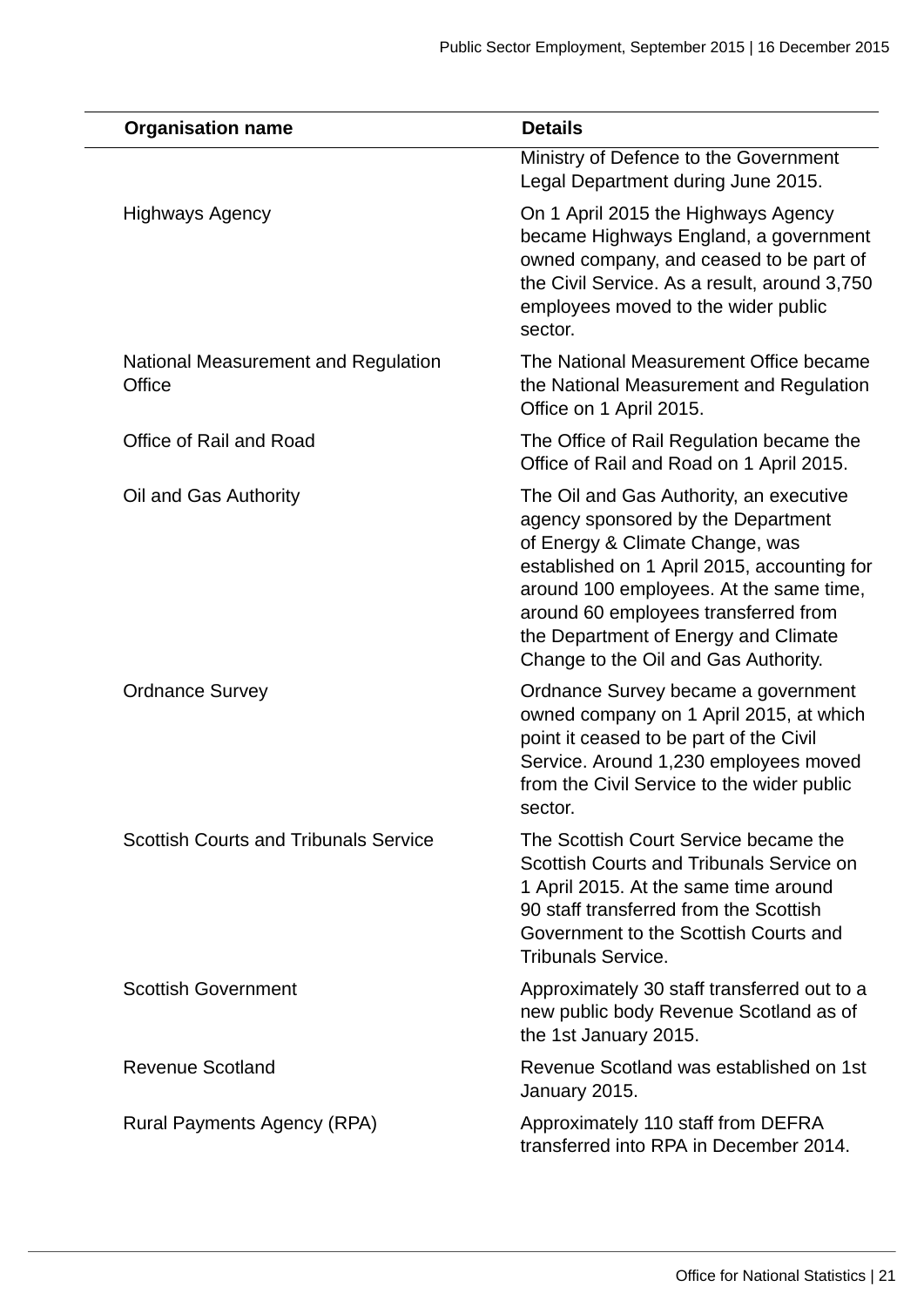| <b>Organisation name</b>                                             | <b>Details</b>                                                                                                                                  |
|----------------------------------------------------------------------|-------------------------------------------------------------------------------------------------------------------------------------------------|
| <b>Treasury Solicitor</b>                                            | Approximately of 100 staff moved from<br>the Department of Transport to Treasury<br>Solicitor between October and December<br>2014.             |
| Department for Environment, Food and<br><b>Rural Affairs (DEFRA)</b> | Approximately 40 staff transferred from the<br>Animal Plant and Health Agency (APHA)<br>to DEFRA in October 2014.                               |
| The Food & Environment Research<br>Agency (FERA)                     | Approximately 200 staff moved from the<br>Food and Environment Research Agency<br>(FERA) to APHA in October 2014.                               |
| Her Majesty's Passport Office (HMPO)                                 | HMPO lost its agency status on 1 October<br>2014. All HMPO employees are now<br>included in the main Home Office figures<br>from December 2014. |

**Table source:** Office for National Statistics

#### **Download table**

**XLS** [XLS format](http://www.ons.gov.uk:80/ons/rel/pse/public-sector-employment/q3-2015/prt-table-3.xls) (30.5 Kb)

#### 7. **Methods**

Improvements to the way employment in public sector education in England is estimated were first implemented as part of the PSE, Q3 2012 release. Revisions to the estimates caused by these improvements were at that time incorporated into the revised PSE series, in line with the [revisions policy for public sector employment statistics \(26.4 Kb Pdf\)](http://www.ons.gov.uk:80/ons/rel/pse/public-sector-employment/public-sector-employment/public-sector-employment-statistics-revisions-policy.pdf). Further details of the change in method and the impact on estimates of PSE are available in ['Public Sector](http://www.ons.gov.uk:80/ons/rel/na-classification/national-accounts-sector-classification/classification-update---may-2012/reclassification-of-further-education-corporations-and-sixth-form-colleges-in-england---article.html) [Employment Statistics - Change in Method for Estimating Employment in Education in England'](http://www.ons.gov.uk:80/ons/rel/na-classification/national-accounts-sector-classification/classification-update---may-2012/reclassification-of-further-education-corporations-and-sixth-form-colleges-in-england---article.html), published as part of the [Public Sector Employment, Q3 2012 release](http://www.ons.gov.uk:80/ons/rel/pse/public-sector-employment/q3-2012/index.html).

#### 8. **Reclassifications**

In recent years the public and private sector employment series have been affected by a number of major reclassifications where bodies employing large numbers of people have moved between the public and private sectors. These major reclassifications are as follows:

- Further education corporations and sixth form college corporations in England are included in the private sector from June 2012 but in the public sector for earlier time periods. More information on this decision can be found in the [Reclassification of Further Education](http://www.ons.gov.uk:80/ons/rel/na-classification/national-accounts-sector-classification/classification-update---may-2012/reclassification-of-further-education-corporations-and-sixth-form-colleges-in-england---article.html) [Corporations and Sixth Form Colleges in England](http://www.ons.gov.uk:80/ons/rel/na-classification/national-accounts-sector-classification/classification-update---may-2012/reclassification-of-further-education-corporations-and-sixth-form-colleges-in-england---article.html) article published on 31 May 2012.
- Royal Mail plc is included in the private sector from December 2013 but in the public sector for earlier time periods.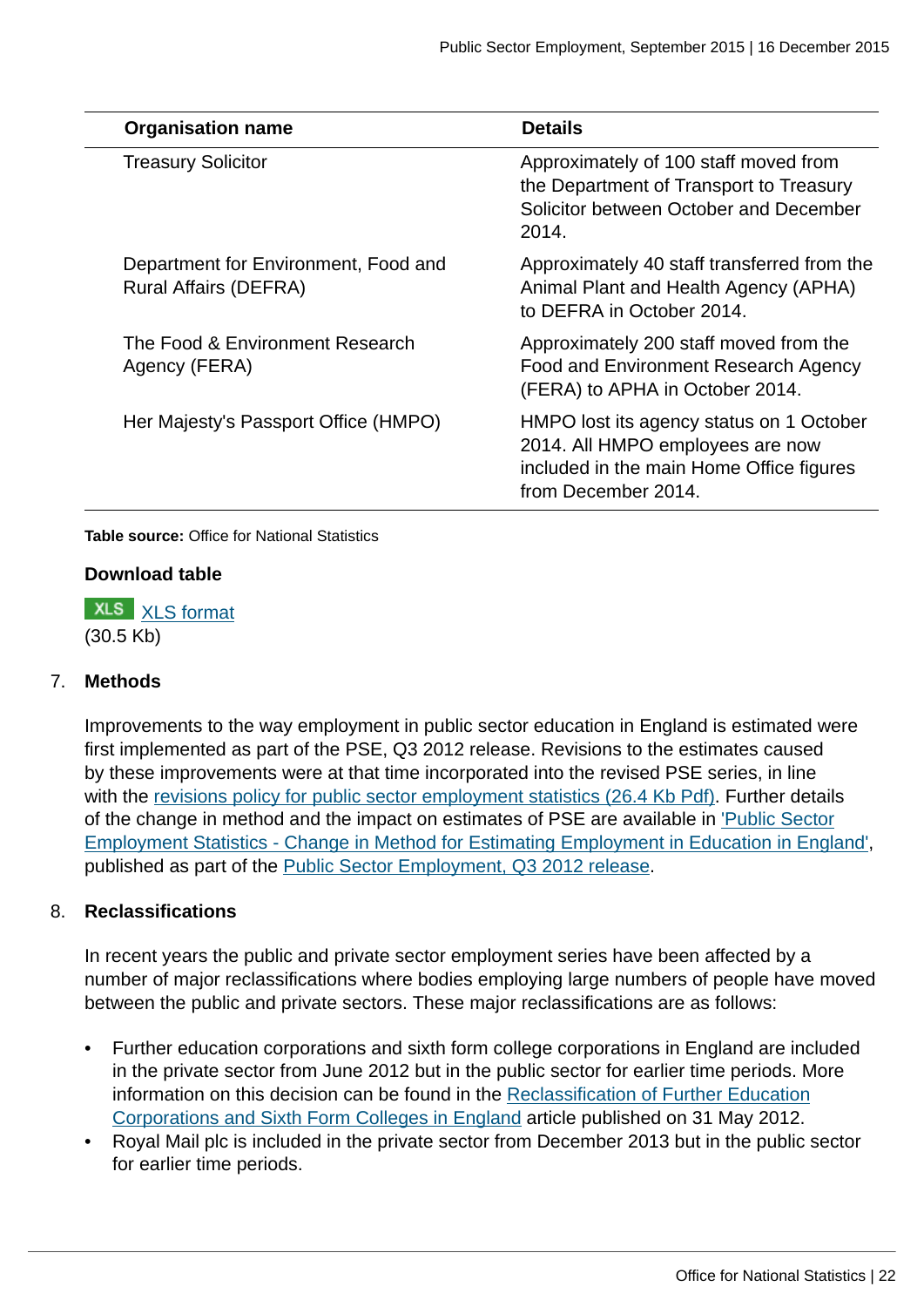- Lloyds Banking Group plc is included in the public sector from December 2008 to December 2013 but in the private sector for earlier and subsequent periods.
- Royal Bank of Scotland plc is included in the public sector from December 2008 but in the private sector for earlier time periods.
- Network Rail is included in the private sector before December 2002. From December 2002 onwards it is included in the public sector (except for the period from June 2003 to March 2004, when it is included in the private sector). More information can be found in the [Classification of Network Rail under European System of Accounts 2010](http://www.ons.gov.uk:80/ons/rel/na-classification/national-accounts-sector-classification/classification-of-network-rail-under-european-system-of-accounts-2010/art--classification-of-network-rail-under-european-system-of-accounts-2010.html) published in December 2013.
- Northern Rock is included in the public sector from December 2007 until December 2011 but in the private sector for earlier and later time periods.
- Bradford and Bingley is included in the public sector from September 2008 but in the private sector for earlier time periods.
- Welsh further education colleges were reclassified to the private sector on 27 January 2015. They are included in the private sector from March 2015 but in the public sector for earlier time periods.

Comparisons of public and private sector employment over time are complicated by a number of changes to the composition of these sectors over this period with several large employers moving between the public and private sectors. ONS therefore publish estimates of public and private sector employment excluding the effects of major reclassifications alongside estimates of total public and private sector employment in Tables 5, 6a and 7a of the PSE release.

On 13 October 2010, ONS announced the reclassification of further education colleges and sixth form college corporations to the public sector. As part of the December 2010 publication, ONS took on employment estimates for further education colleges back to 1993 or their inception if later.

On 31 May 2012, ONS announced the reclassification of English further education colleges and sixth form college corporations to the private sector, as Non-Profit Institutions Serving Households (NPISH), effective from 1 April 2012. As such, employment estimates for English further education colleges and sixth form college corporations are included in ONS estimates of public sector employment from 1993 or their inception if later, up to and including March 2012.

English further education colleges and English sixth form college corporations estimates of employment are not included in public sector employment estimates from June 2012 onwards.

## 9. **Publication policy**

The complete run of public sector employment data in the tables of this statistical bulletin is also available to view and download in other electronic formats free of charge using the ONS Time Series Data website service. Users can download the complete [Public Sector Employment Time](http://www.ons.gov.uk:80/ons/rel/pse/public-sector-employment/q3-2015/tsd-pse.html) [Series](http://www.ons.gov.uk:80/ons/rel/pse/public-sector-employment/q3-2015/tsd-pse.html) in a choice of zipped formats, or view and download their own selections of individual series.

A [list of those given pre-publication access](http://www.ons.gov.uk:80/ons/rel/pse/public-sector-employment/q3-2015/pre-release-access.html) to the contents of this release is published as part of this release.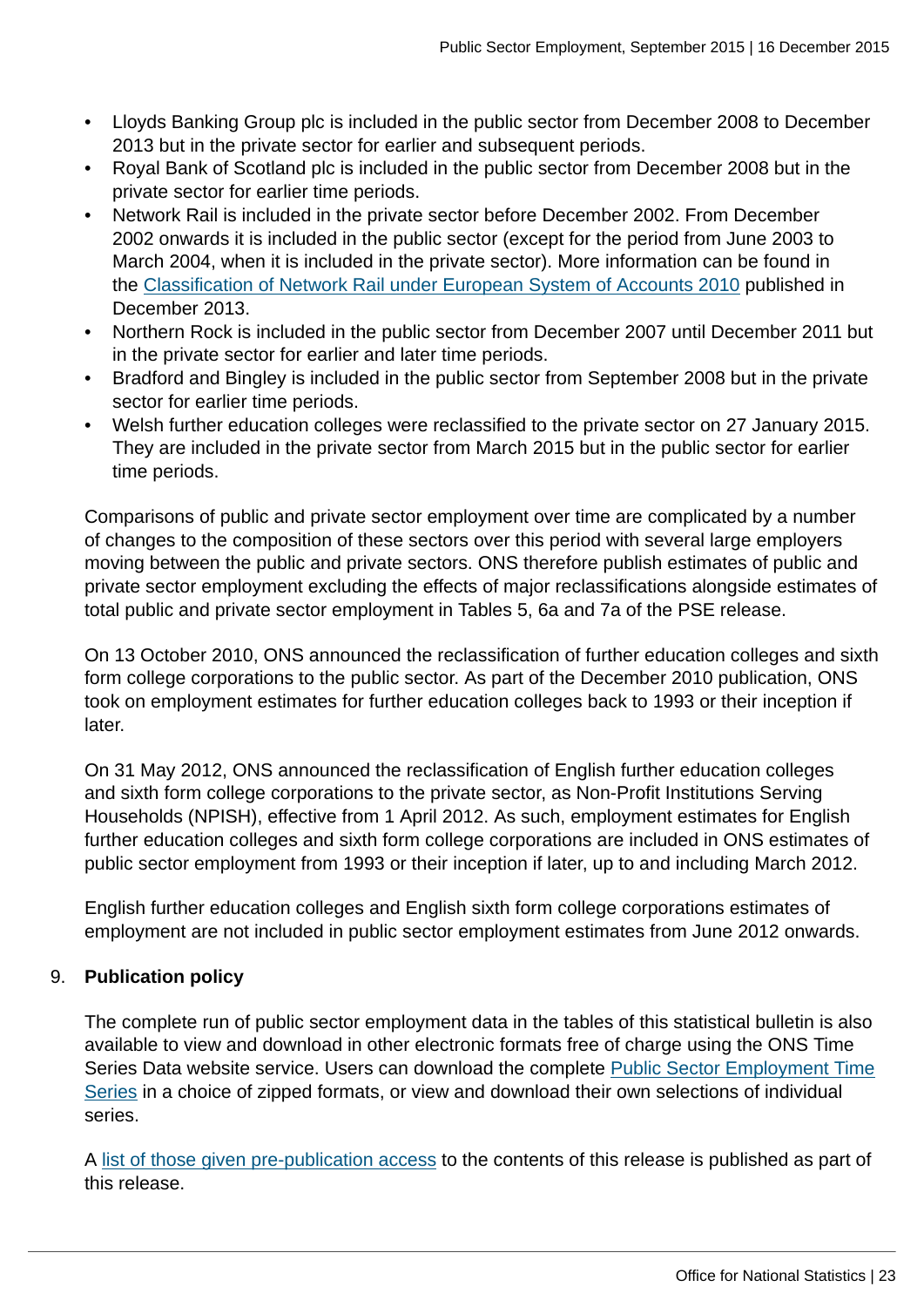10. As stated earlier in the bulletin the employment figures provided are point-in-time estimates and for this reason, ONS introduced a new naming convention for the releases, whereby the latest month of measurement is highlighted rather than the quarter.

#### 11. **Copyright**

© Crown copyright 2015

You may use or re-use this information (not including logos) free of charge in any format or medium, under the terms of the Open Government Licence. To view this licence, visit [www.nationalarchives.gov.uk/doc/open-government-licence/](http://www.nationalarchives.gov.uk/doc/open-government-licence/) or write to the Information Policy Team, The National Archives, Kew, London TW9 4DU, or email: [psi@nationalarchives.gsi.gov.uk](mailto:psi@nationalarchives.gsi.gov.uk).

This document is also available on our website at [www.ons.gov.uk](http://www.ons.gov.uk)

#### **Statistical contacts**

**Name**

Mark Williams

#### **Phone**

+44 (0)1633 456728

#### **Department**

Office for National Statistics

#### **Email**

[pse@ons.gsi.gov.uk](mailto:pse@ons.gsi.gov.uk)

## **Next Publication Date:**

16 March 2016

**Issuing Body:** Office for National Statistics

#### **Media Contact Details:**

Telephone: 0845 604 1858

(8.30am-5.30pm Weekdays)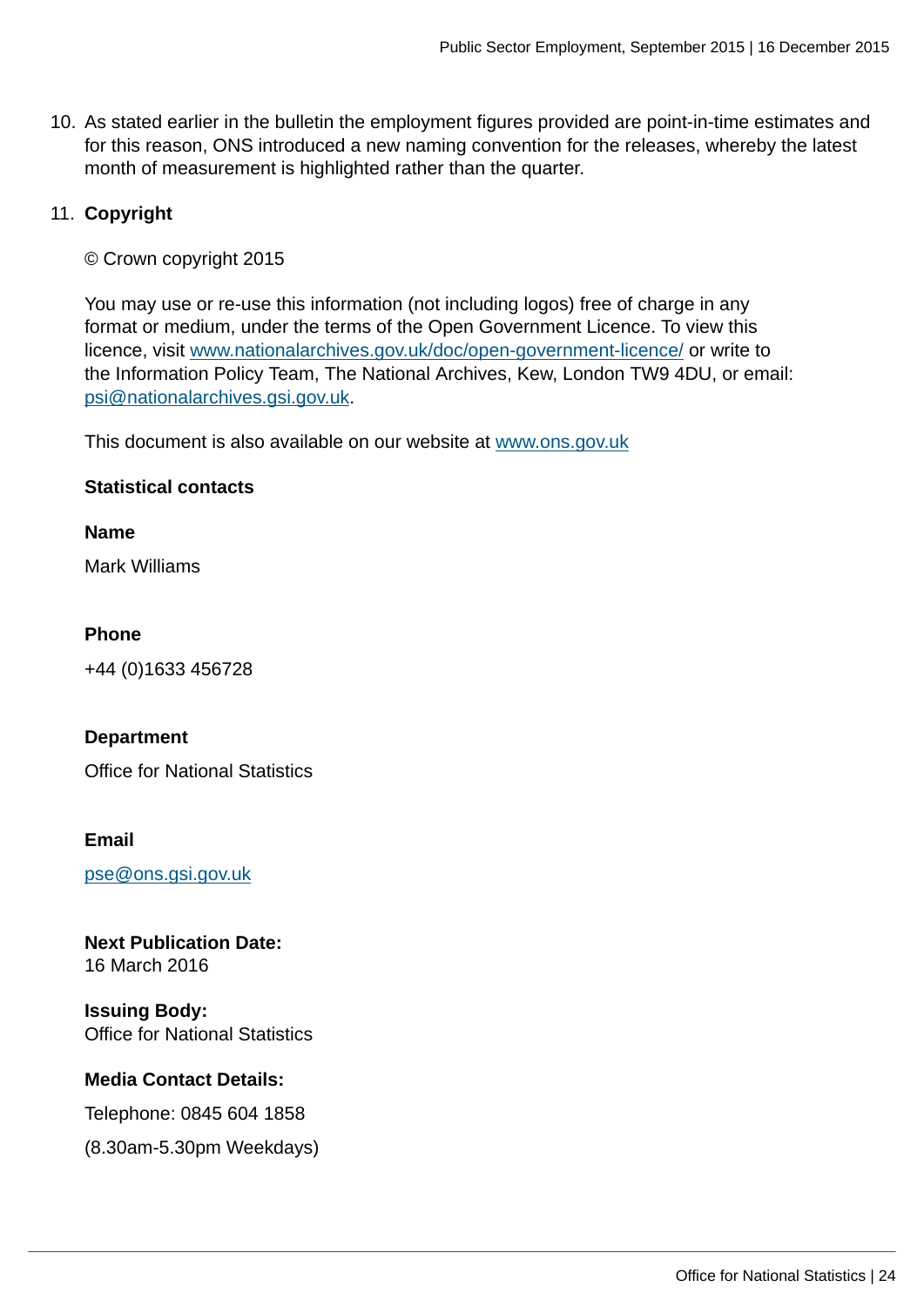Emergency out of hours (limited service): 07867 906553

Email:

[media.relations@ons.gsi.gov.uk](mailto:media.relations@ons.gsi.gov.uk)

12. Details of the policy governing the release of new data are available by visiting [www.statisticsauthority.gov.uk/assessment/code-of-practice/index.html](http://www.statisticsauthority.gov.uk/assessment/code-of-practice/index.html) or from the Media Relations Office email: [media.relations@ons.gsi.gov.uk](mailto:media.relations@ons.gsi.gov.uk)

The United Kingdom Statistics Authority has designated these statistics as National Statistics, in accordance with the Statistics and Registration Service Act 2007 and signifying compliance with the Code of Practice for Official Statistics.

Designation can be broadly interpreted to mean that the statistics:

- meet identified user needs;
- are well explained and readily accessible;
- are produced according to sound methods; and
- are managed impartially and objectively in the public interest.

Once statistics have been designated as National Statistics it is a statutory requirement that the Code of Practice shall continue to be observed.

## **Copyright**

© Crown copyright 2015

You may use or re-use this information (not including logos) free of charge in any format or medium, under the terms of the Open Government Licence. To view this licence, visit www.nationalarchives.gov.uk/doc/open-government-licence/ or write to the Information Policy Team, The National Archives, Kew, London TW9 4DU, or email: [psi@nationalarchives.gsi.gov.uk](mailto:psi@nationalarchives.gsi.gov.uk).

This document is also available on our website at [www.ons.gov.uk.](http://www.ons.gov.uk/)

## **Statistical contacts**

| <b>Name</b>   | <b>Phone</b> | <b>Department</b> | <b>Email</b>              |
|---------------|--------------|-------------------|---------------------------|
| Mark Williams |              |                   | <u>pse@ons.gsi.gov.uk</u> |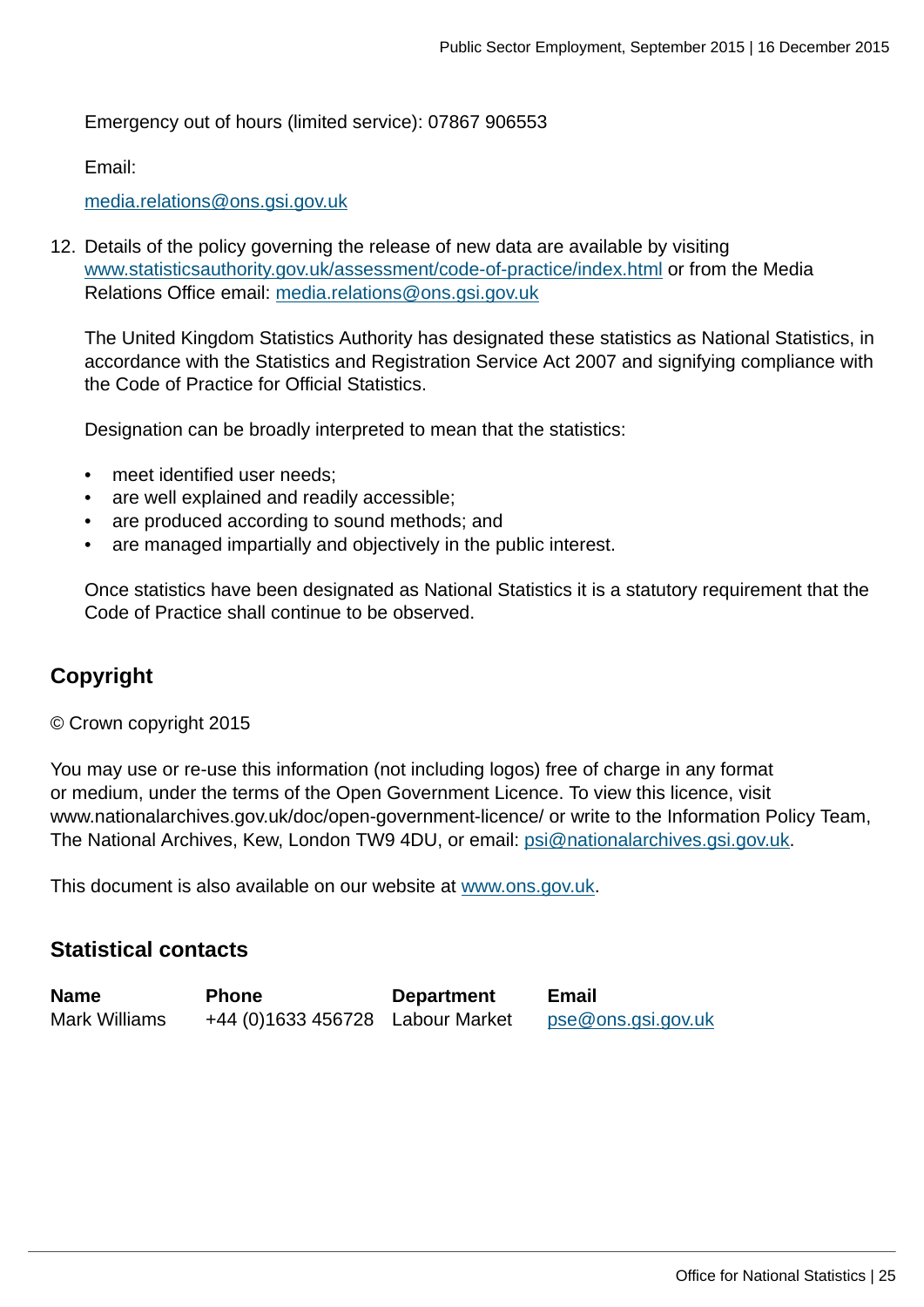**Next Publication Date:** 16 March 2016

**Issuing Body:** Office for National Statistics

**Media Contact Details:** Telephone: 0845 604 1858 (8.30am-5.30pm Weekdays)

Emergency out of hours (limited service): 07867 906553

Email: [media.relations@ons.gsi.gov.uk](mailto:media.relations@ons.gsi.gov.uk)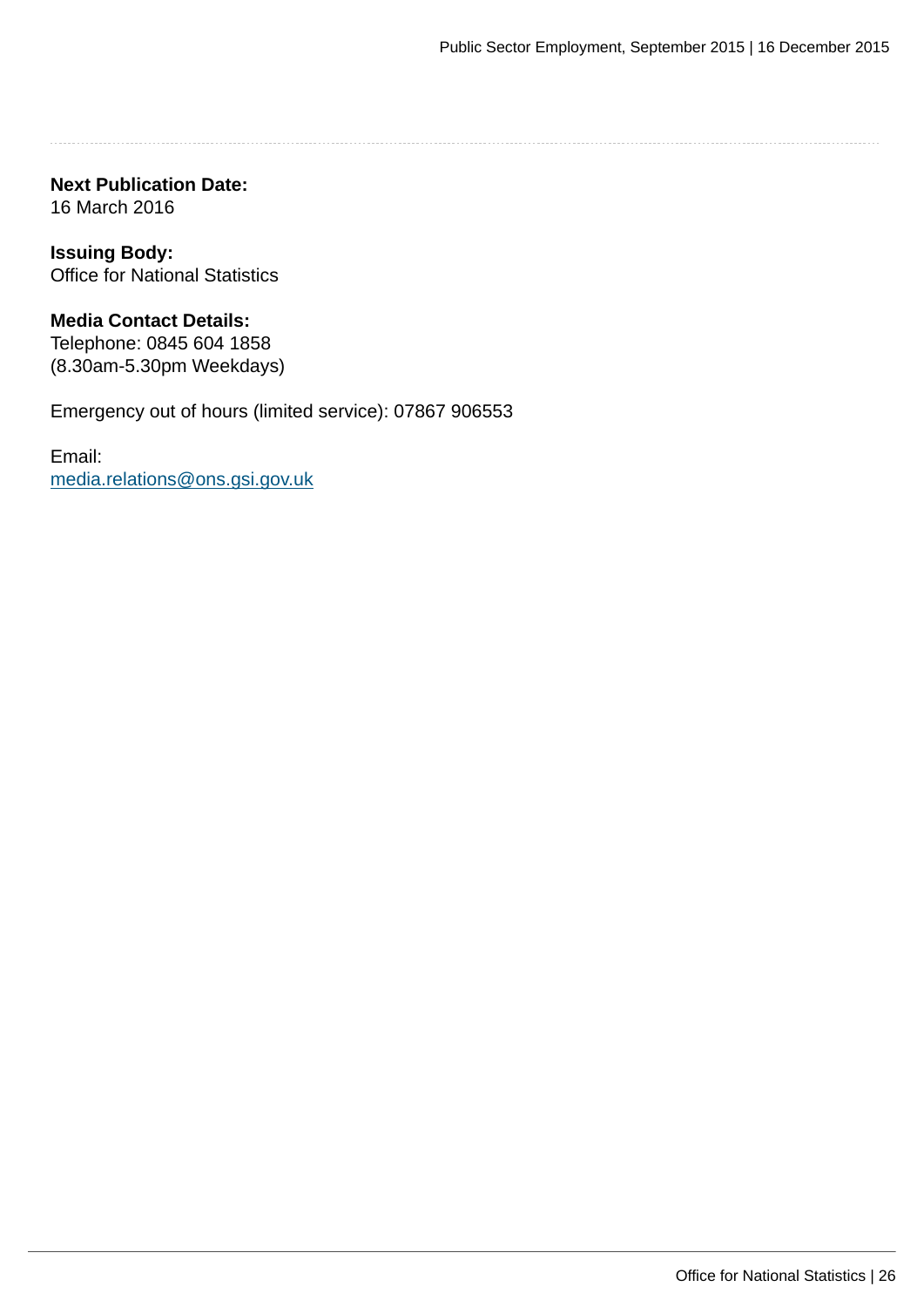#### **Public Sector Employment, September 2015**

#### **Published 16 December 2015**

# Office for<br>National Statistics Swyddfa<br>Swyddfa<br>Ystadegau Gwladol

#### **Index of Tables**

| Table 1  | Public sector employment by sector classification; Headcount                                |
|----------|---------------------------------------------------------------------------------------------|
| Table 2  | Public sector employment by industry; Headcount                                             |
| Table 3  | Public sector employment by sector classification; Full-time equivalent                     |
| Table 4  | Public sector employment by industry; Full-time equivalent                                  |
| Table 5  | Public and private sector employment; Headcount                                             |
| Table 6  | Regional public sector employment; Headcount                                                |
| Table 6a | Regional public sector employment, excluding effects of major reclassifications; Headcount  |
| Table 7  | Regional private sector employment; Headcount                                               |
| Table 7a | Regional private sector employment, excluding effects of major reclassifications; Headcount |
| Table 8  | Civil Service employment by department; Headcount                                           |
| Table 8  | Civil Service employment by department; Full-time equivalent                                |
| Table 9  | Civil Service employment by department and agency                                           |
| Table 10 | <b>Employment in executive NDPBs</b>                                                        |
| Table 1R | Public sector employment by sector classification; Headcount - Revisions                    |
| Table 2R | <b>Public sector employment by industry; Headcount - Revisions</b>                          |
| Table 3R | Public sector employment by sector classification; Full-time equivalent - Revisions         |
| Table 4R | Public sector employment by industry; Full-time equivalent - Revisions                      |
| Table 5R | Public and private sector employment; Headcount - Revisions                                 |
|          |                                                                                             |

Statistical contact Mark Williams, Labour Market Division, Office for National Statistics Telephone number +44 (0)1633 456728 Email [PSE@ons.gsi.gov.uk](mailto:PSE@ons.gsi.gov.uk)

Next Publication **Public Sector Employment, December 2015** to be published 16 March 2016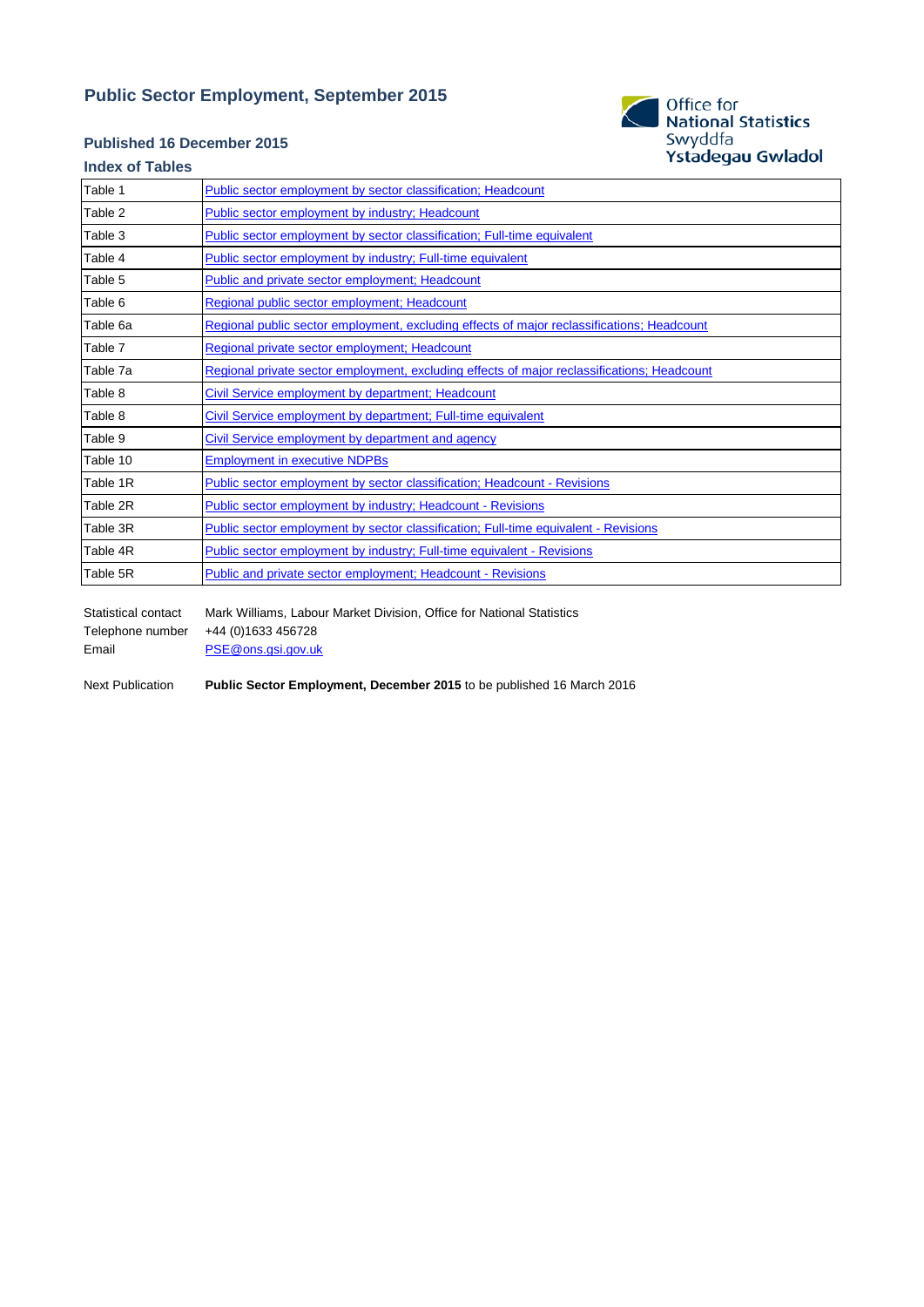|                 |                             | <b>General government</b>        |                             |                                                  |                                       |                                           |
|-----------------|-----------------------------|----------------------------------|-----------------------------|--------------------------------------------------|---------------------------------------|-------------------------------------------|
|                 | Central<br>government 34567 | Local<br>government <sup>3</sup> | Total general<br>government | <b>Total public</b><br>corporations <sup>8</sup> | <b>Total public</b><br>sector 3456789 | Of which:<br>Civil Service <sup>410</sup> |
|                 | G6NQ                        | G6NT                             | G6NW                        | G7AR                                             | G7AU                                  | G7D6                                      |
| 1999            | 2,346                       | 2,739                            | 5,085                       | 361                                              | 5,446                                 | 504                                       |
| 2000            | 2,384                       | 2,774                            | 5,158                       | 370 +                                            | $5,528$ <sup>+</sup>                  | 516                                       |
| 2001<br>2002    | 2,462                       | 2,776                            | 5,238                       | 382                                              | 5,620                                 | 522                                       |
| 2003            | 2,553<br>2,663              | 2,794<br>2,837                   | 5,347<br>5,500              | 380<br>391                                       | 5,727<br>5,891                        | 538<br>560                                |
| 2004            | 2,749                       | 2,891                            | 5,640                       | 382                                              | 6,022                                 | 570                                       |
| 2005            | 2,808                       | 2,921                            | 5,729                       | 387                                              | 6,116                                 | 571                                       |
| 2006            | 2,785                       | 2,932                            | 5,717                       | 365                                              | 6,082                                 | 558                                       |
| 2007<br>2008    | 2,745<br>2,750              | 2,940<br>2,921                   | 5,685<br>5,671              | 359<br>364                                       | 6,044<br>6,035                        | 539<br>523                                |
| 2009            | 2,852                       | $2,909$ <sup>+</sup>             | $5,761$ <sup>+</sup>        | 570                                              | 6,331                                 | 527                                       |
| 2010            | 2,868                       | 2,905                            | 5,773                       | 544                                              | 6,317                                 | 522                                       |
| 2011<br>2012    | 2,839<br>2,731              | 2,757                            | 5,596<br>5,288              | 511<br>479                                       | 6,107<br>5,767                        | 488<br>458                                |
| 2013            | $2,823$ <sup>+</sup>        | 2,557<br>2,421                   | 5,244                       | 457                                              | 5,701                                 | 450                                       |
| 2014            | 2,884                       | 2,351                            | 5,235                       | 185                                              | 5,420                                 | 442                                       |
| 2015            | 2,913                       | 2,269                            | 5,182                       | 179                                              | 5,361                                 | 431                                       |
| 1999 Mar        | 2,340                       | 2,733                            | 5,073                       | $361$ <sup>+</sup>                               | $5,434$ <sup>+</sup>                  | 502                                       |
| Jun<br>Sep      | 2,346<br>2,360              | 2,739<br>2,743                   | 5,085<br>5,103              | 361<br>366                                       | 5,446<br>5,469                        | 504<br>507                                |
| Dec             | 2,367                       | $2,758$ <sup>+</sup>             | $5,125$ <sup>+</sup>        | 370                                              | 5,495                                 | 510                                       |
| 2000 Mar        | 2,374                       | 2,771                            | 5,145                       | 364                                              | 5,509                                 | 513                                       |
| Jun<br>Sep      | 2,384<br>2,399              | 2,774<br>2,778                   | 5,158<br>5,177              | 370<br>373                                       | 5,528<br>5,550                        | 516<br>519                                |
| Dec             | 2,410                       | 2,777                            | 5,187                       | 376                                              | 5,563                                 | 522                                       |
| 2001 Mar        | 2,441                       | 2,770                            | 5,211                       | 381                                              | 5,592                                 | 523                                       |
| Jun             | 2,462                       | 2,776                            | 5,238                       | 382                                              | 5,620                                 | 522                                       |
| Sep<br>Dec      | 2,482<br>2,503              | 2,779<br>2,780                   | 5,261<br>5,283              | 376<br>376                                       | 5,637<br>5,659                        | 522<br>527                                |
| 2002 Mar        |                             |                                  |                             |                                                  |                                       |                                           |
| Jun             | 2,530<br>2,553              | 2,794<br>2,794                   | 5,324<br>5,347              | 379<br>380                                       | 5,703<br>5,727                        | 533<br>538                                |
| Sep             | 2,581                       | 2,794                            | 5,375                       | 382                                              | 5,757                                 | 543                                       |
| Dec             | 2,606                       | 2,807                            | 5,413                       | 394                                              | 5,807                                 | 550                                       |
| 2003 Mar        | 2,639                       | 2,815<br>2,837                   | 5,454<br>5,500              | 405<br>391                                       | 5,859<br>5,891                        | 557<br>560                                |
| Jun<br>Sep      | 2,663<br>2,683              | 2,846                            | 5,529                       | 393                                              | 5,922                                 | 562                                       |
| Dec             | 2,706                       | 2,871                            | 5,577                       | 387                                              | 5,964                                 | 564                                       |
| 2004 Mar        | 2,732                       | 2,882                            | 5,614                       | 385                                              | 5,999                                 | 570                                       |
| Jun             | 2,749<br>2,764              | 2,891<br>2,907                   | 5,640<br>5,671              | 382<br>380                                       | 6,022<br>6,051                        | 570<br>571                                |
| Sep<br>Dec      | 2,774                       | 2,914                            | 5,688                       | 380                                              | 6,068                                 | 565                                       |
| 2005 Mar        | 2,785                       | 2,919                            | 5,704                       | 383                                              | 6,087                                 | 563                                       |
| Jun             | 2,808                       | 2,921                            | 5,729                       | 387                                              | 6,116                                 | 571                                       |
| Sep<br>Dec      | 2,804<br>2,805              | 2,927<br>2,931                   | 5,731<br>5,736              | 386<br>378                                       | 6,117<br>6,114                        | 567<br>563                                |
| 2006 Mar        | 2,796                       | 2,928                            | 5,724                       | 372                                              | 6,096                                 | 560                                       |
| Jun             | 2,785                       | 2,932                            | 5,717                       | 365                                              | 6,082                                 | 558                                       |
| Sep             | 2,763                       | 2,940                            | 5,703                       | 365                                              | 6,068                                 | 554                                       |
| Dec             | 2,763                       | 2,933                            | 5,696                       | 363                                              | 6,059                                 | 549                                       |
| 2007 Mar<br>Jun | 2,758<br>2,745              | 2,933<br>2,940                   | 5,691<br>5,685              | 361<br>359                                       | 6,052<br>6,044                        | 543<br>539                                |
| Sep             | 2,745                       | 2,935                            | 5,680                       | 359                                              | 6,039                                 | 533                                       |
| Dec             | 2,742                       | 2,926                            | 5,668                       | 378                                              | 6,046                                 | 530                                       |
| 2008 Mar        | 2,741                       | 2,914                            | 5,655                       | 364                                              | 6,019                                 | 523                                       |
| Jun<br>Sep      | 2,750<br>2,785              | 2,921<br>2,924                   | 5,671<br>5,709              | 364<br>363                                       | 6,035<br>6,072                        | 523<br>522                                |
| Dec             | 2,829                       | 2,914                            | 5,743                       | 589                                              | 6,332                                 | 523                                       |
| 2009 Mar        | 2,838                       | 2,915                            | 5,753                       | 578                                              | 6,331                                 | 525                                       |
| Jun             | 2,852                       | 2,909                            | 5,761                       | 570                                              | 6,331                                 | 527                                       |
| Sep<br>Dec      | 2,904<br>2,917              | 2,907<br>2,901                   | 5,811<br>5,818              | 560<br>549                                       | 6,371<br>6,367                        | 534<br>533                                |
| 2010 Mar        | 2,905                       | 2,889                            | 5,794                       | 546                                              | 6,340                                 | 528                                       |
| Jun             | 2,868                       | 2,905                            | 5,773                       | 544                                              | 6,317                                 | 522                                       |
| Sep             | 2,845                       | 2,886                            | 5,731                       | 540                                              | 6,271                                 | 514                                       |
| Dec             | 2,845                       | 2,857                            | 5,702                       | 527                                              | 6,229                                 | 506                                       |
| 2011 Mar<br>Jun | 2,862<br>2,839              | 2,819<br>2,757                   | 5,681<br>5,596              | 524<br>511                                       | 6,205<br>6,107                        | 513<br>488                                |
| Sep             | 2,883                       | 2,692                            | 5,575                       | 502                                              | 6,077                                 | 480                                       |
| Dec             | 2,887                       | 2,658                            | 5,545                       | 491                                              | 6,036                                 | 471                                       |
| 2012 Mar        | 2,900                       | 2,616                            | 5,516                       | 486                                              | 6,002                                 | 464                                       |
| Jun<br>Sep      | 2,731<br>2,753              | 2,557<br>2,521                   | 5,288<br>5,274              | 479<br>474                                       | 5,767<br>5,748                        | 458<br>455                                |
| Dec             | $2,773$ <sup>†</sup>        | 2,485                            | 5,258                       | 470                                              | 5,728                                 | 451                                       |
| 2013 Mar        | 2,789                       | 2,466                            | 5,255                       | 463                                              | 5,718                                 | 449                                       |
| Jun             | 2,823                       | 2,421                            | 5,244                       | 457                                              | 5,701                                 | 450                                       |
| Sep<br>Dec      | 2,853<br>2,868              | 2,421<br>2,392                   | 5,274<br>5,260              | 444<br>274                                       | 5,718<br>5,534                        | 447<br>445                                |
|                 |                             |                                  |                             |                                                  |                                       | 440                                       |
| 2014 Mar<br>Jun | 2,883<br>2,884              | 2,368<br>2,351                   | 5,251<br>5,235              | 186<br>185                                       | 5,437<br>5,420                        | 442                                       |
| Sep             | 2,895                       | 2,329                            | 5,224                       | 184                                              | 5,408                                 | 440                                       |
| Dec             | 2,914                       | 2,307                            | 5,221                       | 176                                              | 5,397                                 | 439                                       |
| 2015 Mar        | 2,913                       | 2,283                            | 5,196                       | 182                                              | 5,378                                 | 439                                       |
| Jun<br>Sep      | 2,913<br>2,911              | 2,269<br>2,257                   | 5,182<br>5,168              | 179<br>181                                       | 5,361<br>5,349                        | 431<br>425                                |

## **1 Public sector employment by sector classification; Headcount 1 2**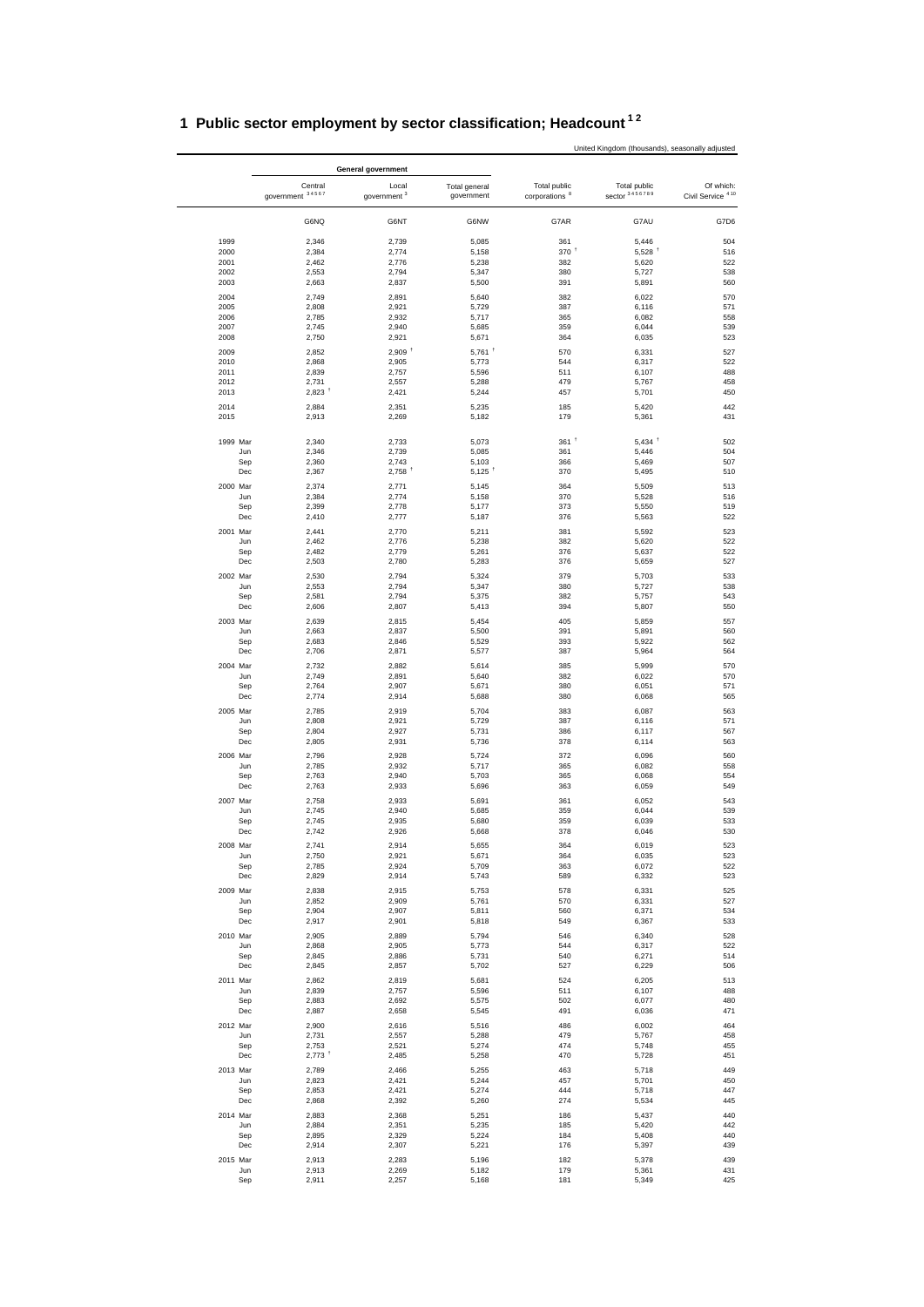#### <span id="page-28-0"></span>**1 Public sector employment by sector classification; Headcount 1 2**

|                         |                             |                           |                             |                                           | United Kingdom (thousands), seasonally adjusted |                                           |
|-------------------------|-----------------------------|---------------------------|-----------------------------|-------------------------------------------|-------------------------------------------------|-------------------------------------------|
|                         |                             | <b>General government</b> |                             |                                           |                                                 |                                           |
|                         | Central<br>government 34567 | Local<br>government $3$   | Total general<br>government | Total public<br>corporations <sup>8</sup> | Total public<br>sector 3456789                  | Of which:<br>Civil Service <sup>410</sup> |
|                         | G6NQ                        | G6NT                      | G6NW                        | G7AR                                      | G7AU                                            | G7D6                                      |
| Change on quarter to:   |                             |                           |                             |                                           |                                                 |                                           |
| 2014 Sep                | 11 <sup>†</sup>             | $-22$ <sup>+</sup>        | $-11$ <sup>+</sup>          | $-1$                                      | $-12$ <sup>+</sup>                              | $-2$                                      |
| Dec                     | 19                          | $-22$                     | $-3$                        | $-8$ <sup>+</sup>                         | $-11$                                           | $-1$                                      |
| 2015 Mar                | $-1$                        | $-24$                     | $-25$                       | 6                                         | $-19$                                           | $\pmb{0}$                                 |
| Jun                     | $\mathbf 0$                 | $-14$                     | $-14$                       | $-3$                                      | $-17$                                           | $-8$                                      |
| Sep                     | $\cdot 2$                   | $-12$                     | $-14$                       | $\overline{2}$                            | $-12$                                           | $-6$                                      |
| % change on quarter to: |                             |                           |                             |                                           |                                                 |                                           |
| 2014 Sep                | 0.4                         | $-0.9+$                   | $-0.2$                      | $-0.5$                                    | $-0.2$ <sup>+</sup>                             | $-0.5$                                    |
| Dec                     | $0.7$ <sup>+</sup>          | $-0.9$                    | $-0.1$                      | $-4.3$ <sup>+</sup>                       | $-0.2$                                          | $-0.2$                                    |
| 2015 Mar                | 0.0                         | $-1.0$                    | $-0.5$                      | 3.4                                       | $-0.4$                                          | 0.0                                       |
| Jun                     | 0.0                         | $-0.6$                    | $-0.3$                      | $-1.6$                                    | $-0.3$                                          | $-1.8$                                    |
| Sep                     | $-0.1$                      | $-0.5$                    | $-0.3$                      | 1.1                                       | $-0.2$                                          | $-1.4$                                    |
| Change on year to:      |                             |                           |                             |                                           |                                                 |                                           |
| 2014 Sep                | $42^+$                      | $-92$ <sup>+</sup>        | $-50$ <sup>+</sup>          | $-260$                                    | $-310$ <sup>+</sup>                             | $-7$                                      |
| Dec                     | 46                          | $-85$                     | $-39$                       | $-98$ <sup>+</sup>                        | $-137$                                          | $-6$                                      |
| 2015 Mar                | 30                          | $-85$                     | $-55$                       | $-4$                                      | $-59$                                           | $-1$                                      |
| Jun                     | 29                          | $-82$                     | $-53$                       | $-6$                                      | $-59$                                           | $-11$                                     |
| Sep                     | 16                          | $-72$                     | $-56$                       | $-3$                                      | $-59$                                           | $-15$                                     |
| % change on year to:    |                             |                           |                             |                                           |                                                 |                                           |
| 2014 Sep                | 1.5                         | $-3.8$ <sup>+</sup>       | $-0.9+$                     | $-58.6$ <sup>+</sup>                      | $-5.4$                                          | $-1.6$                                    |
| Dec                     | 1.6                         | $-3.6$                    | $-0.7$                      | $-35.8$                                   | $-2.5$ <sup>+</sup>                             | $-1.3$                                    |
| 2015 Mar                | $1.0$ <sup>+</sup>          | $-3.6$                    | $-1.0$                      | $-2.2$                                    | $-1.1$                                          | $-0.2$                                    |
| Jun                     | 1.0                         | $-3.5$                    | $-1.0$                      | $-3.2$                                    | $-1.1$                                          | $-2.5$                                    |
| Sep                     | 0.6                         | $-3.1$                    | $-1.1$                      | $-1.6$                                    | $-1.1$                                          | $-3.4$                                    |

Source: Office for National Statistics

1 Rounded estimates have been used in this table to calculate the comparisons between periods.

2 Annual figures relate to June quarter.<br>3 Police (England & Wales) are based<br>4 Fstimates for March 2011 include 15.

3 Police (England & Wales) are based on projections.<br>4 Estimates for March 2011 include 15,000 temporary staff employed in connection with the 2011 Census.<br>5 Network Rail is included in the private sector before December 2 when it is included in the private sector).<br>6 Welsh further education colleges were reclassified to the private sector on 27 January 2015. They are included in the private sector from March 2015 but in the public sector fo

earlier time periods.<br>Community Rehabilitation Companies moved to the private sector on 1 February 2015. They are included in the private sector form March 2015 but in the public sector for

community Rehabilitation Companies moved to the private sector on 1 February 2015. They are included in the private sector from March 2015 but in the public sector for Royal Mail plc is included in the private sector from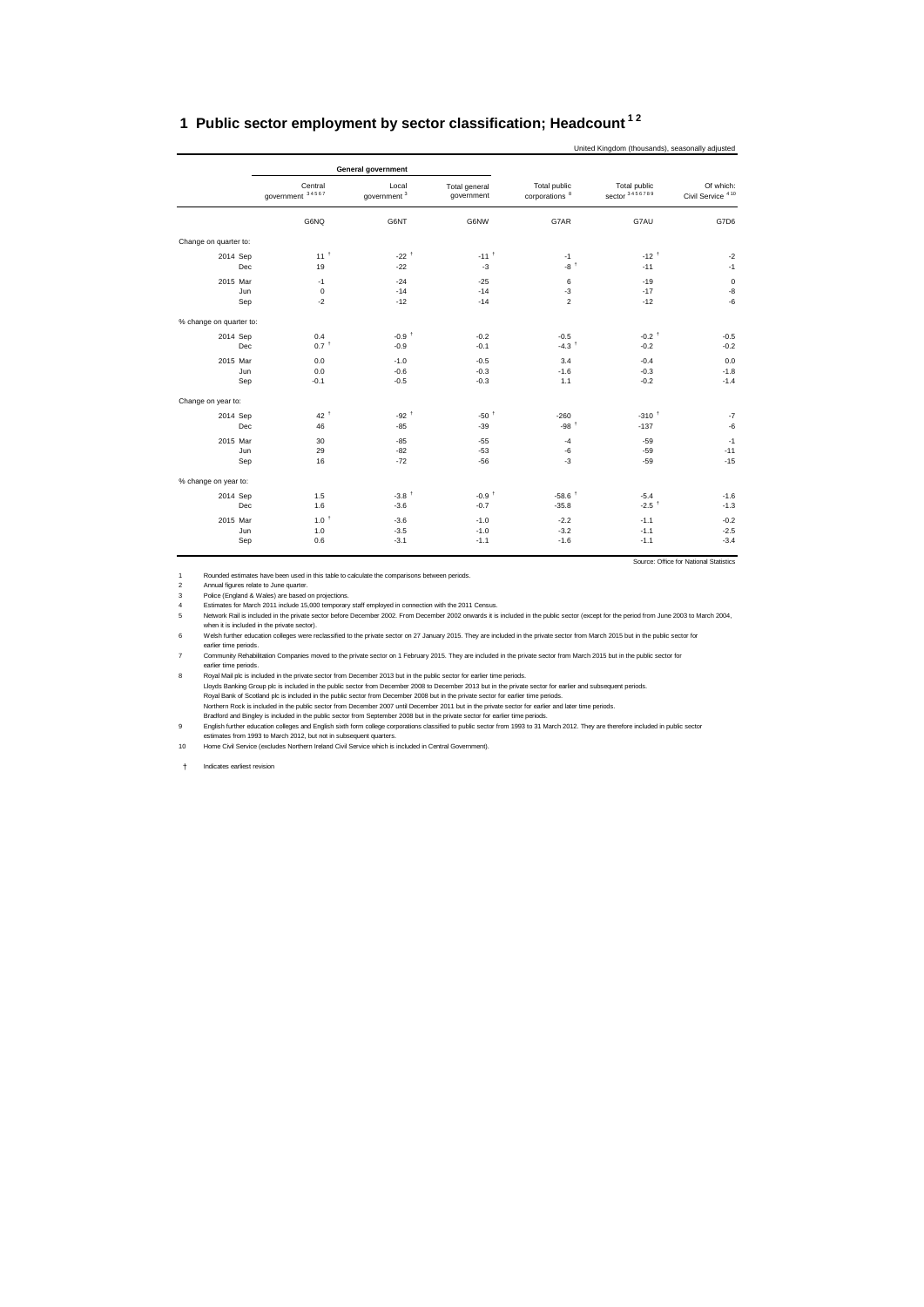## **2 Public sector employment by industry; Headcount <sup>1</sup>**

|              |              |                                                            |                                              |                                       |                               |                                         | United Kingdom (thousands), seasonally adjusted |                                     |
|--------------|--------------|------------------------------------------------------------|----------------------------------------------|---------------------------------------|-------------------------------|-----------------------------------------|-------------------------------------------------|-------------------------------------|
|              |              | Public administration, defence, compulsory social security |                                              |                                       |                               | Health and social work                  |                                                 |                                     |
|              | Construction | HM Forces <sup>2</sup>                                     | Police (including<br>civilians) <sup>3</sup> | Public<br>administration <sup>4</sup> | Education <sup>56</sup>       | National Health<br>Service <sup>7</sup> | Other health and<br>social work <sup>8</sup>    | Other public<br>sector <sup>9</sup> |
|              | G7ER         | G7EU                                                       | G7EX                                         | G7F2                                  | G7F5                          | G7FG                                    | G7FJ                                            | G7FM                                |
| 1999         | 110          | 218                                                        | 227                                          | 1,177                                 | 1,386                         | 1,212                                   | 389                                             | 728                                 |
| 2000         | 107          | 217                                                        | 225                                          | 1,183                                 | 1,440                         | 1,239                                   | 385                                             | 732                                 |
| 2001         | 98           | 214                                                        | 229                                          | 1,189                                 | 1,466                         | 1,285                                   | 372                                             | 766                                 |
| 2002         | 84           | 214                                                        | 238                                          | 1,217                                 | 1,472                         | 1,347                                   | 364                                             | 789                                 |
| 2003         | 78           | 223                                                        | 248                                          | 1,261                                 | 1,530                         | 1,415                                   | 344                                             | 789                                 |
| 2004         | 79           | 218                                                        | 264                                          | 1,274                                 | 1,568                         | 1,474                                   | 357                                             | 787                                 |
| 2005<br>2006 | 74<br>68     | 210<br>204                                                 | 272<br>274                                   | 1,292                                 | 1,582<br>1,608                | 1,526                                   | 364<br>357                                      | 798<br>765                          |
| 2007         | 61           | 197                                                        | 283                                          | 1,288<br>1,274                        | $1,621$ <sup>†</sup>          | 1,520<br>1,485                          | 354                                             | 771                                 |
| 2008         | 53           | 193                                                        | 286                                          | 1,231                                 | 1,635                         | 1,504                                   | $352^{\frac{1}{2}}$                             | 783                                 |
| 2009         | 52           | 197                                                        | 294                                          | 1,215                                 | 1,653                         | 1,570                                   | 349                                             | 1,002                               |
| 2010         | 47           | 197                                                        | 292                                          | 1,207                                 | 1,685                         | 1,596                                   | 353                                             | 943                                 |
| 2011         | 43           | 193                                                        | 277                                          | 1,127                                 | 1,659                         | 1,565                                   | 335                                             | 911                                 |
| 2012         | 42           | 186                                                        | 266                                          | $1,084$ <sup>+</sup>                  | 1,469                         | 1,556                                   | 309                                             | 857                                 |
| 2013         | 40           | 175                                                        | 261                                          | 1,079                                 | 1,500                         | 1,545                                   | 288                                             | 815                                 |
| 2014<br>2015 | 39<br>35     | 164<br>159                                                 | 256<br>254                                   | 1,066<br>1,025                        | 1,517<br>1,518                | 1,571<br>1,588                          | 267<br>251                                      | 541<br>529                          |
| 1999 Mar     | 110          | 218                                                        | 228                                          | 1,171                                 | 1,385                         | 1,207                                   | 391                                             | 729                                 |
| Jun          | 110          | 218                                                        | 227                                          | 1,177                                 | 1,386                         | 1,212                                   | 389                                             | 728                                 |
| Sep          | 109          | 217                                                        | 226                                          | 1,175                                 | 1,385                         | 1,225                                   | 394                                             | 731                                 |
| Dec          | 109          | 218                                                        | 226                                          | 1,188                                 | 1,396                         | 1,225                                   | 399                                             | 739                                 |
| 2000 Mar     | 109          | 218                                                        | 225                                          | 1,192                                 | 1,410                         | 1,231                                   | 397                                             | 730                                 |
| Jun          | 107          | 217                                                        | 225                                          | 1,183                                 | 1,440                         | 1,239                                   | 385                                             | 732                                 |
| Sep          | 97           | 215                                                        | 226                                          | 1,175                                 | 1,452                         | 1,254                                   | 377                                             | 749                                 |
| Dec          | 97           | 216                                                        | 227                                          | 1,184                                 | 1,457                         | 1,259                                   | 375                                             | 751                                 |
| 2001 Mar     | 98           | 216                                                        | 228                                          | 1,189                                 | 1,466                         | 1,271                                   | 371                                             | 755                                 |
| Jun<br>Sep   | 98<br>85     | 214<br>213                                                 | 229<br>231                                   | 1,189<br>1,187                        | 1,466<br>1,463                | 1,285<br>1,306                          | 372<br>373                                      | 766<br>772                          |
| Dec          | 83           | 215                                                        | 234                                          | 1,203                                 | 1,467                         | 1,315                                   | 364                                             | 780                                 |
| 2002 Mar     | 84           | 215                                                        | 236                                          | 1,211                                 | 1,474                         | 1,331                                   | 366                                             | 789                                 |
| Jun          | 84           | 214                                                        | 238                                          | 1,217                                 | 1,472                         | 1,347                                   | 364                                             | 789                                 |
| Sep          | 78           | 214                                                        | 240                                          | 1,216                                 | 1,499                         | 1,369                                   | 352                                             | 785                                 |
| Dec          | 76           | 216                                                        | 242                                          | 1,243                                 | 1,510                         | 1,381                                   | 341                                             | 799                                 |
| 2003 Mar     | 80           | 222                                                        | 246                                          | 1,253                                 | 1,518                         | 1,401                                   | 341                                             | 803                                 |
| Jun          | 78           | 223                                                        | 248                                          | 1,261                                 | 1,530                         | 1,415                                   | 344                                             | 789                                 |
| Sep          | 78           | 221                                                        | 252                                          | 1,261                                 | 1,534                         | 1,435                                   | 349                                             | 790                                 |
| Dec          | 79           | 222                                                        | 256                                          | 1,264                                 | 1,557                         | 1,451                                   | 358                                             | 780                                 |
| 2004 Mar     | 80           | 220                                                        | 260                                          | 1,273                                 | 1,562                         | 1,469                                   | 358                                             | 778                                 |
| Jun<br>Sep   | 79<br>73     | 218<br>215                                                 | 264<br>265                                   | 1,274<br>1,281                        | 1,568<br>1,572                | 1,474<br>1,488                          | 357<br>361                                      | 787<br>791                          |
| Dec          | 74           | 215                                                        | 267                                          | 1,285                                 | 1,576                         | 1,499                                   | 363                                             | 789                                 |
| 2005 Mar     | 74           | 213                                                        | 271                                          | 1,285                                 | 1,581                         | 1,512                                   | 363                                             | 791                                 |
| Jun          | 74           | 210                                                        | 272                                          | 1,292                                 | 1,582                         | 1,526                                   | 364                                             | 798                                 |
| Sep          | 68           | 207                                                        | 271                                          | 1,287                                 | 1,593                         | 1,530                                   | 358                                             | 799                                 |
| Dec          | 68           | 206                                                        | 274                                          | 1,291                                 | 1,600                         | 1,531                                   | 360                                             | 785                                 |
| 2006 Mar     | 67           | 206                                                        | $274$ <sup>+</sup>                           | 1,289                                 | 1,604                         | 1,526                                   | 357                                             | 777                                 |
| Jun          | 68           | 204                                                        | 274                                          | 1,288                                 | 1,608                         | 1,520                                   | 357                                             | 765                                 |
| Sep          | 60           | 202                                                        | 276                                          | 1,287                                 | 1,612                         | 1,504                                   | 359 <sup>1</sup>                                | 763                                 |
| Dec          | 61           | 202                                                        | 279                                          | 1,287                                 | 1,612                         | 1,489                                   | 356                                             | 775                                 |
| 2007 Mar     | 61           | 200                                                        | 281                                          | 1,280                                 | 1,618                         | 1,491                                   | 355                                             | 771                                 |
| Jun<br>Sep   | 61<br>59     | 197<br>194                                                 | 283<br>284                                   | 1,274<br>1,272                        | $1,621$ <sup>+</sup><br>1,629 | 1,485<br>1,489                          | 354<br>351                                      | 771<br>755                          |
| Dec          | 57           | 195                                                        | 284                                          | 1,264                                 | 1,635                         | 1,489                                   | 347                                             | 775                                 |
| 2008 Mar     | 55           | 194                                                        | 286                                          | 1,238                                 | 1,630                         | 1,493                                   | 351                                             | 775                                 |
| Jun          | 53           | 193                                                        | 286                                          | 1,231                                 | 1,635                         | 1,504                                   | 352                                             | 783                                 |
| Sep          | 53           | 194                                                        | 287                                          | 1,211                                 | 1,647                         | 1,530                                   | 351                                             | 789                                 |
| Dec          | 53           | 193                                                        | 289                                          | 1,218                                 | 1,651                         | 1,552                                   | 352                                             | 1,029                               |
| 2009 Mar     | 52           | 196                                                        | 293                                          | 1,214                                 | 1,662                         | 1,552                                   | 351                                             | 1,013                               |
| Jun          | 52           | 197                                                        | 294                                          | 1,215                                 | 1,653                         | 1,570                                   | 349                                             | 1,002                               |
| Sep<br>Dec   | 49<br>50     | 199<br>198                                                 | 296<br>295                                   | 1,224<br>1,220                        | 1,657                         | 1,596                                   | 361<br>358                                      | 983<br>963                          |
|              |              |                                                            |                                              |                                       | 1,673                         | 1,613                                   |                                                 |                                     |
| 2010 Mar     | 49           | 199                                                        | 295                                          | 1,218                                 | 1,670                         | 1,604                                   | 353                                             | 954                                 |
| Jun<br>Sep   | 47<br>47     | 197<br>196                                                 | 292<br>290                                   | 1,207<br>1,184                        | 1,685<br>1,665                | 1,596<br>1,588                          | 353<br>351                                      | 943<br>940                          |
| Dec          | 45           | 195                                                        | 286                                          | 1,180                                 | 1,659                         | 1,592                                   | 344                                             | 927                                 |
| 2011 Mar     | 44           | 194                                                        | 282                                          | 1,169                                 | 1,660                         | 1,591                                   | 342                                             | 927                                 |
| Jun          | 43           | 193                                                        | 277                                          | 1,127                                 | 1,659                         | 1,565                                   | 335                                             | 911                                 |
| Sep          | 42           | 191                                                        | 273                                          | $1,113$ <sup>T</sup>                  | 1,670                         | 1,558                                   | 327                                             | 895                                 |
| $_{\rm Dec}$ | 41           | 189                                                        | 270                                          | 1,098                                 | 1,665                         | 1,562                                   | 327                                             | 884                                 |
| 2012 Mar     | 41           | 187                                                        | 268                                          | 1,086                                 | 1,683                         | 1,561                                   | 315                                             | 867                                 |
| Jun          | 42           | 186                                                        | 266                                          | 1,084                                 | 1,469                         | 1,556                                   | 309                                             | 857                                 |
| Sep          | 42           | 183                                                        | 264                                          | 1,073                                 | 1,470                         | 1,553                                   | 302                                             | 851                                 |
| Dec          | 42           | 178                                                        | 263                                          | 1,073                                 | 1,470                         | 1,562                                   | 296                                             | 846                                 |
| 2013 Mar     | 41           | 178                                                        | 261                                          | 1,078                                 | 1,478                         | 1,566                                   | 291                                             | 829                                 |
| Jun          | 40           | 175                                                        | 261                                          | 1,079                                 | 1,500                         | 1,545                                   | 288                                             | 815                                 |
| Sep<br>Dec   | 40<br>39     | 174<br>168                                                 | 259<br>258                                   | 1,076<br>1,067                        | 1,516<br>1,522                | 1,555<br>$1,566$ <sup>+</sup>           | 286<br>281                                      | 805<br>634                          |
|              |              |                                                            |                                              |                                       |                               |                                         |                                                 |                                     |
| 2014 Mar     | 39<br>39     | 167<br>164                                                 | 257<br>256                                   | 1,066<br>1,066                        | 1,521<br>1,517                | 1,576                                   | 277<br>267                                      | 540<br>541                          |
| Jun<br>Sep   | 39           | 163                                                        | 256                                          | 1,057                                 | 1,514                         | 1,571<br>1,573                          | 263                                             | 537                                 |
| Dec          | 38           | 161                                                        | 255                                          | 1,051                                 | 1,520                         | 1,584                                   | 259                                             | 526                                 |
| 2015 Mar     | 36           | 161                                                        | 255                                          | 1,042                                 | 1,516                         | 1,589                                   | 253                                             | 534                                 |
| Jun          | 35           | 159                                                        | 254                                          | 1,025                                 | 1,518                         | 1,588                                   | 251                                             | 529                                 |
| Sep          | 34           | 159                                                        | 254                                          | 1,022                                 | 1,508                         | 1,591                                   | 246                                             | 528                                 |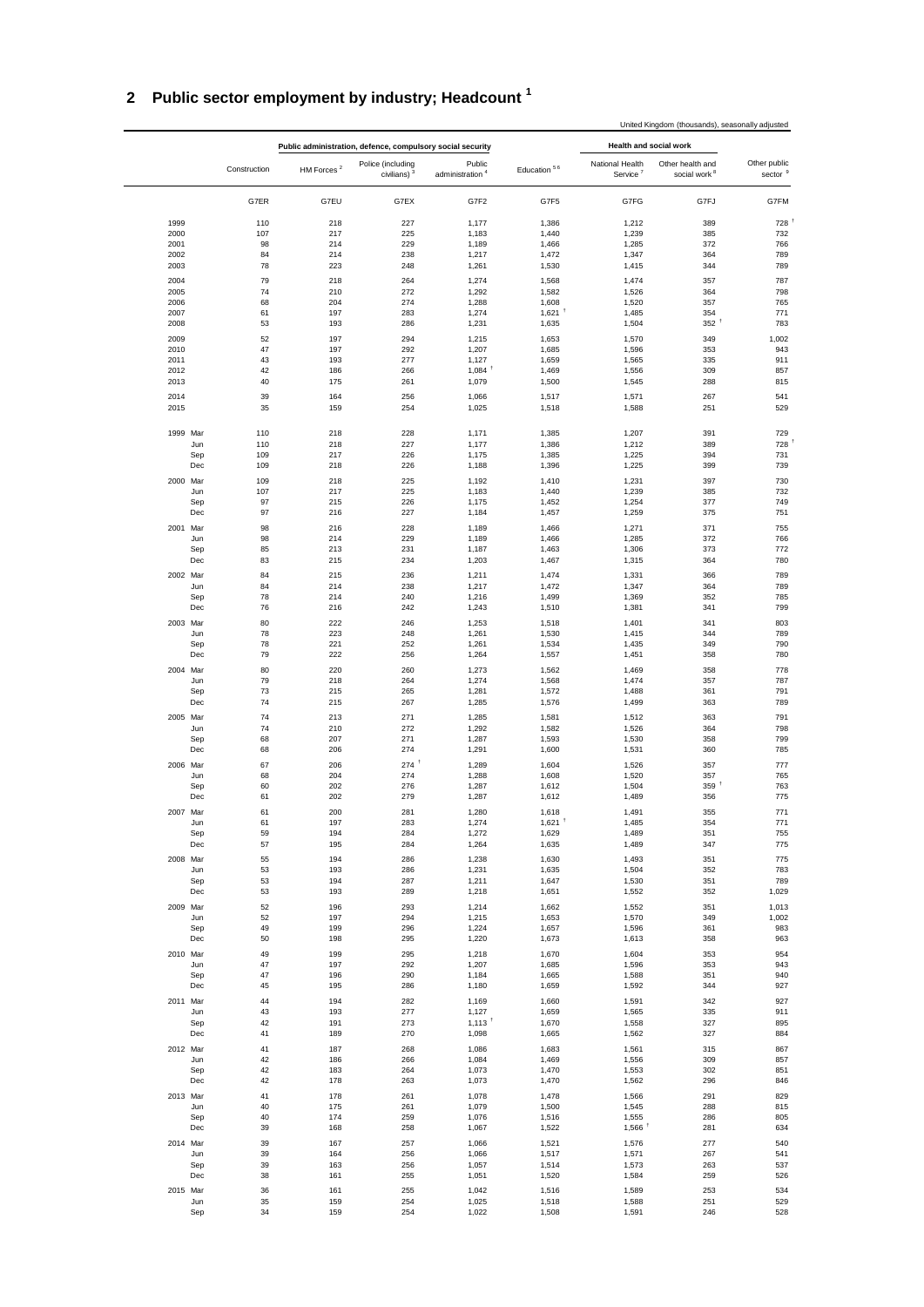#### <span id="page-30-0"></span>**2 Public sector employment by industry; Headcount <sup>1</sup>**

|                         |     |              |                        | Public administration, defence, compulsory social security |                                       |                         | Health and social work                  |                                              |                            |
|-------------------------|-----|--------------|------------------------|------------------------------------------------------------|---------------------------------------|-------------------------|-----------------------------------------|----------------------------------------------|----------------------------|
|                         |     | Construction | HM Forces <sup>2</sup> | Police (including<br>civilians) <sup>3</sup>               | Public<br>administration <sup>4</sup> | Education <sup>56</sup> | National Health<br>Service <sup>7</sup> | Other health and<br>social work <sup>8</sup> | Other public<br>sector $9$ |
|                         |     | G7ER         | G7EU                   | G7EX                                                       | G7F2                                  | G7F5                    | G7FG                                    | G7FJ                                         | G7FM                       |
| Change on quarter to:   |     |              |                        |                                                            |                                       |                         |                                         |                                              |                            |
| 2014 Sep                |     | $\mathbf 0$  | $-1$                   | $\mathsf 0$                                                | $-9$ <sup>t</sup>                     | $-3$                    | $2^{\dagger}$                           | $-4$ <sup>+</sup>                            | $-4$                       |
|                         | Dec | $-1$         | $-2$                   | $-1$                                                       | $-6$                                  | 6                       | 11                                      | $-4$                                         | $-11$                      |
| 2015 Mar                |     | $-2$         | $\mathbf 0$            | $\mathbf 0$                                                | -9                                    | $-4$ <sup>+</sup>       | 5                                       | $-6$                                         | 8 <sup>1</sup>             |
|                         | Jun | $-1$         | $-2$                   | $-1$                                                       | $-17$                                 | $\overline{2}$          | $-1$                                    | $-2$                                         | $-5$                       |
|                         | Sep | $-1$         | $\Omega$               | $\mathbf 0$                                                | $-3$                                  | $-10$                   | 3                                       | $-5$                                         | $-1$                       |
| % change on quarter to: |     |              |                        |                                                            |                                       |                         |                                         |                                              |                            |
| 2014 Sep                |     | 0.0          | $-0.6$                 | 0.0                                                        | $-0.8$                                | $-0.2$                  | $0.1$ <sup>t</sup>                      | $-1.5$ <sup>+</sup>                          | $-0.7$                     |
|                         | Dec | $-2.6$       | $-1.2$                 | $-0.4$                                                     | $-0.6$ <sup>+</sup>                   | 0.4                     | 0.7                                     | $-1.5$                                       | $-2.0$ <sup>+</sup>        |
| 2015 Mar                |     | $-5.3$       | 0.0                    | 0.0                                                        | $-0.9$                                | $-0.3$ <sup>+</sup>     | 0.3                                     | $-2.3$                                       | 1.5                        |
|                         | Jun | $-2.8$       | $-1.2$                 | $-0.4$                                                     | $-1.6$                                | 0.1                     | $-0.1$                                  | $-0.8$                                       | $-0.9$                     |
|                         | Sep | $-2.9$       | 0.0                    | 0.0                                                        | $-0.3$                                | $-0.7$                  | 0.2                                     | $-2.0$                                       | $-0.2$                     |
| Change on year to:      |     |              |                        |                                                            |                                       |                         |                                         |                                              |                            |
| 2014 Sep                |     | $-1$         | $-11$                  | $-3$                                                       | $-19†$                                | $-2$                    | 18 <sup>†</sup>                         | $-23$                                        | $-268$                     |
|                         | Dec | $-1$         | $-7$                   | $-3$                                                       | $-16$                                 | $-2$ <sup>+</sup>       | 18                                      | $-22$ <sup>+</sup>                           | $-108$                     |
| 2015 Mar                |     | $-3$         | $-6$                   | $-2$                                                       | $-24$                                 | $-5$                    | 13                                      | $-24$                                        | $\textbf{-6}$              |
|                         | Jun | $-4$         | $-5$                   | $-2$                                                       | $-41$                                 | $\mathbf{1}$            | 17                                      | $-16$                                        | $-12$                      |
|                         | Sep | $-5$         | $-4$                   | $-2$                                                       | $-35$                                 | $-6$                    | 18                                      | $-17$                                        | $-9$                       |
| % change on year to:    |     |              |                        |                                                            |                                       |                         |                                         |                                              |                            |
| 2014 Sep                |     | $-2.5$       | $-6.3$                 | $-1.2$                                                     | $-1.8$ <sup>+</sup>                   | $-0.1$                  | $1.2^{\text{t}}$                        | $-8.0$ <sup>+</sup>                          | $-33.3$ <sup>+</sup>       |
|                         | Dec | $-2.6$       | $-4.2$                 | $-1.2$                                                     | $-1.5$                                | $-0.1$ <sup>+</sup>     | 1.1                                     | $-7.8$                                       | $-17.0$                    |
| 2015 Mar                |     | $-7.7$       | $-3.6$                 | $-0.8$                                                     | $-2.3$                                | $-0.3$                  | 0.8                                     | $-8.7$                                       | $-1.1$                     |
|                         | Jun | $-10.3$      | $-3.0$                 | $-0.8$                                                     | $-3.8$                                | 0.1                     | 1.1                                     | $-6.0$                                       | $-2.2$                     |
|                         | Sep | $-12.8$      | $-2.5$                 | $-0.8$                                                     | $-3.3$                                | $-0.4$                  | 1.1                                     | $-6.5$                                       | $-1.7$                     |

Source: Office for National Statistics

1 Rounded estimates have been used in this table to calculate the comparisons between periods.

2 HM Forces series exclude locally engaged staff. The series also excludes mobilised reservists prior to 1996 as statistics are not available. Prior to June 2008, March = 1 March, June = 1 June,

September = 1 September, December = 1 December. From June 2008 onwards March = 1 April, June = 1 July, September = 1 October, December = 1 January.

3 Police (England and Wales) are based on projections and subject to revision.

4 Estimates for March 2011 include 15,000 temporary staff employed in connection with the 2011 Census.

5 English further education colleges and English sixth form college corporations classified to public sector from 1993 to 31 March 2012. They are therefore included in public sector estimates from 1993 to March 2012, but not in subsequent quarters.

6 Welsh further education colleges were reclassified to the private sector on 27 January 2015. They are included in the private sector from March 2015 but in the public sector for earlier time periods. Data for the NHS are subject to revisions.

8 Community Rehabilitation Companies moved to the private sector on 1 February 2015. They are included in the private sector from March 2015 but in the public sector for earlier time periods.

9 Royal Mail plc is included in the private sector from December 2013 but in the public sector for earlier time periods.

Lloyds Banking Group plc is included in the public sector from December 2008 to December 2013 but in the private sector for earlier and subsequent periods.<br>Royal Bank of Scotland plc is included in the public sector from D

Network Rail is included in the private sector before December 2002. From December 2002 onwards it is included in the public sector (except for the period from June 2003 to March 2004, when it is included in the private sector).

Northern Rock is included in the public sector from December 2007 until December 2011 but in the private sector for earlier and later time periods. Bradford and Bingley is included in the public sector from September 2008 but in the private sector for earlier time periods.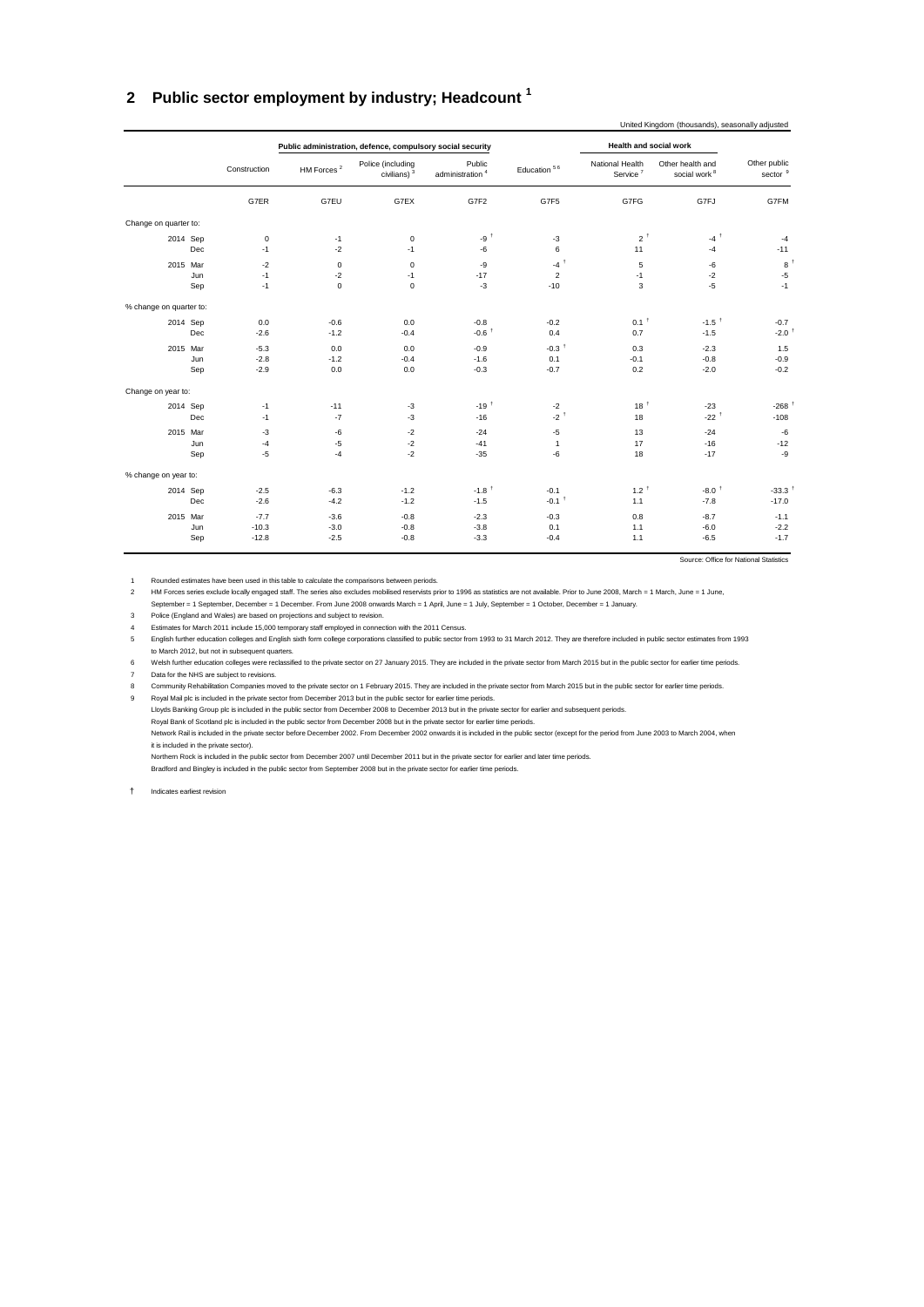| 3 Public sector employment by sector classification; Full-time equivalent <sup>12</sup> |                      |
|-----------------------------------------------------------------------------------------|----------------------|
|                                                                                         | United Kingdom (thou |

|                 |                               | General government               |                               |                                           |                                |                                           |
|-----------------|-------------------------------|----------------------------------|-------------------------------|-------------------------------------------|--------------------------------|-------------------------------------------|
|                 | Central<br>government 34567   | Local<br>government <sup>3</sup> | Total general<br>government   | Total public<br>corporations <sup>8</sup> | Total public<br>sector 3456789 | Of which:<br>Civil Service <sup>410</sup> |
|                 | G7FP                          | G7FS                             | G7FV                          | G7FY                                      | G7G3                           | G7G6                                      |
| 1999            | 1,984                         | 1,999                            | 3,983                         | 341                                       | 4,324                          | 482                                       |
| 2000            | 2,013                         | 2,013                            | 4,026                         | 349 <sup>†</sup>                          | $4,375$ <sup>+</sup>           | 492                                       |
| 2001            | 2,076                         | 2,008                            | 4,084                         | 360                                       | 4,444                          | 497                                       |
| 2002            | 2,151                         | 2,027                            | 4,178                         | 360                                       | 4,538                          | 511                                       |
| 2003            | 2,239                         | 2,064                            | 4,303                         | 369                                       | 4,672                          | 529                                       |
| 2004            | 2,321                         | 2,108                            | 4,429                         | 360                                       | 4,789                          | 538                                       |
| 2005            | 2,367                         | 2,139                            | 4,506                         | 365                                       | 4,871                          | 537                                       |
| 2006<br>2007    | $2,352$ <sup>+</sup><br>2,340 | 2,169<br>2,180                   | $4,521$ <sup>+</sup><br>4,520 | 342<br>335                                | 4,863<br>4,855                 | 524<br>505                                |
| 2008            | 2,352                         | 2,166                            | 4,518                         | 339                                       | 4,857                          | 489                                       |
| 2009            | 2,447                         | 2,170                            | 4,617                         | 525                                       | 5,142                          | 493                                       |
| 2010            | 2,470                         | 2,175                            | 4,645                         | 502                                       | 5,147                          | 487                                       |
| 2011            | 2,438                         | 2,065                            | 4,503                         | 470                                       | 4,973                          | 452                                       |
| 2012            | 2,369                         | 1,923                            | 4,292                         | 442                                       | 4,734                          | 423                                       |
| 2013            | 2,445                         | 1,825                            | 4,270                         | 424                                       | 4,694                          | 415                                       |
| 2014<br>2015    | 2,493<br>2,517                | $1,774$ <sup>+</sup><br>1,715    | 4,267<br>4,232                | 175<br>168                                | 4,442<br>4,400                 | 408<br>397 <sup>1</sup>                   |
|                 |                               |                                  |                               |                                           |                                |                                           |
| 1999 Mar<br>Jun | 1,980<br>1,984                | 1,997<br>1,999                   | 3,977<br>3,983                | 341<br>341                                | 4,318<br>4,324                 | 479<br>482                                |
| Sep             | 1,993                         | 2,001                            | 3,994                         | 346                                       | 4,340                          | 484                                       |
| Dec             | 2,000                         | 2,006                            | 4,006                         | $348$ <sup>+</sup>                        | 4,354 $†$                      | 487                                       |
| 2000 Mar        | 2,005                         | 2,012                            | 4,017                         | 344                                       | 4,361                          | 490                                       |
| Jun             | 2,013                         | 2,013                            | 4,026                         | 349                                       | 4,375                          | 492                                       |
| Sep             | 2,023                         | 2,017                            | 4,040                         | 353                                       | 4,393                          | 495                                       |
| Dec             | 2,034                         | 2,014                            | 4,048                         | 354                                       | 4,402                          | 497                                       |
| 2001 Mar        | 2,058                         | 2,005                            | 4,063                         | 359                                       | 4,422                          | 498                                       |
| Jun             | 2,076                         | 2,008                            | 4,084                         | 360                                       | 4,444                          | 497                                       |
| Sep             | 2,090                         | 2,013                            | 4,103                         | 354                                       | 4,457                          | 497                                       |
| Dec             | 2,109                         | 2,014                            | 4,123                         | 355                                       | 4,478                          | 501                                       |
| 2002 Mar        | 2,130                         | 2,024                            | 4,154                         | 359                                       | 4,513                          | 506                                       |
| Jun             | 2,151                         | 2,027                            | 4,178                         | 360                                       | 4,538                          | 511<br>515                                |
| Sep<br>Dec      | 2,172<br>2,195                | 2,027<br>2,041                   | 4,199<br>4,236                | 362<br>372                                | 4,561<br>4,608                 | 520                                       |
|                 |                               |                                  | 4,267                         |                                           |                                |                                           |
| 2003 Mar<br>Jun | 2,219<br>2,239                | 2,048<br>2,064                   | 4,303                         | 382<br>369                                | 4,649<br>4,672                 | 526<br>529                                |
| Sep             | 2,260                         | 2,071                            | 4,331                         | 371                                       | 4,702                          | 531                                       |
| Dec             | 2,275                         | 2,089                            | 4,364                         | 363                                       | 4,727                          | 534                                       |
| 2004 Mar        | 2,304                         | 2,097                            | 4,401                         | 362                                       | 4,763                          | 538                                       |
| Jun             | 2,321                         | 2,108                            | 4,429                         | 360                                       | 4,789                          | 538                                       |
| Sep             | 2,335                         | 2,116                            | 4,451                         | 358                                       | 4,809                          | 539                                       |
| Dec             | 2,339                         | 2,122                            | 4,461                         | 359                                       | 4,820                          | 533                                       |
| 2005 Mar        | 2,347                         | 2,135                            | 4,482                         | 361                                       | 4,843                          | 530                                       |
| Jun             | 2,367                         | 2,139                            | 4,506                         | 365                                       | 4,871                          | 537                                       |
| Sep<br>Dec      | 2,367<br>2,367                | 2,156<br>2,155                   | 4,523                         | 364<br>355                                | 4,887                          | 534<br>530                                |
|                 |                               |                                  | 4,522                         |                                           | 4,877                          |                                           |
| 2006 Mar<br>Jun | 2,356<br>$2,352$ <sup>+</sup> | 2,161<br>2,169                   | 4,517<br>$4,521$ <sup>+</sup> | 349<br>342                                | 4,866<br>4,863                 | 526<br>524                                |
| Sep             | 2,345                         | 2,173                            | 4,518                         | 341                                       | 4,859                          | 520                                       |
| Dec             | 2,359                         | 2,180                            | 4,539                         | 340                                       | 4,879                          | 515                                       |
| 2007 Mar        | 2,353                         | 2,177                            | 4,530                         | 337                                       | 4,867                          | 509                                       |
| Jun             | 2,340                         | 2,180                            | 4,520                         | 335                                       | 4,855                          | 505                                       |
| Sep             | 2,342                         | 2,181                            | 4,523                         | 335                                       | 4,858                          | 500                                       |
| Dec             | 2,341                         | 2,169                            | 4,510                         | 354                                       | 4,864                          | 496                                       |
| 2008 Mar        | 2,338                         | $2,165$ <sup>+</sup>             | 4,503                         | 339                                       | 4,842                          | 490                                       |
| Jun             | 2,352                         | 2,166                            | 4,518                         | 339                                       | 4,857                          | 489                                       |
| Sep             | 2,382                         | 2,176                            | 4,558                         | 338                                       | 4,896                          | 488                                       |
| Dec             | 2,420                         | 2,171                            | 4,591                         | 544                                       | 5,135                          | 489                                       |
| 2009 Mar        | 2,440                         | 2,176                            | 4,616                         | 531                                       | 5,147                          | 490                                       |
| Jun<br>Sep      | 2,447<br>2,484                | 2,170<br>2,170                   | 4,617<br>4,654                | 525<br>515                                | 5,142<br>5,169                 | 493<br>498                                |
| Dec             | 2,501                         | 2,172                            | 4,673                         | 505                                       | 5,178                          | 498                                       |
|                 | 2,500                         |                                  | 4,657                         | 502                                       |                                | 492                                       |
| 2010 Mar<br>Jun | 2,470                         | 2,157<br>2,175                   | 4,645                         | 502                                       | 5,159<br>5,147                 | 487                                       |
| Sep             | 2,446                         | 2,158                            | 4,604                         | 497                                       | 5,101                          | 478                                       |
| Dec             | 2,447                         | 2,132                            | 4,579                         | 484                                       | 5,063                          | 470                                       |
| 2011 Mar        | 2,449                         | 2,109                            | 4,558                         | 488                                       | 5,046                          | 471                                       |
| Jun             | 2,438                         | 2,065                            | 4,503                         | 470                                       | 4,973                          | 452                                       |
| Sep             | 2,472                         | 2,018                            | 4,490                         | 464                                       | 4,954                          | 444                                       |
| Dec             | 2,474                         | 1,992                            | 4,466                         | 454                                       | 4,920                          | 435                                       |
| 2012 Mar        | 2,483                         | 1,965                            | 4,448                         | 449                                       | 4,897                          | 429                                       |
| Jun             | 2,369                         | 1,923                            | 4,292                         | 442                                       | 4,734                          | 423                                       |
| Sep<br>Dec      | 2,384                         | 1,899                            | 4,283                         | 437<br>436                                | 4,720                          | 420<br>417                                |
|                 | 2,401                         | 1,880                            | 4,281                         |                                           | 4,717                          |                                           |
| 2013 Mar        | 2,414                         | 1,860                            | 4,274                         | 427                                       | 4,701                          | 414                                       |
| Jun<br>Sep      | 2,445<br>2,472                | 1,825<br>1,827                   | 4,270<br>4,299                | 424<br>411                                | 4,694<br>4,710                 | 415<br>412                                |
| Dec             | 2,482                         | 1,804                            | 4,286                         | 254                                       | 4,540                          | 411                                       |
|                 |                               |                                  |                               |                                           | 4,454                          | 406                                       |
| 2014 Mar<br>Jun | 2,495<br>2,493                | 1,784<br>1,774                   | 4,279<br>4,267                | 175<br>175                                | 4,442                          | 408                                       |
| Sep             | 2,502                         | 1,759                            | 4,261                         | 174                                       | 4,435                          | 407                                       |
| Dec             | 2,517                         | 1,744                            | 4,261                         | 165                                       | 4,426                          | 405                                       |
| 2015 Mar        | 2,517                         | 1,725                            | 4,242                         | 171                                       | 4,413                          | 406                                       |
| Jun             | 2,517                         | 1,715                            | 4,232                         | 168                                       | 4,400                          | 397 $†$                                   |
|                 | 2,517<br>Sep                  | 1,705                            | 4,222                         | 170                                       | 4,392                          | 393                                       |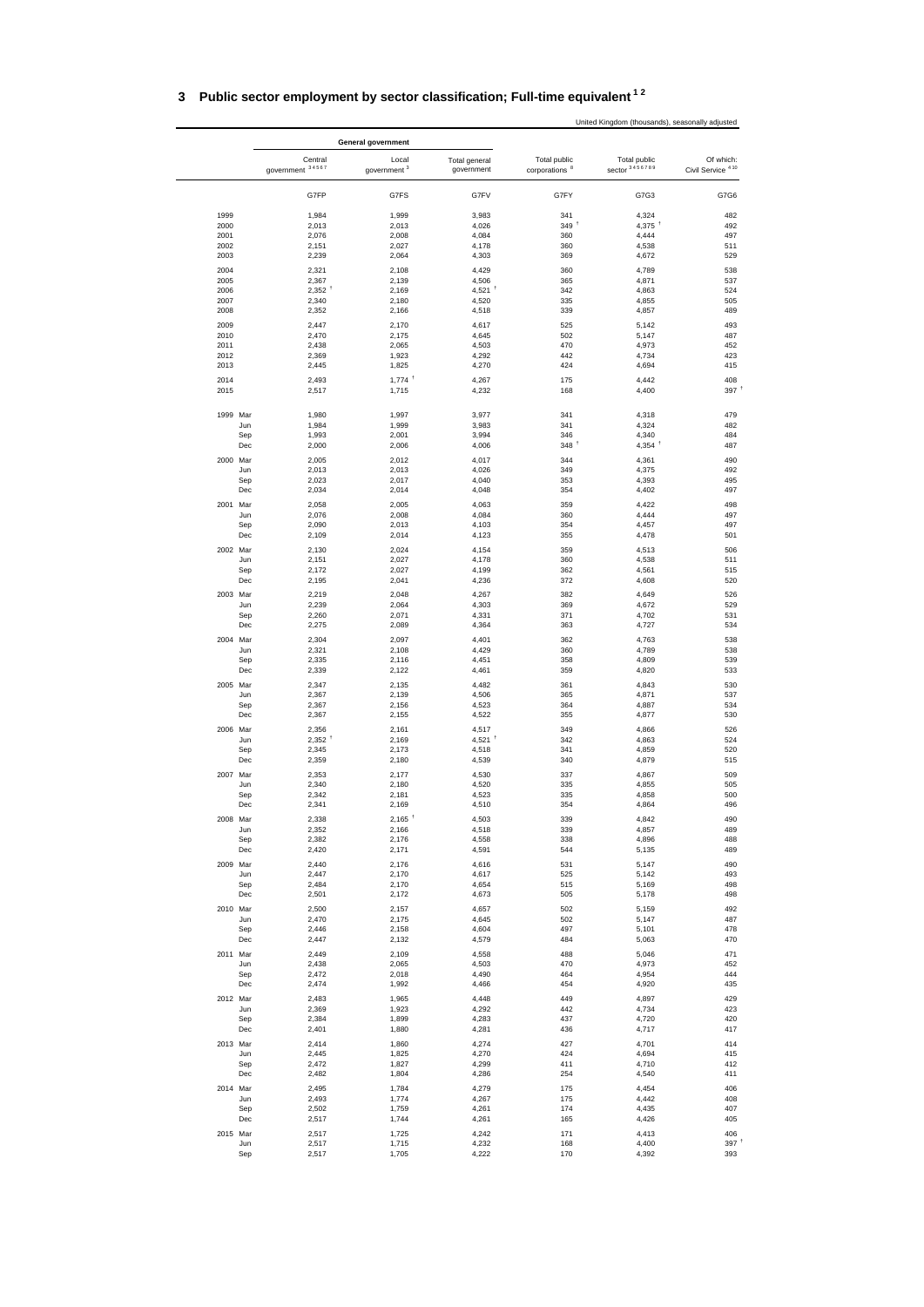#### <span id="page-32-0"></span>**3 Public sector employment by sector classification; Full-time equivalent 1 2**

|                         |     |                             | <b>General government</b>        |                             |                                           |                                |                                           |
|-------------------------|-----|-----------------------------|----------------------------------|-----------------------------|-------------------------------------------|--------------------------------|-------------------------------------------|
|                         |     | Central<br>government 34567 | Local<br>government <sup>3</sup> | Total general<br>government | Total public<br>corporations <sup>8</sup> | Total public<br>sector 3456789 | Of which:<br>Civil Service <sup>410</sup> |
|                         |     | G7FP                        | G7FS                             | G7FV                        | G7FY                                      | G7G3                           | G7G6                                      |
| Change on quarter to:   |     |                             |                                  |                             |                                           |                                |                                           |
| 2014 Sep                |     | 9                           | $-15$ <sup>+</sup>               | $-6$ <sup>+</sup>           | $-1$                                      | $-7$ <sup>+</sup>              | $-1$                                      |
|                         | Dec | 15                          | $-15$                            | $\mathbf 0$                 | $-9$ <sup>+</sup>                         | -9                             | $-2$                                      |
| 2015 Mar                |     | $\mathbf 0$                 | $-19$                            | $-19$                       | 6                                         | $-13$                          | $\mathbf{1}$                              |
|                         | Jun | $\mathbf 0$                 | $-10$                            | $-10$                       | $-3$                                      | $-13$                          | $-91$                                     |
|                         | Sep | $\mathbf 0$                 | $-10$                            | $-10$                       | $\overline{c}$                            | $-8$                           | $-4$                                      |
| % change on quarter to: |     |                             |                                  |                             |                                           |                                |                                           |
| 2014 Sep                |     | 0.4                         | $-0.8$ <sup>+</sup>              | $-0.1$ <sup>+</sup>         | $-0.6$                                    | $-0.2$                         | $-0.2$                                    |
|                         | Dec | 0.6                         | $-0.9$                           | 0.0                         | $-5.2$ <sup>+</sup>                       | $-0.2$ <sup>+</sup>            | $-0.5$                                    |
| 2015 Mar                |     | 0.0                         | $-1.1$                           | $-0.4$                      | 3.6                                       | $-0.3$                         | 0.2                                       |
|                         | Jun | 0.0                         | $-0.6$                           | $-0.2$                      | $-1.8$                                    | $-0.3$                         | $-2.2$ <sup>+</sup>                       |
|                         | Sep | 0.0                         | $-0.6$                           | $-0.2$                      | $1.2$                                     | $-0.2$                         | $-1.0$                                    |
| Change on year to:      |     |                             |                                  |                             |                                           |                                |                                           |
| 2014 Sep                |     | 30 <sup>†</sup>             | $-68$                            | $-38$ <sup>+</sup>          | $-237$ <sup>+</sup>                       | $-275$                         | $-5$                                      |
|                         | Dec | 35                          | $-60†$                           | $-25$                       | $-89$                                     | $-114$ <sup>+</sup>            | $-6$                                      |
| 2015 Mar                |     | 22                          | $-59$                            | $-37$                       | $-4$                                      | $-41$                          | $\mathsf 0$                               |
|                         | Jun | 24                          | $-59$                            | $-35$                       | $-7$                                      | $-42$                          | $-111$                                    |
|                         | Sep | 15                          | $-54$                            | $-39$                       | $-4$                                      | $-43$                          | $-14$                                     |
| % change on year to:    |     |                             |                                  |                             |                                           |                                |                                           |
| 2014 Sep                |     | $1.2^{\dagger}$             | $-3.7$                           | $-0.9$                      | $-57.7$ <sup>+</sup>                      | $-5.8$                         | $-1.2$                                    |
|                         | Dec | 1.4                         | $-3.3$ <sup>+</sup>              | $-0.6$                      | $-35.0$                                   | $-2.5$                         | $-1.5$                                    |
| 2015 Mar                |     | 0.9                         | $-3.3$                           | $-0.9+$                     | $-2.3$                                    | $-0.9$                         | 0.0                                       |
|                         | Jun | 1.0                         | $-3.3$                           | $-0.8$                      | $-4.0$                                    | $-0.9$                         | $-2.7$ <sup>+</sup>                       |
|                         | Sep | 0.6                         | $-3.1$                           | $-0.9$                      | $-2.3$                                    | $-1.0$                         | $-3.4$                                    |
|                         |     |                             |                                  |                             |                                           |                                | Source: Office for National Statistics    |

United Kingdom (thousands), seasonally adjusted

1 Rounded estimates have been used in this table to calculate the comparisons between periods.<br>2 Annual figures relate to June quarter.<br>4 Estimates for March 2011 include 8,000 temporary staff employed in connection with t it is included in the private sector).

6 Welsh further education colleges were reclassified to the private sector on 27 January 2015. They are included in the private sector from March 2015 but in the public sector for earlier time periods.

7 Community Rehabilitation Companies moved to the private sector on 1 February 2015. They are included in the private sector from March 2015 but in the public sector for earlier time periods.

8 Royal Mail plc is included in the private sector from December 2013 but in the public sector for earlier time periods. Lloyds Banking Group plc is included in the public sector from December 2008 to December 2013 but in the private sector for earlier and subsequent periods<br>Royal Bank of Scotland plc is included in the public sector from De

Bradford and Bingley is included in the public sector from September 2008 but in the private sector for earlier time periods.<br>English further education colleges and English sixth form college corporations classified to pub

estimates from 1993 to March 2012, but not in subsequent quarters. 10 Home Civil Service (excludes Northern Ireland Civil Service which is included in Central Government).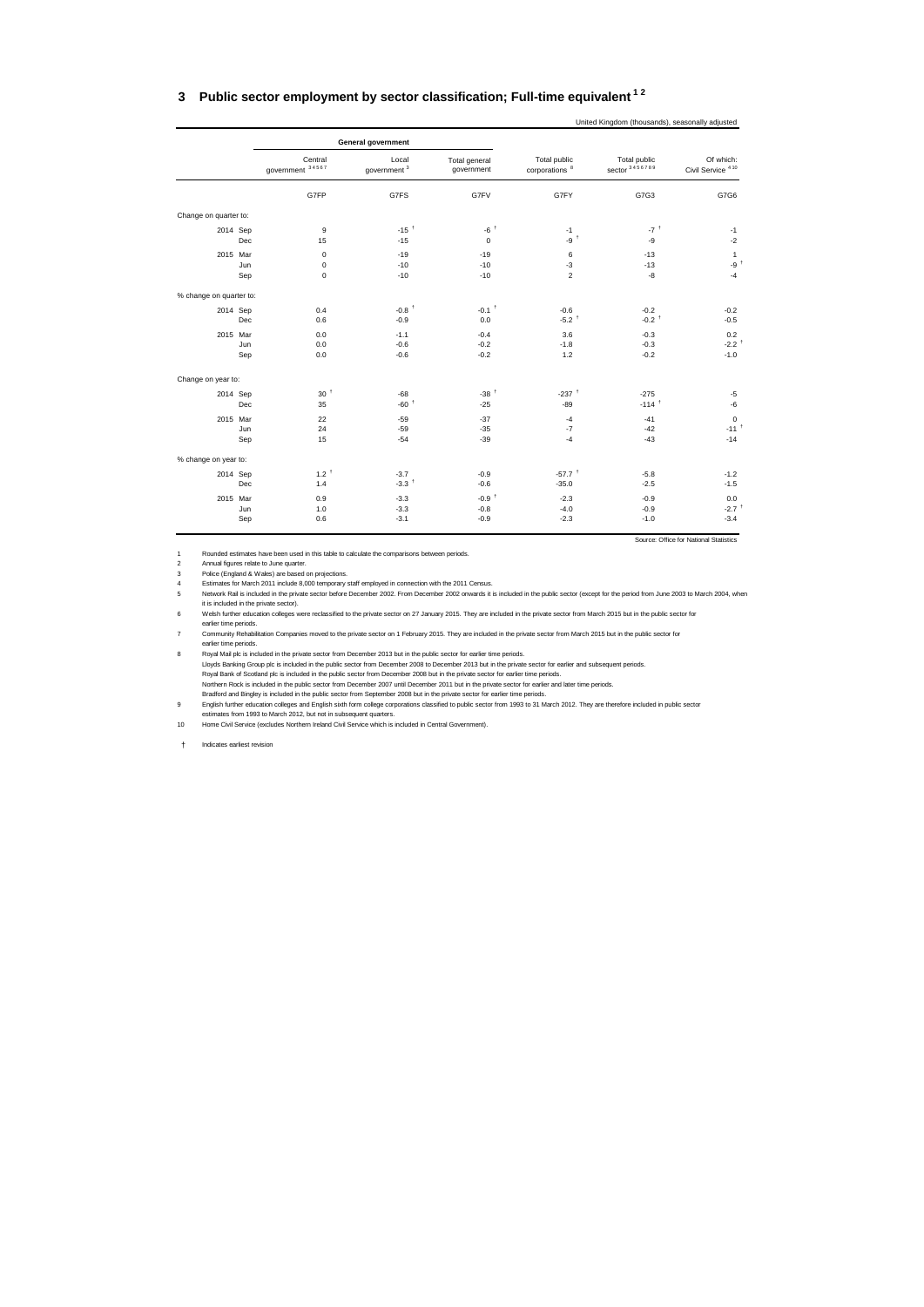|  | 4 Public sector employment by industry; Full-time equivalent ' |  |  |  |  |
|--|----------------------------------------------------------------|--|--|--|--|
|--|----------------------------------------------------------------|--|--|--|--|

|              |              |                                                            |                                 |                                       |                      |                              | United Kingdom (thousands), seasonally adjusted |                                     |
|--------------|--------------|------------------------------------------------------------|---------------------------------|---------------------------------------|----------------------|------------------------------|-------------------------------------------------|-------------------------------------|
|              |              | Public administration, defence, compulsory social security |                                 |                                       |                      |                              | Health and social work                          |                                     |
|              | Construction | HM Forces <sup>2</sup>                                     | Police (including<br>civilians) | Public<br>administration <sup>4</sup> | Education $56$       | National Health<br>Service 7 | Other health and<br>social work <sup>8</sup>    | Other public<br>sector <sup>9</sup> |
|              | G9BC         | G7G9                                                       | G7GC                            | G7GF                                  | G7GI                 | G7GL                         | G7GR                                            | G7K2                                |
| 1999         |              | 218                                                        | 220                             | 993                                   | 948                  | 982                          | 276                                             | 608                                 |
| 2000         |              | 217                                                        | 218                             | 999                                   | 982                  | 1,001                        | 272                                             | 610                                 |
| 2001         |              | 214                                                        | 222                             | 1,002                                 | 997                  | 1,037                        | 263                                             | 638                                 |
| 2002         |              | 214                                                        | 230                             | 1,024                                 | 1,007                | 1,088                        | 259                                             | 655                                 |
| 2003         |              | 223                                                        | 240                             | 1,060                                 | 1,049                | 1,139                        | 245                                             | 656                                 |
| 2004         |              | 218                                                        | 254                             | 1,074                                 | 1,076                | 1,192                        | 254                                             | 659                                 |
| 2005         |              | 210                                                        | 262                             | 1,086                                 | 1,090                | 1,236                        | 261                                             | 672                                 |
| 2006<br>2007 |              | 204<br>197                                                 | 264<br>272                      | 1,082                                 | 1,121                | 1,238                        | 260<br>257                                      | 642<br>649                          |
| 2008         |              | 193                                                        | 275                             | 1,067<br>1,030                        | 1,132<br>1,143       | 1,234<br>1,259               | $256$ <sup>+</sup>                              | 663                                 |
| 2009         |              | 197                                                        | 283                             |                                       |                      |                              |                                                 | 863                                 |
| 2010         |              | 197                                                        | 281                             | 1,021<br>1,016                        | 1,164<br>1,193       | 1,318<br>1,350               | 257<br>259                                      | 815                                 |
| 2011         |              | 193                                                        | 266                             | 945                                   | 1,182                | 1,321                        | 247                                             | 787                                 |
| 2012         |              | 186                                                        | 255                             | 908                                   | $1,066$ <sup>+</sup> | 1,315                        | 227                                             | 743                                 |
| 2013         |              | 175                                                        | 250                             | 905                                   | 1,099                | 1,309                        | 213                                             | 712                                 |
| 2014         |              | 164                                                        | 246                             | 893                                   | 1,113                | 1,336                        | 197                                             | 462                                 |
| 2015         |              | 159                                                        | 244                             | 859                                   | 1,116                | 1,355                        | 185                                             | 454                                 |
| 1999 Mar     |              | 218                                                        | 221                             | 989                                   | 945                  | 978                          | 276                                             | 610                                 |
|              | Jun          | 218                                                        | 220                             | 993                                   | 948                  | 982                          | 276                                             | 608<br>610                          |
|              | Sep<br>Dec   | 217<br>218                                                 | 219<br>219                      | 994<br>1,001                          | 944<br>950           | 990<br>992                   | 279<br>282                                      | 617                                 |
| 2000 Mar     |              | 218                                                        | 218                             | 1,004                                 | 957                  | 996                          | 279                                             | 609                                 |
|              | Jun          | 217                                                        | 218                             | 999                                   | 982                  | 1,001                        | 272                                             | 610                                 |
|              | Sep          | 215                                                        | 219                             | 995                                   | 989                  | 1,010                        | 266                                             | 623                                 |
|              | Dec          | 216                                                        | 219                             | 998                                   | 994                  | 1,017                        | 265                                             | 625                                 |
| 2001 Mar     |              | 216                                                        | 221                             | 1,002                                 | 997                  | 1,026                        | 263                                             | 629                                 |
|              | Jun          | 214                                                        | 222                             | 1,002                                 | 997                  | 1,037                        | 263                                             | 638                                 |
|              | Sep          | 213                                                        | 224                             | 1,002                                 | 997                  | 1,051                        | 264                                             | 640                                 |
|              | Dec          | 215                                                        | 226                             | 1,012                                 | 1,001                | 1,062                        | 257                                             | 646                                 |
| 2002 Mar     |              | 215                                                        | 228                             | 1,018                                 | 1,004                | 1,075                        | 258                                             | 654                                 |
|              | Jun<br>Sep   | 214<br>214                                                 | 230<br>232                      | 1,024<br>1,026                        | 1,007<br>1,023       | 1,088<br>1,104               | 259<br>249                                      | 655<br>652                          |
|              | Dec          | 216                                                        | 234                             | 1,045                                 | 1,033                | 1,116                        | 242                                             | 665                                 |
| 2003 Mar     |              | 222                                                        | 237                             | 1,053                                 | 1,039                | 1,128                        | 241                                             | 672                                 |
|              | Jun          | 223                                                        | 240                             | 1,060                                 | 1,049                | 1,139                        | 245                                             | 656                                 |
|              | Sep          | 221                                                        | 243                             | 1,064                                 | 1,049                | 1,159                        | 247                                             | 657                                 |
|              | Dec          | 222                                                        | 247                             | 1,065                                 | 1,065                | 1,167                        | 253                                             | 650                                 |
| 2004 Mar     |              | 220                                                        | 251                             | 1,071                                 | 1,071                | 1,188                        | 255                                             | 650                                 |
|              | Jun          | 218                                                        | 254                             | 1,074                                 | 1,076                | 1,192                        | 254                                             | 659                                 |
|              | Sep          | 215                                                        | 256                             | 1,080                                 | 1,076                | 1,207                        | 257                                             | 662                                 |
|              | Dec          | 215                                                        | 258                             | 1,079                                 | 1,077                | 1,214                        | 258                                             | 664                                 |
| 2005 Mar     |              | 213                                                        | 261                             | 1,079                                 | 1,085                | 1,225                        | 260                                             | 668                                 |
|              | Jun<br>Sep   | 210<br>207                                                 | 262<br>263                      | 1,086<br>1,085                        | 1,090<br>1,102       | 1,236<br>1,244               | 261<br>259                                      | 672<br>672                          |
|              | Dec          | 206                                                        | 264                             | 1,084                                 | 1,108                | 1,245                        | $260$ <sup>+</sup>                              | 659                                 |
| 2006 Mar     |              | 206                                                        | 263                             | 1,083                                 | 1,115                | 1,239                        | 259                                             | 655                                 |
|              | Jun          | 204                                                        | 264                             | 1,082                                 | 1,121                | 1,238                        | 260                                             | 642                                 |
|              | Sep          | 202                                                        | 266                             | 1,082                                 | 1,121                | 1,237                        | 261                                             | 641                                 |
|              | Dec          | 202                                                        | 268                             | 1,080                                 | 1,128                | 1,237                        | 260                                             | 654                                 |
| 2007 Mar     |              | 200                                                        | $272$ <sup>+</sup>              | 1,073                                 | $1,130$ <sup>+</sup> | 1,239                        | 258                                             | 651                                 |
|              | Jun          | 197                                                        | 272                             | 1,067                                 | 1,132                | 1,234                        | 257                                             | 649                                 |
|              | Sep<br>Dec   | 194<br>195                                                 | 273<br>273                      | 1,068<br>1,056                        | 1,141<br>1,141       | 1,238<br>1,241               | 256<br>252                                      | 640<br>661                          |
|              |              |                                                            |                                 |                                       |                      |                              |                                                 |                                     |
| 2008 Mar     | Jun          | 194<br>193                                                 | 275<br>275                      | 1,038<br>1,030                        | 1,140<br>1,143       | 1,242<br>1,259               | 255<br>256                                      | 660<br>663                          |
|              | Sep          | 194                                                        | 276                             | 1,019                                 | 1,156                | 1,278                        | 256                                             | 669                                 |
|              | Dec          | 193                                                        | 278                             | 1,022                                 | 1,161                | 1,295                        | 257                                             | 890                                 |
| 2009 Mar     |              | 196                                                        | 281                             | 1,021                                 | 1,170                | 1,308                        | 258                                             | 876                                 |
|              | Jun          | 197                                                        | 283                             | 1,021                                 | 1,164                | 1,318                        | 257                                             | 863                                 |
|              | Sep          | 199                                                        | 284                             | 1,033                                 | 1,168                | 1,333                        | 264                                             | 846                                 |
|              | Dec          | 198                                                        | 283                             | 1,029                                 | 1,184                | 1,353                        | 264                                             | 830                                 |
| 2010 Mar     |              | 199                                                        | 283                             | 1,025                                 | 1,178                | 1,357                        | 259                                             | 824                                 |
|              | Jun<br>Sep   | 197<br>196                                                 | 281<br>279                      | 1,016<br>997                          | 1,193                | 1,350<br>1,340               | 259<br>257                                      | 815<br>811                          |
|              | Dec          | 195                                                        | 275                             | 989                                   | 1,177<br>1,174       | 1,344                        | 252                                             | 803                                 |
| 2011 Mar     |              | 194                                                        | 271                             | 977                                   | 1,178                | 1,337                        | 252                                             | 809                                 |
|              | Jun          | 193                                                        | 266                             | 945                                   | 1,182                | 1,321                        | 247                                             | 787                                 |
|              | Sep          | 191                                                        | 262                             | 934                                   | 1,196                | 1,315                        | 240                                             | 776                                 |
|              | Dec<br>í,    | 189                                                        | 259                             | 919                                   | 1,194                | 1,320                        | 240                                             | 767                                 |
| 2012 Mar     |              | 187                                                        | 257                             | 910                                   | 1,210                | 1,320                        | 232                                             | 754                                 |
|              | Jun          | 186                                                        | 255                             | 908 <sup>†</sup>                      | 1,066                | 1,315                        | 227                                             | 743                                 |
|              | Sep          | 183                                                        | 253                             | 901                                   | 1,070                | 1,314                        | 223                                             | 737                                 |
|              | Dec          | 178                                                        | 252                             | 900                                   | 1,075                | 1,323                        | 219                                             | 738                                 |
| 2013 Mar     |              | 178                                                        | 251<br>250                      | 902<br>905                            | 1,079                | 1,328<br>1,309               | 215                                             | 724<br>712                          |
|              | Jun<br>Sep   | 175<br>174                                                 | 248                             | 904                                   | 1,099<br>1,113       | 1,320                        | 213<br>212                                      | 702                                 |
|              | Dec          | 168                                                        | 247                             | 894                                   | 1,117                | $1,331$ <sup>+</sup>         | 208                                             | 546                                 |
| 2014 Mar     |              | 167                                                        | 246                             | 893                                   | 1,116                | 1,342                        | 205                                             | 462                                 |
|              | Jun          | 164                                                        | 246                             | 893                                   | 1,113                | 1,336                        | 197                                             | 462                                 |
|              | Sep          | 163                                                        | 245                             | 888                                   | 1,111                | 1,339                        | 194                                             | 460                                 |
|              | Dec          | 161                                                        | 244                             | 882                                   | 1,117                | 1,351                        | 191                                             | 449                                 |
| 2015 Mar     |              | 161                                                        | 244                             | 873                                   | 1,115                | 1,356                        | 186                                             | 458                                 |
|              | Jun          | 159                                                        | 244                             | 859                                   | 1,116                | 1,355                        | 185                                             | 454                                 |
|              | Sep          | 159                                                        | 244                             | 858                                   | 1,107                | 1,359                        | 181                                             | 453                                 |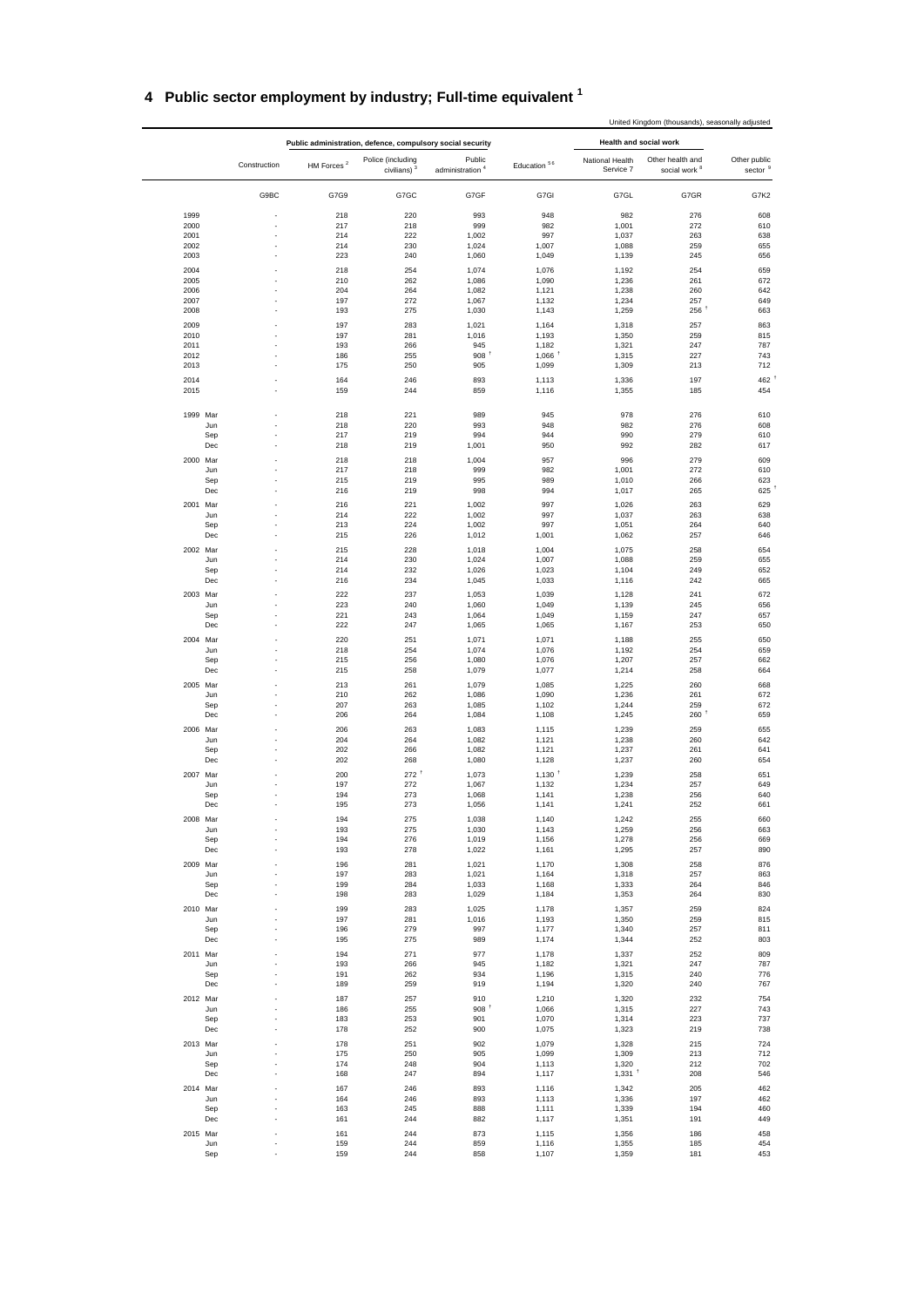#### <span id="page-34-0"></span>**4 Public sector employment by industry; Full-time equivalent <sup>1</sup>**

|                         |              |                        | Public administration, defence, compulsory social security |                                       |                     | Health and social work       |                                              |                            |
|-------------------------|--------------|------------------------|------------------------------------------------------------|---------------------------------------|---------------------|------------------------------|----------------------------------------------|----------------------------|
|                         | Construction | HM Forces <sup>2</sup> | Police (including<br>civilians) <sup>3</sup>               | Public<br>administration <sup>4</sup> | Education 56        | National Health<br>Service 7 | Other health and<br>social work <sup>8</sup> | Other public<br>sector $9$ |
|                         | G9BC         | G7G9                   | G7GC                                                       | G7GF                                  | G7GI                | G7GL                         | G7GR                                         | G7K2                       |
| Change on quarter to:   |              |                        |                                                            |                                       |                     |                              |                                              |                            |
| 2014 Sep                |              | $-1$                   | $-1$                                                       | $-5$ <sup>+</sup>                     | $-2$ <sup>+</sup>   | 3                            | $-3$ <sup>+</sup>                            | $-21$                      |
|                         | Dec          | $-2$                   | $-1$                                                       | -6                                    | 6                   | 12 <sup>†</sup>              | $-3$                                         | $-11$                      |
| 2015 Mar                |              | $\mathbf 0$            | 0                                                          | -9                                    | $-2$                | 5                            | $-5$                                         | $\mathsf g$                |
|                         | Jun          | $-2$                   | 0                                                          | $-14$                                 | $\mathbf{1}$        | $-1$                         | $-1$                                         | $-4$                       |
|                         | Sep          | $\mathbf 0$            | 0                                                          | $-1$                                  | -9                  | $\overline{4}$               | $-4$                                         | $-1$                       |
| % change on quarter to: |              |                        |                                                            |                                       |                     |                              |                                              |                            |
| 2014 Sep                |              | $-0.6$                 | $-0.4$                                                     | $-0.6$ <sup>+</sup>                   | $-0.2$ <sup>+</sup> | 0.2                          | $-1.5$ <sup>+</sup>                          | $-0.4$                     |
|                         | Dec          | $-1.2$                 | $-0.4$                                                     | $-0.7$                                | 0.5                 | 0.9 <sup>†</sup>             | $-1.5$                                       | $-2.4$                     |
| 2015 Mar                |              | 0.0                    | 0.0                                                        | $-1.0$                                | $-0.2$              | 0.4                          | $-2.6$                                       | 2.0                        |
|                         | Jun          | $-1.2$                 | 0.0                                                        | $-1.6$                                | 0.1                 | $-0.1$                       | $-0.5$                                       | $-0.9$                     |
|                         | Sep          | 0.0                    | 0.0                                                        | $-0.1$                                | $-0.8$              | 0.3                          | $-2.2$                                       | $-0.2$                     |
| Change on year to:      |              |                        |                                                            |                                       |                     |                              |                                              |                            |
| 2014 Sep                |              | $-11$                  | $-3$                                                       | $-16$ <sup>+</sup>                    | $-2$ <sup>+</sup>   | 19                           | $-18$                                        | $-242$                     |
|                         | Dec          | $-7$                   | $-3$                                                       | $-12$                                 | $\mathsf 0$         | 20                           | $-17$                                        | $-97$                      |
| 2015 Mar                |              | $-6$                   | $-2$                                                       | $-20$                                 | $-1$                | 14                           | $-19$                                        | $-4$                       |
|                         | Jun          | $-5$                   | $-2$                                                       | $-34$                                 | 3                   | 19                           | $-12$                                        | $^{\circ}8$                |
|                         | Sep          | $-4$                   | $-1$                                                       | $-30$                                 | $-4$                | 20                           | $-13$                                        | $-7$                       |
| % change on year to:    |              |                        |                                                            |                                       |                     |                              |                                              |                            |
| 2014 Sep                |              | $-6.3$                 | $-1.2$                                                     | $-1.8$ <sup>+</sup>                   | $-0.2$ <sup>+</sup> | 1.4                          | $-8.5$                                       | $-34.5$ <sup>1</sup>       |
|                         | Dec          | $-4.2$                 | $-1.2$                                                     | $-1.3$                                | 0.0                 | 1.5                          | $-8.2$                                       | $-17.8$                    |
| 2015 Mar                |              | $-3.6$                 | $-0.8$                                                     | $-2.2$                                | $-0.1$              | 1.0                          | $-9.3$                                       | $-0.9$                     |
|                         | Jun          | $-3.0$                 | $-0.8$                                                     | $-3.8$                                | 0.3                 | 1.4                          | $-6.1$                                       | $-1.7$                     |
|                         | Sep          | $-2.5$                 | $-0.4$                                                     | $-3.4$                                | $-0.4$              | 1.5                          | $-6.7$                                       | $-1.5$                     |

Source: Office for National Statistics

1 Rounded estimates have been used in this table to calculate the comparisons between periods.

2 HM Forces series exclude locally engaged staff. The series also excludes mobilised reservists prior to 1996 as statistics are not available. Prior to June 2008, March = 1 March, June = 1 June,<br>September = 1 September, D

3 Police (England and Wales) are based on projections and subject to revision.

4 Estimates for March 2011 include temporary staff with a FTE of approximately 8,000 employed in connection with the 2011 Census.

5 English further education colleges and English sixth form college corporations classified to public sector from 1993 to 31 March 2012. They are therefore included in public sector estimates from 1993 to March 2012, but not in subsequent quarters.

6 Welsh further education colleges were reclassified to the private sector on 27 January 2015. They are included in the private sector from March 2015 but in the public sector for earlier time periods. 7 Data for the NHS are subject to revisions.

8 Community Rehabilitation Companies moved to the private sector on 1 February 2015. They are included in the private sector from March 2015 but in the public sector for earlier time periods

9 Royal Mail plc is included in the private sector from December 2013 but in the public sector for earlier time periods.

Lloyds Banking Group plc is included in the public sector from December 2008 to December 2013 but in the private sector for earlier and subsequent periods. Royal Bank of Scotland plc is included in the public sector from December 2008 but in the private sector for earlier time periods.

Network Rail is included in the private sector before December 2002. From December 2002 onwards it is included in the public sector (except for the period from June 2003 to March 2004, when it is included in the private sector).

Northern Rock is included in the public sector from December 2007 until December 2011 but in the private sector for earlier and later time periods.

Bradford and Bingley is included in the public sector from September 2008 but in the private sector for earlier time periods.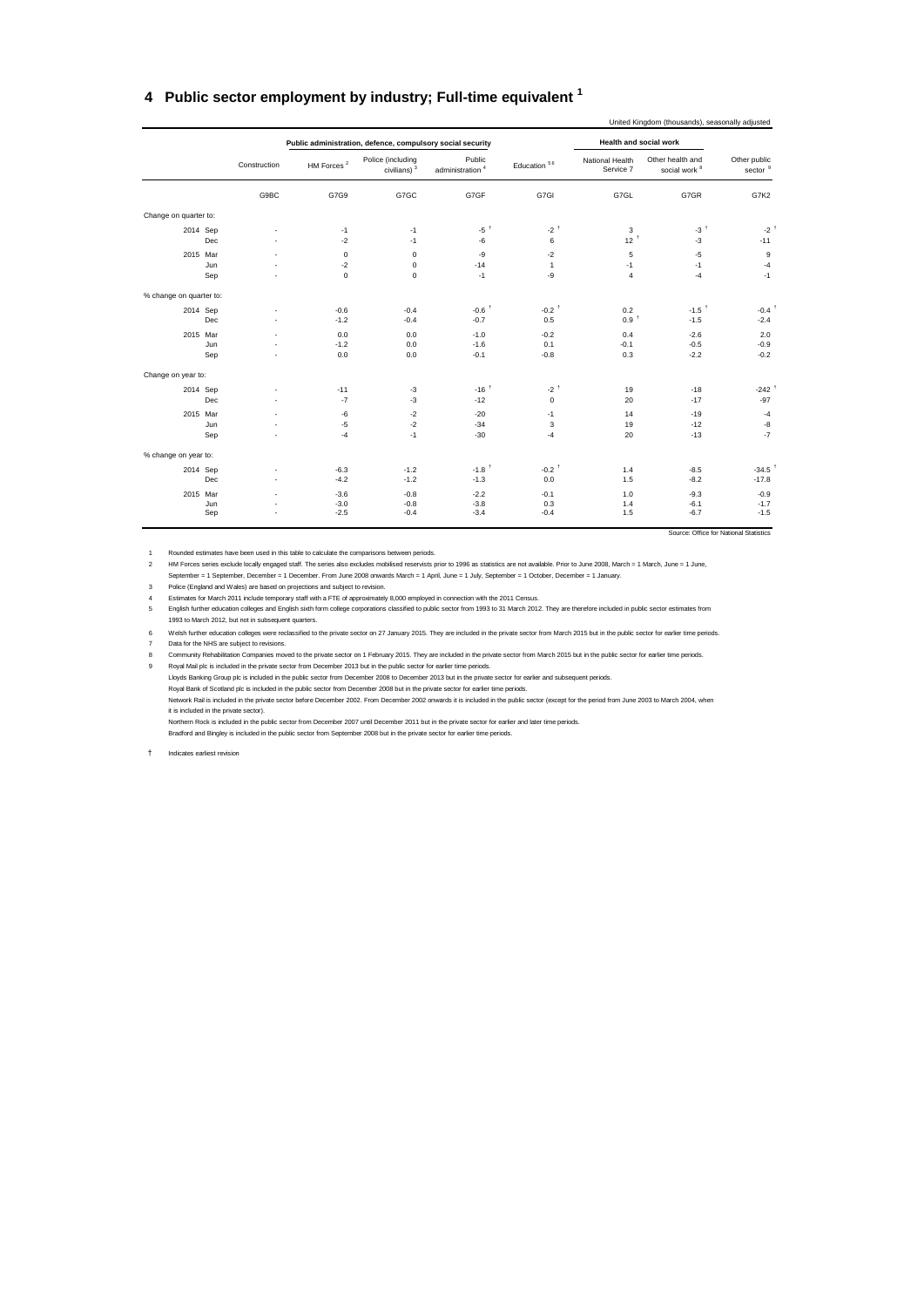## **5 Public and private sector employment; Headcount 1 2**

|              |              |                                |                         |                                 |                         |                                                 |                                                                               |                     | United Kingdom, seasonally adjusted                                            |              |  |
|--------------|--------------|--------------------------------|-------------------------|---------------------------------|-------------------------|-------------------------------------------------|-------------------------------------------------------------------------------|---------------------|--------------------------------------------------------------------------------|--------------|--|
|              |              | <b>Public Sector</b>           |                         | <b>Private Sector</b>           |                         |                                                 | Public sector excluding effects of<br>major reclassifications <sup>1011</sup> |                     | Private sector excluding effects of<br>major reclassifications <sup>1011</sup> |              |  |
|              |              | Headcount<br>(thousands)<br>34 | Percentage <sup>5</sup> | Headcount<br>(thousands)<br>678 | Percentage <sup>9</sup> | Total<br>employment<br>(thousands) <sup>9</sup> | Headcount<br>(thousands)                                                      | Percentage          | Headcount<br>(thousands)                                                       | Percentage   |  |
|              |              | G7AU                           | G9BZ                    | G7K5                            | G9C2                    | G7GO                                            | MFY7                                                                          | MFY9                | MFZ2                                                                           | MFY5         |  |
| 1999         |              | 5,446                          | 20.1                    | 21,669                          | 79.9                    | 27,115                                          | 5,007                                                                         | 18.5                | 22,108                                                                         | 81.5         |  |
| 2000         |              | 5,528                          | 20.1                    | $22,000$ <sup>+</sup>           | 79.9                    | 27,528                                          | 5,089                                                                         | 18.5                | 22,439                                                                         | 81.5         |  |
| 2001         |              | 5,620                          | 20.3                    | 22,079                          | 79.7                    | 27,699                                          | 5,178                                                                         | 18.7                | 22,521                                                                         | 81.3         |  |
| 2002<br>2003 |              | 5,727<br>5,891                 | 20.5<br>20.9            | 22,181<br>22,345                | 79.5<br>79.1            | 27,908<br>28,236                                | 5,269<br>$5,467$ <sup>+</sup>                                                 | 18.9<br>19.4        | 22,639<br>$22,769$ <sup>+</sup>                                                | 81.1<br>80.6 |  |
|              |              |                                |                         |                                 |                         |                                                 |                                                                               |                     |                                                                                |              |  |
| 2004<br>2005 |              | 6,022<br>6,116                 | 21.2<br>21.2            | 22,442<br>22,739                | 78.8<br>78.8            | 28,464<br>28,855                                | 5,589<br>5,690                                                                | 19.6<br>19.7        | 22,875<br>23,165                                                               | 80.4<br>80.3 |  |
| 2006         |              | 6,082                          | 20.9                    | 23,058                          | 79.1                    | 29,140                                          | 5,665                                                                         | 19.4                | 23,475                                                                         | 80.6         |  |
| 2007         |              | 6,044                          | 20.6                    | 23,308                          | 79.4                    | 29,352                                          | 5,621                                                                         | 19.2                | 23,731                                                                         | 80.8         |  |
| 2008         |              | 6,035                          | 20.3                    | 23,661                          | 79.7                    | 29,696                                          | 5,600                                                                         | 18.9                | 24,096                                                                         | 81.1         |  |
| 2009         |              | 6,331                          | 21.8                    | 22,687                          | 78.2                    | 29,018                                          | 5,666                                                                         | 19.5                | 23,352                                                                         | 80.5         |  |
| 2010         |              | 6,317                          | 21.5                    | 23,008                          | 78.5                    | 29,325                                          | 5,674                                                                         | 19.3                | 23,651                                                                         | 80.7         |  |
| 2011<br>2012 |              | 6,107<br>5,767                 | 20.8<br>19.4            | 23,238<br>23,979                | 79.2<br>80.6            | 29,345<br>29,746                                | 5,488<br>5,369                                                                | 18.7<br>18.0        | 23,857<br>24,377                                                               | 81.3<br>82.0 |  |
| 2013         |              | 5,701                          | 19.0                    | 24,298                          | 81.0                    | 29,999                                          | 5,322                                                                         | 17.7                | 24,677                                                                         | 82.3         |  |
|              |              |                                |                         |                                 |                         |                                                 |                                                                               |                     |                                                                                |              |  |
| 2014<br>2015 |              | 5,420<br>5,361                 | 17.7<br>17.2            | 25,262<br>25,734                | 82.3<br>82.8            | 30,682<br>31,095                                | 5,311<br>5,263                                                                | 17.3<br>16.9        | 25,371<br>25,832                                                               | 82.7<br>83.1 |  |
| 1999 Mar     |              | $5,434$ <sup>+</sup>           | 20.1                    | $21,608$ <sup>+</sup>           | 79.9                    | 27,042                                          | 4,996                                                                         | 18.5                | 22,046                                                                         | 81.5         |  |
|              | Jun          | 5,446                          | 20.1                    | 21,669                          | 79.9                    | 27,115                                          | 5,007                                                                         | 18.5                | 22,108                                                                         | 81.5         |  |
|              | Sep<br>Dec   | 5,469<br>5,495                 | 20.1<br>20.1            | 21,743<br>21,812                | 79.9<br>79.9            | 27,212<br>27,307                                | $5,031$ <sup>+</sup><br>5,061                                                 | 18.5<br>18.5        | $22,181$ <sup>1</sup><br>22,246                                                | 81.5<br>81.5 |  |
|              |              | 5,509                          | 20.1                    |                                 | 79.9                    |                                                 | 5,069                                                                         |                     |                                                                                | 81.5         |  |
| 2000 Mar     | Jun          | 5,528                          | 20.1                    | 21,897<br>22,000                | 79.9                    | 27,406<br>27,528                                | 5,089                                                                         | 18.5<br>18.5        | 22,337<br>22,439                                                               | 81.5         |  |
|              | Sep          | 5,550                          | 20.2                    | 21,978                          | 79.8                    | 27,528                                          | 5,113                                                                         | 18.6                | 22,415                                                                         | 81.4         |  |
|              | Dec          | 5,563                          | 20.1                    | 22,074                          | 79.9                    | 27,637                                          | 5,126                                                                         | 18.5                | 22,511                                                                         | 81.5         |  |
| 2001 Mar     |              | 5,592                          | 20.2                    | 22,071                          | 79.8                    | 27,663                                          | 5,148                                                                         | 18.6                | 22,515                                                                         | 81.4         |  |
|              | Jun          | 5,620                          | 20.3                    | 22,079                          | 79.7                    | 27,699                                          | 5,178                                                                         | 18.7                | 22,521                                                                         | 81.3         |  |
|              | Sep          | 5,637                          | 20.3                    | 22,098                          | 79.7                    | 27,735                                          | 5,196                                                                         | 18.7                | 22,539                                                                         | 81.3         |  |
|              | $_{\rm Dec}$ | 5,659                          | 20.4                    | 22,110                          | 79.6                    | 27,769                                          | 5,206                                                                         | 18.7                | 22,563                                                                         | 81.3         |  |
| 2002 Mar     |              | 5,703                          | 20.5                    | 22,153                          | 79.5                    | 27,856                                          | 5,244                                                                         | 18.8                | 22,612                                                                         | 81.2         |  |
|              | Jun          | 5,727                          | 20.5                    | 22,181                          | 79.5                    | 27,908                                          | 5,269                                                                         | 18.9                | 22,639                                                                         | 81.1         |  |
|              | Sep<br>Dec   | 5,757<br>5,807                 | 20.5<br>20.7            | 22,266<br>22,274                | 79.5<br>79.3            | 28,023<br>28,081                                | 5,303<br>5,376                                                                | 18.9<br>19.1        | 22,720<br>22,705                                                               | 81.1<br>80.9 |  |
|              |              |                                |                         |                                 |                         |                                                 |                                                                               |                     |                                                                                |              |  |
| 2003 Mar     | Jun          | 5,859<br>5,891                 | 20.8<br>20.9            | 22,283<br>22,345                | 79.2<br>79.1            | 28,142<br>28,236                                | 5,421<br>5,467                                                                | 19.3<br>19.4        | 22,721<br>22,769                                                               | 80.7<br>80.6 |  |
|              | Sep          | 5,922                          | 20.9                    | 22,363                          | 79.1                    | 28,285                                          | 5,500                                                                         | 19.4                | 22,785                                                                         | 80.6         |  |
|              | Dec          | 5,964                          | 21.0                    | 22,435                          | 79.0                    | 28,399                                          | 5,552                                                                         | $19.5$ <sup>1</sup> | 22,847                                                                         | 80.5         |  |
| 2004 Mar     |              | 5,999                          | 21.1                    | 22,450                          | 78.9                    | 28,449                                          | 5,579                                                                         | 19.6                | 22,870                                                                         | 80.4         |  |
|              | Jun          | 6,022                          | 21.2                    | 22,442                          | 78.8                    | 28,464                                          | 5,589                                                                         | 19.6                | 22,875                                                                         | 80.4         |  |
|              | Sep          | 6,051                          | 21.2                    | 22,493                          | 78.8                    | 28,544                                          | 5,630                                                                         | 19.7                | 22,914                                                                         | 80.3         |  |
|              | Dec          | 6,068                          | 21.1                    | 22,658                          | 78.9                    | 28,726                                          | 5,636                                                                         | 19.6                | 23,090                                                                         | 80.4         |  |
| 2005 Mar     |              | 6,087                          | 21.2                    | 22,672                          | 78.8                    | 28,759                                          | 5,661                                                                         | 19.7                | 23,098                                                                         | 80.3         |  |
|              | Jun          | 6,116                          | 21.2<br>21.2            | 22,739                          | 78.8                    | 28,855                                          | 5,690                                                                         | 19.7                | 23,165                                                                         | 80.3         |  |
|              | Sep<br>Dec   | 6,117<br>6,114                 | 21.1                    | 22,796<br>22,820                | 78.8<br>78.9            | 28,913<br>28,934                                | 5,690<br>5,686                                                                | 19.7<br>19.7        | 23,223<br>23,248                                                               | 80.3<br>80.3 |  |
| 2006 Mar     |              | 6,096                          | 21.0                    | 22,989                          | 79.0                    | 29,085                                          | 5,674                                                                         | 19.5                | 23,411                                                                         | 80.5         |  |
|              | Jun          | 6,082                          | 20.9                    | 23,058                          | 79.1                    | 29,140                                          | 5,665                                                                         | 19.4                | 23,475                                                                         | 80.6         |  |
|              | Sep          | 6,068                          | 20.8                    | 23,121                          | 79.2                    | 29,189                                          | 5,646                                                                         | 19.3                | 23,543                                                                         | 80.7         |  |
|              | Dec          | 6,059                          | 20.7                    | 23,143                          | 79.3                    | 29,202                                          | 5,619                                                                         | 19.2                | 23,583                                                                         | 80.8         |  |
| 2007 Mar     |              | 6,052                          | 20.7                    | 23,180                          | 79.3                    | 29,232                                          | 5,626                                                                         | 19.2                | 23,606                                                                         | 80.8         |  |
|              | Jun          | 6,044                          | 20.6                    | 23,308                          | 79.4                    | 29,352                                          | 5,621                                                                         | 19.2                | 23,731                                                                         | 80.8         |  |
|              | Sep          | 6,039                          | 20.5                    | 23,431                          | 79.5                    | 29,470                                          | 5,606                                                                         | 19.0                | 23,864                                                                         | 81.0         |  |
|              | Dec          | 6,046                          | 20.4                    | 23,568                          | 79.6                    | 29,614                                          | 5,591                                                                         | 18.9                | 24,023                                                                         | 81.1         |  |
| 2008 Mar     |              | 6,019                          | 20.3                    | 23,687                          | 79.7                    | 29,706                                          | 5,586                                                                         | 18.8                | 24,120                                                                         | 81.2         |  |
|              | Jun<br>Sep   | 6,035<br>6,072                 | 20.3<br>20.6            | 23,661<br>23,463                | 79.7<br>79.4            | 29,696<br>29,535                                | 5,600<br>5,630                                                                | 18.9<br>19.1        | 24,096<br>23,905                                                               | 81.1<br>80.9 |  |
|              | Dec          | 6,332                          | 21.4                    | 23,207                          | 78.6                    | 29,539                                          | 5,649                                                                         | 19.1                | 23,890                                                                         | 80.9         |  |
| 2009 Mar     |              | 6,331                          | 21.6                    | 22,941                          | 78.4                    | 29,272                                          | 5,657                                                                         | 19.3                | 23,615                                                                         | 80.7         |  |
|              | Jun          | 6,331                          | 21.8                    | 22,687                          | 78.2                    | 29,018                                          | 5,666                                                                         | 19.5                | 23,352                                                                         | 80.5         |  |
|              | Sep          | 6,371                          | 21.9                    | 22,713                          | 78.1                    | 29,084                                          | 5,700                                                                         | 19.6                | 23,384                                                                         | 80.4         |  |
|              | Dec          | 6,367                          | 21.9                    | 22,690                          | 78.1                    | 29,057                                          | 5,709                                                                         | 19.6                | 23,348                                                                         | 80.4         |  |
| 2010 Mar     |              | 6,340                          | 21.8                    | 22,708                          | 78.2                    | 29,048                                          | 5,690                                                                         | 19.6                | 23,358                                                                         | 80.4         |  |
|              | Jun          | 6,317                          | 21.5                    | 23,008                          | 78.5                    | 29,325                                          | 5,674                                                                         | 19.3                | 23,651                                                                         | 80.7         |  |
|              | Sep<br>Dec   | 6,271<br>6,229                 | 21.4<br>21.2            | 23,037<br>23,162                | 78.6<br>78.8            | 29,308<br>29,391                                | 5,617<br>5,584                                                                | 19.2<br>19.0        | 23,691<br>23,807                                                               | 80.8<br>81.0 |  |
|              |              |                                |                         |                                 |                         |                                                 |                                                                               |                     |                                                                                |              |  |
| 2011 Mar     | Jun          | 6,205<br>6,107                 | 21.1<br>20.8            | 23,231<br>23,238                | 78.9<br>79.2            | 29,436<br>29,345                                | 5,567<br>5,488                                                                | 18.9<br>18.7        | 23,869<br>23,857                                                               | 81.1<br>81.3 |  |
|              | Sep          | 6,077                          | 20.7                    | 23,220                          | 79.3                    | 29,297                                          | 5,454                                                                         | 18.6                | 23,843                                                                         | 81.4         |  |
|              | Dec          | 6,036                          | 20.6                    | 23,315                          | 79.4                    | 29,351                                          | 5,420                                                                         | 18.5                | 23,931                                                                         | 81.5         |  |
| 2012 Mar     |              | 6,002                          | 20.3                    | 23,493                          | 79.7                    | 29,495                                          | 5,394                                                                         | 18.3                | 24,101                                                                         | 81.7         |  |
|              | Jun          | 5,767                          | 19.4                    | 23,979                          | 80.6                    | 29,746                                          | 5,369                                                                         | 18.0                | 24,377                                                                         | 82.0         |  |
|              | Sep          | 5,748                          | 19.3                    | 23,992                          | 80.7                    | 29,740                                          | 5,347                                                                         | 18.0                | 24,393                                                                         | 82.0         |  |
|              | Dec          | 5,728                          | 19.2                    | 24,167                          | 80.8                    | 29,895                                          | 5,327                                                                         | 17.8                | 24,568                                                                         | 82.2         |  |
| 2013 Mar     |              | 5,718                          | 19.1                    | 24,171                          | 80.9                    | 29,889                                          | 5,325                                                                         | 17.8                | 24,564                                                                         | 82.2         |  |
|              | Jun          | 5,701                          | 19.0                    | 24,298                          | 81.0                    | 29,999                                          | 5,322                                                                         | 17.7                | 24,677                                                                         | 82.3         |  |
|              | Sep          | 5,718                          | 18.9                    | 24,490                          | 81.1                    | 30,208                                          | 5,340                                                                         | 17.7                | 24,868                                                                         | 82.3         |  |
|              | Dec          | 5,534                          | 18.3                    | 24,788                          | 81.7                    | 30,322                                          | 5,326                                                                         | 17.6                | 24,996                                                                         | 82.4         |  |
| 2014 Mar     |              | 5,437                          | $17.8$ <sup>+</sup>     | 25,192                          | $82.2$ <sup>+</sup>     | 30,629                                          | 5,318                                                                         | 17.4                | 25,311                                                                         | 82.6         |  |
|              | Jun<br>Sep   | 5,420<br>5,408                 | 17.7<br>17.6            | 25,262<br>25,388                | 82.3<br>82.4            | 30,682<br>30,796                                | 5,311<br>5,292                                                                | 17.3<br>17.2        | 25,371<br>25,504                                                               | 82.7<br>82.8 |  |
|              | Dec          | 5,397                          | 17.4                    | 25,542                          | 82.6                    | 30,939                                          | 5,288                                                                         | 17.1                | 25,651                                                                         | 82.9         |  |
| 2015 Mar     |              | 5,378                          | 17.3                    | 25,675                          | 82.7                    | 31,053                                          | 5,275                                                                         | 17.0                | 25,778                                                                         | 83.0         |  |
|              | Jun          | 5,361                          | 17.2                    | 25,734                          | 82.8                    | 31,095                                          | 5,263                                                                         | 16.9                | 25,832                                                                         | 83.1         |  |
|              | Sep          | 5,349                          | 17.1                    | 25,953                          | 82.9                    | 31,302                                          | 5,244                                                                         | 16.8                | 26,058                                                                         | 83.2         |  |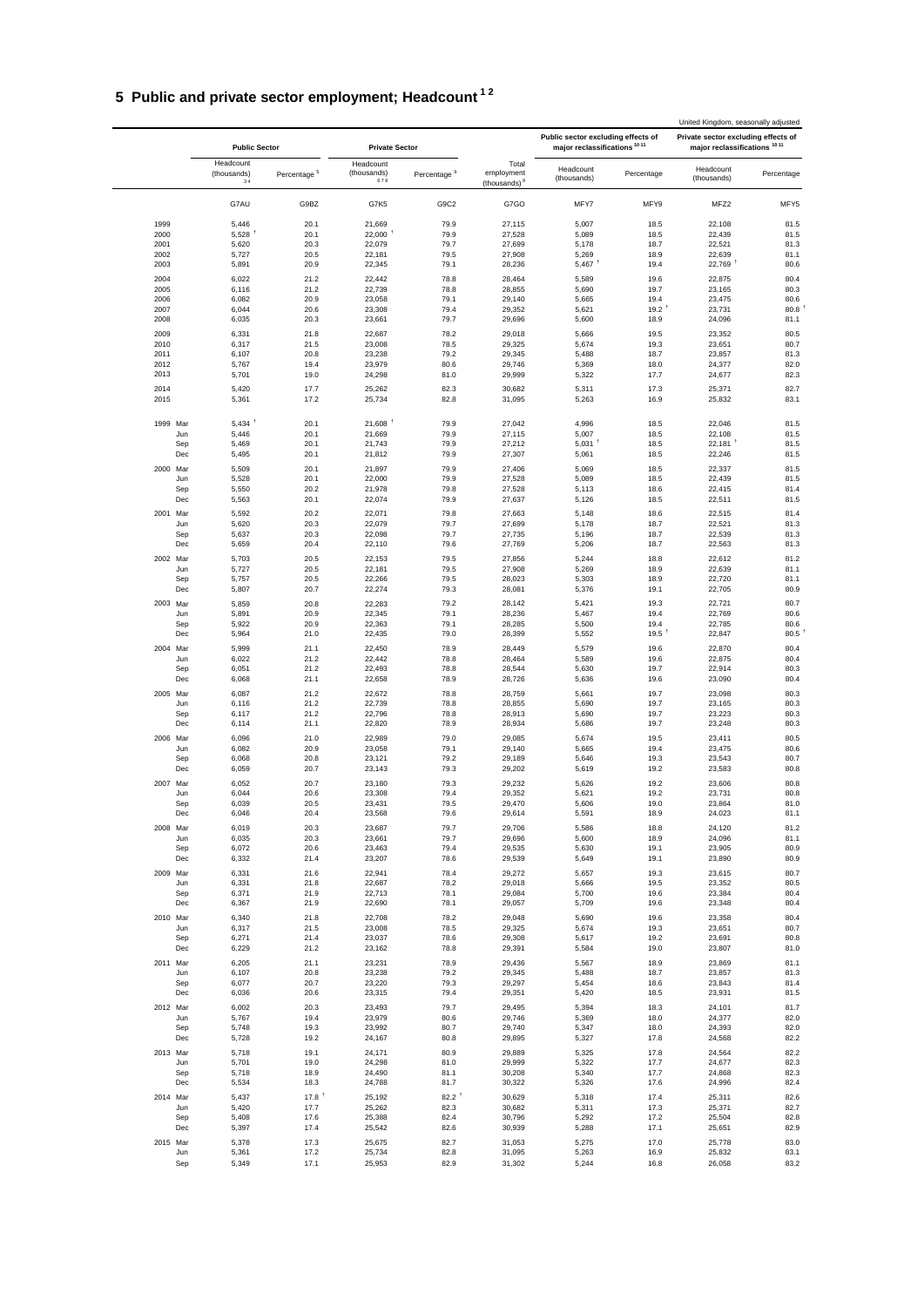#### <span id="page-36-0"></span>**5 Public and private sector employment; Headcount 1 2**

|                         |                                |                         |                                 |                         |                                                 |                                                                               |                      | United Kingdom, seasonally adjusted                                            |              |
|-------------------------|--------------------------------|-------------------------|---------------------------------|-------------------------|-------------------------------------------------|-------------------------------------------------------------------------------|----------------------|--------------------------------------------------------------------------------|--------------|
|                         | <b>Public Sector</b>           |                         | <b>Private Sector</b>           |                         |                                                 | Public sector excluding effects of<br>major reclassifications <sup>1011</sup> |                      | Private sector excluding effects of<br>major reclassifications <sup>1011</sup> |              |
|                         | Headcount<br>(thousands)<br>34 | Percentage <sup>5</sup> | Headcount<br>(thousands)<br>678 | Percentage <sup>9</sup> | Total<br>employment<br>(thousands) <sup>9</sup> | Headcount<br>(thousands)                                                      | Percentage           | Headcount<br>(thousands)                                                       | Percentage   |
|                         | G7AU                           | G9BZ                    | G7K5                            | G9C2                    | G7GO                                            | MFY7                                                                          | MFY9                 | MFZ2                                                                           | MFY5         |
| Change on quarter to:   |                                |                         |                                 |                         |                                                 |                                                                               |                      |                                                                                |              |
| 2014 Sep                | $-12$ <sup>+</sup>             | $-0.1$ <sup>+</sup>     | $126$ <sup>+</sup>              | $0.1$ <sup>+</sup>      | 114                                             | $-19†$                                                                        | $-0.1$               | $133$ <sup>+</sup>                                                             | 0.1          |
|                         | Dec<br>$-11$                   | $-0.2$                  | 154                             | 0.2                     | 143                                             | $-4$                                                                          | $-0.1$               | 147                                                                            | 0.1          |
| 2015 Mar                | $-19$                          | $-0.1$                  | 133                             | 0.1                     | 114                                             | $-13$                                                                         | $-0.1$               | 127                                                                            | 0.1          |
|                         | $-17$<br>Jun                   | $-0.1$                  | 59                              | 0.1                     | 42                                              | $-12$                                                                         | $-0.1$               | 54                                                                             | 0.1          |
|                         | $-12$<br>Sep                   | $-0.1$                  | 219                             | 0.1                     | 207                                             | $-19$                                                                         | $-0.1$               | 226                                                                            | 0.1          |
| % change on quarter to: |                                |                         |                                 |                         |                                                 |                                                                               |                      |                                                                                |              |
| 2014 Sep                | $-0.2$ <sup>+</sup>            | $\ddotsc$               | 0.5                             | $\ddotsc$               | 0.4                                             | $-0.4$ <sup>+</sup>                                                           | $\ddotsc$            | 0.5                                                                            | $\ldots$     |
|                         | $-0.2$<br>Dec                  | $\ddotsc$               | 0.6                             | $\ddotsc$               | 0.5                                             | $-0.1$                                                                        | $\ddotsc$            | 0.6                                                                            | $\cdots$     |
| 2015 Mar                | $-0.4$                         | $\ldots$                | 0.5                             | $\ddotsc$               | 0.4                                             | $-0.2$                                                                        | $\ddotsc$            | 0.5                                                                            | $\sim$       |
|                         | Jun<br>$-0.3$                  | $\ddot{\phantom{a}}$    | 0.2                             | $\ddotsc$               | 0.1                                             | $-0.2$                                                                        | $\ddot{\phantom{a}}$ | 0.2                                                                            | $\ldots$     |
|                         | $-0.2$<br>Sep                  |                         | 0.9                             |                         | 0.7                                             | $-0.4$                                                                        |                      | 0.9                                                                            |              |
| Change on year to:      |                                |                         |                                 |                         |                                                 |                                                                               |                      |                                                                                |              |
| 2014 Sep                | $-310$ <sup>+</sup>            | $-1$ <sup>+</sup>       | 898 +                           | 1 <sup>†</sup>          | 588                                             | $-48$                                                                         | $-1$                 | 636                                                                            | $\mathbf{1}$ |
|                         | $-137$<br>Dec                  | $-1$                    | 754                             | $\mathbf{1}$            | 617                                             | $-38$ <sup>+</sup>                                                            | $-1$                 | 655 +                                                                          | $\mathbf{1}$ |
| 2015 Mar                | $-59$                          | $-1$                    | 483                             | $\mathbf{1}$            | 424                                             | $-43$                                                                         | $\mathbf 0$          | 467                                                                            | $\pmb{0}$    |
|                         | $-59$<br>Jun                   | $-1$                    | 472                             | $\mathbf{1}$            | 413                                             | $-48$                                                                         | 0                    | 461                                                                            | $\mathbf 0$  |
|                         | $-59$<br>Sep                   | $-1$                    | 565                             | $\mathbf{1}$            | 506                                             | $-48$                                                                         | $\mathbf 0$          | 554                                                                            | $\mathbf 0$  |
| % change on year to:    |                                |                         |                                 |                         |                                                 |                                                                               |                      |                                                                                |              |
| 2014 Sep                | $-5.4$                         | $\ddotsc$               | 3.7                             | $\ddotsc$               | 1.9                                             | $-0.9$                                                                        | $\ddotsc$            | 2.6                                                                            | $\cdots$     |
|                         | $-2.5$ <sup>+</sup><br>Dec     | $\ddotsc$               | 3.0 <sup>†</sup>                | $\ddotsc$               | 2.0                                             | $-0.7$                                                                        | $\ddotsc$            | 2.6                                                                            | $\sim$       |
| 2015 Mar                | $-1.1$                         | $\ddot{\phantom{a}}$    | 1.9                             | $\ddotsc$               | 1.4                                             | $-0.8$                                                                        | $\ddot{\phantom{a}}$ | 1.8                                                                            | $\ldots$     |
|                         | Jun<br>$-1.1$                  | $\ddot{\phantom{a}}$    | 1.9                             | $\ddotsc$               | 1.3                                             | $-0.9+$                                                                       | $\ddot{\phantom{a}}$ | 1.8                                                                            | $\ldots$     |
|                         | $-1.1$<br>Sep                  |                         | 2.2                             |                         | 1.6                                             | $-0.9$                                                                        |                      | 2.2                                                                            |              |
|                         |                                |                         |                                 |                         |                                                 |                                                                               |                      |                                                                                |              |

Sources: Labour Force Survey and estimates from public sector organisations; Office for National Statistics

1 Rounded estimates have been used in this table to calculate the comparisons between periods.

2 Annual figures relate to June quarter.<br>3 Estimates for December 2007 onwards are based partly on projections.<br>4 Estimates for March 2011 include 15,000 temporary staff employed in connection wi

Represents G7AU/G7GO\*100.<br>The State revised Labour Force Survey estimates as a result of taking on board population estimates based on the 2011 Census and a review of the seasonal adjustment process.<br>The State revised Labo

In recent years the public and private sector employment series have been affected by a number of major reclassifications where bodies employing large numbers of people have moved between the public and private<br>sectors. Th

but not in subsequent quarters.<br>Royal Mail pci is included in the private sector from December 2013 but in the public sector for earlier time periods.<br>Lloyds Banking Group pic is included in the public sector from December

Bradford and Bingley is included in the public sector from September 2008 but in the private sector for earlier time periods.<br>Welsh further education colleges are included in the private sector from March 2015 but in the p

The series shown in this table for public and private sector employment excluding the effects of major reclassifications show all of the above mentioned bodies included in the private sector for all time periods.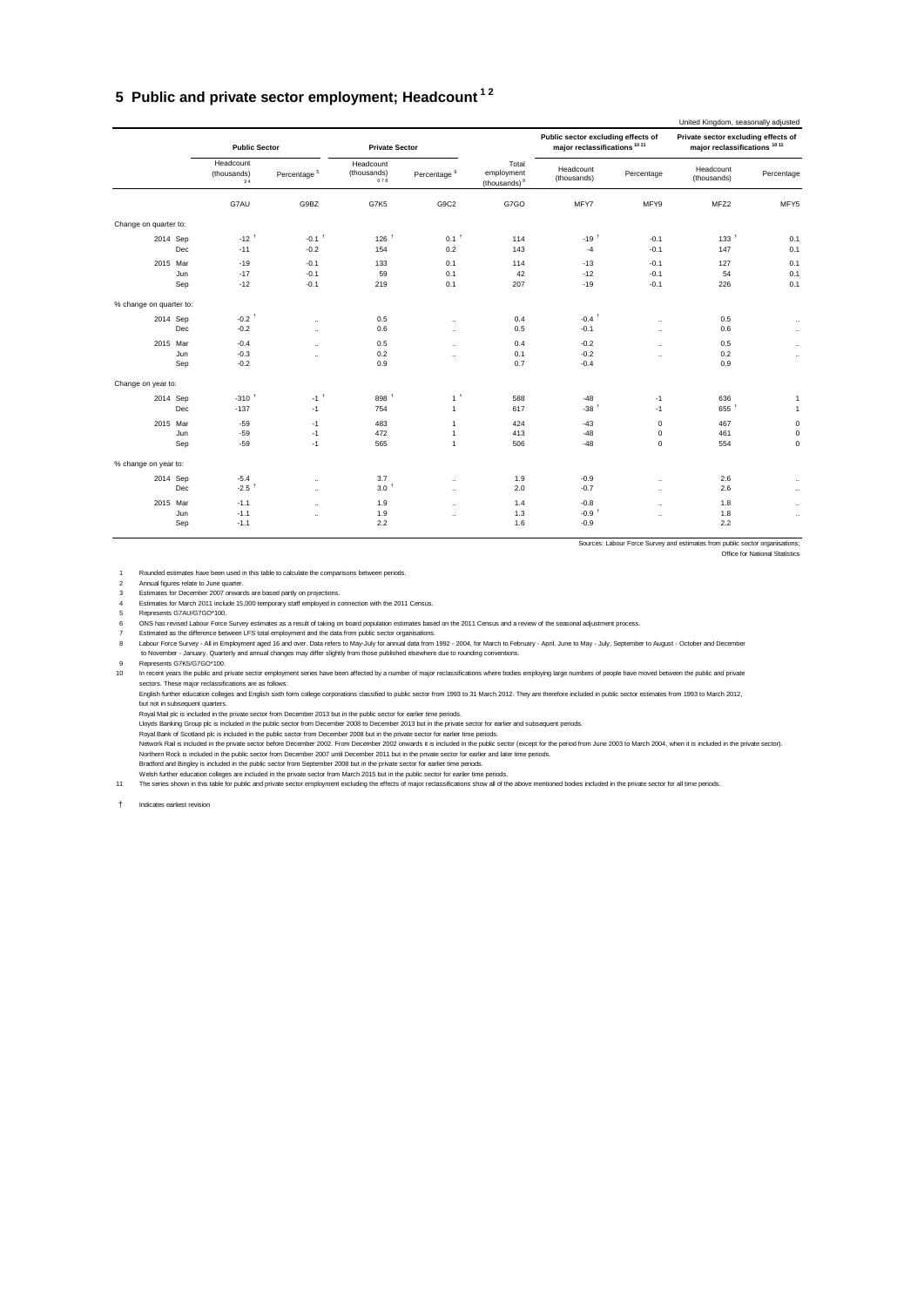## <span id="page-37-0"></span>**6 Regional public sector employment 1 2 3 4**

|                                    |               |               |                   |                  |                  |                    | Region         |               |               |         |        |                       |                               |                                        |                  |                                         |
|------------------------------------|---------------|---------------|-------------------|------------------|------------------|--------------------|----------------|---------------|---------------|---------|--------|-----------------------|-------------------------------|----------------------------------------|------------------|-----------------------------------------|
| All employees                      |               |               | Yorkshire         |                  |                  |                    |                |               |               |         |        |                       |                               |                                        |                  | United<br>Kingdom<br>United (seasonally |
|                                    | North<br>East | North<br>West | and The<br>Humber | East<br>Midlands | West<br>Midlands | East of<br>England | London         | South<br>East | South<br>West | England | Wales  | Scotland <sup>7</sup> | Great<br>Britain <sup>8</sup> | Northern<br>Ireland <sup>910</sup>     | Kingdom<br>11 12 | adjusted)<br>11 12                      |
| 2008                               | 292           | 700           | 532               | 378              | 514              | 458                | 745            | 687           | 518           | 4,825   | 346    | 600                   | 5,771                         | 223                                    | 6,033            | 6,035                                   |
| 2009                               | 297           | 729           | 566               | 395              | 533              | 477                | 798            | 722           | 548           | 5,067   | 356    | 639                   | 6,062                         | 230                                    | 6,329            | 6,331                                   |
| 2010                               | 294           | 724           | 566               | 395              | 531              | 478                | 818            | 720           | 547           | 5,074   | 353    | 632                   | 6,059                         | 227                                    | 6,315            | 6,317                                   |
| 2011                               | 276           | 694           | 550               | 388              | 515              | 469                | 786            | 707           | 525           | 4,910   | 341    | 604                   | 5,856                         | 222                                    | 6,106            | 6,107                                   |
| 2012                               | 257           | 647           | 510               | 359              | 482              | 442                | 746            | 665           | 486           | 4,594   | 337    | 588                   | 5,518                         | 218                                    | 5,764            | 5,767                                   |
|                                    |               |               |                   |                  |                  |                    |                |               |               |         |        |                       |                               |                                        |                  |                                         |
| 2013                               | 251           | 641           | 504               | 354              | 472              | 427                | 751            | 660           | 474           | 4,535   | 335    | 585                   | 5,456                         | 218                                    | 5.700            | 5,701                                   |
| 2014                               | 237           | 605           | 469               | 343              | 452              | 415                | 723            | 630           | 443           | 4,318   | 315    | 548                   | 5,181                         | 213                                    | 5,421            | 5,420                                   |
| 2015                               | 232           | 601           | 464               | 335              | 449              | 413                | 723            | 633           | 439           | 4,288   | 295    | 545                   | 5,128                         | 211                                    | 5,360            | 5,361                                   |
| 2008 Mar                           | 292           | 698           | 533               | 378              | 514              | 459                | 745            | 684           | 519           | 4,821   | 346    | 599                   | 5,766                         | 225                                    | 6,031            | 6,019                                   |
| Jun                                | 292           | 700           | 532               | 378              | 514              | 458                | 745            | 687           | 518           | 4,825   | 346    | 600                   | 5,771                         | 223                                    | 6,033            | 6,035                                   |
| Sep                                | 291           | 696           | 539               | 379              | 514              | 455                | 748            | 698           | 519           | 4,840   | 345    | 600                   | 5,785                         | 219                                    | 6,042            | 6,072                                   |
| Dec                                | 298           | 734           | 573               | 396              | 536              | 465                | 797            | 740           | 551           | 5,089   | 358    | 647                   | 6,095                         | 228                                    | 6,355            | 6,332                                   |
| 2009 Mar                           | 296           | 730           | 572               | 396              | 534              | 459                | 796            | 737           | 551           | 5,070   | 358    | 647                   | 6,076                         | 230                                    | 6,343            | 6,331                                   |
| Jun                                | 297           | 729           | 566               | 395              | 533              | 477                | 798            | 722           | 548           | 5,067   | 356    | 639                   | 6,062                         | 230                                    | 6,329            | 6,331                                   |
| Sep                                | 298           | 729           | 567               | 394              | 535              | 476                | 806            | 727           | 550           | 5,082   | 356    | 637                   | 6,075                         | 228                                    | 6,341            | 6,371                                   |
| Dec                                | 296           | 736           | 576               | 396              | 536              | 479                | 824            | 730           | 560           | 5,134   | 358    | 639                   | 6,131                         | 230                                    | 6,390            | 6,367                                   |
| 2010 Mar                           | 296           | 728           | 568               | 399              | 532              | 477                | 819            | 727           | 554           | 5,100   | 354    | 636                   | 6,089                         | 229                                    | 6,350            | 6,340                                   |
|                                    | 294           | 724           |                   | 395              |                  | 478                | 818            | 720           | 547           | 5,074   | 353    |                       |                               | 227                                    |                  |                                         |
| Jun                                |               |               | 566               |                  | 531              |                    |                |               |               |         |        | 632                   | 6,059                         |                                        | 6,315            | 6,317                                   |
| Sep                                | 287           | 718           | 560               | 393              | 529              | 472                | 803            | 715           | 536           | 5,015   | 349    | 625                   | 5,989                         | 222                                    | 6,241            | 6,271                                   |
| Dec                                | 285           | 716           | 553               | 396              | 533              | 479                | 804            | 723           | 536           | 5,025   | 349    | 625                   | 5,998                         | 224                                    | 6,248            | 6,229                                   |
| 2011 Mar <sup>5</sup>              | 284           | 712           | 559               | 394              | 527              | 477                | 797            | 720           | 535           | 5,004   | 347    | 621                   | 5,971                         | 223                                    | 6,217            | 6,205                                   |
| Jun                                | 276           | 694           | 550               | 388              | 515              | 469                | 786            | 707           | 525           | 4,910   | 341    | 604                   | 5,856                         | 222                                    | 6.106            | 6,107                                   |
| Sep                                | 273           | 687           | 541               | 386              | 512              | 466                | 782            | 702           | 522           | 4,871   | 337    | 596                   | 5,804                         | 218                                    | 6,048            | 6,077                                   |
| Dec                                | 273           | 687           | 544               | 387              | 514              | 466                | 783            | 704           | 521           | 4,878   | 339    | 594                   | 5,811                         | 218                                    | 6,055            | 6,036                                   |
| 2012 Mar                           | 271           | 683           | 536               | 384              | 511              | 465                | 778            | 700           | 509           | 4,835   | 340    | 592                   | 5.767                         | 219                                    | 6.014            | 6,002                                   |
| Jun                                | 257           | 647           | 510               | 359              | 482              | 442                | 746            | 665           | 486           | 4,594   | 337    | 588                   | 5,518                         | 218                                    | 5,764            | 5,767                                   |
| Sep                                | 254           | 647           | 506               | 357              | 478              | 432                | 745            | 664           | 479           | 4,562   | 333    | 583                   | 5,478                         | 215                                    | 5,720            | 5,748                                   |
| Dec                                | 257           | 649           | 510               | 359              | 479              | 430                | 749            | 670           | 484           | 4,587   | 335    | 583                   | 5,504                         | 218                                    | 5,748            | 5,728                                   |
| 2013 Mar                           | 254           | 646           | 509               | 358              | 473              | 431                | 746            | 672           | 478           | 4,566   | 335    | 584                   | 5.486                         | 218                                    | 5,728            | 5,718                                   |
| Jun                                | 251           | 641           | 504               | 354              | 472              | 427                | 751            | 660           | 474           | 4,535   | 335    | 585                   | 5,456                         | 218                                    | 5,700            | 5,701                                   |
| Sep                                | 250           | 628           | 499               | 356              | 471              | 425                | 758            | 664           | 480           | 4,532   | 333    | 583                   | 5,447                         | 216                                    | 5,691            | 5,718                                   |
| Dec                                | 245           | 616           | 486               | 348              | 464              | 421                | 736            | 643           | 454           | 4,414   | 326    | 570                   | 5,309                         | 213                                    | 5,548            | 5,534                                   |
| 2014 Mar                           | 240           | 608           | 473               | 346              | 454              | 418                | 725            | 635           | 445           | 4,344   | 318    | 548                   | 5,210                         | 213                                    | 5,449            | 5,437                                   |
| Jun                                | 237           | 605           | 469               | 343              | 452              | 415                | 723            | 630           | 443           | 4,318   | 315    | 548                   | 5,181                         | 213                                    | 5,421            | 5,420                                   |
| Sep                                | 235           | 601           | 466               | 338              | 449              | 412                | 721            | 629           | 440           | 4,290   | 313    | 545                   | 5,148                         | 211                                    | 5,385            | 5,408                                   |
| Dec                                | 236           | 601           | 468               | 338              | 451              | 415                | 725            | 636           | 440           | 4,311   | 313    | 546                   | 5,169                         | 213                                    | 5,407            | 5,397                                   |
|                                    |               |               |                   |                  |                  |                    |                |               |               |         |        |                       |                               |                                        |                  |                                         |
| 2015 Mar                           | 234           | 601           | 469               | 338              | 451              | 415                | 725            | 636           | 440           | 4,309   | 298    | 547                   | 5,154                         | 213                                    | 5,390            | 5,378                                   |
| Jun                                | 232           | 601           | 464               | 335              | 449              | 413                | 723            | 633           | 439           | 4,288   | 295    | 545                   | 5,128                         | 211                                    | 5,360            | 5,361                                   |
| Sep                                | 230           | 598           | 462               | 334              | 445              | 409                | 721            | 628           | 436           | 4,264   | 294    | 545                   | 5,103                         | 207                                    | 5,327            | 5,349                                   |
| Change on year to:                 |               |               |                   |                  |                  |                    |                |               |               |         |        |                       |                               |                                        |                  |                                         |
| 2015 Sep                           | $-5$          | $-2$          | $-3$              | $-4$             | $-4$             | $-3$               | $\overline{1}$ | $-1$          | $-4$          | $-26$   | $-19$  | $\mathbf 0$           | $-46$                         | $-4$                                   | $-58$            | $-59$                                   |
| % change                           | $-2.0$        | $-0.3$        | $-0.7$            | $-1.2$           | $-1.0$           | $-0.8$             | 0.1            | $-0.1$        | $-0.9$        | $-0.6$  | $-6.2$ | $-0.1$                | $-0.9$                        | $-1.9$                                 | $-1.1$           | $-1.1$                                  |
|                                    |               |               |                   |                  |                  |                    |                |               |               |         |        |                       |                               |                                        |                  |                                         |
| % of total employment <sup>5</sup> |               |               |                   |                  |                  |                    |                |               |               |         |        |                       |                               |                                        |                  |                                         |
| 2014 Sep                           | 20.6          | 18.3          | 18.6              | 16.0             | 17.5             | 15.4               | 15.0           | 15.3          | 16.6          | 16.6    | 23.6   | 21.0                  | 17.3                          | 26.3                                   | 17.4             | 17.6                                    |
| 2015 Jun                           | 20.6          | 18.1          | 18.5              | 15.7             | 17.6             | 15.3               | 15.0           | 15.2          | 16.2          | 16.5    | 21.6   | 21.0                  | 17.1                          | 26.3                                   | 17.2             | 17.2                                    |
| Sep                                | 20.2          | 17.7          | 18.3              | 15.6             | 17.1             | 15.0               | 14.8           | 14.9          | 16.1          | 16.2    | 21.6   | 20.9                  | 16.8                          | 25.7                                   | 17.0             | 17.1                                    |
|                                    |               |               |                   |                  |                  |                    |                |               |               |         |        |                       |                               | Source: Office for National Statistics |                  |                                         |

Headcount (thousands), not seasonally adjusted

1 Annual figure relation June quarte.<br>2 Estimates are based to June quarte.<br>2 Estimates are based to where people are employed.<br>3 California are based on where people are employed affects.<br>2011 This section, The employment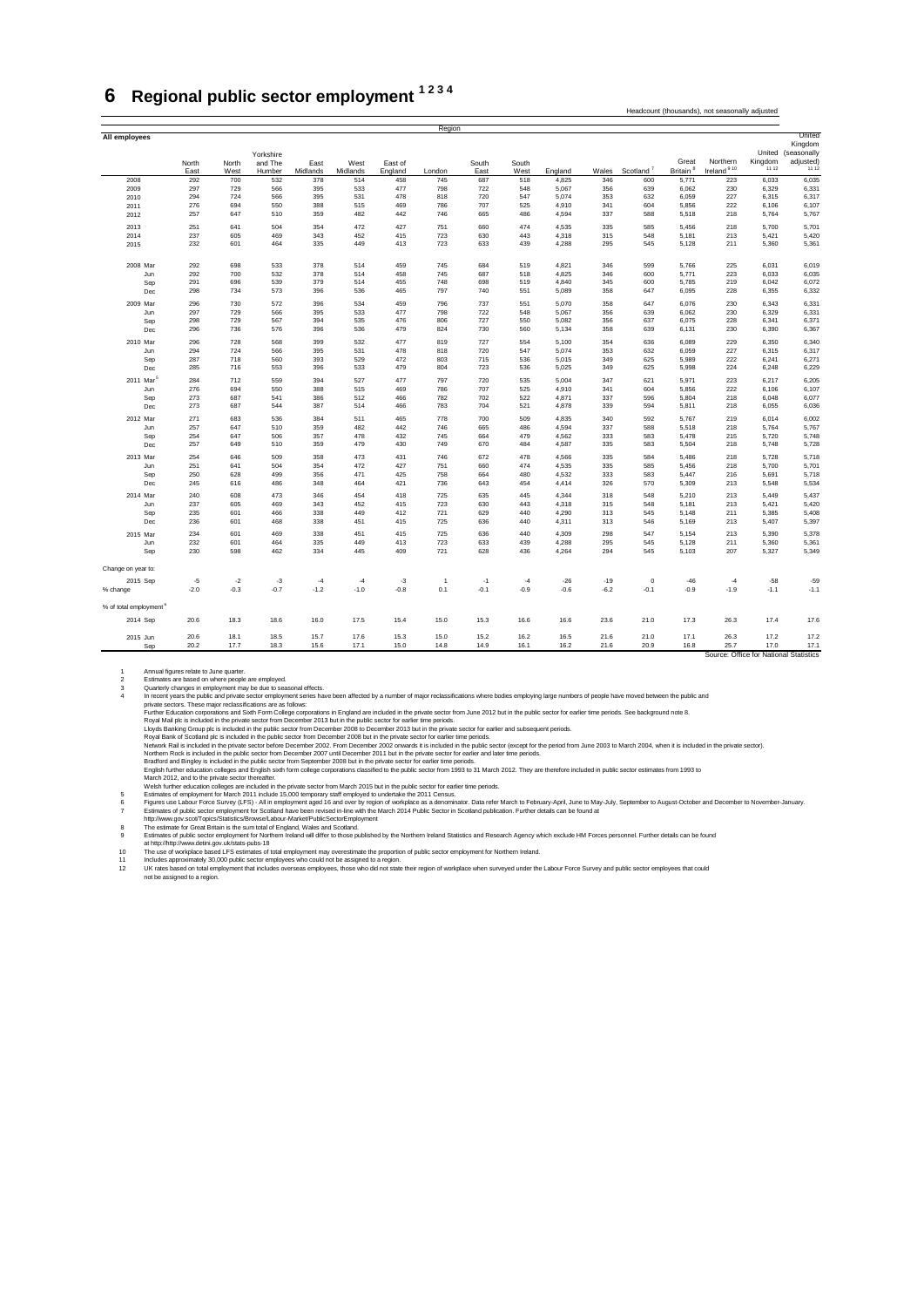#### <span id="page-38-0"></span>**6a Regional public sector employment excluding effects of major reclassifications 1 2 3 4 5 6**

| All employees<br>North<br>North<br>East<br>West<br>267<br>2008<br>268<br>2009<br>268<br>2010<br>252<br>2011<br>245<br>608<br>2012<br>2013<br>240<br>235<br>2014<br>229<br>2015<br>2008 Mar<br>267<br>267<br>Jun<br>266<br>Sep<br>Dec<br>268<br>2009 Mar<br>268<br>268<br>653<br>Jun<br>270<br>653<br>Sep<br>267<br>659<br>Dec<br>270<br>2010 Mar<br>268<br>Jun<br>262<br>Sep<br>260<br>Dec<br>259<br>2011 Mar<br>252<br>Jun<br>250<br>Sep<br>249<br>Dec<br>250<br>2012 Mar<br>245<br>Jun<br>243<br>Sep<br>245<br>Dec<br>243<br>2013 Mar<br>240<br>Jun<br>240<br>Sep<br>240<br>Dec<br>237<br>2014 Mar<br>235<br>Jun<br>233<br>Sep<br>233<br>Dec<br>231<br>2015 Mar<br>229<br>Jun<br>228<br>Sep | Yorkshire<br>and The<br>Humber<br>647<br>491<br>653<br>499<br>648<br>500<br>623<br>481 | East<br>Midlands |                  |                    | Region       |               |               |         |        |                       |                                |                     |                  |                        |
|-----------------------------------------------------------------------------------------------------------------------------------------------------------------------------------------------------------------------------------------------------------------------------------------------------------------------------------------------------------------------------------------------------------------------------------------------------------------------------------------------------------------------------------------------------------------------------------------------------------------------------------------------------------------------------------------------|----------------------------------------------------------------------------------------|------------------|------------------|--------------------|--------------|---------------|---------------|---------|--------|-----------------------|--------------------------------|---------------------|------------------|------------------------|
|                                                                                                                                                                                                                                                                                                                                                                                                                                                                                                                                                                                                                                                                                               |                                                                                        |                  |                  |                    |              |               |               |         |        |                       |                                |                     |                  | United                 |
|                                                                                                                                                                                                                                                                                                                                                                                                                                                                                                                                                                                                                                                                                               |                                                                                        |                  |                  |                    |              |               |               |         |        |                       |                                |                     | United           | Kingdom<br>(seasonally |
|                                                                                                                                                                                                                                                                                                                                                                                                                                                                                                                                                                                                                                                                                               |                                                                                        |                  | West<br>Midlands | East of<br>England | London       | South<br>East | South<br>West | England | Wales  | Scotland <sup>9</sup> | Great<br>Britain <sup>10</sup> | Northern<br>Ireland | Kingdom<br>11 12 | adjusted)<br>1112      |
|                                                                                                                                                                                                                                                                                                                                                                                                                                                                                                                                                                                                                                                                                               |                                                                                        | 348              | 471              | 431                | 688          | 614           | 476           | 4,433   | 326    | 582                   | 5,342                          | 219                 | 5,596            | 5,600                  |
|                                                                                                                                                                                                                                                                                                                                                                                                                                                                                                                                                                                                                                                                                               |                                                                                        | 357              | 471              | 444                | 701          | 618           | 490           | 4,501   | 327    | 580                   | 5,408                          | 221                 | 5,661            | 5,666                  |
|                                                                                                                                                                                                                                                                                                                                                                                                                                                                                                                                                                                                                                                                                               |                                                                                        | 359              | 471              | 429                | 722          | 640           | 488           | 4,524   | 325    | 574                   | 5,423                          | 218                 | 5,667            | 5,674                  |
|                                                                                                                                                                                                                                                                                                                                                                                                                                                                                                                                                                                                                                                                                               |                                                                                        | 353              | 458              | 420                | 693          | 632           | 468           | 4,380   | 313    | 551                   | 5,244                          | 213                 | 5,481            | 5,488                  |
|                                                                                                                                                                                                                                                                                                                                                                                                                                                                                                                                                                                                                                                                                               | 468                                                                                    | 341              | 451              | 415                | 679          | 621           | 451           | 4,279   | 309    | 539                   | 5,128                          | 210                 | 5,362            | 5,369                  |
|                                                                                                                                                                                                                                                                                                                                                                                                                                                                                                                                                                                                                                                                                               | 605<br>468                                                                             | 336              | 444              | 400                | 687          | 618           | 443           | 4,241   | 309    | 534                   | 5,084                          | 211                 | 5,316            | 5,322                  |
|                                                                                                                                                                                                                                                                                                                                                                                                                                                                                                                                                                                                                                                                                               | 591<br>462                                                                             | 339              | 444              | 409                | 699          | 618           | 438           | 4,235   | 301    | 533                   | 5,069                          | 210                 | 5,306            | 5,311                  |
|                                                                                                                                                                                                                                                                                                                                                                                                                                                                                                                                                                                                                                                                                               | 587<br>457                                                                             | 331              | 441              | 406                | 700          | 620           | 434           | 4,206   | 293    | 532                   | 5,030                          | 209                 | 5,259            | 5,263                  |
|                                                                                                                                                                                                                                                                                                                                                                                                                                                                                                                                                                                                                                                                                               | 645<br>492                                                                             | 348              | 472              | 432                | 688          | 611           | 477           | 4,432   | 326    | 582                   | 5,340                          | 221                 | 5,597            | 5,586                  |
|                                                                                                                                                                                                                                                                                                                                                                                                                                                                                                                                                                                                                                                                                               | 647<br>491                                                                             | 348              | 471              | 431                | 688          | 614           | 476           | 4,433   | 326    | 582                   | 5,342                          | 219                 | 5,596            | 5,600                  |
|                                                                                                                                                                                                                                                                                                                                                                                                                                                                                                                                                                                                                                                                                               | 643<br>497                                                                             | 350              | 472              | 428                | 691          | 627           | 478           | 4,452   | 326    | 583                   | 5,361                          | 214                 | 5,610            | 5,630                  |
|                                                                                                                                                                                                                                                                                                                                                                                                                                                                                                                                                                                                                                                                                               | 655<br>502                                                                             | 357              | 471              | 431                | 696          | 632           | 490           | 4,503   | 328    | 584                   | 5,415                          | 219                 | 5,661            | 5,649                  |
|                                                                                                                                                                                                                                                                                                                                                                                                                                                                                                                                                                                                                                                                                               | 652<br>503                                                                             | 358              | 472              | 426                | 698          | 632           | 491           | 4.500   | 329    | 586                   | 5.415                          | 221                 | 5.669            | 5,657                  |
|                                                                                                                                                                                                                                                                                                                                                                                                                                                                                                                                                                                                                                                                                               | 499                                                                                    | 357              | 471              | 444                | 701          | 618           | 490           | 4,501   | 327    | 580                   | 5,408                          | 221                 | 5,661            | 5,666                  |
|                                                                                                                                                                                                                                                                                                                                                                                                                                                                                                                                                                                                                                                                                               | 500                                                                                    | 357              | 474              | 443                | 709          | 626           | 492           | 4,524   | 327    | 577                   | 5,428                          | 220                 | 5,681            | 5,700                  |
|                                                                                                                                                                                                                                                                                                                                                                                                                                                                                                                                                                                                                                                                                               | 508                                                                                    | 358              | 474              | 446                | 726          | 628           | 500           | 4,567   | 329    | 579                   | 5,476                          | 221                 | 5,721            | 5,709                  |
|                                                                                                                                                                                                                                                                                                                                                                                                                                                                                                                                                                                                                                                                                               | 652<br>502                                                                             | 363              | 472              | 428                | 723          | 646           | 494           | 4,551   | 326    | 578                   | 5,455                          | 221                 | 5,704            | 5,690                  |
|                                                                                                                                                                                                                                                                                                                                                                                                                                                                                                                                                                                                                                                                                               | 648<br>500                                                                             | 359              | 471              | 429                | 722          | 640           | 488           | 4,524   | 325    | 574                   | 5,423                          | 218                 | 5,667            | 5,674                  |
|                                                                                                                                                                                                                                                                                                                                                                                                                                                                                                                                                                                                                                                                                               | 645<br>493                                                                             | 357              | 470              | 423                | 708          | 635           | 478           | 4,470   | 321    | 568                   | 5,359                          | 214                 | 5,598            | 5,617                  |
|                                                                                                                                                                                                                                                                                                                                                                                                                                                                                                                                                                                                                                                                                               | 489<br>641                                                                             | 359              | 473              | 427                | 706          | 643           | 477           | 4,476   | 321    | 563                   | 5,360                          | 215                 | 5,595            | 5,584                  |
|                                                                                                                                                                                                                                                                                                                                                                                                                                                                                                                                                                                                                                                                                               | 638<br>489                                                                             | 358              | 470              | 428                | 703          | 643           | 477           | 4,465   | 318    | 567                   | 5,350                          | 215                 | 5,582            | 5,567                  |
|                                                                                                                                                                                                                                                                                                                                                                                                                                                                                                                                                                                                                                                                                               | 623<br>481                                                                             | 353              | 458              | 420                | 693          | 632           | 468           | 4,380   | 313    | 551                   | 5,244                          | 213                 | 5,481            | 5,488                  |
|                                                                                                                                                                                                                                                                                                                                                                                                                                                                                                                                                                                                                                                                                               | 617<br>473                                                                             | 351              | 456              | 418                | 690          | 628           | 467           | 4,350   | 309    | 544                   | 5,203                          | 210                 | 5,436            | 5,454                  |
|                                                                                                                                                                                                                                                                                                                                                                                                                                                                                                                                                                                                                                                                                               | 615<br>476                                                                             | 351              | 458              | 417                | 689          | 627           | 464           | 4,346   | 311    | 541                   | 5,198                          | 210                 | 5,430            | 5,420                  |
|                                                                                                                                                                                                                                                                                                                                                                                                                                                                                                                                                                                                                                                                                               | 614<br>471                                                                             | 349              | 457              | 418                | 686          | 626           | 451           | 4,321   | 311    | 542                   | 5,173                          | 211                 | 5,409            | 5,394                  |
|                                                                                                                                                                                                                                                                                                                                                                                                                                                                                                                                                                                                                                                                                               | 608<br>468                                                                             | 341              | 451              | 415                | 679          | 621           | 451           | 4,279   | 309    | 539                   | 5,128                          | 210                 | 5,362            | 5,369                  |
|                                                                                                                                                                                                                                                                                                                                                                                                                                                                                                                                                                                                                                                                                               | 609<br>466                                                                             | 339              | 448              | 405                | 682          | 621           | 444           | 4,257   | 306    | 536                   | 5,099                          | 208                 | 5,329            | 5,347                  |
|                                                                                                                                                                                                                                                                                                                                                                                                                                                                                                                                                                                                                                                                                               | 609<br>468                                                                             | 340              | 447              | 401                | 683          | 624           | 447           | 4,264   | 307    | 533                   | 5,104                          | 210                 | 5,336            | 5,327                  |
|                                                                                                                                                                                                                                                                                                                                                                                                                                                                                                                                                                                                                                                                                               | 608<br>469                                                                             | 340              | 444              | 405                | 683          | 630           | 444           | 4,265   | 308    | 536                   | 5,109                          | 211                 | 5,340            | 5,325                  |
|                                                                                                                                                                                                                                                                                                                                                                                                                                                                                                                                                                                                                                                                                               | 605<br>468                                                                             | 336              | 444              | 400                | 687          | 618           | 443           | 4,241   | 309    | 534                   | 5,084                          | 211                 | 5,316            | 5,322                  |
|                                                                                                                                                                                                                                                                                                                                                                                                                                                                                                                                                                                                                                                                                               | 594<br>466                                                                             | 339              | 444              | 401                | 697          | 623           | 448           | 4,252   | 306    | 533                   | 5,090                          | 209                 | 5,322            | 5,340                  |
|                                                                                                                                                                                                                                                                                                                                                                                                                                                                                                                                                                                                                                                                                               | 595<br>467                                                                             | 342              | 448              | 411                | 694          | 622           | 441           | 4,260   | 305    | 533                   | 5,099                          | 210                 | 5,334            | 5,326                  |
|                                                                                                                                                                                                                                                                                                                                                                                                                                                                                                                                                                                                                                                                                               | 595<br>466                                                                             | 342              | 446              | 411                | 700          | 623           | 440           | 4,259   | 303    | 534                   | 5,097                          | 210                 | 5,334            | 5,318                  |
|                                                                                                                                                                                                                                                                                                                                                                                                                                                                                                                                                                                                                                                                                               | 462<br>591                                                                             | 339              | 444              | 409                | 699          | 618           | 438           | 4,235   | 301    | 533                   | 5.069                          | 210                 | 5,306            | 5,311                  |
|                                                                                                                                                                                                                                                                                                                                                                                                                                                                                                                                                                                                                                                                                               | 459<br>588                                                                             | 334              | 441              | 406                | 697          | 617           | 435           | 4,208   | 299    | 531                   | 5.038                          | 209                 | 5,273            | 5,292                  |
|                                                                                                                                                                                                                                                                                                                                                                                                                                                                                                                                                                                                                                                                                               | 588<br>461                                                                             | 334              | 443              | 409                | 701          | 625           | 435           | 4,230   | 298    | 532                   | 5,061                          | 211                 | 5,296            | 5,288                  |
|                                                                                                                                                                                                                                                                                                                                                                                                                                                                                                                                                                                                                                                                                               | 588<br>462                                                                             | 333              | 442              | 409                | 702          | 624           | 435           | 4,228   | 296    | 534                   | 5,057                          | 210                 | 5,290            | 5,275                  |
|                                                                                                                                                                                                                                                                                                                                                                                                                                                                                                                                                                                                                                                                                               | 587<br>457                                                                             | 331              | 441              | 406                | 700          | 620           | 434           | 4,206   | 293    | 532                   | 5,030                          | 209                 | 5,259            | 5,263                  |
|                                                                                                                                                                                                                                                                                                                                                                                                                                                                                                                                                                                                                                                                                               | 585<br>455                                                                             | 330              | 437              | 402                | 698          | 615           | 431           | 4,181   | 291    | 531                   | 5,003                          | 205                 | 5,225            | 5,244                  |
| Change on year to:                                                                                                                                                                                                                                                                                                                                                                                                                                                                                                                                                                                                                                                                            |                                                                                        |                  |                  |                    |              |               |               |         |        |                       |                                |                     |                  |                        |
| $-5$<br>2015 Sep                                                                                                                                                                                                                                                                                                                                                                                                                                                                                                                                                                                                                                                                              | $-3$<br>$-4$                                                                           | $-4$             | $-5$             | $-3$               | $\mathbf{1}$ | $-1$          | $-4$          | $-27$   | $-7$   | $-1$                  | $-35$                          | $-4$                | $-48$            | $-48$                  |
| $-2.0$<br>% change                                                                                                                                                                                                                                                                                                                                                                                                                                                                                                                                                                                                                                                                            | $-0.4$<br>$-0.8$                                                                       | $-1.2$           | $-1.0$           | $-0.8$             | 0.2          | $-0.2$        | $-1.0$        | $-0.6$  | $-2.5$ | $-0.1$                | $-0.7$                         | $-1.9$              | $-0.9$           | $-0.9$                 |
| % of total employment <sup>8</sup>                                                                                                                                                                                                                                                                                                                                                                                                                                                                                                                                                                                                                                                            |                                                                                        |                  |                  |                    |              |               |               |         |        |                       |                                |                     |                  |                        |
| 2014 Sep<br>20.4<br>17.9                                                                                                                                                                                                                                                                                                                                                                                                                                                                                                                                                                                                                                                                      |                                                                                        | 15.8             | 17.2             | 15.1               | 14.5         | 15.0          | 16.5          | 16.3    | 22.5   | 20.5                  | 16.9                           | 26.0                | 17.1             | 17.2                   |
| 2015 Jun<br>20.4<br>17.7                                                                                                                                                                                                                                                                                                                                                                                                                                                                                                                                                                                                                                                                      | 18.3                                                                                   | 15.5             | 17.2             | 15.1               | 14.5         | 15.0          | 16.0          | 16.2    | 21.4   | 20.5                  | 16.8                           | 26.1                | 16.9             | 16.9                   |
| 20.0<br>17.3<br>Sep                                                                                                                                                                                                                                                                                                                                                                                                                                                                                                                                                                                                                                                                           | 18.2                                                                                   | 15.4<br>18.1     | 16.8             | 14.7               | 14.3         | 14.6          | 15.9          | 15.9    | 21.4   | 20.3                  | 16.5                           | 25.4                | 16.6             | 16.8                   |

1 For analysis purposes, employment of bodies subject to major reclassifications over the series have been affected by a number of major reducted from the estimates are bodies employing large numbers of people have moved b

E minates of employment for March 2011 include 15,000 temperary and femployed to undertake the 2011 Census.<br>This uses are about Force Survey (LFS) - All in employment aged 16 and over ty region of workplace as a denominato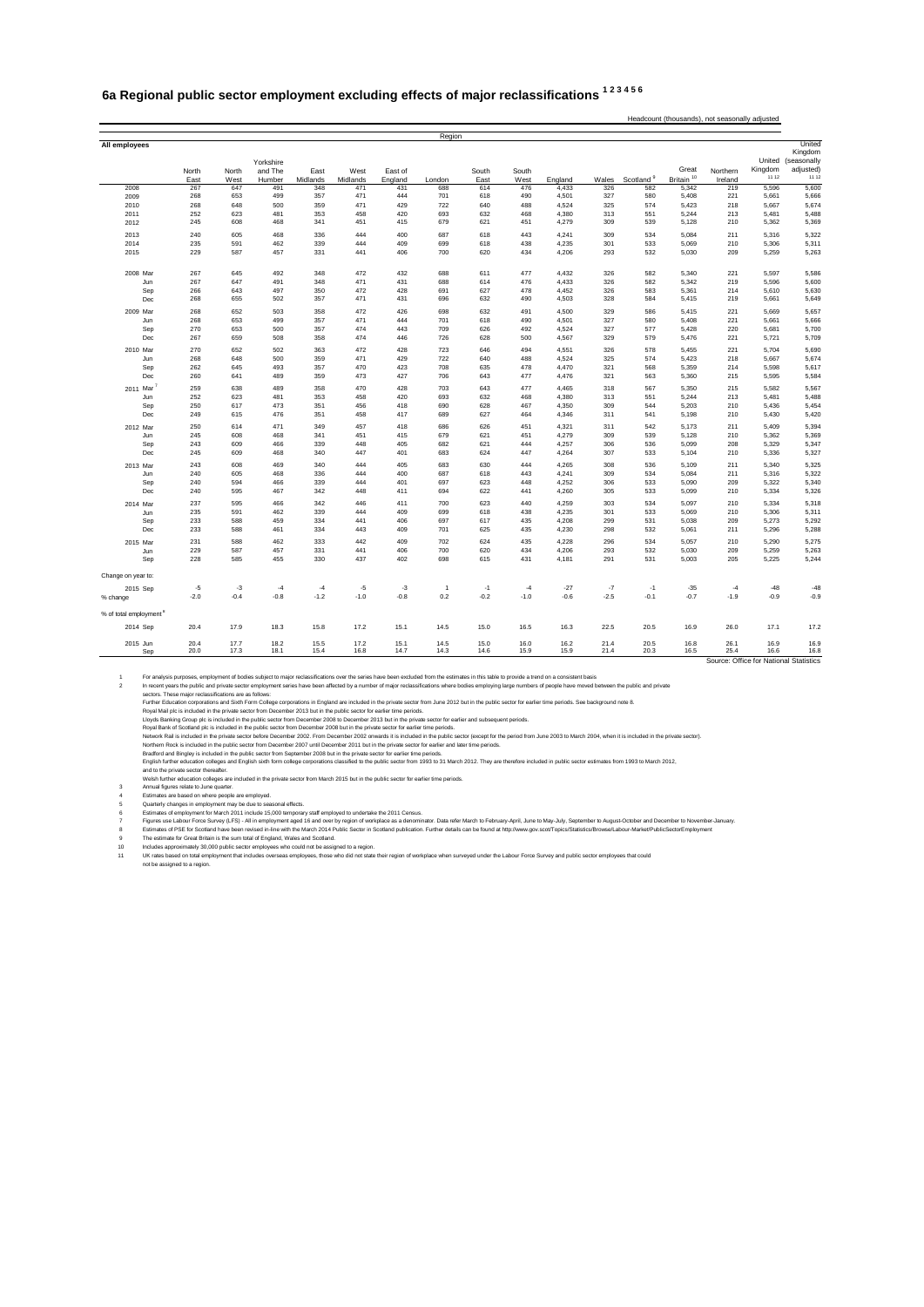## <span id="page-39-0"></span>**7 Regional private sector employment 1 2 3 4 5 6**

|                       |       |       |           |          |          |         | Region |       |       |         |       |                       |                       |                 |                                        |                         |
|-----------------------|-------|-------|-----------|----------|----------|---------|--------|-------|-------|---------|-------|-----------------------|-----------------------|-----------------|----------------------------------------|-------------------------|
| All employees         |       |       | Yorkshire |          |          |         |        |       |       |         |       |                       |                       |                 |                                        | United<br>Kingdom       |
|                       | North | North | and The   | East     | West     | East of |        | South | South |         |       |                       | Great                 | Northern        |                                        | United (seasonally      |
|                       | East  | West  | Humber    | Midlands | Midlands | England | London | East  | West  | England | Wales | Scotland <sup>8</sup> | Britain <sup>10</sup> | Ireland $11 12$ | Kingdom <sup>13</sup>                  | adjusted) <sup>13</sup> |
| 2008                  | 848   | 2.508 | 1,893     | 1,629    | 1.977    | 2.104   | 3.522  | 3.410 | 2.054 | 19.947  | 1.017 | 1.941                 | 22.905                | 547             | 23.653                                 | 23,661                  |
| 2009                  | 776   | 2.444 | 1.811     | 1.634    | 1.885    | 2.034   | 3.381  | 3.271 | 1.935 | 19.173  | 958   | 1.846                 | 21.977                | 511             | 22.680                                 | 22,687                  |
| 2010                  | 831   | 2,492 | 1,798     | 1,578    | 1,964    | 2,078   | 3,429  | 3,260 | 1,995 | 19,427  | 967   | 1,825                 | 22,218                | 538             | 23,001                                 | 23,008                  |
| 2011                  | 818   | 2,500 | 1,835     | 1,641    | 1,904    | 2,163   | 3,488  | 3,290 | 1,970 | 19,610  | 979   | 1,901                 | 22,490                | 563             | 23,230                                 | 23,238                  |
| 2012                  | 849   | 2,581 | 1,839     | 1,691    | 1,987    | 2,133   | 3,697  | 3,361 | 2,060 | 20,198  | 986   | 1,891                 | 23,076                | 551             | 23,971                                 | 23,979                  |
| 2013                  | 843   | 2,562 | 1,899     | 1,649    | 1,992    | 2,184   | 3,847  | 3,400 | 2,036 | 20,412  | 994   | 1,952                 | 23,358                | 571             | 24,286                                 | 24,298                  |
| 2014                  | 871   | 2,629 | 2,005     | 1,722    | 2,090    | 2,266   | 4,047  | 3,515 | 2,170 | 21,316  | 1,022 | 2,050                 | 24,388                | 579             | 25,245                                 | 25,262                  |
| 2015                  | 891   | 2,726 | 2,051     | 1,804    | 2,107    | 2,278   | 4,107  | 3,517 | 2,267 | 21,747  | 1,072 | 2,049                 | 24,868                | 590             | 25,720                                 | 25,734                  |
| 2008 Mar              | 838   | 2.488 | 1.887     | 1,646    | 2.000    | 2.102   | 3.542  | 3.339 | 2.043 | 19,885  | 1.004 | 1,961                 | 22,850                | 552             | 23,596                                 | 23,687                  |
| Jun                   | 848   | 2,508 | 1,893     | 1,629    | 1,977    | 2,104   | 3,522  | 3,410 | 2,054 | 19,947  | 1,017 | 1,941                 | 22,905                | 547             | 23,653                                 | 23,661                  |
| Sep                   | 847   | 2,484 | 1,886     | 1,662    | 1,956    | 2,119   | 3,485  | 3,395 | 2,047 | 19,881  | 1,010 | 1,957                 | 22,849                | 548             | 23,575                                 | 23,463                  |
| Dec                   | 823   | 2,477 | 1,835     | 1,642    | 1,930    | 2,103   | 3,510  | 3,321 | 2,008 | 19,649  | 967   | 1,891                 | 22,506                | 523             | 23,215                                 | 23,207                  |
| 2009 Mar              | 800   | 2,457 | 1,801     | 1,635    | 1,904    | 2,076   | 3,424  | 3,275 | 1,954 | 19,325  | 954   | 1,866                 | 22,145                | 509             | 22,846                                 | 22,941                  |
| Jun                   | 776   | 2.444 | 1,811     | 1,634    | 1,885    | 2,034   | 3,381  | 3,271 | 1,935 | 19,173  | 958   | 1,846                 | 21,977                | 511             | 22,680                                 | 22,687                  |
| Sep                   | 792   | 2,474 | 1,812     | 1,669    | 1,930    | 2,049   | 3,419  | 3,242 | 1,937 | 19,325  | 919   | 1,876                 | 22,120                | 524             | 22,822                                 | 22,713                  |
| Dec                   | 806   | 2,440 | 1,817     | 1,609    | 1,935    | 2,053   | 3,380  | 3,231 | 1,943 | 19,214  | 920   | 1,832                 | 21,966                | 527             | 22,697                                 | 22,690                  |
| 2010 Mar              | 816   | 2.440 | 1.796     | 1,571    | 1.907    | 2.037   | 3.405  | 3.230 | 1.932 | 19,132  | 938   | 1.779                 | 21.849                | 533             | 22.612                                 | 22,708                  |
| Jun                   | 831   | 2.492 | 1,798     | 1,578    | 1,964    | 2,078   | 3.429  | 3.260 | 1.995 | 19,427  | 967   | 1,825                 | 22,218                | 538             | 23,001                                 | 23,008                  |
| Sep                   | 822   | 2,487 | 1,774     | 1,608    | 1,946    | 2,110   | 3,519  | 3,264 | 2,022 | 19,553  | 971   | 1,864                 | 22,388                | 535             | 23,149                                 | 23,037                  |
| Dec                   | 809   | 2,484 | 1,807     | 1,603    | 1,907    | 2,154   | 3,516  | 3,282 | 1,997 | 19,559  | 967   | 1,870                 | 22,396                | 532             | 23,164                                 | 23,162                  |
| 2011 Mar              | 794   | 2,454 | 1,782     | 1,609    | 1,918    | 2,181   | 3,539  | 3,262 | 1,976 | 19,515  | 975   | 1,866                 | 22,356                | 549             | 23,133                                 | 23,231                  |
| Jun                   | 818   | 2,500 | 1,835     | 1,641    | 1,904    | 2,163   | 3,488  | 3.290 | 1,970 | 19,610  | 979   | 1,901                 | 22,490                | 563             | 23,230                                 | 23,238                  |
| Sep                   | 812   | 2,531 | 1,808     | 1,634    | 1,938    | 2,137   | 3,530  | 3,292 | 2,004 | 19,686  | 985   | 1.906                 | 22,577                | 570             | 23,333                                 | 23,220                  |
| Dec                   | 829   | 2,492 | 1,809     | 1,629    | 1,957    | 2,139   | 3,544  | 3,285 | 1,987 | 19,672  | 983   | 1,884                 | 22,539                | 570             | 23,309                                 | 23,315                  |
| 2012 Mar              | 839   | 2.490 | 1,793     | 1,651    | 1,945    | 2,134   | 3,598  | 3.287 | 1.970 | 19.708  | 959   | 1.874                 | 22,542                | 554             | 23,398                                 | 23,493                  |
| Jun                   | 849   | 2.581 | 1,839     | 1,691    | 1.987    | 2.133   | 3.697  | 3.361 | 2.060 | 20.198  | 986   | 1.891                 | 23.076                | 551             | 23,971                                 | 23,979                  |
| Sep                   | 865   | 2.562 | 1,890     | 1,709    | 2,010    | 2.129   | 3.754  | 3.330 | 2.062 | 20,311  | 969   | 1.904                 | 23.185                | 561             | 24.108                                 | 23,992                  |
| Dec                   | 854   | 2,570 | 1,875     | 1,691    | 2,070    | 2,161   | 3,830  | 3,306 | 2,048 | 20,405  | 963   | 1,901                 | 23,269                | 549             | 24,152                                 | 24,167                  |
| 2013 Mar              | 850   | 2,565 | 1,875     | 1,673    | 2,008    | 2,116   | 3,829  | 3,319 | 2,032 | 20,266  | 972   | 1,937                 | 23,175                | 558             | 24,083                                 | 24,171                  |
| Jun                   | 843   | 2,562 | 1,899     | 1,649    | 1,992    | 2,184   | 3,847  | 3,400 | 2,036 | 20,412  | 994   | 1,952                 | 23,358                | 571             | 24,286                                 | 24,298                  |
| Sep                   | 852   | 2,566 | 1,933     | 1,708    | 2,038    | 2,250   | 3,885  | 3,388 | 2,070 | 20,691  | 1,028 | 1,973                 | 23,692                | 566             | 24,608                                 | 24,490                  |
| Dec                   | 861   | 2,569 | 1,952     | 1,678    | 2,064    | 2,244   | 3,944  | 3,454 | 2,124 | 20,889  | 1,043 | 1,987                 | 23,919                | 571             | 24,777                                 | 24,788                  |
| 2014 Mar              | 884   | 2,616 | 1,992     | 1,705    | 2,072    | 2,266   | 4,030  | 3,475 | 2,182 | 21,224  | 1,025 | 2,008                 | 24,256                | 583             | 25,106                                 | 25,192                  |
| Jun                   | 871   | 2,629 | 2,005     | 1,722    | 2,090    | 2,266   | 4,047  | 3,515 | 2,170 | 21,316  | 1,022 | 2,050                 | 24,388                | 579             | 25,245                                 | 25,262                  |
| Sep                   | 905   | 2,687 | 2,035     | 1,773    | 2,115    | 2,269   | 4,098  | 3,493 | 2,206 | 21,581  | 1,016 | 2,045                 | 24,642                | 591             | 25,499                                 | 25,388                  |
| Dec                   | 910   | 2,718 | 2,039     | 1,755    | 2,143    | 2,268   | 4,122  | 3,511 | 2,190 | 21,657  | 1,029 | 2,045                 | 24,732                | 579             | 25,544                                 | 25,542                  |
| 2015 Mar              | 917   | 2,727 | 2,022     | 1,764    | 2,126    | 2,262   | 4,101  | 3,519 | 2,226 | 21,664  | 1,037 | 2,067                 | 24,768                | 587             | 25,598                                 | 25,675                  |
| Jun                   | 891   | 2,726 | 2,051     | 1,804    | 2,107    | 2,278   | 4,107  | 3,517 | 2,267 | 21,747  | 1,072 | 2,049                 | 24,868                | 590             | 25,720                                 | 25,734                  |
| Sep                   | 911   | 2,779 | 2,058     | 1,807    | 2,156    | 2,320   | 4,168  | 3,599 | 2,281 | 22,079  | 1,066 | 2,065                 | 25,210                | 599             | 26,067                                 | 25,953                  |
| Change on year to:    |       |       |           |          |          |         |        |       |       |         |       |                       |                       |                 |                                        |                         |
| 2015 Sep              | 5     | 92    | 23        | 35       | 41       | 51      | 70     | 106   | 75    | 498     | 50    | 20                    | 568                   | 8               | 568                                    | 565                     |
| % change              | 0.6   | 3.4   | 1.1       | 2.0      | 1.9      | 2.2     | 1.7    | 3.0   | 3.4   | 2.3     | 4.9   | 1.0                   | 2.3                   | 1.3             | 2.2                                    | 2.2                     |
| % of total employment |       |       |           |          |          |         |        |       |       |         |       |                       |                       |                 |                                        |                         |
| 2014 Sep              | 79.4  | 81.7  | 81.4      | 84.0     | 82.5     | 84.6    | 85.0   | 84.7  | 83.4  | 83.4    | 76.4  | 79.0                  | 82.7                  | 73.7            | 82.6                                   | 82.4                    |
| 2015 Jun              | 79.4  | 81.9  | 81.5      | 84.3     | 82.4     | 84.7    | 85.0   | 84.8  | 83.8  | 83.5    | 78.4  | 79.0                  | 82.9                  | 73.7            | 82.8                                   | 82.8                    |
| Sep                   | 79.8  | 82.3  | 81.7      | 84.4     | 82.9     | 85.0    | 85.2   | 85.1  | 83.9  | 83.8    | 78.4  | 79.1                  | 83.2                  | 74.3            | 83.0                                   | 82.9                    |
|                       |       |       |           |          |          |         |        |       |       |         |       |                       |                       |                 | Source: Office for National Statistics |                         |

Headcount (thousands), not seasonally adjusted

1 Annual figure relation June quarter.<br>
2 Estimates at based to June quarter and the projection and difference and the time of the projection estimates hand on the 2011 Census and a meleve of the seasonal adjustment proces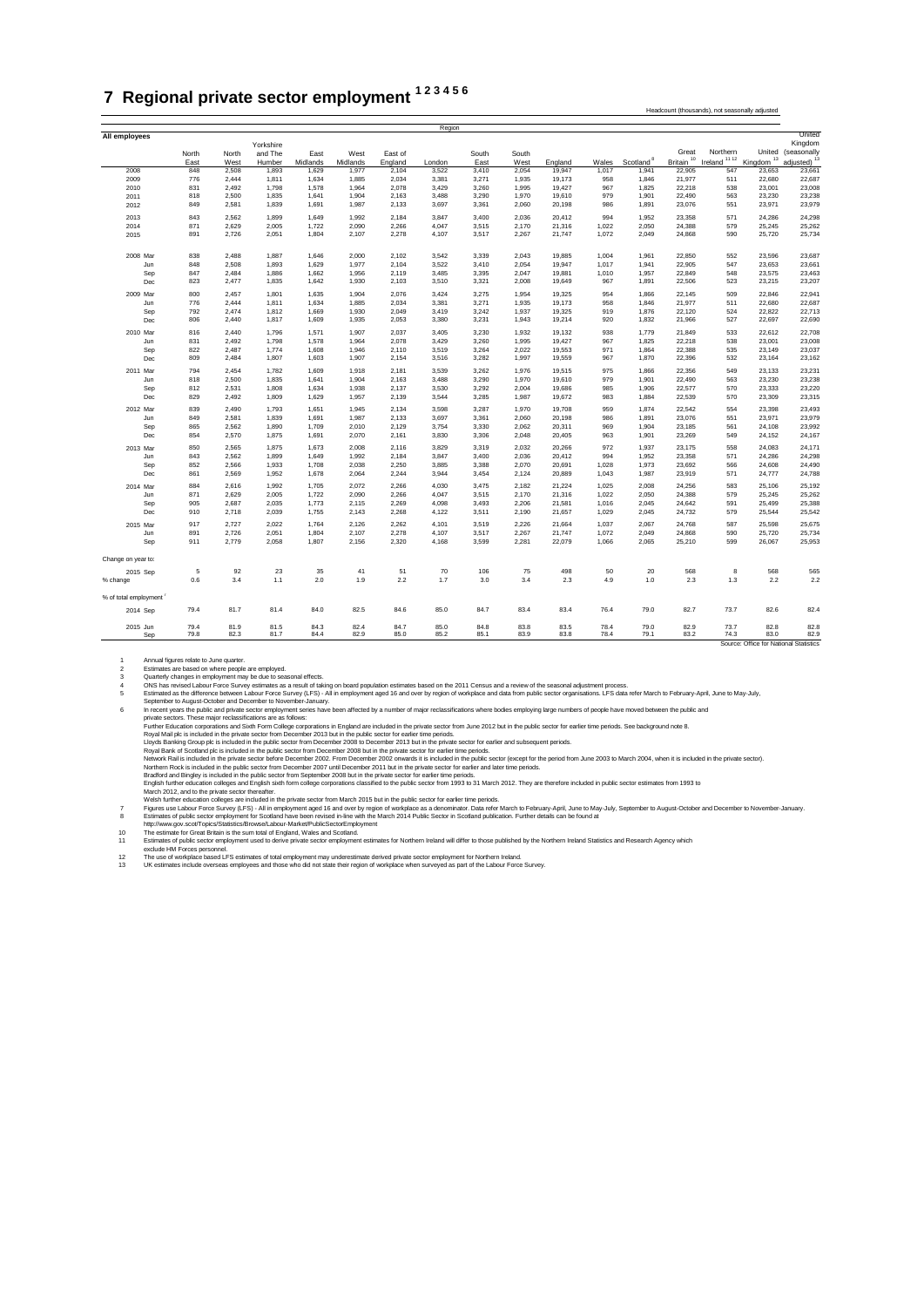#### <span id="page-40-0"></span>**7a Regional private sector employment excluding effects of major reclassifications 1 2 3 4 5 6 7 8**

| All employees<br>North<br>North<br>East<br>West<br>873<br>2,562<br>2008<br>805<br>2,521<br>2009<br>2010<br>857<br>2,569<br>842<br>2,571<br>2011<br>861<br>2,620<br>2012<br>2,599<br>2013<br>854<br>874<br>2014<br>2,642<br>893<br>2,739<br>2015<br>863<br>2,541<br>2008 Mar<br>873<br>2,562<br>Jun<br>Sep<br>871<br>2,537<br>852<br>2,557<br>Dec<br>829<br>2,534<br>2009 Mar<br>805<br>Jun<br>2,521<br>820<br>Sep<br>2,550<br>835<br>2,516<br>Dec<br>842<br>2,515<br>2010 Mar<br>857<br>2,569<br>Jun<br>847<br>2,561<br>Sep<br>834<br>2,558<br>Dec<br>818<br>2,527<br>2011 Mar<br>842<br>2,571<br>Jun<br>835<br>2,601<br>Sep<br>852<br>2,564<br>Dec<br>860<br>2,560<br>2012 Mar<br>861<br>2,620<br>Jun<br>877<br>2,599<br>Sep<br>866<br>2,610<br>Dec<br>862<br>2013 Mar<br>2,602<br>854<br>2,599<br>Jun<br>863<br>2,601<br>Sep<br>866<br>2,590<br>Dec<br>886<br>2,630<br>2014 Mar<br>874<br>2,642<br>Jun | Yorkshire<br>and The<br>Midlands<br>Humber<br>1,934<br>1,879<br>1,864<br>1,904<br>1,880<br>1,936<br>2,012<br>2,058<br>1,928<br>1,934<br>1,928<br>1,906<br>1,870<br>1,879<br>1,879<br>1,885<br>1.862<br>1,864<br>1,841<br>1,870<br>1,852<br>1,904<br>1,876<br>1,877 | East<br>West<br>Midlands<br>1,659<br>2,020<br>1,672<br>1,947<br>2,024<br>1,614<br>1,676<br>1,961<br>1,710<br>2,018<br>1,667<br>2,021<br>1,726<br>2.098<br>1,808<br>2,116<br>1,676<br>2,042<br>1,659<br>2,020<br>1,691<br>1,998<br>1,681<br>1,994<br>1,673<br>1,966<br>1,672<br>1,947<br>1,706<br>1,991<br>1,647<br>1,996<br>1.607<br>1.966<br>1,614<br>2,024<br>1,644<br>2,006<br>1,640<br>1,966<br>1,976<br>1,645<br>1,676<br>1,961<br>1,669<br>1,993<br>1,666<br>2,013 | East of<br>England<br>2,132<br>2,067<br>2,127<br>2,212<br>2,161<br>2,210<br>2.273<br>2,284<br>2.129<br>2,132<br>2,146<br>2,137<br>2,109<br>2,067<br>2.082<br>2,086<br>2.086<br>2,127<br>2,160<br>2,206<br>2,231<br>2,212<br>2,185<br>2,189 | London<br>3,579<br>3,478<br>3,525<br>3,582<br>3,764<br>3,911<br>4.072<br>4,130<br>3,598<br>3,579<br>3,542<br>3,611<br>3,521<br>3,478<br>3,517<br>3,478<br>3.500<br>3,525<br>3,614<br>3,615<br>3,633<br>3,582<br>3,622 | South<br>East<br>3,483<br>3,376<br>3,341<br>3,366<br>3,404<br>3,442<br>3,527<br>3,529<br>3,412<br>3,483<br>3,467<br>3,429<br>3,380<br>3,376<br>3,343<br>3,333<br>3,311<br>3,341<br>3,344<br>3,362<br>3,339<br>3,366<br>3,367 | South<br>West<br>2,096<br>1,994<br>2,055<br>2,027<br>2,095<br>2,068<br>2,175<br>2,272<br>2.085<br>2,096<br>2,088<br>2,069<br>2,013<br>1,994<br>1,995<br>2,003<br>1.991<br>2,055<br>2,081<br>2,057<br>2,034<br>2,027 | England<br>20,338<br>19,739<br>19,976<br>20,141<br>20,513<br>20,707<br>21,400<br>21,830<br>20.274<br>20,338<br>20,269<br>20,235<br>19,895<br>19,739<br>19,883<br>19,780<br>19,680<br>19,976<br>20,098<br>20,107<br>20,055 | 1,037<br>987<br>995<br>1,007<br>1,013<br>1,020<br>1,037<br>1,074<br>1,023<br>1,037<br>1,029<br>997<br>984<br>987<br>948<br>949<br>966<br>995<br>999<br>996<br>1,003 | Wales Scotland <sup>10</sup><br>1,959<br>1,906<br>1,883<br>1,954<br>1,940<br>2,003<br>2.064<br>2,062<br>1.978<br>1,959<br>1,975<br>1,954<br>1,927<br>1,906<br>1,936<br>1,892<br>1.837<br>1,883<br>1,922<br>1,931 | Great<br>Britain <sup>11</sup><br>23,334<br>22,632<br>22,854<br>23,102<br>23,466<br>23,730<br>24.500<br>24,966<br>23,275<br>23,334<br>23,273<br>23,186<br>22,806<br>22,632<br>22,767<br>22,621<br>22.483<br>22,854<br>23,018<br>23,034 | Northern<br>Ireland<br>551<br>520<br>546<br>571<br>559<br>578<br>581<br>592<br>557<br>551<br>552<br>532<br>518<br>520<br>532<br>535<br>542<br>546<br>543<br>540 | Kingdom <sup>12</sup><br>24,090<br>23,348<br>23,649<br>23,855<br>24,373<br>24,670<br>25,360<br>25,821<br>24,030<br>24,090<br>24,007<br>23,909<br>23,520<br>23,348<br>23,482<br>23,366<br>23,258<br>23,649<br>23,792<br>23,817 | United<br>Kingdom<br>United (seasonally<br>adjusted) <sup>12</sup><br>24,096<br>23,352<br>23,651<br>23,857<br>24,377<br>24,677<br>25,371<br>25,832<br>24,120<br>24,096<br>23,905<br>23,890<br>23,615<br>23,352<br>23,384<br>23,348<br>23,358<br>23,651<br>23,691<br>23,807 |
|----------------------------------------------------------------------------------------------------------------------------------------------------------------------------------------------------------------------------------------------------------------------------------------------------------------------------------------------------------------------------------------------------------------------------------------------------------------------------------------------------------------------------------------------------------------------------------------------------------------------------------------------------------------------------------------------------------------------------------------------------------------------------------------------------------------------------------------------------------------------------------------------------------|--------------------------------------------------------------------------------------------------------------------------------------------------------------------------------------------------------------------------------------------------------------------|--------------------------------------------------------------------------------------------------------------------------------------------------------------------------------------------------------------------------------------------------------------------------------------------------------------------------------------------------------------------------------------------------------------------------------------------------------------------------|--------------------------------------------------------------------------------------------------------------------------------------------------------------------------------------------------------------------------------------------|-----------------------------------------------------------------------------------------------------------------------------------------------------------------------------------------------------------------------|------------------------------------------------------------------------------------------------------------------------------------------------------------------------------------------------------------------------------|---------------------------------------------------------------------------------------------------------------------------------------------------------------------------------------------------------------------|---------------------------------------------------------------------------------------------------------------------------------------------------------------------------------------------------------------------------|---------------------------------------------------------------------------------------------------------------------------------------------------------------------|------------------------------------------------------------------------------------------------------------------------------------------------------------------------------------------------------------------|----------------------------------------------------------------------------------------------------------------------------------------------------------------------------------------------------------------------------------------|-----------------------------------------------------------------------------------------------------------------------------------------------------------------|-------------------------------------------------------------------------------------------------------------------------------------------------------------------------------------------------------------------------------|----------------------------------------------------------------------------------------------------------------------------------------------------------------------------------------------------------------------------------------------------------------------------|
|                                                                                                                                                                                                                                                                                                                                                                                                                                                                                                                                                                                                                                                                                                                                                                                                                                                                                                          |                                                                                                                                                                                                                                                                    |                                                                                                                                                                                                                                                                                                                                                                                                                                                                          |                                                                                                                                                                                                                                            |                                                                                                                                                                                                                       |                                                                                                                                                                                                                              |                                                                                                                                                                                                                     |                                                                                                                                                                                                                           |                                                                                                                                                                     |                                                                                                                                                                                                                  |                                                                                                                                                                                                                                        |                                                                                                                                                                 |                                                                                                                                                                                                                               |                                                                                                                                                                                                                                                                            |
|                                                                                                                                                                                                                                                                                                                                                                                                                                                                                                                                                                                                                                                                                                                                                                                                                                                                                                          |                                                                                                                                                                                                                                                                    |                                                                                                                                                                                                                                                                                                                                                                                                                                                                          |                                                                                                                                                                                                                                            |                                                                                                                                                                                                                       |                                                                                                                                                                                                                              |                                                                                                                                                                                                                     |                                                                                                                                                                                                                           |                                                                                                                                                                     |                                                                                                                                                                                                                  |                                                                                                                                                                                                                                        |                                                                                                                                                                 |                                                                                                                                                                                                                               |                                                                                                                                                                                                                                                                            |
|                                                                                                                                                                                                                                                                                                                                                                                                                                                                                                                                                                                                                                                                                                                                                                                                                                                                                                          |                                                                                                                                                                                                                                                                    |                                                                                                                                                                                                                                                                                                                                                                                                                                                                          |                                                                                                                                                                                                                                            |                                                                                                                                                                                                                       |                                                                                                                                                                                                                              |                                                                                                                                                                                                                     |                                                                                                                                                                                                                           |                                                                                                                                                                     |                                                                                                                                                                                                                  |                                                                                                                                                                                                                                        |                                                                                                                                                                 |                                                                                                                                                                                                                               |                                                                                                                                                                                                                                                                            |
|                                                                                                                                                                                                                                                                                                                                                                                                                                                                                                                                                                                                                                                                                                                                                                                                                                                                                                          |                                                                                                                                                                                                                                                                    |                                                                                                                                                                                                                                                                                                                                                                                                                                                                          |                                                                                                                                                                                                                                            |                                                                                                                                                                                                                       |                                                                                                                                                                                                                              |                                                                                                                                                                                                                     |                                                                                                                                                                                                                           |                                                                                                                                                                     |                                                                                                                                                                                                                  |                                                                                                                                                                                                                                        |                                                                                                                                                                 |                                                                                                                                                                                                                               |                                                                                                                                                                                                                                                                            |
|                                                                                                                                                                                                                                                                                                                                                                                                                                                                                                                                                                                                                                                                                                                                                                                                                                                                                                          |                                                                                                                                                                                                                                                                    |                                                                                                                                                                                                                                                                                                                                                                                                                                                                          |                                                                                                                                                                                                                                            |                                                                                                                                                                                                                       |                                                                                                                                                                                                                              |                                                                                                                                                                                                                     |                                                                                                                                                                                                                           |                                                                                                                                                                     |                                                                                                                                                                                                                  |                                                                                                                                                                                                                                        |                                                                                                                                                                 |                                                                                                                                                                                                                               |                                                                                                                                                                                                                                                                            |
|                                                                                                                                                                                                                                                                                                                                                                                                                                                                                                                                                                                                                                                                                                                                                                                                                                                                                                          |                                                                                                                                                                                                                                                                    |                                                                                                                                                                                                                                                                                                                                                                                                                                                                          |                                                                                                                                                                                                                                            |                                                                                                                                                                                                                       |                                                                                                                                                                                                                              |                                                                                                                                                                                                                     |                                                                                                                                                                                                                           |                                                                                                                                                                     |                                                                                                                                                                                                                  |                                                                                                                                                                                                                                        |                                                                                                                                                                 |                                                                                                                                                                                                                               |                                                                                                                                                                                                                                                                            |
|                                                                                                                                                                                                                                                                                                                                                                                                                                                                                                                                                                                                                                                                                                                                                                                                                                                                                                          |                                                                                                                                                                                                                                                                    |                                                                                                                                                                                                                                                                                                                                                                                                                                                                          |                                                                                                                                                                                                                                            |                                                                                                                                                                                                                       |                                                                                                                                                                                                                              |                                                                                                                                                                                                                     |                                                                                                                                                                                                                           |                                                                                                                                                                     |                                                                                                                                                                                                                  |                                                                                                                                                                                                                                        |                                                                                                                                                                 |                                                                                                                                                                                                                               |                                                                                                                                                                                                                                                                            |
|                                                                                                                                                                                                                                                                                                                                                                                                                                                                                                                                                                                                                                                                                                                                                                                                                                                                                                          |                                                                                                                                                                                                                                                                    |                                                                                                                                                                                                                                                                                                                                                                                                                                                                          |                                                                                                                                                                                                                                            |                                                                                                                                                                                                                       |                                                                                                                                                                                                                              |                                                                                                                                                                                                                     |                                                                                                                                                                                                                           |                                                                                                                                                                     |                                                                                                                                                                                                                  |                                                                                                                                                                                                                                        |                                                                                                                                                                 |                                                                                                                                                                                                                               |                                                                                                                                                                                                                                                                            |
|                                                                                                                                                                                                                                                                                                                                                                                                                                                                                                                                                                                                                                                                                                                                                                                                                                                                                                          |                                                                                                                                                                                                                                                                    |                                                                                                                                                                                                                                                                                                                                                                                                                                                                          |                                                                                                                                                                                                                                            |                                                                                                                                                                                                                       |                                                                                                                                                                                                                              |                                                                                                                                                                                                                     |                                                                                                                                                                                                                           |                                                                                                                                                                     |                                                                                                                                                                                                                  |                                                                                                                                                                                                                                        |                                                                                                                                                                 |                                                                                                                                                                                                                               |                                                                                                                                                                                                                                                                            |
|                                                                                                                                                                                                                                                                                                                                                                                                                                                                                                                                                                                                                                                                                                                                                                                                                                                                                                          |                                                                                                                                                                                                                                                                    |                                                                                                                                                                                                                                                                                                                                                                                                                                                                          |                                                                                                                                                                                                                                            |                                                                                                                                                                                                                       |                                                                                                                                                                                                                              |                                                                                                                                                                                                                     |                                                                                                                                                                                                                           |                                                                                                                                                                     |                                                                                                                                                                                                                  |                                                                                                                                                                                                                                        |                                                                                                                                                                 |                                                                                                                                                                                                                               |                                                                                                                                                                                                                                                                            |
|                                                                                                                                                                                                                                                                                                                                                                                                                                                                                                                                                                                                                                                                                                                                                                                                                                                                                                          |                                                                                                                                                                                                                                                                    |                                                                                                                                                                                                                                                                                                                                                                                                                                                                          |                                                                                                                                                                                                                                            |                                                                                                                                                                                                                       |                                                                                                                                                                                                                              |                                                                                                                                                                                                                     |                                                                                                                                                                                                                           |                                                                                                                                                                     |                                                                                                                                                                                                                  |                                                                                                                                                                                                                                        |                                                                                                                                                                 |                                                                                                                                                                                                                               |                                                                                                                                                                                                                                                                            |
|                                                                                                                                                                                                                                                                                                                                                                                                                                                                                                                                                                                                                                                                                                                                                                                                                                                                                                          |                                                                                                                                                                                                                                                                    |                                                                                                                                                                                                                                                                                                                                                                                                                                                                          |                                                                                                                                                                                                                                            |                                                                                                                                                                                                                       |                                                                                                                                                                                                                              |                                                                                                                                                                                                                     |                                                                                                                                                                                                                           |                                                                                                                                                                     |                                                                                                                                                                                                                  |                                                                                                                                                                                                                                        |                                                                                                                                                                 |                                                                                                                                                                                                                               |                                                                                                                                                                                                                                                                            |
|                                                                                                                                                                                                                                                                                                                                                                                                                                                                                                                                                                                                                                                                                                                                                                                                                                                                                                          |                                                                                                                                                                                                                                                                    |                                                                                                                                                                                                                                                                                                                                                                                                                                                                          |                                                                                                                                                                                                                                            |                                                                                                                                                                                                                       |                                                                                                                                                                                                                              |                                                                                                                                                                                                                     |                                                                                                                                                                                                                           |                                                                                                                                                                     |                                                                                                                                                                                                                  |                                                                                                                                                                                                                                        |                                                                                                                                                                 |                                                                                                                                                                                                                               |                                                                                                                                                                                                                                                                            |
|                                                                                                                                                                                                                                                                                                                                                                                                                                                                                                                                                                                                                                                                                                                                                                                                                                                                                                          |                                                                                                                                                                                                                                                                    |                                                                                                                                                                                                                                                                                                                                                                                                                                                                          |                                                                                                                                                                                                                                            |                                                                                                                                                                                                                       |                                                                                                                                                                                                                              |                                                                                                                                                                                                                     |                                                                                                                                                                                                                           |                                                                                                                                                                     |                                                                                                                                                                                                                  |                                                                                                                                                                                                                                        |                                                                                                                                                                 |                                                                                                                                                                                                                               |                                                                                                                                                                                                                                                                            |
|                                                                                                                                                                                                                                                                                                                                                                                                                                                                                                                                                                                                                                                                                                                                                                                                                                                                                                          |                                                                                                                                                                                                                                                                    |                                                                                                                                                                                                                                                                                                                                                                                                                                                                          |                                                                                                                                                                                                                                            |                                                                                                                                                                                                                       |                                                                                                                                                                                                                              |                                                                                                                                                                                                                     |                                                                                                                                                                                                                           |                                                                                                                                                                     |                                                                                                                                                                                                                  |                                                                                                                                                                                                                                        |                                                                                                                                                                 |                                                                                                                                                                                                                               |                                                                                                                                                                                                                                                                            |
|                                                                                                                                                                                                                                                                                                                                                                                                                                                                                                                                                                                                                                                                                                                                                                                                                                                                                                          |                                                                                                                                                                                                                                                                    |                                                                                                                                                                                                                                                                                                                                                                                                                                                                          |                                                                                                                                                                                                                                            |                                                                                                                                                                                                                       |                                                                                                                                                                                                                              |                                                                                                                                                                                                                     |                                                                                                                                                                                                                           |                                                                                                                                                                     |                                                                                                                                                                                                                  |                                                                                                                                                                                                                                        |                                                                                                                                                                 |                                                                                                                                                                                                                               |                                                                                                                                                                                                                                                                            |
|                                                                                                                                                                                                                                                                                                                                                                                                                                                                                                                                                                                                                                                                                                                                                                                                                                                                                                          |                                                                                                                                                                                                                                                                    |                                                                                                                                                                                                                                                                                                                                                                                                                                                                          |                                                                                                                                                                                                                                            |                                                                                                                                                                                                                       |                                                                                                                                                                                                                              |                                                                                                                                                                                                                     |                                                                                                                                                                                                                           |                                                                                                                                                                     |                                                                                                                                                                                                                  |                                                                                                                                                                                                                                        |                                                                                                                                                                 |                                                                                                                                                                                                                               |                                                                                                                                                                                                                                                                            |
|                                                                                                                                                                                                                                                                                                                                                                                                                                                                                                                                                                                                                                                                                                                                                                                                                                                                                                          |                                                                                                                                                                                                                                                                    |                                                                                                                                                                                                                                                                                                                                                                                                                                                                          |                                                                                                                                                                                                                                            |                                                                                                                                                                                                                       |                                                                                                                                                                                                                              |                                                                                                                                                                                                                     |                                                                                                                                                                                                                           |                                                                                                                                                                     |                                                                                                                                                                                                                  |                                                                                                                                                                                                                                        |                                                                                                                                                                 |                                                                                                                                                                                                                               |                                                                                                                                                                                                                                                                            |
|                                                                                                                                                                                                                                                                                                                                                                                                                                                                                                                                                                                                                                                                                                                                                                                                                                                                                                          |                                                                                                                                                                                                                                                                    |                                                                                                                                                                                                                                                                                                                                                                                                                                                                          |                                                                                                                                                                                                                                            |                                                                                                                                                                                                                       |                                                                                                                                                                                                                              |                                                                                                                                                                                                                     |                                                                                                                                                                                                                           |                                                                                                                                                                     |                                                                                                                                                                                                                  |                                                                                                                                                                                                                                        |                                                                                                                                                                 |                                                                                                                                                                                                                               |                                                                                                                                                                                                                                                                            |
|                                                                                                                                                                                                                                                                                                                                                                                                                                                                                                                                                                                                                                                                                                                                                                                                                                                                                                          |                                                                                                                                                                                                                                                                    |                                                                                                                                                                                                                                                                                                                                                                                                                                                                          |                                                                                                                                                                                                                                            |                                                                                                                                                                                                                       |                                                                                                                                                                                                                              |                                                                                                                                                                                                                     |                                                                                                                                                                                                                           |                                                                                                                                                                     |                                                                                                                                                                                                                  |                                                                                                                                                                                                                                        |                                                                                                                                                                 |                                                                                                                                                                                                                               |                                                                                                                                                                                                                                                                            |
|                                                                                                                                                                                                                                                                                                                                                                                                                                                                                                                                                                                                                                                                                                                                                                                                                                                                                                          |                                                                                                                                                                                                                                                                    |                                                                                                                                                                                                                                                                                                                                                                                                                                                                          |                                                                                                                                                                                                                                            |                                                                                                                                                                                                                       |                                                                                                                                                                                                                              |                                                                                                                                                                                                                     |                                                                                                                                                                                                                           |                                                                                                                                                                     |                                                                                                                                                                                                                  |                                                                                                                                                                                                                                        |                                                                                                                                                                 |                                                                                                                                                                                                                               |                                                                                                                                                                                                                                                                            |
|                                                                                                                                                                                                                                                                                                                                                                                                                                                                                                                                                                                                                                                                                                                                                                                                                                                                                                          |                                                                                                                                                                                                                                                                    |                                                                                                                                                                                                                                                                                                                                                                                                                                                                          |                                                                                                                                                                                                                                            |                                                                                                                                                                                                                       |                                                                                                                                                                                                                              |                                                                                                                                                                                                                     |                                                                                                                                                                                                                           |                                                                                                                                                                     |                                                                                                                                                                                                                  |                                                                                                                                                                                                                                        |                                                                                                                                                                 |                                                                                                                                                                                                                               |                                                                                                                                                                                                                                                                            |
|                                                                                                                                                                                                                                                                                                                                                                                                                                                                                                                                                                                                                                                                                                                                                                                                                                                                                                          |                                                                                                                                                                                                                                                                    |                                                                                                                                                                                                                                                                                                                                                                                                                                                                          |                                                                                                                                                                                                                                            |                                                                                                                                                                                                                       |                                                                                                                                                                                                                              |                                                                                                                                                                                                                     |                                                                                                                                                                                                                           |                                                                                                                                                                     | 1,920                                                                                                                                                                                                            | 22,978                                                                                                                                                                                                                                 | 558                                                                                                                                                             | 23,768                                                                                                                                                                                                                        | 23,869                                                                                                                                                                                                                                                                     |
|                                                                                                                                                                                                                                                                                                                                                                                                                                                                                                                                                                                                                                                                                                                                                                                                                                                                                                          |                                                                                                                                                                                                                                                                    |                                                                                                                                                                                                                                                                                                                                                                                                                                                                          |                                                                                                                                                                                                                                            |                                                                                                                                                                                                                       |                                                                                                                                                                                                                              |                                                                                                                                                                                                                     | 20,141                                                                                                                                                                                                                    | 1,007                                                                                                                                                               | 1,954                                                                                                                                                                                                            | 23,102                                                                                                                                                                                                                                 | 571                                                                                                                                                             | 23,855                                                                                                                                                                                                                        | 23,857                                                                                                                                                                                                                                                                     |
|                                                                                                                                                                                                                                                                                                                                                                                                                                                                                                                                                                                                                                                                                                                                                                                                                                                                                                          |                                                                                                                                                                                                                                                                    |                                                                                                                                                                                                                                                                                                                                                                                                                                                                          |                                                                                                                                                                                                                                            |                                                                                                                                                                                                                       |                                                                                                                                                                                                                              | 2,060                                                                                                                                                                                                               | 20,207                                                                                                                                                                                                                    | 1,012                                                                                                                                                               | 1,958                                                                                                                                                                                                            | 23,177                                                                                                                                                                                                                                 | 579                                                                                                                                                             | 23,945                                                                                                                                                                                                                        | 23,843                                                                                                                                                                                                                                                                     |
|                                                                                                                                                                                                                                                                                                                                                                                                                                                                                                                                                                                                                                                                                                                                                                                                                                                                                                          |                                                                                                                                                                                                                                                                    |                                                                                                                                                                                                                                                                                                                                                                                                                                                                          |                                                                                                                                                                                                                                            | 3,638                                                                                                                                                                                                                 | 3,362                                                                                                                                                                                                                        | 2,044                                                                                                                                                                                                               | 20,204                                                                                                                                                                                                                    | 1,011                                                                                                                                                               | 1,937                                                                                                                                                                                                            | 23,152                                                                                                                                                                                                                                 | 578                                                                                                                                                             | 23,934                                                                                                                                                                                                                        | 23,931                                                                                                                                                                                                                                                                     |
|                                                                                                                                                                                                                                                                                                                                                                                                                                                                                                                                                                                                                                                                                                                                                                                                                                                                                                          | 1,858                                                                                                                                                                                                                                                              | 1,686<br>1,999                                                                                                                                                                                                                                                                                                                                                                                                                                                           | 2,181                                                                                                                                                                                                                                      | 3,690                                                                                                                                                                                                                 | 3,361                                                                                                                                                                                                                        | 2,027                                                                                                                                                                                                               | 20,223                                                                                                                                                                                                                    | 988                                                                                                                                                                 | 1,925                                                                                                                                                                                                            | 23,135                                                                                                                                                                                                                                 | 562                                                                                                                                                             | 24,003                                                                                                                                                                                                                        | 24,101                                                                                                                                                                                                                                                                     |
|                                                                                                                                                                                                                                                                                                                                                                                                                                                                                                                                                                                                                                                                                                                                                                                                                                                                                                          | 1,880                                                                                                                                                                                                                                                              | 1,710<br>2,018                                                                                                                                                                                                                                                                                                                                                                                                                                                           | 2,161                                                                                                                                                                                                                                      | 3,764                                                                                                                                                                                                                 | 3,404                                                                                                                                                                                                                        | 2,095                                                                                                                                                                                                               | 20,513                                                                                                                                                                                                                    | 1,013                                                                                                                                                               | 1,940                                                                                                                                                                                                            | 23,466                                                                                                                                                                                                                                 | 559                                                                                                                                                             | 24,373                                                                                                                                                                                                                        | 24,377                                                                                                                                                                                                                                                                     |
|                                                                                                                                                                                                                                                                                                                                                                                                                                                                                                                                                                                                                                                                                                                                                                                                                                                                                                          | 1,931<br>1,917                                                                                                                                                                                                                                                     | 1,727<br>2,040<br>1,711<br>2,102                                                                                                                                                                                                                                                                                                                                                                                                                                         | 2,155<br>2,190                                                                                                                                                                                                                             | 3,817<br>3,896                                                                                                                                                                                                        | 3,373<br>3,352                                                                                                                                                                                                               | 2,096<br>2,084                                                                                                                                                                                                      | 20,616                                                                                                                                                                                                                    | 997<br>991                                                                                                                                                          | 1,952<br>1,950                                                                                                                                                                                                   | 23,565<br>23,669                                                                                                                                                                                                                       | 568<br>557                                                                                                                                                      | 24,499                                                                                                                                                                                                                        | 24,393                                                                                                                                                                                                                                                                     |
|                                                                                                                                                                                                                                                                                                                                                                                                                                                                                                                                                                                                                                                                                                                                                                                                                                                                                                          |                                                                                                                                                                                                                                                                    |                                                                                                                                                                                                                                                                                                                                                                                                                                                                          |                                                                                                                                                                                                                                            |                                                                                                                                                                                                                       |                                                                                                                                                                                                                              |                                                                                                                                                                                                                     | 20,728                                                                                                                                                                                                                    |                                                                                                                                                                     |                                                                                                                                                                                                                  |                                                                                                                                                                                                                                        |                                                                                                                                                                 | 24,564                                                                                                                                                                                                                        | 24,568                                                                                                                                                                                                                                                                     |
|                                                                                                                                                                                                                                                                                                                                                                                                                                                                                                                                                                                                                                                                                                                                                                                                                                                                                                          | 1,915                                                                                                                                                                                                                                                              | 1,691<br>2,037                                                                                                                                                                                                                                                                                                                                                                                                                                                           | 2,142                                                                                                                                                                                                                                      | 3,892                                                                                                                                                                                                                 | 3,361                                                                                                                                                                                                                        | 2,066                                                                                                                                                                                                               | 20,568                                                                                                                                                                                                                    | 999                                                                                                                                                                 | 1,985                                                                                                                                                                                                            | 23,552                                                                                                                                                                                                                                 | 565                                                                                                                                                             | 24,471                                                                                                                                                                                                                        | 24,564                                                                                                                                                                                                                                                                     |
|                                                                                                                                                                                                                                                                                                                                                                                                                                                                                                                                                                                                                                                                                                                                                                                                                                                                                                          | 1,936<br>1,966                                                                                                                                                                                                                                                     | 1,667<br>2,021<br>1,726<br>2,065                                                                                                                                                                                                                                                                                                                                                                                                                                         | 2,210<br>2,275                                                                                                                                                                                                                             | 3,911<br>3,946                                                                                                                                                                                                        | 3,442<br>3,429                                                                                                                                                                                                               | 2,068<br>2,101                                                                                                                                                                                                      | 20,707<br>20,971                                                                                                                                                                                                          | 1,020<br>1,055                                                                                                                                                      | 2,003<br>2,023                                                                                                                                                                                                   | 23,730<br>24,049                                                                                                                                                                                                                       | 578<br>574                                                                                                                                                      | 24,670<br>24,977                                                                                                                                                                                                              | 24,677<br>24,868                                                                                                                                                                                                                                                           |
|                                                                                                                                                                                                                                                                                                                                                                                                                                                                                                                                                                                                                                                                                                                                                                                                                                                                                                          | 1,971                                                                                                                                                                                                                                                              | 1,684<br>2,080                                                                                                                                                                                                                                                                                                                                                                                                                                                           | 2,254                                                                                                                                                                                                                                      | 3,986                                                                                                                                                                                                                 | 3,474                                                                                                                                                                                                                        | 2,137                                                                                                                                                                                                               | 21,043                                                                                                                                                                                                                    | 1,063                                                                                                                                                               | 2,023                                                                                                                                                                                                            | 24,130                                                                                                                                                                                                                                 | 574                                                                                                                                                             | 24,991                                                                                                                                                                                                                        | 24,996                                                                                                                                                                                                                                                                     |
|                                                                                                                                                                                                                                                                                                                                                                                                                                                                                                                                                                                                                                                                                                                                                                                                                                                                                                          | 1,999                                                                                                                                                                                                                                                              | 1,710<br>2,081                                                                                                                                                                                                                                                                                                                                                                                                                                                           | 2,273                                                                                                                                                                                                                                      | 4,055                                                                                                                                                                                                                 | 3,487                                                                                                                                                                                                                        | 2,187                                                                                                                                                                                                               | 21,308                                                                                                                                                                                                                    | 1,039                                                                                                                                                               | 2,022                                                                                                                                                                                                            | 24,369                                                                                                                                                                                                                                 | 586                                                                                                                                                             | 25,221                                                                                                                                                                                                                        | 25,311                                                                                                                                                                                                                                                                     |
|                                                                                                                                                                                                                                                                                                                                                                                                                                                                                                                                                                                                                                                                                                                                                                                                                                                                                                          | 2,012                                                                                                                                                                                                                                                              | 1,726<br>2,098                                                                                                                                                                                                                                                                                                                                                                                                                                                           | 2,273                                                                                                                                                                                                                                      | 4,072                                                                                                                                                                                                                 | 3,527                                                                                                                                                                                                                        | 2,175                                                                                                                                                                                                               | 21,400                                                                                                                                                                                                                    | 1,037                                                                                                                                                               | 2,064                                                                                                                                                                                                            | 24,500                                                                                                                                                                                                                                 | 581                                                                                                                                                             | 25,360                                                                                                                                                                                                                        | 25,371                                                                                                                                                                                                                                                                     |
| 908<br>2,700<br>Sep                                                                                                                                                                                                                                                                                                                                                                                                                                                                                                                                                                                                                                                                                                                                                                                                                                                                                      | 2,042                                                                                                                                                                                                                                                              | 1,777<br>2,123                                                                                                                                                                                                                                                                                                                                                                                                                                                           | 2,275                                                                                                                                                                                                                                      | 4,122                                                                                                                                                                                                                 | 3,505                                                                                                                                                                                                                        | 2,211                                                                                                                                                                                                               | 21,663                                                                                                                                                                                                                    | 1,030                                                                                                                                                               | 2.059                                                                                                                                                                                                            | 24,752                                                                                                                                                                                                                                 | 593                                                                                                                                                             | 25,611                                                                                                                                                                                                                        | 25,504                                                                                                                                                                                                                                                                     |
| 913<br>Dec<br>2,731                                                                                                                                                                                                                                                                                                                                                                                                                                                                                                                                                                                                                                                                                                                                                                                                                                                                                      | 2,046                                                                                                                                                                                                                                                              | 1,759<br>2,151                                                                                                                                                                                                                                                                                                                                                                                                                                                           | 2,274                                                                                                                                                                                                                                      | 4,146                                                                                                                                                                                                                 | 3,522                                                                                                                                                                                                                        | 2,195                                                                                                                                                                                                               | 21,738                                                                                                                                                                                                                    | 1,043                                                                                                                                                               | 2,059                                                                                                                                                                                                            | 24,840                                                                                                                                                                                                                                 | 582                                                                                                                                                             | 25,655                                                                                                                                                                                                                        | 25,651                                                                                                                                                                                                                                                                     |
| 2015 Mar<br>919<br>2.740                                                                                                                                                                                                                                                                                                                                                                                                                                                                                                                                                                                                                                                                                                                                                                                                                                                                                 | 2,029                                                                                                                                                                                                                                                              | 1,768<br>2,134                                                                                                                                                                                                                                                                                                                                                                                                                                                           | 2,268                                                                                                                                                                                                                                      | 4,124                                                                                                                                                                                                                 | 3,531                                                                                                                                                                                                                        | 2,231                                                                                                                                                                                                               | 21,745                                                                                                                                                                                                                    | 1,039                                                                                                                                                               | 2,081                                                                                                                                                                                                            | 24,865                                                                                                                                                                                                                                 | 589                                                                                                                                                             | 25,698                                                                                                                                                                                                                        | 25,778                                                                                                                                                                                                                                                                     |
| 893<br>2,739<br>Jun                                                                                                                                                                                                                                                                                                                                                                                                                                                                                                                                                                                                                                                                                                                                                                                                                                                                                      | 2,058                                                                                                                                                                                                                                                              | 1,808<br>2,116                                                                                                                                                                                                                                                                                                                                                                                                                                                           | 2,284                                                                                                                                                                                                                                      | 4,130                                                                                                                                                                                                                 | 3,529                                                                                                                                                                                                                        | 2,272                                                                                                                                                                                                               | 21,830                                                                                                                                                                                                                    | 1,074                                                                                                                                                               | 2,062                                                                                                                                                                                                            | 24,966                                                                                                                                                                                                                                 | 592                                                                                                                                                             | 25,821                                                                                                                                                                                                                        | 25,832                                                                                                                                                                                                                                                                     |
| 913<br>2,793<br>Sep                                                                                                                                                                                                                                                                                                                                                                                                                                                                                                                                                                                                                                                                                                                                                                                                                                                                                      | 2,066                                                                                                                                                                                                                                                              | 1,812<br>2,164                                                                                                                                                                                                                                                                                                                                                                                                                                                           | 2,326                                                                                                                                                                                                                                      | 4,192                                                                                                                                                                                                                 | 3,611                                                                                                                                                                                                                        | 2,286                                                                                                                                                                                                               | 22,162                                                                                                                                                                                                                    | 1,068                                                                                                                                                               | 2,079                                                                                                                                                                                                            | 25,309                                                                                                                                                                                                                                 | 601                                                                                                                                                             | 26,169                                                                                                                                                                                                                        | 26,058                                                                                                                                                                                                                                                                     |
| Change on year to:                                                                                                                                                                                                                                                                                                                                                                                                                                                                                                                                                                                                                                                                                                                                                                                                                                                                                       |                                                                                                                                                                                                                                                                    |                                                                                                                                                                                                                                                                                                                                                                                                                                                                          |                                                                                                                                                                                                                                            |                                                                                                                                                                                                                       |                                                                                                                                                                                                                              |                                                                                                                                                                                                                     |                                                                                                                                                                                                                           |                                                                                                                                                                     |                                                                                                                                                                                                                  |                                                                                                                                                                                                                                        |                                                                                                                                                                 |                                                                                                                                                                                                                               |                                                                                                                                                                                                                                                                            |
| 93<br>5<br>2015 Sep                                                                                                                                                                                                                                                                                                                                                                                                                                                                                                                                                                                                                                                                                                                                                                                                                                                                                      | 23                                                                                                                                                                                                                                                                 | 35<br>41                                                                                                                                                                                                                                                                                                                                                                                                                                                                 | 51                                                                                                                                                                                                                                         | 70                                                                                                                                                                                                                    | 106                                                                                                                                                                                                                          | 75                                                                                                                                                                                                                  | 499                                                                                                                                                                                                                       | 38                                                                                                                                                                  | 20                                                                                                                                                                                                               | 558                                                                                                                                                                                                                                    | 8                                                                                                                                                               | 558                                                                                                                                                                                                                           | 554                                                                                                                                                                                                                                                                        |
| 0.6<br>% change<br>3.4                                                                                                                                                                                                                                                                                                                                                                                                                                                                                                                                                                                                                                                                                                                                                                                                                                                                                   | 1.1                                                                                                                                                                                                                                                                | 2.0<br>1.9                                                                                                                                                                                                                                                                                                                                                                                                                                                               | 2.2                                                                                                                                                                                                                                        | 1.7                                                                                                                                                                                                                   | 3.0                                                                                                                                                                                                                          | 3.4                                                                                                                                                                                                                 | 2.3                                                                                                                                                                                                                       | 3.7                                                                                                                                                                 | 1.0                                                                                                                                                                                                              | 2.3                                                                                                                                                                                                                                    | 1.3                                                                                                                                                             | 2.2                                                                                                                                                                                                                           | 2.2                                                                                                                                                                                                                                                                        |
| % of total employment <sup>9</sup>                                                                                                                                                                                                                                                                                                                                                                                                                                                                                                                                                                                                                                                                                                                                                                                                                                                                       |                                                                                                                                                                                                                                                                    |                                                                                                                                                                                                                                                                                                                                                                                                                                                                          |                                                                                                                                                                                                                                            |                                                                                                                                                                                                                       |                                                                                                                                                                                                                              |                                                                                                                                                                                                                     |                                                                                                                                                                                                                           |                                                                                                                                                                     |                                                                                                                                                                                                                  |                                                                                                                                                                                                                                        |                                                                                                                                                                 |                                                                                                                                                                                                                               |                                                                                                                                                                                                                                                                            |
| 79.6<br>82.1<br>2014 Sep                                                                                                                                                                                                                                                                                                                                                                                                                                                                                                                                                                                                                                                                                                                                                                                                                                                                                 |                                                                                                                                                                                                                                                                    | 84.2<br>82.8                                                                                                                                                                                                                                                                                                                                                                                                                                                             | 84.9                                                                                                                                                                                                                                       | 85.5                                                                                                                                                                                                                  | 85.0                                                                                                                                                                                                                         | 83.5                                                                                                                                                                                                                | 83.7                                                                                                                                                                                                                      | 77.5                                                                                                                                                                | 79.5                                                                                                                                                                                                             | 83.1                                                                                                                                                                                                                                   | 74.0                                                                                                                                                            | 82.9                                                                                                                                                                                                                          | 82.8                                                                                                                                                                                                                                                                       |
| 79.6<br>82.3<br>2015 Jun                                                                                                                                                                                                                                                                                                                                                                                                                                                                                                                                                                                                                                                                                                                                                                                                                                                                                 | 81.7                                                                                                                                                                                                                                                               |                                                                                                                                                                                                                                                                                                                                                                                                                                                                          | 84.9                                                                                                                                                                                                                                       | 85.5                                                                                                                                                                                                                  | 85.0                                                                                                                                                                                                                         | 84.0                                                                                                                                                                                                                | 83.8                                                                                                                                                                                                                      | 78.6                                                                                                                                                                | 79.5                                                                                                                                                                                                             | 83.2                                                                                                                                                                                                                                   | 73.9                                                                                                                                                            | 83.1                                                                                                                                                                                                                          | 83.1                                                                                                                                                                                                                                                                       |
| 80.0<br>82.7<br>Sep                                                                                                                                                                                                                                                                                                                                                                                                                                                                                                                                                                                                                                                                                                                                                                                                                                                                                      | 81.8                                                                                                                                                                                                                                                               | 84.5<br>82.8                                                                                                                                                                                                                                                                                                                                                                                                                                                             |                                                                                                                                                                                                                                            |                                                                                                                                                                                                                       |                                                                                                                                                                                                                              |                                                                                                                                                                                                                     |                                                                                                                                                                                                                           | 78.6                                                                                                                                                                | 79.7                                                                                                                                                                                                             | 83.5                                                                                                                                                                                                                                   | 74.6                                                                                                                                                            | 83.4                                                                                                                                                                                                                          | 83.2                                                                                                                                                                                                                                                                       |

Headcount (thousands), not seasonally adjusted

1 For analysis purposes, employment of bodies subject to major redussifications over the seine have been afted into moleculate in the estimates in this table in provide a major properties and the particulate the particulat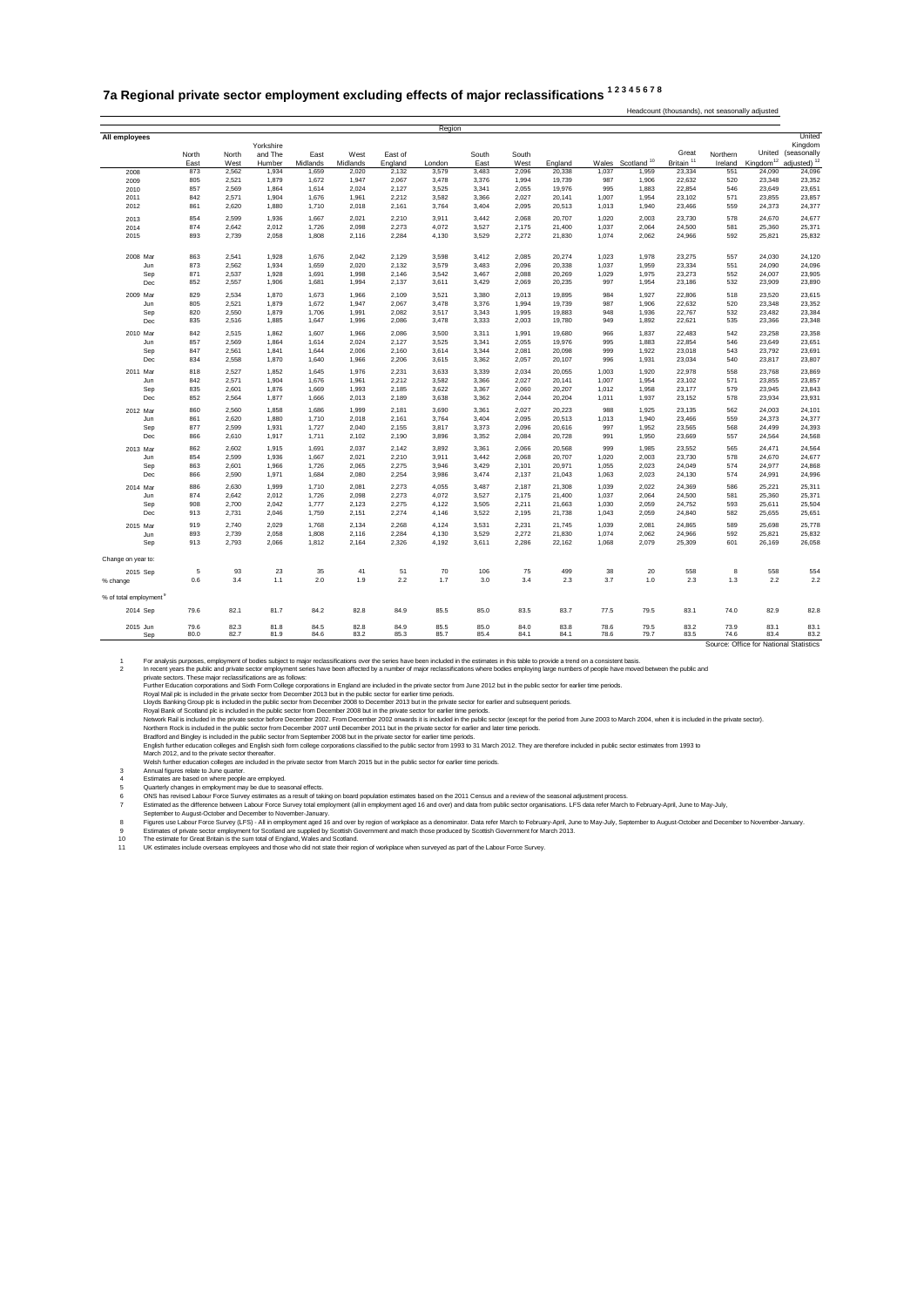## <span id="page-41-0"></span>**8 Civil Service employment by department 1 2**

|                                                                         |                  | Headcount, Great Britain, not seasonally adjusted |         |                  |                      |         |             |                  |                      |  |
|-------------------------------------------------------------------------|------------------|---------------------------------------------------|---------|------------------|----------------------|---------|-------------|------------------|----------------------|--|
|                                                                         |                  |                                                   |         | September 2015   |                      |         |             | <b>June 2015</b> | Change on<br>Quarter |  |
|                                                                         |                  | Male                                              |         |                  | Female               |         |             |                  |                      |  |
|                                                                         | <b>Full-time</b> | Part-time                                         | Total   | <b>Full-time</b> | Part-time            | Total   | Total       | Total            | <b>Total</b>         |  |
| <b>Permanent Employees</b>                                              |                  |                                                   |         |                  |                      |         |             |                  |                      |  |
| Attorney General's departments                                          | 2.820            | 190                                               | 3.000   | 3,350            | 1,800                | 5,150   | 8.150       | 8,240            | $-90$                |  |
| Business, Innovation and Skills                                         | 6.910            | 610                                               | 7.520   | 5,230            | 2.770                | 8,000   | 15.520      | 15,250           | 270                  |  |
| Cabinet Office                                                          | 980              | 30                                                | 1,010   | 870              | 130                  | 1,000   | 2.010       | 2,040            | $-30$                |  |
| Other Cabinet Office agencies                                           | 400              | 20                                                | 420     | 390              | 50                   | 440     | 860         | 840              | 10                   |  |
| Central Government Security                                             | 3.590            | 180                                               | 3.760   | 1.320            | 700                  | 2.020   | 5.780       | 5.780            | $\mathbf 0$          |  |
| <b>Charity Commission</b>                                               | 130              | 10                                                | 150     | 100              | 60                   | 150     | 300         | 290              | 10                   |  |
| Communities and Local Government                                        | 1.140            | 130                                               | 1.270   | 890              | 330                  | 1,220   | 2.490       | 2.410            | 80                   |  |
| Culture, Media and Sport                                                | 550              | 30                                                | 580     | 480              | 120                  | 590     | 1.180       | 570              | 600                  |  |
| Defence                                                                 | 32.500           | 1.280                                             | 33.780  | 15.430           | 3.900                | 19,330  | 53.120      | 54.130           | $-1.010$             |  |
| Education                                                               | 1.330            | 40                                                | 1.370   | 1.470            | 450                  | 1.910   | 3.280       | 3.320            | $-30$                |  |
| Energy and Climate Change                                               | 800              | 30                                                | 830     | 650              | 130                  | 780     | 1.610       | 1.580            | 20                   |  |
| Environment, Food and Rural Affairs                                     | 3.150            | 230                                               | 3.380   | 2.630            | 1.220                | 3.840   | 7.220       | 7.290            | $-70$                |  |
| <b>ESTYN</b>                                                            | 40               | 10                                                | 50      | 50               | 10                   | 70      | 120         | 110              | 10                   |  |
| <b>Export Credits Guarantee Department</b>                              | 150              | $\ddot{\phantom{a}}$                              | 150     | 70               | 10                   | 80      | 240         | 250              | $-10$                |  |
| <b>Food Standards Agency</b>                                            | 720              | 30                                                | 750     | 280              | 70                   | 350     | 1.100       | 1.100            | $\ddot{\phantom{0}}$ |  |
| Foreign and Commonwealth Office                                         | 3.210            | 80                                                | 3.290   | 1.980            | 220                  | 2.210   | 5.490       | 5.460            | 40                   |  |
| Health                                                                  | 2.800            | 160                                               | 2.960   | 3.920            | 1.140                | 5.060   | 8.030       | 8.300            | $-270$               |  |
| HM Revenue and Customs                                                  | 25,200           | 4.170                                             | 29,370  | 20,710           | 18,120               | 38,830  | 68,200      | 68,030           | 180                  |  |
| <b>HM Treasurv</b>                                                      | 650              | 20                                                | 660     | 510              | 90                   | 610     | 1.270       | 1.170            | 100                  |  |
| Chancellor's other departments                                          | 300              | 10                                                | 310     | 210              | 50                   | 250     | 560         | 550              | 10                   |  |
| Home Office                                                             | 12.210           | 990                                               | 13.200  | 9.510            | 4,620                | 14.130  | 27.330      | 27.840           | $-510$               |  |
| International Development                                               | 830              | 30                                                | 870     | 930              | 150                  | 1,080   | 1,950       | 1,930            | 10                   |  |
| Justice                                                                 | 29.270           | 2.580                                             | 31,850  | 26.490           | 9.920                | 36.410  | 68.260      | 68.810           | $-550$               |  |
| National Crime Agency                                                   | 2.450            | 30                                                | 2.480   | 1.230            | 300                  | 1.530   | 4.010       | 3.990            | 20                   |  |
| Northern Ireland Office                                                 | 40               | $\mathbf 0$                                       | 40      | 50               | 10                   | 60      | 100         | 100              |                      |  |
| Office for Standards in Education                                       | 540              | 30                                                | 570     | 750              | 150                  | 890     | 1.460       | 1.360            | 100                  |  |
| Office of Gas and Electricity Markets                                   | 420              | 10                                                | 430     | 340              | 40                   | 380     | 810         | 840              | $-30$                |  |
|                                                                         | 60               | $\mathbf 0$                                       | 60      | 90               | 10                   | 100     | 160         | 160              | 10                   |  |
| Office of Qualifications and Examinations Regulation<br>Scotland Office | 50               |                                                   | 50      | 40               | 10                   | 50      | 100         | 100              |                      |  |
|                                                                         | 7.010            | $\ddot{\phantom{a}}$<br>710                       | 7.720   | 3.860            |                      | 6.170   | 13.890      |                  | 390                  |  |
| Transport                                                               |                  |                                                   |         |                  | 2,310                |         |             | 13,500           |                      |  |
| <b>UK Statistics Authority</b>                                          | 1.050            | 550                                               | 1.600   | 1.060<br>20      | 1,020                | 2,080   | 3,680<br>40 | 3.680<br>40      | $\ddot{\phantom{0}}$ |  |
| UK Supreme Court                                                        | 20               | $\mathbf 0$                                       | 20      |                  | $\ddot{\phantom{a}}$ | 20      |             |                  |                      |  |
| <b>Wales Office</b>                                                     | 20               | $\mathbf 0$                                       | 20      | 20               | $\ddot{\phantom{a}}$ | 20      | 40          | 40               |                      |  |
| Work and Pensions                                                       | 23.120           | 4,470                                             | 27.590  | 26,820           | 32,180               | 59,000  | 86,600      | 91.010           | $-4,420$             |  |
| <b>Central Government Departments Total</b>                             | 164,450          | 16,670                                            | 181.120 | 131,730          | 82,080               | 213,820 | 394,940     | 400.080          | $-5.140$             |  |
| Scottish Government                                                     | 8.400            | 640                                               | 9.030   | 6.130            | 2.160                | 8.280   | 17.320      | 17.190           | 130                  |  |
| <b>Welsh Government</b>                                                 | 2.160            | 130                                               | 2.300   | 2,360            | 850                  | 3,210   | 5.500       | 5,540            | $-40$                |  |
| <b>TOTAL</b>                                                            | 175,010          | 17,440                                            | 192,450 | 140,220          | 85,090               | 225,310 | 417,760     | 422,820          | $-5.060$             |  |

|                                                      | September 2015       |                      |                      |                      |                      |                      |                      |                  | Change on<br>Quarter |  |
|------------------------------------------------------|----------------------|----------------------|----------------------|----------------------|----------------------|----------------------|----------------------|------------------|----------------------|--|
|                                                      |                      | Male                 |                      |                      | Female               |                      |                      | <b>June 2015</b> |                      |  |
|                                                      | <b>Full-time</b>     | Part-time            | Total                | <b>Full-time</b>     | Part-time            | Total                | <b>Total</b>         | Total            | Total                |  |
| <b>Temporary/Casual Employees</b>                    |                      |                      |                      |                      |                      |                      |                      |                  |                      |  |
| Attorney General's departments                       | 50                   | $\ddotsc$            | 50                   | 70                   | $\mathbf 0$          | 70                   | 110                  | 160              | $-40$                |  |
| Business, Innovation and Skills                      | 70                   | 10                   | 80                   | 80                   | 20                   | 90                   | 170                  | 220              | $-50$                |  |
| Cabinet Office                                       | 40                   | $\ddot{\phantom{a}}$ | 40                   | 50                   |                      | 50                   | 90                   | 90               | 10                   |  |
| Other Cabinet Office agencies                        | 40                   | $\mathbf 0$          | 40                   | 30                   | $\mathbf 0$          | 30                   | 70                   | 40               | 30                   |  |
| <b>Central Government Security</b>                   | $\Omega$             | $\Omega$             | $\Omega$             | $\Omega$             | $\Omega$             | $\Omega$             | $\Omega$             | $\Omega$         | $\Omega$             |  |
| Charity Commission                                   | J.                   | $\mathbf 0$          | $\ddot{\phantom{0}}$ | $\ddot{\phantom{a}}$ | $\Omega$             | $\ddot{\phantom{a}}$ | 10                   | 20               | $-10$                |  |
| Communities and Local Government                     | $\ddot{\phantom{a}}$ | $\ddot{\phantom{a}}$ | 10                   | 10                   | $\ddot{\phantom{a}}$ | 10                   | 20                   | 30               | $-10$                |  |
| Culture, Media and Sport                             | 20                   | $\ddot{\phantom{0}}$ | 20                   | 20                   | 10                   | 30                   | 50                   | 20               | 30                   |  |
| Defence                                              | 110                  | 10                   | 110                  | 70                   | 20                   | 80                   | 200                  | 270              | $-80$                |  |
| Education                                            | 30                   | $\ddot{\phantom{a}}$ | 30                   | 30                   | $\ddot{\phantom{a}}$ | 30                   | 60                   | 80               | $-10$                |  |
| Energy and Climate Change                            | 20                   | $\Omega$             | 20                   | 10                   | $\Omega$             | 10 <sup>10</sup>     | 30                   | 30               |                      |  |
| Environment, Food and Rural Affairs                  | 40                   | $\ddot{\phantom{a}}$ | 40                   | 40                   | 10                   | 40                   | 90                   | 120              | $-40$                |  |
| <b>ESTYN</b>                                         | $\mathbf 0$          | $\mathbf 0$          | $\mathbf 0$          | 0                    | $\mathbf 0$          | $\mathbf 0$          | $\mathbf 0$          | $\mathbf 0$      | $\mathbf 0$          |  |
| <b>Export Credits Guarantee Department</b>           | $\ddot{\phantom{0}}$ | $\Omega$             | $\ddot{\phantom{0}}$ | $\ddotsc$            | $\Omega$             | ٠.                   | ٠.                   | $\Omega$         |                      |  |
| Food Standards Agency                                | 10                   | $\mathbf 0$          | 10                   | 10                   | $\sim$               | 10                   | 20                   | 20               | $\ddot{\phantom{a}}$ |  |
| Foreign and Commonwealth Office                      | 10                   | 10                   | 20                   | 10                   | $\ddot{\phantom{a}}$ | 10                   | 30                   | 30               | $\ddot{\phantom{a}}$ |  |
| Health                                               | 160                  | 50                   | 210                  | 240                  | 100                  | 330                  | 550                  | 370              | 170                  |  |
| HM Revenue and Customs                               | 640                  | 150                  | 790                  | 450                  | 210                  | 660                  | 1.450                | 1.640            | $-190$               |  |
| <b>HM Treasury</b>                                   | 40                   | $\ddot{\phantom{a}}$ | 40                   | 30                   | $\ddot{\phantom{a}}$ | 40                   | 80                   | 80               | $\ddot{\phantom{0}}$ |  |
| Chancellor's other departments                       | $\ddot{\phantom{0}}$ | $\Omega$             | ٠.                   | $\ddotsc$            | $\Omega$             | $\ddotsc$            | 10                   | 10               | $-10$                |  |
| Home Office                                          | 590                  | 270                  | 860                  | 730                  | 270                  | 1.000                | 1.860                | 1.940            | $-80$                |  |
| International Development                            | 50                   | $\mathbf 0$          | 50                   | 70                   | $\ddot{\phantom{a}}$ | 70                   | 120                  | 120              | $-10$                |  |
| Justice                                              | 160                  | 10                   | 170                  | 180                  | 30                   | 210                  | 370                  | 450              | $-80$                |  |
| National Crime Agency                                | 20                   | $\mathbf 0$          | 20                   | $\ddot{\phantom{a}}$ | $\mathbf 0$          | $\ddot{\phantom{a}}$ | 20                   | 30               | $-10$                |  |
| Northern Ireland Office                              | $\mathbf 0$          | $\mathbf 0$          | $\mathbf 0$          | $\mathbf 0$          | $\mathbf 0$          | $\mathbf 0$          | $\mathbf 0$          | $\mathbf 0$      | $\mathbf 0$          |  |
| Office for Standards in Education                    | 10                   | $\Omega$             | 10                   | 10                   | $\ddot{\phantom{a}}$ | 10                   | 20                   | 10               | 10                   |  |
| Office of Gas and Electricity Markets                | 20                   | $\ddot{\phantom{a}}$ | 20                   | 10                   | ÷.                   | 20                   | 40                   | 50               | $-10$                |  |
| Office of Qualifications and Examinations Regulation | 10                   | $\mathbf 0$          | 10                   | 10                   | $\ddot{\phantom{a}}$ | 10                   | 10                   | 20               | $-10$                |  |
| Scotland Office                                      | $\mathbf 0$          | $\mathbf 0$          | $\mathbf 0$          | $\mathbf 0$          | $\mathbf 0$          | $\mathbf 0$          | $\mathbf 0$          | $\mathbf 0$      | $\mathbf 0$          |  |
| Transport                                            | 140                  | 10                   | 160                  | 130                  | 40                   | 170                  | 320                  | 330              | $\ddot{\phantom{a}}$ |  |
| <b>UK Statistics Authority</b>                       | 30                   | $\mathbf 0$          | 30                   | 20                   | $\mathbf 0$          | 20                   | 50                   | 60               | $-20$                |  |
| UK Supreme Court                                     | 10                   | $\mathbf 0$          | 10                   | $\ddot{\phantom{a}}$ | $\mathbf 0$          | $\ddot{\phantom{a}}$ | 10                   | 10               | $\ddot{\phantom{a}}$ |  |
| <b>Wales Office</b>                                  | $\ddot{\phantom{a}}$ | $\mathbf 0$          | $\ddot{\phantom{a}}$ | $\mathbf 0$          | $\mathbf 0$          | $\mathbf 0$          | $\ddot{\phantom{0}}$ | $\ddotsc$        | $\ddot{\phantom{a}}$ |  |
| Work and Pensions                                    | 330                  | 10                   | 340                  | 310                  | 60                   | 380                  | 720                  | 930              | $-210$               |  |
| <b>Central Government Departments Total</b>          | 2,630                | 530                  | 3,160                | 2,610                | 780                  | 3,390                | 6,550                | 7,150            | $-600$               |  |
| Scottish Government                                  | 320                  | 40                   | 350                  | 300                  | 50                   | 360                  | 710                  | 680              | 30                   |  |
| <b>Welsh Government</b>                              | 10                   | 10                   | 20                   | 20                   | 20                   | 30                   | 50                   | 60               | $-10$                |  |
| <b>TOTAL</b>                                         | 2,950                | 580                  | 3,530                | 2.930                | 840                  | 3.770                | 7,300                | 7.880            | $-580$               |  |

|                      | September 2015   |           |         |                  |                  |         | <b>June 2015</b> | Change on<br>Quarter |          |
|----------------------|------------------|-----------|---------|------------------|------------------|---------|------------------|----------------------|----------|
|                      | Male             |           |         |                  | Female           |         |                  |                      |          |
|                      | <b>Full-time</b> | Part-time | Total   | <b>Full-time</b> | <b>Part-time</b> | Total   | <b>Total</b>     | Total                | Total    |
| <b>All Employees</b> | 177.960          | 18.020    | 195.980 | 143.150          | 85.940           | 229.080 | 425.060          | 430.700              | $-5,630$ |

*Source: Office for National Statistics*

1 Numbers are rounded to the nearest ten, and numbers less than five are represented by "..". Data not available are represented by "-".<br>2 Department totals include Executive Agencies, Ministerial and Non-Ministerial Depar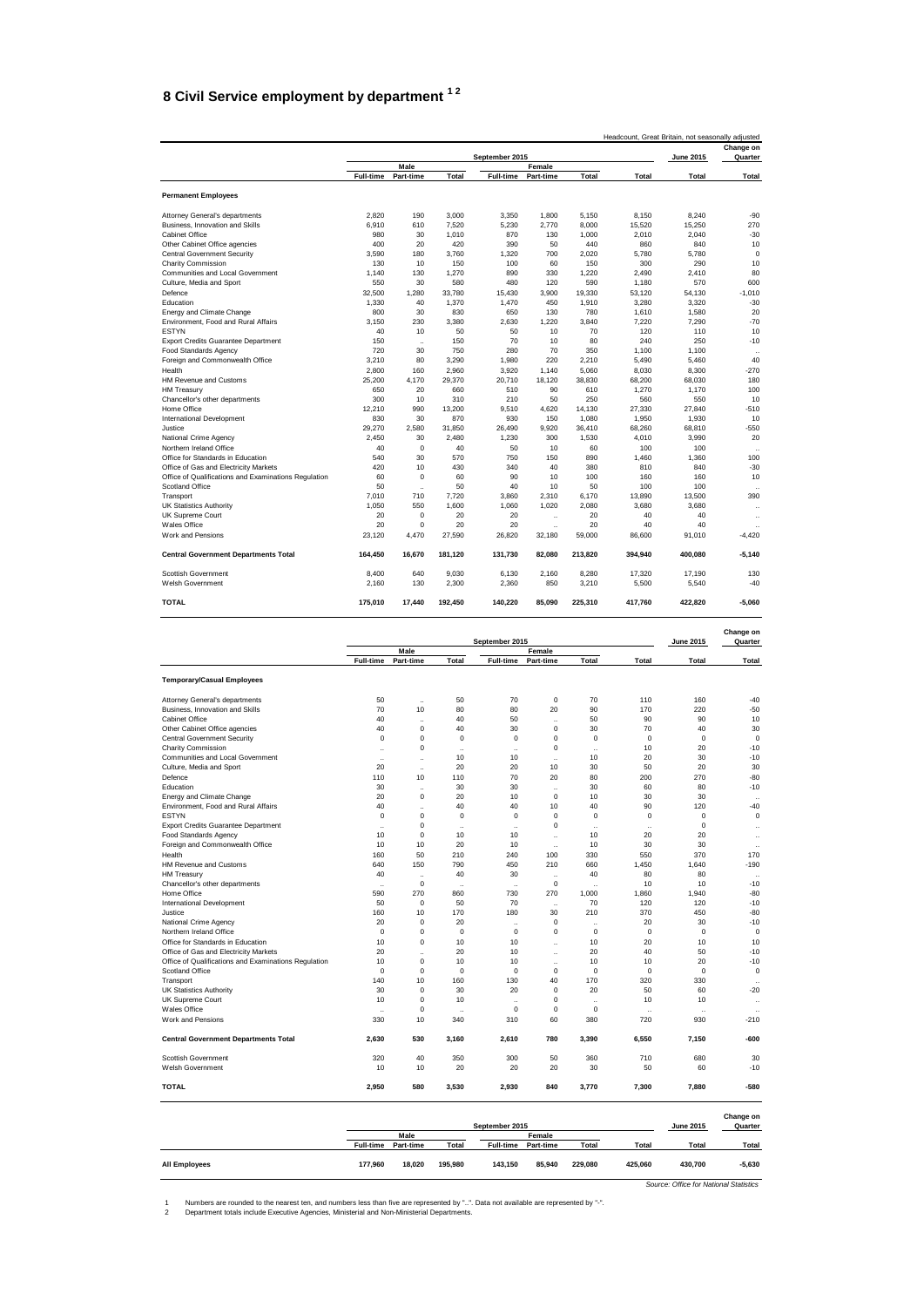#### <span id="page-42-0"></span>**8 ..continued, Civil Service employment by department**

|                                                                                               |                             |                             |                             | Full-time equivalents, Great Britain, not seasonally adjusted | Change on                  |
|-----------------------------------------------------------------------------------------------|-----------------------------|-----------------------------|-----------------------------|---------------------------------------------------------------|----------------------------|
|                                                                                               | Male                        | September 2015<br>Female    | Total                       | <b>June 2015</b><br>Total                                     | Quarter<br>Total           |
| <b>Permanent Employees</b>                                                                    |                             |                             |                             |                                                               |                            |
| Attorney General's departments                                                                | 2,950                       | 4,630                       | 7.580                       | 7,660                                                         | $-80$                      |
| Business, Innovation and Skills                                                               | 7,340                       | 7,220                       | 14,560                      | 14,300                                                        | 260                        |
| <b>Cabinet Office</b>                                                                         | 1,000                       | 960                         | 1,960                       | 2,000                                                         | $-30$                      |
| Other Cabinet Office agencies<br><b>Central Government Security</b>                           | 410<br>3,710                | 430<br>1,820                | 840<br>5,530                | 820<br>5,530                                                  | 20<br>$\mathbf 0$          |
| Charity Commission                                                                            | 140                         | 140                         | 280                         | 270                                                           | 10                         |
| Communities and Local Government                                                              | 1,230                       | 1,130                       | 2,350                       | 2,270                                                         | 80                         |
| Culture, Media and Sport<br>Defence                                                           | 570<br>33,380               | 560<br>18,190               | 1,130<br>51,560             | 560<br>52,540                                                 | 580<br>-980                |
| Education                                                                                     | 1,360                       | 1,790                       | 3,150                       | 3,180                                                         | $-30$                      |
| Energy and Climate Change                                                                     | 820                         | 740                         | 1,560                       | 1,540                                                         | 20                         |
| Environment, Food and Rural Affairs<br><b>FSTYN</b>                                           | 3,310<br>50                 | 3,470<br>60                 | 6,780<br>110                | 6,850<br>100                                                  | -70<br>10                  |
| Export Credits Guarantee Department                                                           | 150                         | 80                          | 230                         | 240                                                           | $-10$                      |
| Food Standards Agency                                                                         | 740                         | 330<br>2,130                | 1,070                       | 1,070                                                         | <br>30                     |
| Foreign and Commonwealth Office<br>Health                                                     | 3,260<br>2,910              | 4,700                       | 5,380<br>7,610              | 5,350<br>7,860                                                | $-250$                     |
| HM Revenue and Customs                                                                        | 27,990                      | 33,130                      | 61,120                      | 60,870                                                        | 250                        |
| <b>HM Treasury</b>                                                                            | 660<br>310                  | 580<br>240                  | 1,230                       | 1,140                                                         | 100                        |
| Chancellor's other departments<br>Home Office                                                 | 12,900                      | 12,730                      | 550<br>25,630               | 540<br>26,110                                                 | 10<br>-490                 |
| International Development                                                                     | 860                         | 1,040                       | 1,890                       | 1,880                                                         | 10                         |
| Justice                                                                                       | 30,810                      | 33.020                      | 63,830                      | 64,380                                                        | $-550$                     |
| National Crime Agency<br>Northern Ireland Office                                              | 2,480<br>40                 | 1,440<br>60                 | 3,920<br>100                | 3,900<br>100                                                  | 20<br>$\ddot{\phantom{a}}$ |
| Office for Standards in Education                                                             | 560                         | 840                         | 1,400                       | 1,310                                                         | 100                        |
| Office of Gas and Electricity Markets<br>Office of Qualifications and Examinations Regulation | 430                         | 370                         | 790                         | 820                                                           | -30                        |
| Scotland Office                                                                               | 60<br>50                    | 100<br>50                   | 160<br>100                  | 150<br>100                                                    | 10<br>$-10$                |
| Transport                                                                                     | 7,480                       | 5,370                       | 12,840                      | 12,470                                                        | 370                        |
| <b>UK Statistics Authority</b>                                                                | 1,390                       | 1.710                       | 3,110                       | 3,100                                                         | $\ddot{\phantom{0}}$       |
| <b>UK Supreme Court</b><br><b>Wales Office</b>                                                | 20<br>20                    | 20<br>20                    | 40<br>40                    | 40<br>40                                                      | $\ddot{\phantom{a}}$       |
| Work and Pensions                                                                             | 26,410                      | 49,640                      | 76,050                      | 79,650                                                        | $-3,600$                   |
| <b>Central Government Departments Total</b>                                                   | 175,770                     | 188,700                     | 364,470                     | 368,700                                                       | $-4,230$                   |
| Scottish Government<br>Welsh Government                                                       | 8,780<br>2,260              | 7,610<br>2,970              | 16,390<br>5,230             | 16,280<br>5,270                                               | 110<br>$-40$               |
| <b>TOTAL</b>                                                                                  | 186,800                     | 199,280                     | 386,090                     | 390,250                                                       | $-4,160$                   |
|                                                                                               |                             |                             |                             |                                                               |                            |
|                                                                                               |                             |                             |                             |                                                               | Change on                  |
|                                                                                               | Male                        | September 2015<br>Female    | Total                       | June 2015<br>Total                                            | Quarter<br>Total           |
| <b>Temporary/Casual Employees</b>                                                             |                             |                             |                             |                                                               |                            |
| Attorney General's departments                                                                | 50                          | 70                          | 110                         | 150                                                           | $-40$                      |
| Business, Innovation and Skills                                                               | 70                          | 90                          | 160                         | 210                                                           | $-50$                      |
| Cabinet Office                                                                                | 40                          | 50                          | 90                          | 90                                                            | 10                         |
| Other Cabinet Office agencies<br><b>Central Government Security</b>                           | 40<br>0                     | 30<br>0                     | 70<br>0                     | 40<br>0                                                       | 30<br>0                    |
| <b>Charity Commission</b>                                                                     | Ŀ,                          | $\ddot{\phantom{0}}$        | 10                          | 20                                                            | $-10$                      |
| Communities and Local Government                                                              | $\ddot{\phantom{a}}$        | 10                          | 10                          | 20                                                            | $-10$                      |
| Culture, Media and Sport<br>Defence                                                           | 20<br>110                   | 30<br>80                    | 40<br>190                   | 20<br>260                                                     | 30<br>$-70$                |
| Education                                                                                     | 30                          | 30                          | 60                          | 70                                                            | $-10$                      |
| Energy and Climate Change                                                                     | 20                          | 10                          | 30                          | 30                                                            | $\ddot{\phantom{0}}$       |
| Environment, Food and Rural Affairs<br><b>ESTYN</b>                                           | 40<br>$^{\circ}$            | 40<br>0                     | 90<br>0                     | 110<br>0                                                      | $-30$<br>0                 |
| <b>Export Credits Guarantee Department</b>                                                    | $\ddot{\phantom{a}}$        | $\ddot{\phantom{a}}$        | ä,                          | 0                                                             |                            |
| Food Standards Agency                                                                         | 10                          | 10                          | 20                          | 20                                                            |                            |
| Foreign and Commonwealth Office<br>Health                                                     | 20<br>170                   | 10<br>270                   | 30<br>440                   | 30<br>340                                                     | 0<br>110                   |
| HM Revenue and Customs                                                                        | 750                         | 600                         | 1,350                       | 1,490                                                         | $-140$                     |
| <b>HM Treasury</b>                                                                            | 40                          | 40                          | 70                          | 80                                                            |                            |
| Chancellor's other departments<br>Home Office                                                 | $\ddot{\phantom{a}}$<br>750 | $\ddot{\phantom{a}}$<br>890 | 10<br>1,640                 | 10<br>1,670                                                   | $-10$<br>$-30$             |
| International Development                                                                     | 50                          | 70                          | 120                         | 120                                                           | -10                        |
| Justice                                                                                       | 160                         | 190                         | 360                         | 420                                                           | $-70$                      |
| National Crime Agency                                                                         | 20                          | $\ddot{\phantom{0}}$        | 20                          | 30                                                            | $-10$                      |
| Northern Ireland Office<br>Office for Standards in Education                                  | $^{\circ}$<br>10            | $\mathbf 0$<br>10           | $\mathbf 0$<br>20           | $\mathbf 0$<br>10                                             | 0<br>10                    |
| Office of Gas and Electricity Markets                                                         | 20                          | 20                          | 40                          | 50                                                            | $-10$                      |
| Office of Qualifications and Examinations Regulation                                          | 10                          | 10                          | 10                          | 20                                                            | -10<br>$\mathbf 0$         |
| Scotland Office<br>Transport                                                                  | 0<br>150                    | 0<br>150                    | 0<br>300                    | 0<br>300                                                      | 0                          |
| <b>UK Statistics Authority</b>                                                                | 30                          | 20                          | 50                          | 60                                                            | $-20$                      |
| UK Supreme Court                                                                              | 10                          | $\ddot{\phantom{a}}$        | 10                          | 10                                                            | $\ddot{\phantom{a}}$       |
| <b>Wales Office</b><br>Work and Pensions                                                      | ż.<br>340                   | 0<br>360                    | $\ddot{\phantom{a}}$<br>690 | ÷.<br>860                                                     | $-170$                     |
| <b>Central Government Departments Total</b>                                                   | 2,940                       | 3,080                       | 6,020                       | 6,530                                                         | $-510$                     |
| Scottish Government                                                                           | 330                         | 330                         | 670                         | 640                                                           | 30                         |
| Welsh Government                                                                              | 10                          | 20                          | 30                          | 40                                                            | $-10$                      |
|                                                                                               |                             |                             |                             | 7,210                                                         |                            |
|                                                                                               | 3,290                       | 3,440                       | 6,720                       |                                                               | -490                       |
| <b>TOTAL</b>                                                                                  |                             | September 2015              |                             | <b>June 2015</b>                                              | Change on<br>Quarter       |

*Source: Office for National Statistics*

**190,090 202,720 392,810 397,460 -4,650**

1 Numbers are rounded to the nearest ten, and numbers less than five are represented by "..". Data not available are represented by "-".<br>2 Department totals include Executive Agencies, Ministerial and Non-Ministerial Depar

**All Employees**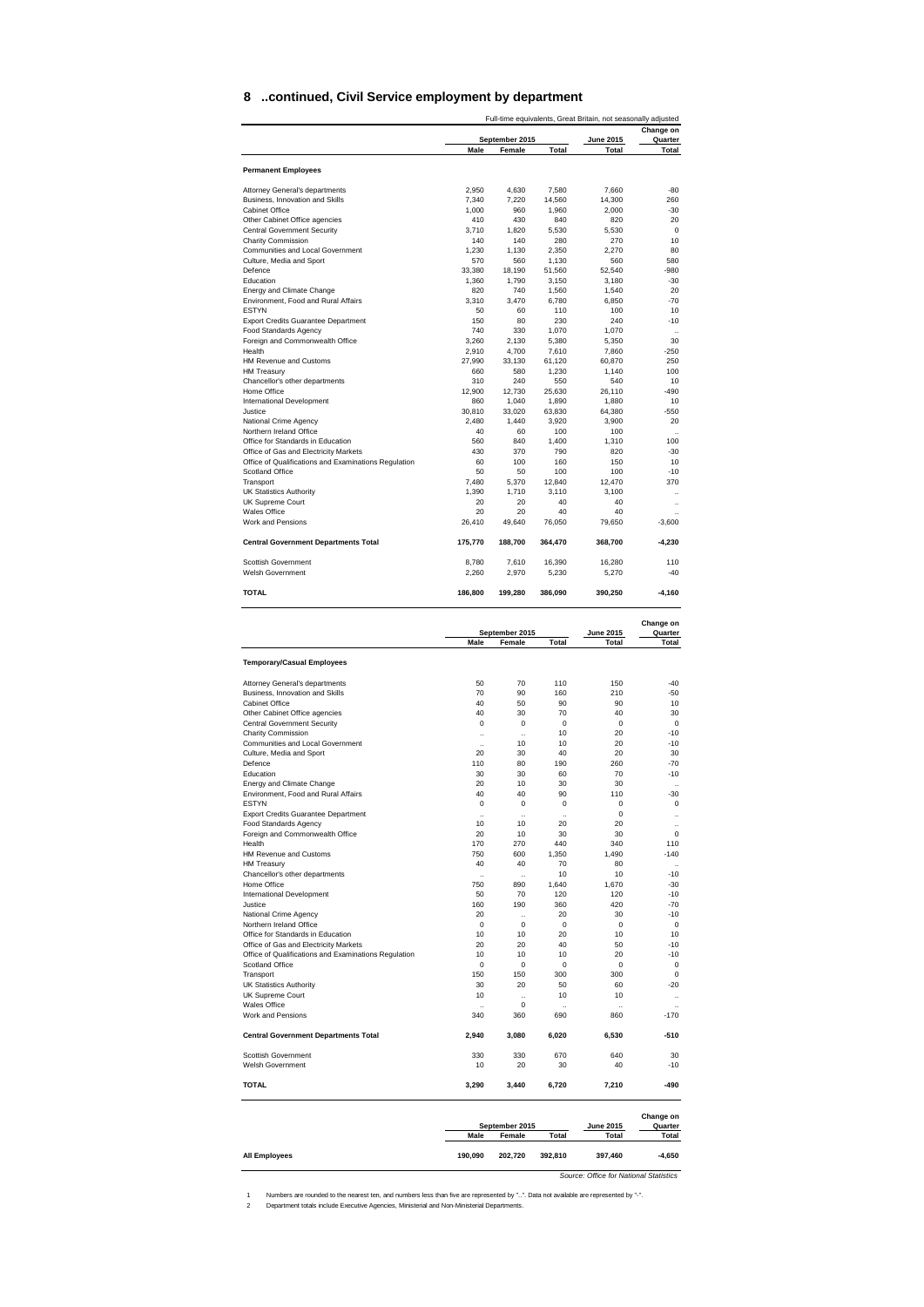| 9 Civil Service employment by department and agency 1 |  |
|-------------------------------------------------------|--|

|                                                                                                          | September 2015 |                  | <b>June 2015</b> |                  | <b>Change on Quarter</b>   |                                   |
|----------------------------------------------------------------------------------------------------------|----------------|------------------|------------------|------------------|----------------------------|-----------------------------------|
|                                                                                                          |                | <b>Full Time</b> |                  | <b>Full Time</b> |                            | <b>Full Time</b>                  |
|                                                                                                          | Headcount      | Equivalent       | Headcount        | Equivalent       | Headcount                  | Equivalent                        |
| <b>Attorney General's departments</b>                                                                    |                |                  |                  |                  |                            |                                   |
| Attorney General's Office                                                                                | 40             | 40               | 40               | 40               |                            |                                   |
| Crown Prosecution Service<br>HM Crown Prosecution Service Inspectorate                                   | 5,960<br>30    | 5,510<br>30      | 6,080<br>30      | 5,620<br>30      | $-120$                     | -120<br>$\ddotsc$                 |
| Serious Fraud Office                                                                                     | 420            | 410              | 420              | 410              | $\ddot{\phantom{a}}$<br>٠. | $\pmb{0}$                         |
| Government Legal Department                                                                              | 1,820          | 1,700            | 1,830            | 1,710            | $-10$                      | $-10$                             |
| <b>Business, Innovation and Skills</b>                                                                   |                |                  |                  |                  |                            |                                   |
| Business, Innovation and Skills (excluding agencies)                                                     | 3,170          | 3,070            | 3,000            | 2,910            | 170                        | 160                               |
| Advisory Conciliation and Arbitration Service                                                            | 840            | 770              | 850              | 780              | $-10$                      | $-10$                             |
| Companies House<br>Competition and Markets Authority                                                     | 880<br>630     | 800<br>600       | 880<br>620       | 800<br>590       | ÷.<br>10                   | 10                                |
| <b>Insolvency Service</b>                                                                                | 1,510          | 1,430            | 1,520            | 1,440            | -10                        | $-10$                             |
| <b>Land Registry</b>                                                                                     | 4,290          | 3,850            | 4,290            | 3,850            | $\ddot{\phantom{0}}$       | $\ddotsc$                         |
| Met Office                                                                                               | 2,140          | 2,060            | 2,140            | 2,050            | $\ddot{\phantom{0}}$       | $\ddotsc$                         |
| National Measurement and Regulation Office<br><b>Skills Funding Agency</b>                               | 80<br>900      | 80<br>880        | 80<br>910        | 80<br>890        | $\ddotsc$<br>-10           | $-10$<br>$-10$                    |
| UK Intellectual Property Office                                                                          | 1,180          | 1,120            | 1,120            | 1,050            | 70                         | 60                                |
| UK Space Agency                                                                                          | 70             | 70               | 70               | 70               | ă,                         | $\ddot{\phantom{a}}$              |
| <b>Cabinet Office</b><br>Cabinet Office (excluding agencies)                                             | 2,100          | 2,060            | 2,130            | 2,080            | $-30$                      | $-30$                             |
|                                                                                                          |                |                  |                  |                  |                            |                                   |
| <b>Other Cabinet Office agencies</b><br>Crown Commercial Service                                         | 820            | 810              | 780              | 750              | 50                         | 60                                |
| Government in Parliament                                                                                 | 100            | 100              | 100              | 100              | ٠.                         |                                   |
|                                                                                                          |                |                  |                  |                  |                            |                                   |
| <b>Central Government Security</b><br><b>Central Government Security</b>                                 | 5,780          | 5,530            | 5,780            | 5,530            | 0                          | $\bf 0$                           |
| <b>Charity Commission</b>                                                                                |                |                  |                  |                  |                            |                                   |
| Charity Commission                                                                                       | 310            | 290              | 300              | 280              | ٠.                         |                                   |
| <b>Communities and Local Government</b>                                                                  |                |                  |                  |                  |                            |                                   |
| Department for Communities and Local Government (excluding agencies)                                     | 1,700          | 1,650            | 1,640            | 1,590            | 50                         | 50                                |
| Planning Inspectorate                                                                                    | 770            | 670              | 750              | 660              | 20                         | 20                                |
| Queen Elizabeth II Centre                                                                                | 40             | 40               | 40               | 40               | ă,                         | $\ddotsc$                         |
| <b>Culture, Media and Sport</b>                                                                          |                |                  |                  |                  |                            |                                   |
| Department for Culture Media and Sport (excluding agencies)                                              | 490            | 480              | 480              | 470              | 10                         | 10                                |
| National Archives <sup>2</sup>                                                                           | 630            | 600              | 640              | 600              | -10                        | $\ddot{\phantom{0}}$              |
| Royal Parks                                                                                              | 110            | 100              | 110              | 100              | ă,                         | $\ddot{\phantom{a}}$              |
| Defence                                                                                                  |                |                  |                  |                  |                            |                                   |
| Ministry of Defence (excluding trading funds)                                                            | 38,970         | 37,810           | 39,030           | 37,850           | -60                        | $-40$                             |
| Defence Equipment and Support<br>Defence Science and Technology Laboratory                               | 9,660<br>3,760 | 9,450<br>3,610   | 10,660<br>3,790  | 10,420<br>3,650  | $-1,000$<br>$-30$          | -970<br>$-40$                     |
| UK Hydrographic Office                                                                                   | 920            | 890              | 920              | 880              | ă,                         | $\ddotsc$                         |
|                                                                                                          |                |                  |                  |                  |                            |                                   |
| <b>Department for Education</b><br>Department for Education (excluding agencies)                         | 2,120          | 2,030            | 2,140            | 2,050            | $-20$                      | $-10$                             |
| <b>Education Funding Agency</b>                                                                          | 830            | 800              | 830              | 800              | 0                          |                                   |
| National College for Teaching and Leadership                                                             | 290            | 270              | 310              | 300              | $-20$                      | $-20$                             |
| Standards and Testing Agency                                                                             | 110            | 100              | 110              | 110              | ă,                         | $\ddotsc$                         |
| <b>Energy and Climate Change</b>                                                                         |                |                  |                  |                  |                            |                                   |
| Department of Energy and Climate Change<br>Oil and Gas Authority                                         | 1,540<br>100   | 1,500<br>100     | 1,510<br>100     | 1,470<br>100     | 20<br>0                    | 20<br>$\mathbf 0$                 |
|                                                                                                          |                |                  |                  |                  |                            |                                   |
| <b>Environment, Food and Rural Affairs</b>                                                               |                |                  |                  |                  |                            |                                   |
| Department for Environment Food and Rural Affairs (excluding agencies)<br>Animal and Plant Health Agency | 2,020<br>2,320 | 1,940<br>2,170   | 2,070<br>2,340   | 1,980<br>2,180   | -50<br>$-20$               | $-50$<br>$-10$                    |
| Centre for Environment Fisheries and Aquaculture Science                                                 | 550            | 520              | 540              | 510              | Ŀ,                         | $\ddotsc$                         |
| OFWAT                                                                                                    | 150            | 150              | 140              | 140              | 10                         | 10                                |
| Rural Payments Agency<br>Veterinary Medicines Directorate                                                | 2,120<br>150   | 1,950<br>150     | 2,170<br>150     | 2,000<br>150     | $-50$                      | -50                               |
|                                                                                                          |                |                  |                  |                  | ă,                         | $\ddotsc$                         |
| <b>ESTYN</b>                                                                                             |                |                  |                  |                  |                            |                                   |
| <b>ESTYN</b>                                                                                             | 120            | 110              | 110              | 100              | 10                         | 10                                |
| <b>Export Credits Guarantee Department</b>                                                               | 240            |                  |                  |                  | $-10$                      |                                   |
| Export Credits Guarantee Department                                                                      |                | 240              | 250              | 240              |                            | $-10$                             |
| <b>Food Standards Agency</b>                                                                             |                |                  |                  |                  |                            |                                   |
| Food Standards Agency                                                                                    | 1,120          | 1,090            | 1,120            | 1,090            | ٠.                         | $\ddot{\phantom{0}}$              |
| <b>Foreign and Commonwealth Office</b>                                                                   |                |                  |                  |                  |                            |                                   |
| Foreign and Commonwealth Office (excluding agencies)                                                     | 4,510          | 4,420            | 4,480            | 4,400            | 30                         | 30                                |
| <b>FCO Services</b><br>Wilton Park Executive Agency                                                      | 930<br>90      | 910<br>80        | 930<br>80        | 910<br>80        | ă,<br>10                   | $\ddot{\phantom{a}}$<br>$\ddotsc$ |
|                                                                                                          |                |                  |                  |                  |                            |                                   |
| Health                                                                                                   |                |                  |                  |                  |                            |                                   |
| Department of Health (excluding agencies)<br>Medicines and Healthcare Products Regulatory Agency         | 2,010<br>1,210 | 1,930<br>1,170   | 2,010<br>1,210   | 1,930<br>1,160   | $\ddotsc$<br>ă,            | 10                                |
| Public Health England                                                                                    | 5,350          | 4,960            | 5,450            | 5,100            | $-100$                     | $-140$                            |
|                                                                                                          |                |                  |                  |                  |                            |                                   |
| <b>HM Revenue and Customs</b><br>HM Revenue and Customs (excluding agencies)                             | 65,790         | 58,880           | 65,850           | 58,830           | -60                        | 60                                |
| Valuation Office Agency                                                                                  | 3,870          | 3,580            | 3,820            | 3,540            | 50                         | 50                                |
|                                                                                                          |                |                  |                  |                  |                            |                                   |
| <b>HM Treasury</b><br>HM Treasury (excluding agencies)                                                   | 1,330          | 1,290            | 1,230            | 1,190            | 100                        | 90                                |
| Office for Budget Responsibility                                                                         | 20             | 20               | 20               | 20               | ă,                         | $\ddot{\phantom{0}}$              |
|                                                                                                          |                |                  |                  |                  |                            |                                   |
| <b>Chancellor's other departments</b><br>Debt Management Office                                          | 110            | 110              | 110              | 110              | $\ddotsc$                  |                                   |
| Government Actuary's Department                                                                          | 160            | 150              | 150              | 140              | 10                         | 10                                |
| Government Internal Audit Agency                                                                         | 140            | 130              | 130              | 130              |                            | $\ddotsc$                         |
| National Savings and Investments                                                                         | 170            | 160              | 170              | 170              | $\ddot{\phantom{a}}$       | $\ddotsc$                         |
| <b>Home Office</b>                                                                                       |                |                  |                  |                  |                            |                                   |
| Home Office                                                                                              | 29,180         | 27,260           | 29,770           | 27,780           | $-590$                     | $-520$                            |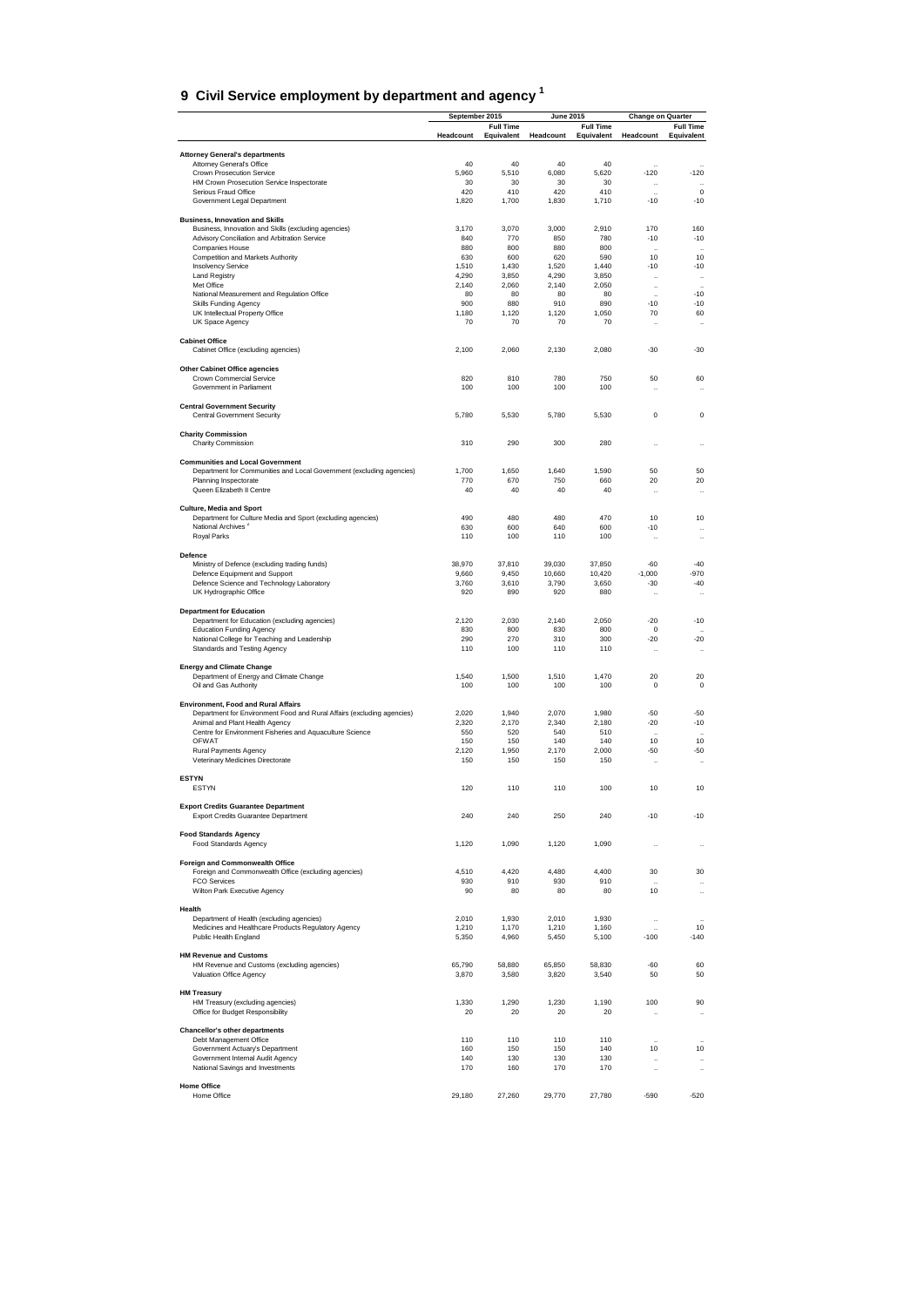#### <span id="page-44-0"></span>**9 Civil Service employment by department and agency 1**

|                                                                                       | September 2015 |                                | <b>June 2015</b> |                                | <b>Change on Quarter</b>               |                                |
|---------------------------------------------------------------------------------------|----------------|--------------------------------|------------------|--------------------------------|----------------------------------------|--------------------------------|
|                                                                                       | Headcount      | <b>Full Time</b><br>Equivalent | Headcount        | <b>Full Time</b><br>Equivalent | Headcount                              | <b>Full Time</b><br>Equivalent |
|                                                                                       |                |                                |                  |                                |                                        |                                |
| <b>International Development</b>                                                      |                |                                |                  |                                |                                        |                                |
| Department for International Development                                              | 2,060          | 2,010                          | 2.060            | 2.010                          | 10                                     |                                |
|                                                                                       |                |                                |                  |                                |                                        |                                |
| Justice                                                                               |                |                                | 3.130            |                                | $-210$                                 | $-200$                         |
| Ministry of Justice (excluding agencies)<br>Criminal Injuries Compensation Authority  | 2.930<br>280   | 2.850<br>270                   | 300              | 3,050<br>280                   | $-10$                                  | $-20$                          |
| HM Courts and Tribunals Service                                                       | 17,100         | 15,230                         | 17,360           | 15,460                         | $-260$                                 | $-240$                         |
| Legal Aid Agency                                                                      | 1,570          | 1,480                          | 1,530            | 1,440                          | 40                                     | 40                             |
| National Offender Management Service                                                  | 45.690         | 43.370                         | 45,330           | 43,050                         | 360                                    | 320                            |
| The Office of the Public Guardian                                                     | 1,060          | 1,000                          | 980              | 910                            | 90                                     | 90                             |
| <b>National Crime Agency</b>                                                          |                |                                |                  |                                |                                        |                                |
| National Crime Agency                                                                 | 4,030          | 3,940                          | 4,020            | 3,920                          | 20                                     | 10                             |
| Northern Ireland Office                                                               |                |                                |                  |                                |                                        |                                |
| Northern Ireland Office                                                               | 100            | 100                            | 100              | 100                            |                                        |                                |
| Office for Standards in Education                                                     |                |                                |                  |                                |                                        |                                |
| Office for Standards in Education                                                     | 1.480          | 1,420                          | 1,370            | 1.310                          | 110                                    | 110                            |
|                                                                                       |                |                                |                  |                                |                                        |                                |
| <b>Office of Gas and Electricity Markets</b><br>Office of Gas and Electricity Markets | 840            | 830                            | 890              | 870                            | $-40$                                  | $-40$                          |
|                                                                                       |                |                                |                  |                                |                                        |                                |
| Office of Qualifications and Examinations Regulation                                  |                |                                |                  |                                |                                        |                                |
| Office of Qualifications and Examinations Regulation                                  | 180            | 170                            | 180              | 170                            |                                        |                                |
| <b>Scotland Office</b>                                                                |                |                                |                  |                                |                                        |                                |
| Scotland Office (incl. Office of the Advocate General for Scotland)                   | 100            | 100                            | 100              | 100                            | $\ddotsc$                              | $-10$                          |
| <b>Transport</b>                                                                      |                |                                |                  |                                |                                        |                                |
| Department for Transport (excluding agencies)                                         | 1,960          | 1,910                          | 1,890            | 1,840                          | 70                                     | 70                             |
| Driver and Vehicle Licensing Agency                                                   | 6,280          | 5,600                          | 5,980            | 5,320                          | 300                                    | 280                            |
| Driver and Vehicle Standards Agency                                                   | 4,490          | 4,240                          | 4,450            | 4.200                          | 40                                     | 40                             |
| Maritime and Coastguard Agency                                                        | 1,030          | 970                            | 1,050            | 990                            | $-20$                                  | $-30$                          |
| Office of Rail and Road                                                               | 300            | 280                            | 290              | 280                            | 10                                     | 10                             |
| Vehicle Certification Agency                                                          | 160            | 150                            | 160              | 150                            | 0                                      | $\Omega$                       |
| <b>UK Statistics Authority</b>                                                        |                |                                |                  |                                |                                        |                                |
| <b>UK Statistics Authority</b>                                                        | 3,730          | 3,150                          | 3,740            | 3,160                          | $-20$                                  | $-10$                          |
| <b>UK Supreme Court</b>                                                               |                |                                |                  |                                |                                        |                                |
| UK Supreme Court                                                                      | 50             | 50                             | 50               | 50                             |                                        |                                |
|                                                                                       |                |                                |                  |                                |                                        |                                |
| <b>Wales Office</b><br>Wales Office                                                   | 40             | 40                             | 40               | 40                             | $\mathbf 0$                            |                                |
|                                                                                       |                |                                |                  |                                |                                        |                                |
| <b>Work and Pensions</b>                                                              |                |                                |                  |                                |                                        |                                |
| Department for Work and Pensions                                                      | 84,550         | 74,180                         | 89,180           | 77,950                         | $-4,630$                               | $-3,770$                       |
| The Health and Safety Executive                                                       | 2,760          | 2,560                          | 2,760            | 2,560                          | $\ddot{\phantom{0}}$                   | $\ddot{\phantom{a}}$           |
| <b>Scottish Government</b>                                                            |                |                                |                  |                                |                                        |                                |
| Scottish Government (excluding agencies)                                              | 5,320          | 5,090                          | 5,220            | 5,000                          | 100                                    | 100                            |
| Accountant in Bankruptcy                                                              | 150            | 130                            | 140              | 130                            |                                        | $\ddot{\phantom{0}}$           |
| Crown Office and Procurator Fiscal                                                    | 1,700          | 1,570                          | 1,700            | 1,570                          | $\Omega$                               |                                |
| Disclosure Scotland<br><b>Education Scotland</b>                                      | 350<br>280     | 320<br>270                     | 360<br>280       | 340<br>270                     | $-20$<br>0                             | $-20$<br>$\pmb{0}$             |
| Food Standards Scotland                                                               | 150            | 140                            | 160              | 150                            | $-10$                                  | $-10$                          |
| <b>Historic Scotland</b>                                                              | 1.200          | 1.100                          | 1.230            | 1.120                          | $-30$                                  | $-30$                          |
| National Records of Scotland                                                          | 370            | 350                            | 390              | 360                            | $-10$                                  | $-10$                          |
| Office for the Scottish Charity Regulator                                             | 50             | 50                             | 50               | 50                             |                                        |                                |
| <b>Registers of Scotland</b>                                                          | 1,090          | 1,030                          | 1,030            | 970                            | 60                                     | 60                             |
| Revenue Scotland                                                                      | 40             | 40                             | 50               | 50                             | $-10$                                  | $-10$                          |
| Scottish Courts and Tribunals Service                                                 | 1,670          | 1,520                          | 1,630            | 1,480                          | 40                                     | 30                             |
| Scottish Housing Regulator                                                            | 50             | 50                             | 50               | 50                             |                                        |                                |
| Scottish Prison Service                                                               | 4,680          | 4,510                          | 4,650            | 4,480                          | 40                                     | 30                             |
| Scottish Public Pensions Agency                                                       | 300            | 280                            | 290              | 280                            | 10                                     | $\ddot{\phantom{a}}$           |
| Student Awards Agency for Scotland                                                    | 240            | 230                            | 240              | 240                            | $-10$                                  | $-10$                          |
| <b>Transport Scotland</b>                                                             | 390            | 380                            | 400              | 390                            | $-10$                                  | $-20$                          |
| <b>Welsh Government</b>                                                               |                |                                |                  |                                |                                        |                                |
| <b>Welsh Government</b>                                                               | 5,550          | 5,260                          | 5,600            | 5,310                          | $-50$                                  | $-50$                          |
| <b>Total employment</b>                                                               | 425,060        | 392,810                        | 430,700          | 397,460                        | $-5,630$                               | $-4.650$                       |
|                                                                                       |                |                                |                  |                                |                                        |                                |
|                                                                                       |                |                                |                  |                                | Source: Office for National Statistics |                                |

1 Numbers are rounded to the nearest ten, and numbers less than five are represented by "..".<br>2 The sponsoring department of the National Archives changed from the Ministry of Justice to the Department for Culture Media an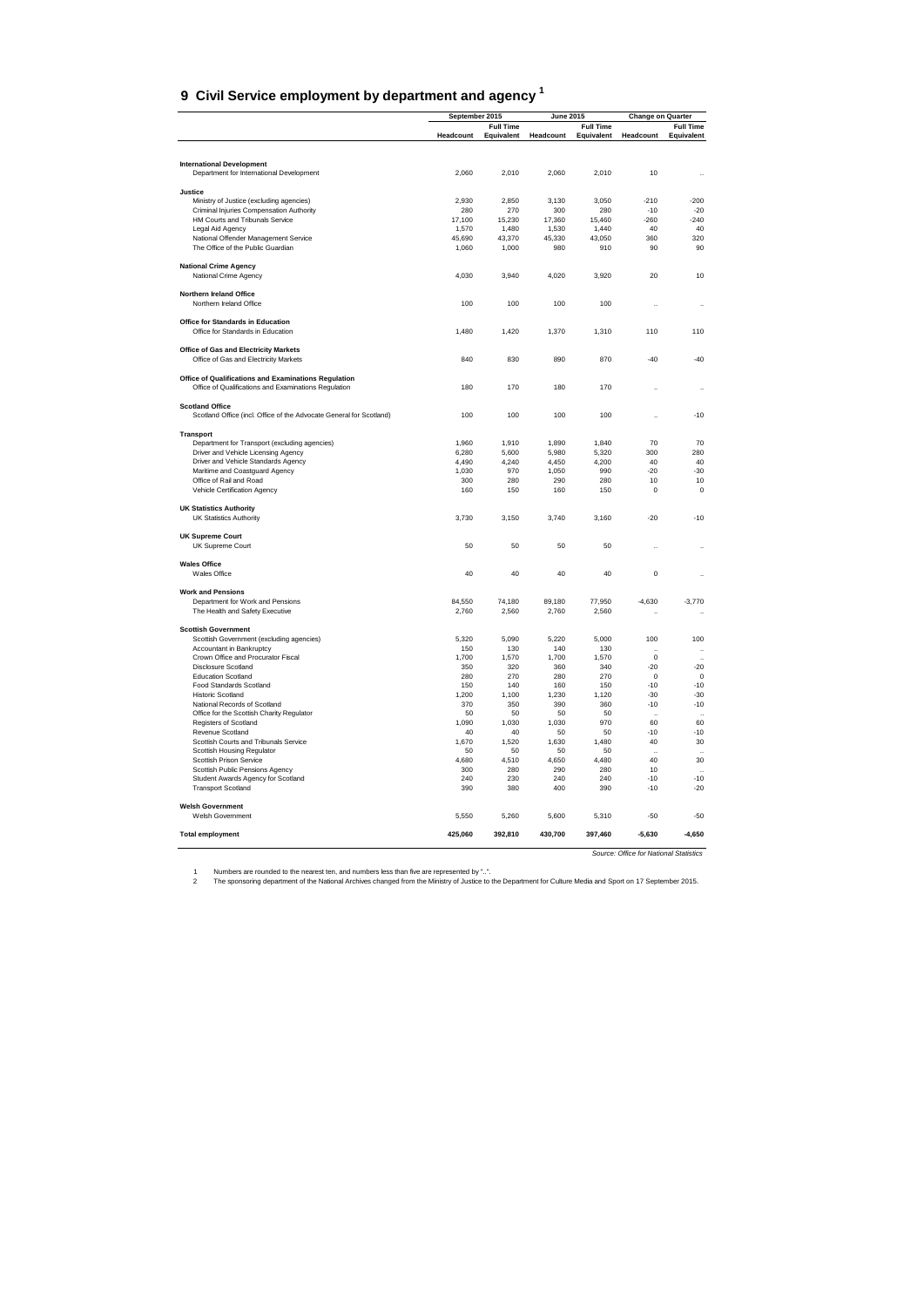# <span id="page-45-0"></span>**10 Employment in Executive NDPBs 1 2 3**

|                                                  | September 2015 |            | <b>June 2015</b> |            | <b>Change on Quarter</b> |              |  |
|--------------------------------------------------|----------------|------------|------------------|------------|--------------------------|--------------|--|
| <b>Permanent Employees</b>                       |                | Full Time  |                  | Full Time  |                          | Full Time    |  |
|                                                  | Headcount      | Equivalent | Headcount        | Equivalent | Headcount                | Equivalent   |  |
| Business, Innovation and Skills                  | 12,130         | 11,740     | 12,060           | 11,520     | 70                       | 220          |  |
| <b>Communities and Local Government</b>          | 1,070          | 1,040      | 1,040            | 1,010      | 30                       | 30           |  |
| Culture, Media and Sport <sup>4</sup>            | 11,750         | 10,690     | 11,430           | 10,400     | 320                      | 300          |  |
| Defence                                          | 320            | 280        | 340              | 300        | $-30$                    | $-30$        |  |
| Education                                        | 30             | 30         | 30               | 30         | $\ldots$                 | $\cdot\cdot$ |  |
| Energy and Climate Change                        | 2,010          | 1,930      | 1,990            | 1,910      | 20                       | 20           |  |
| Environment. Food and Rural Affairs <sup>5</sup> | 13.850         | 13,100     | 13,690           | 12,980     | 150                      | 120          |  |
| Foreign and Commonwealth Office                  | 1,360          | 1,330      | 1,340            | 1,310      | 20                       | 20           |  |
| Health                                           | 10,660         | 10,180     | 11,740           | 11,110     | $-1,080$                 | $-930$       |  |
| Home Office                                      | 2,070          | 1,960      | 2,000            | 1,890      | 70                       | 70           |  |
| Justice <sup>4</sup>                             | 2,140          | 2,100      | 2,590            | 2,370      | $-450$                   | $-260$       |  |
| Transport                                        | 970            | 930        | 960              | 920        | 10                       | 10           |  |
| <b>Work and Pensions</b>                         | 810            | 780        | 880              | 850        | $-60$                    | $-60$        |  |
| <b>Central Government Departments Total</b>      | 59,150         | 56,090     | 60,080           | 56,590     | -930                     | $-500$       |  |
| <b>Scottish Government</b>                       | 9,620          | 8,870      | 9,650            | 8,870      | $-30$                    |              |  |
| Welsh Assembly                                   | 3,100          | 2,890      | 3,100            | 2,890      | $\ddotsc$                | 10           |  |
| <b>TOTAL</b>                                     | 71,870         | 67,860     | 72,830           | 68,350     | -960                     | -490         |  |

|                                                  | September 2015 |            | <b>June 2015</b> |            | <b>Change on Quarter</b> |             |  |
|--------------------------------------------------|----------------|------------|------------------|------------|--------------------------|-------------|--|
| <b>Temporary Employees</b>                       |                | Full Time  |                  | Full Time  |                          | Full Time   |  |
|                                                  | Headcount      | Equivalent | Headcount        | Equivalent | Headcount                | Equivalent  |  |
| Business, Innovation and Skills                  | 680            | 660        | 710              | 690        | $-30$                    | $-30$       |  |
| <b>Communities and Local Government</b>          | 10             | 10         | 40               | 40         | $-30$                    | $-30$       |  |
| Culture, Media and Sport <sup>4</sup>            | 1,360          | 610        | 1,380            | 670        | $-20$                    | $-70$       |  |
| Defence                                          | 70             | 40         | 60               | 30         | 10                       | 10          |  |
| Education                                        | $\mathbf 0$    | 0          | 0                | 0          | $\mathbf 0$              | $\mathbf 0$ |  |
| Energy and Climate Change                        | 10             | 10         | $\ldots$         |            | $\cdot\cdot$             |             |  |
| Environment. Food and Rural Affairs <sup>5</sup> | 330            | 310        | 230              | 220        | 100                      | 100         |  |
| Foreign and Commonwealth Office                  | $\Omega$       | 0          | $\Omega$         | $\Omega$   | $\Omega$                 | $\Omega$    |  |
| Health                                           | 2,090          | 590        | 1,770            | 360        | 330                      | 240         |  |
| Home Office                                      | 100            | 90         | 110              | 100        | $-10$                    | $-10$       |  |
| Justice <sup>4</sup>                             | 110            | 110        | 130              | 120        | $-20$                    | $-10$       |  |
| Transport                                        | 260            | 260        | 260              | 260        | $\ddotsc$                |             |  |
| <b>Work and Pensions</b>                         | 20             | 20         | 30               | 30         | $-10$                    | $-10$       |  |
| <b>Central Government Departments Total</b>      | 5,040          | 2,700      | 4,710            | 2,510      | 330                      | 190         |  |
| <b>Scottish Government</b>                       | 890            | 760        | 820              | 690        | 60                       | 70          |  |
| Welsh Assembly                                   | 260            | 120        | 210              | 100        | 50                       | 20          |  |
| <b>TOTAL</b>                                     | 6,180          | 3,580      | 5,740            | 3,310      | 440                      | 270         |  |
| <b>All NDPB Employees</b>                        | 78,040         | 71,440     | 78,570           | 71,660     | $-530$                   | $-220$      |  |

Source: Office for National Statistics

1 Includes Executive NDPBs with an employment of greater than 20.

2 Numbers are rounded to the nearest ten.

3 These figures do not include employees of ACAS, Health and Safety Executive, Criminal Injuries Compensation Authority, Child Maintenance and Enforcement Commission, Office for Budget Responsibility and Civil Service Commission. These are Crown NDPBs the employees of which are included as part of Civil Service headcounts.

4 The sponsoring department of the Information Commissioner's Office changed from the Ministry of Justice to the Department for Culture Media and Sport on 17 September 2015.

5 Environment Agency includes all regional divisions.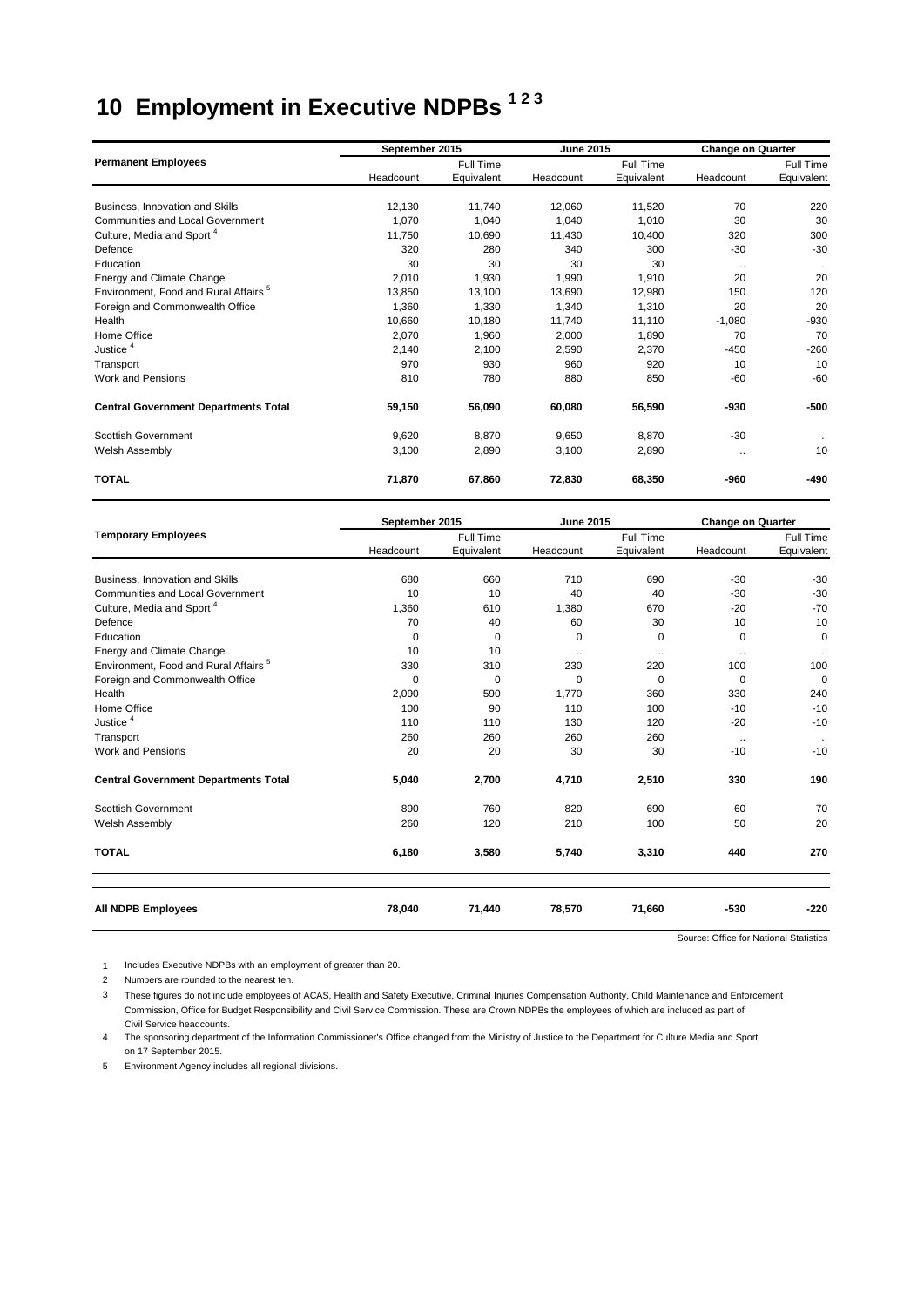|              |                                             | General government               |                             |                                      |                                 |                            |  |  |
|--------------|---------------------------------------------|----------------------------------|-----------------------------|--------------------------------------|---------------------------------|----------------------------|--|--|
|              | Central<br>government                       | Local<br>government              | Total general<br>government | Total public<br>corporations         | Total public<br>sector          | Of which:<br>Civil Service |  |  |
|              | G6NQ                                        | G6NT                             | G6NW                        | G7AR                                 | G7AU                            | G7D6                       |  |  |
| 1999<br>2000 |                                             | ÷,                               |                             | $\mathbf{1}$                         | $\mathbf{1}$                    |                            |  |  |
| 2001<br>2002 |                                             |                                  |                             |                                      |                                 |                            |  |  |
| 2003<br>2004 |                                             |                                  |                             | 1<br>1                               | $\mathbf{1}$<br>$\mathbf{1}$    |                            |  |  |
| 2005<br>2006 |                                             |                                  |                             | 1                                    | $\mathbf{1}$                    |                            |  |  |
| 2007<br>2008 |                                             |                                  |                             |                                      |                                 |                            |  |  |
| 2009<br>2010 |                                             | $\overline{1}$                   | $\mathbf{1}$                |                                      | $\mathbf{1}$                    |                            |  |  |
| 2011<br>2012 |                                             | $-1$<br>$-1$                     | $-1$<br>$-1$                | 1<br>1                               |                                 |                            |  |  |
| 2013         | 1                                           | $-1$                             |                             |                                      |                                 |                            |  |  |
| 2014<br>2015 | 3<br>$\overline{\mathbf{4}}$                | $-1$<br>$-1$                     | $\boldsymbol{2}$<br>3       | $\mathbf{1}$                         | 3<br>3                          |                            |  |  |
| 1999 Mar     |                                             |                                  |                             | 1                                    | $\mathbf{1}$                    |                            |  |  |
|              | Jun<br>Sep                                  |                                  |                             |                                      |                                 |                            |  |  |
|              | Dec                                         | $\ddot{\phantom{0}}$             | 1                           | $-1$                                 |                                 |                            |  |  |
| 2000 Mar     | Jun                                         |                                  |                             | 1<br>1                               | $\mathbf{1}$<br>1               |                            |  |  |
|              | Sep<br>Dec                                  | $\overline{1}$                   | 1                           | $-1$                                 |                                 |                            |  |  |
| 2001 Mar     | Jun                                         |                                  |                             |                                      |                                 |                            |  |  |
|              | Sep<br>Dec                                  |                                  |                             | 1                                    | $\mathbf{1}$                    |                            |  |  |
| 2002 Mar     |                                             |                                  |                             |                                      |                                 |                            |  |  |
|              | Jun<br>Sep                                  |                                  |                             |                                      |                                 |                            |  |  |
| 2003 Mar     | Dec                                         |                                  |                             |                                      |                                 |                            |  |  |
|              | Jun                                         |                                  |                             | 1<br>$-1$                            | $\mathbf{1}$                    |                            |  |  |
|              | Sep<br>Dec                                  |                                  |                             | $-1$                                 | $-1$<br>$-1$                    |                            |  |  |
| 2004 Mar     | Jun                                         |                                  |                             | 1                                    | $\mathbf{1}$                    |                            |  |  |
|              | Sep<br>Dec                                  |                                  |                             | $-1$                                 | $-1$                            |                            |  |  |
| 2005 Mar     | Jun                                         |                                  |                             | 1                                    | $\mathbf{1}$                    |                            |  |  |
|              | Sep<br>Dec                                  | $-1$                             | $-1$                        | $-1$<br>$-1$                         | $-2$<br>$-1$                    |                            |  |  |
| 2006 Mar     |                                             |                                  |                             |                                      |                                 |                            |  |  |
|              | Jun<br>Sep                                  |                                  |                             |                                      |                                 |                            |  |  |
| 2007 Mar     | Dec                                         |                                  |                             |                                      |                                 |                            |  |  |
|              | Jun                                         |                                  |                             |                                      |                                 |                            |  |  |
|              | Sep<br>Dec                                  |                                  |                             |                                      |                                 |                            |  |  |
| 2008 Mar     | Jun                                         |                                  |                             |                                      |                                 |                            |  |  |
|              | Sep<br>Dec                                  | $-1$                             | $-1$                        | $-1$                                 | $\blacksquare$<br>$\mathbf{-2}$ |                            |  |  |
| 2009 Mar     |                                             |                                  |                             | 1                                    | $\mathbf{1}$<br>$\mathbf{1}$    |                            |  |  |
|              | Jun<br>Sep                                  | $\mathbf{1}$                     | $\mathbf{1}$                | ÷,<br>$\mathbf 1$                    | $\mathbf{1}$                    |                            |  |  |
| 2010 Mar     | $_{\rm Dec}$                                | $-1$<br>$\sqrt{2}$               | $-1$<br>$\boldsymbol{2}$    | $-2$<br>$\mathbf 1$                  | -3<br>3                         |                            |  |  |
|              | Jun<br>Sep                                  | ٠                                |                             | $\sim$<br>$\mathbf{1}$               | $\blacksquare$<br>$\mathbf{1}$  |                            |  |  |
|              | Dec                                         | $\overline{2}$                   | ÷,<br>$\overline{2}$        | $-2$<br>ä,                           | $-2$<br>$\mathbf 2$             |                            |  |  |
| 2011 Mar     | Jun                                         | $-1$                             | $-1$                        | $\mathbf 1$                          | $\overline{\phantom{a}}$        |                            |  |  |
|              | Sep<br>$_{\rm Dec}$                         | $\Box$<br>$^{\circ2}$            | ÷,<br>$-2$                  | $\mathbf{1}$<br>$-3$                 | $\mathbf{1}$<br>$-5$            |                            |  |  |
| 2012 Mar     | Jun                                         | $\sqrt{2}$<br>$-1$               | $\boldsymbol{2}$<br>$-1$    | ÷,<br>$\mathbf 1$                    | $\boldsymbol{2}$<br>÷.          |                            |  |  |
|              | Sep<br>Dec<br>$\mathbf{1}$                  | $\epsilon$<br>$\mathbf{-2}$      | ٠<br>$-1$                   | $\sqrt{2}$<br>$-4$                   | $\mathbf 2$<br>$-5$             |                            |  |  |
| 2013 Mar     | ÷,                                          | $\overline{2}$                   | $\boldsymbol{2}$            | $\mathbf 1$                          | 3                               |                            |  |  |
|              | Jun<br>$\mathbf{1}$<br>$\mathsf 3$<br>Sep   | $-1$<br>$\epsilon$               | $\overline{a}$<br>3         | $\tilde{\phantom{a}}$<br>$\mathbf 1$ | $\blacksquare$<br>$\sqrt{4}$    |                            |  |  |
| 2014 Mar     | Dec<br>$\overline{c}$<br>$\sqrt{5}$         | $-3$<br>$\overline{\phantom{a}}$ | $-1$<br>5                   | $-2$<br>$\mathbf{1}$                 | $-3$<br>6                       |                            |  |  |
|              | Jun<br>$\mathbf 3$<br>Sep<br>$\overline{c}$ | $-1$<br>$\overline{2}$           | $\boldsymbol{2}$<br>4       | 1<br>1                               | 3<br>5                          |                            |  |  |
|              | $\ensuremath{\mathsf{3}}$<br>$_{\rm Dec}$   | $\mathbf{1}$                     | 4                           | $-1$                                 | 3                               |                            |  |  |
| 2015 Mar     | $\mathsf 3$<br>$\sqrt{4}$<br>Jun            | $-1$                             | 3<br>3                      | 1                                    | $\boldsymbol{4}$<br>3           |                            |  |  |
|              | Sep                                         |                                  |                             |                                      |                                 |                            |  |  |

#### **1R Public sector employment by sector classification; Headcount - Revisions 1 2**

United Kingdom (thousands), seasonally adjusted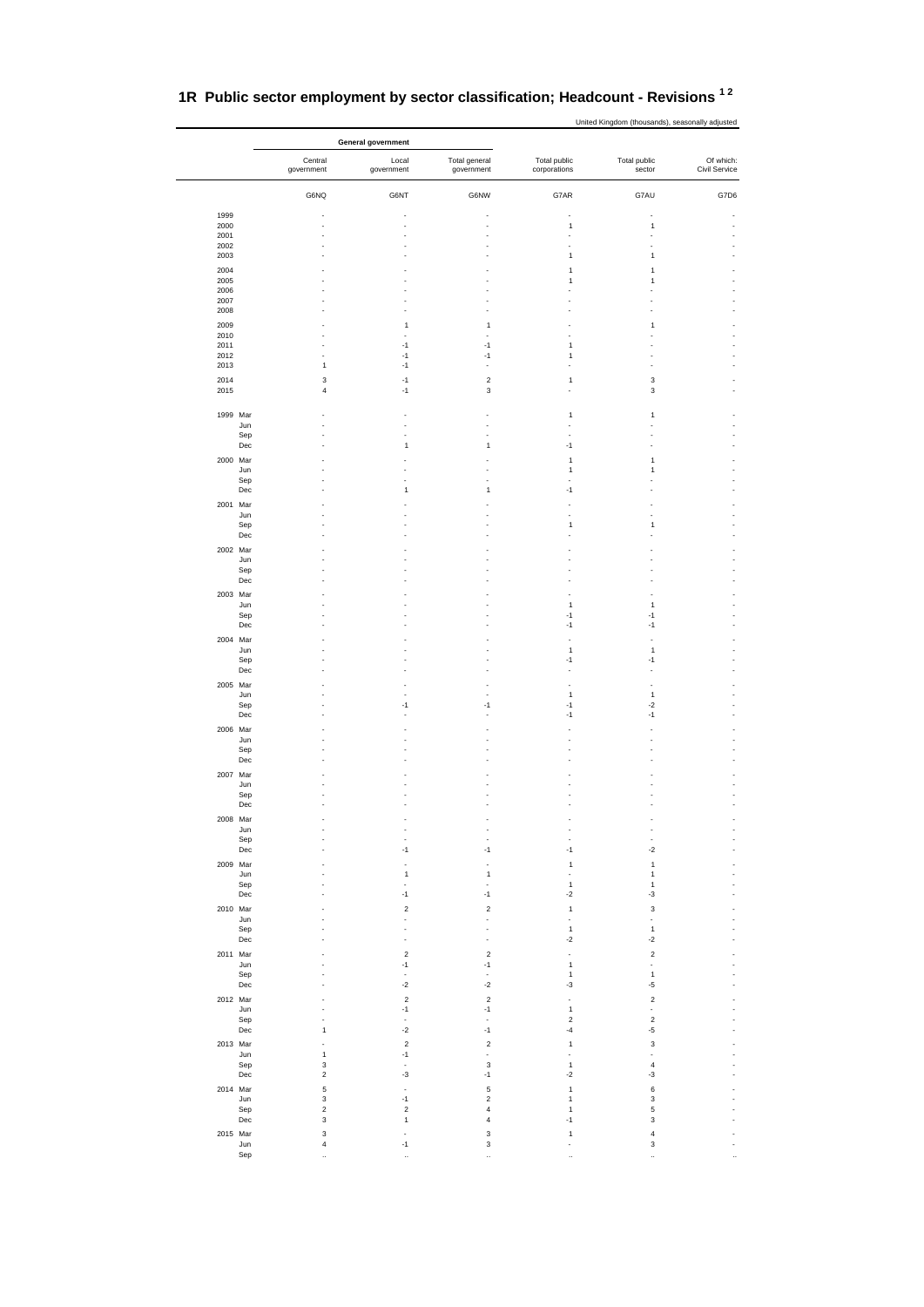<span id="page-47-0"></span>

|  |  | 1R Public sector employment by sector classification; Headcount - Revisions <sup>12</sup> |  |
|--|--|-------------------------------------------------------------------------------------------|--|
|--|--|-------------------------------------------------------------------------------------------|--|

United Kingdom (thousands), seasonally adjusted

| Central<br>government                              | Local<br>government                            | Total general<br>government                  | Total public<br>corporations       | Total public<br>sector              | Of which:<br>Civil Service |
|----------------------------------------------------|------------------------------------------------|----------------------------------------------|------------------------------------|-------------------------------------|----------------------------|
| G6NQ                                               | G6NT                                           | G6NW                                         | G7AR                               | G7AU                                | G7D6                       |
|                                                    |                                                |                                              |                                    |                                     |                            |
| $-1$<br>$\mathbf{1}$                               | 3<br>$-1$                                      | $\overline{2}$<br>$\blacksquare$             | ٠<br>$-2$                          | $\overline{\mathbf{c}}$<br>$-2$     |                            |
| $\tilde{\phantom{a}}$<br>$\mathbf{1}$<br>$\ddotsc$ | $-1$<br>$-1$<br>$\ddotsc$                      | $-1$<br>÷.<br>$\ddot{\phantom{0}}$           | $\overline{c}$<br>$-1$<br>$\ldots$ | $\mathbf{1}$<br>$-1$<br>            | $\ddotsc$                  |
|                                                    |                                                |                                              |                                    |                                     |                            |
| 0.0<br>0.1                                         | 0.2<br>0.0                                     | 0.0<br>0.0                                   | 0.0<br>$-1.0$                      | 0.1<br>0.0                          | 0.0<br>0.0                 |
| 0.0<br>0.0<br>$\ddotsc$                            | 0.0<br>0.0<br>$\ldots$                         | 0.0<br>0.0<br>$\ldots$                       | 1.1<br>$-0.5$<br>$\ddotsc$         | 0.0<br>0.0<br>$\ddot{\phantom{0}}$  | 0.0<br>0.0<br>$\ddotsc$    |
|                                                    |                                                |                                              |                                    |                                     |                            |
| $-1$<br>$\mathbf{1}$                               | $\overline{2}$<br>$\overline{4}$               | 1<br>5                                       | ٠<br>$\mathbf{1}$                  | 1<br>6                              |                            |
| $-2$<br>$\mathbf{1}$<br>$\ddotsc$                  | $\sim$<br>$\overline{\phantom{a}}$<br>$\ldots$ | $-2$<br>$\mathbf{1}$<br>$\ddot{\phantom{0}}$ | ٠<br>$-1$<br>$\ddotsc$             | $-2$<br>$\blacksquare$<br>$\ddotsc$ | ÷<br>$\ldots$              |
|                                                    |                                                |                                              |                                    |                                     |                            |
| 0.0<br>0.0                                         | 0.1<br>0.1                                     | 0.1<br>0.1                                   | 0.1<br>0.1                         | 0.0<br>0.1                          | 0.0<br>0.0                 |
| $-0.1$<br>0.0                                      | 0.0<br>0.0                                     | 0.0<br>0.0                                   | 0.0<br>$-0.5$                      | $-0.1$<br>0.0                       | 0.0<br>0.0<br>$\cdots$     |
|                                                    | $\ddotsc$                                      | $\ldots$                                     | $\ddot{\phantom{0}}$               | $\ldots$                            | $\cdot$ .                  |

1 Rounded estimates have been used in this table to calculate the comparisons between periods. 2 Annual figures relate to June quarter.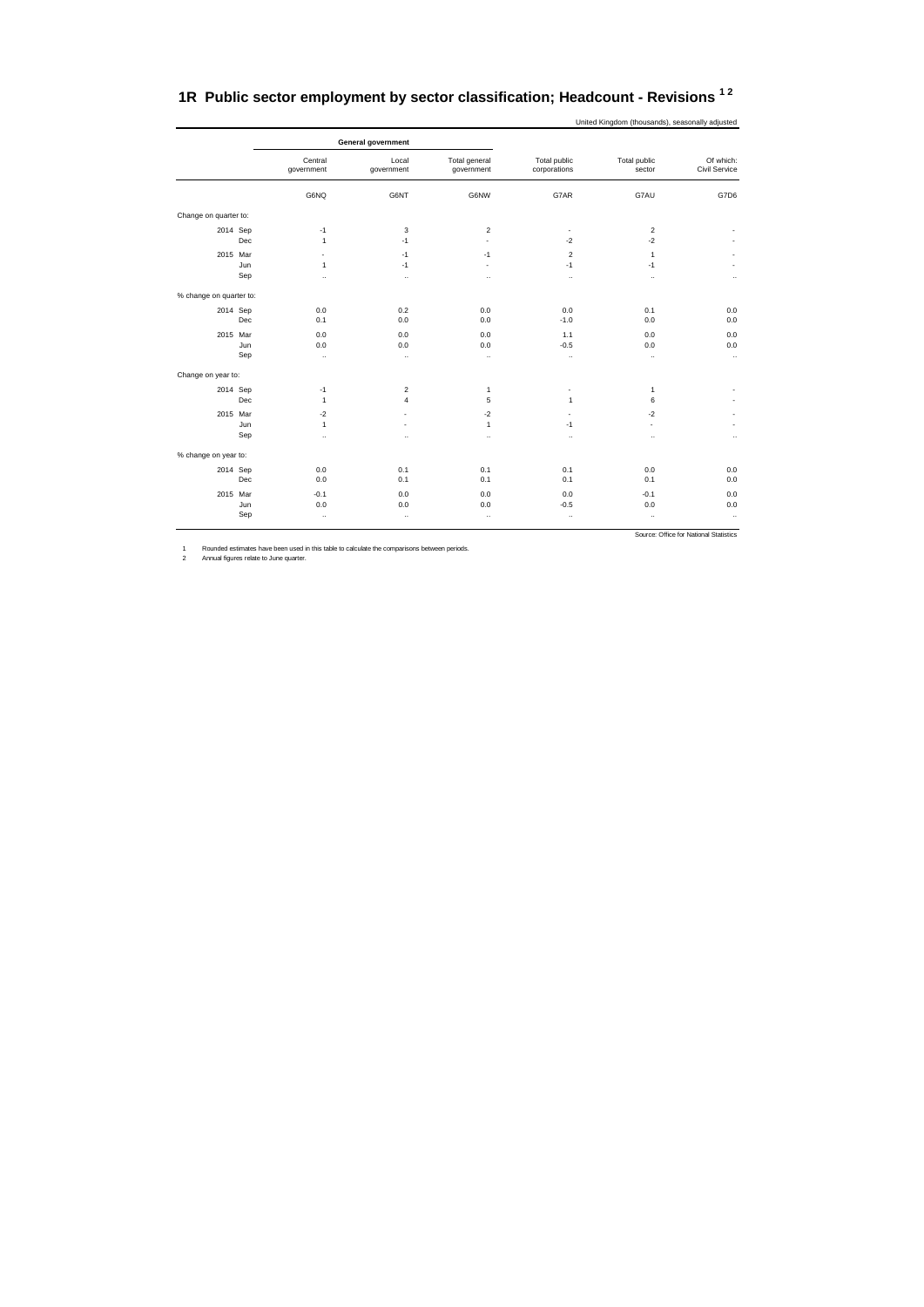|                 |              |           |                                                            |                          |                         |                            | United Kingdom (thousands), seasonally adjusted |                               |
|-----------------|--------------|-----------|------------------------------------------------------------|--------------------------|-------------------------|----------------------------|-------------------------------------------------|-------------------------------|
|                 |              |           | Public administration, defence, compulsory social security |                          |                         | Health and social work     |                                                 |                               |
|                 | Construction | HM Forces | Police (including<br>civilians)                            | Public<br>administration | Education               | National Health<br>Service | Other health and<br>social work                 | Other public<br>sector        |
|                 | G7ER         | G7EU      | G7EX                                                       | G7F2                     | G7F5                    | G7FG                       | G7FJ                                            | G7FM                          |
| 1999            |              |           |                                                            |                          |                         |                            | ÷,                                              | $\mathbf{1}$                  |
| 2000<br>2001    |              |           | $\overline{\phantom{a}}$                                   | $\overline{a}$           | Ĭ.                      | J.                         | $\overline{a}$                                  | $\mathbf{1}$<br>÷,            |
| 2002            |              |           |                                                            |                          |                         |                            |                                                 |                               |
| 2003            |              |           |                                                            |                          |                         |                            | $\overline{a}$                                  | $-1$                          |
| 2004            |              |           |                                                            |                          |                         |                            |                                                 | $-2$                          |
| 2005            |              |           |                                                            |                          |                         |                            | ż                                               | $-1$                          |
| 2006<br>2007    |              |           |                                                            |                          | $-1$                    |                            | $\overline{a}$                                  | $-1$<br>$\overline{a}$        |
| 2008            |              |           |                                                            | $\overline{a}$           | ÷,                      |                            | 1                                               | $\overline{\phantom{a}}$      |
| 2009            |              |           |                                                            |                          |                         |                            | -3                                              |                               |
| 2010            |              |           |                                                            | ÷,                       | ÷                       |                            | $-2$                                            | $\overline{\phantom{a}}$      |
| 2011<br>2012    |              |           |                                                            | $\overline{a}$<br>-3     | $-1$<br>$\overline{a}$  |                            | $-2$<br>$\sqrt{2}$                              | $\mathbf{1}$<br>$\mathbf{1}$  |
| 2013            |              |           |                                                            | $\overline{a}$           | $-1$                    |                            | $\overline{a}$                                  | Ĩ.                            |
| 2014            |              |           |                                                            | ÷                        | 3                       |                            | $-1$                                            | $\mathbf{1}$                  |
| 2015            |              |           |                                                            | $-2$                     | $\mathbf{1}$            |                            | $-1$                                            | $\mathbf{1}$                  |
| 1999 Mar        |              |           |                                                            |                          |                         |                            |                                                 |                               |
| Jun<br>Sep      |              |           |                                                            |                          |                         |                            |                                                 | $\mathbf{1}$<br>$\mathbf{1}$  |
| Dec             |              |           |                                                            |                          |                         |                            | $\overline{a}$                                  | ÷,                            |
| 2000 Mar        |              |           |                                                            |                          |                         |                            |                                                 | $-1$                          |
| Jun             |              |           |                                                            |                          |                         |                            |                                                 | 1                             |
| ${\sf Sep}$     |              |           |                                                            |                          |                         |                            |                                                 | $\mathbf{1}$                  |
| Dec             |              |           |                                                            |                          |                         |                            |                                                 | $-1$                          |
| 2001 Mar<br>Jun |              |           |                                                            |                          |                         |                            |                                                 | $-1$<br>$\overline{a}$        |
| Sep             |              |           |                                                            |                          |                         |                            |                                                 | $\sqrt{2}$                    |
| Dec             |              |           |                                                            |                          |                         |                            |                                                 | ÷                             |
| 2002 Mar        |              |           |                                                            |                          |                         |                            |                                                 | $\overline{a}$                |
| Jun             |              |           |                                                            |                          |                         |                            |                                                 | $\overline{a}$<br>$\sqrt{2}$  |
| Sep<br>Dec      |              |           |                                                            |                          |                         |                            |                                                 | ÷                             |
| 2003 Mar        |              |           |                                                            |                          |                         |                            |                                                 | $-1$                          |
| Jun             |              |           |                                                            |                          |                         |                            |                                                 | $-1$                          |
| Sep             |              |           |                                                            |                          |                         |                            |                                                 | $\sqrt{2}$                    |
| Dec             |              |           |                                                            |                          |                         |                            |                                                 | $\mathbf{1}$                  |
| 2004 Mar<br>Jun |              |           |                                                            |                          |                         |                            |                                                 | $-1$<br>$-2$                  |
| Sep             |              |           |                                                            |                          |                         |                            |                                                 | $\sqrt{2}$                    |
| Dec             |              |           |                                                            |                          |                         |                            |                                                 | $\overline{a}$                |
| 2005 Mar        |              |           |                                                            |                          |                         |                            |                                                 | $-1$                          |
| Jun             |              |           |                                                            |                          |                         |                            |                                                 | $-1$                          |
| Sep<br>Dec      |              |           |                                                            |                          |                         |                            |                                                 | $\sqrt{2}$<br>÷,              |
| 2006 Mar        |              |           | 1                                                          |                          |                         |                            |                                                 | $-1$                          |
| Jun             |              |           |                                                            |                          |                         |                            | ÷,                                              | $-1$                          |
| Sep             |              |           |                                                            |                          |                         |                            | $-1$                                            | $\overline{c}$                |
| Dec             |              |           | $\mathbf{1}$                                               |                          |                         |                            |                                                 | $\overline{a}$                |
| 2007<br>Mar     |              |           |                                                            |                          |                         |                            |                                                 |                               |
| Jun<br>Sep      |              |           | $\overline{1}$                                             |                          |                         |                            | ÷,                                              | $\overline{a}$<br>$\mathbf 2$ |
| Dec             |              |           | 1                                                          |                          |                         |                            | $-1$                                            | $\overline{a}$                |
| 2008 Mar        |              |           |                                                            |                          |                         |                            |                                                 | $-2$                          |
| Jun             |              |           |                                                            |                          |                         |                            | $\mathbf{1}$                                    | $\overline{a}$                |
| Sep<br>Dec      |              |           |                                                            |                          |                         |                            | $-1$<br>$-1$                                    | $\sqrt{2}$<br>$-1$            |
|                 |              |           |                                                            |                          |                         |                            |                                                 |                               |
| 2009 Mar<br>Jun |              |           |                                                            |                          |                         |                            | $-3$                                            | $-2$<br>$\sim$                |
| Sep             |              |           |                                                            |                          |                         |                            | $\sqrt{2}$                                      | $\sqrt{2}$                    |
| Dec             |              |           |                                                            |                          |                         |                            | $\overline{\phantom{a}}$                        | $-1$                          |
| 2010 Mar        |              |           |                                                            |                          |                         |                            | $-1$                                            | $-1$                          |
| Jun<br>Sep      |              |           |                                                            |                          |                         |                            | $-2$<br>$\overline{2}$                          | ÷,<br>$\mathbf{1}$            |
| Dec             |              |           |                                                            |                          |                         |                            | $\overline{a}$                                  | $-1$                          |
| 2011 Mar        |              |           |                                                            |                          | $\sqrt{2}$              |                            | $\overline{\phantom{a}}$                        | ÷,                            |
| Jun             |              |           |                                                            |                          | $-1$                    |                            | $-2$                                            | $\mathbf{1}$                  |
| Sep             |              |           |                                                            | 1                        | $-1$                    |                            | $\mathbf{1}$<br>$-1$                            | $\overline{a}$<br>$-1$        |
| Dec             |              |           |                                                            |                          |                         |                            |                                                 |                               |
| 2012 Mar<br>Jun |              |           |                                                            | -3                       | 1                       |                            | $\overline{a}$<br>$\overline{2}$                | $\mathbf{1}$<br>1             |
| Sep             |              |           |                                                            | -3                       | $\overline{\mathbf{c}}$ |                            | 3                                               |                               |
| Dec             |              |           |                                                            | $-3$                     | $\overline{a}$          |                            | $\mathbf 2$                                     | $-1$                          |
| 2013 Mar        |              |           |                                                            |                          | $\mathbf{1}$            |                            |                                                 | $\mathbf{1}$                  |
| Jun             |              |           |                                                            |                          | $-1$<br>3               |                            | $\mathbf{1}$                                    | $\overline{a}$                |
| Sep<br>Dec      |              |           |                                                            | 1                        | $\overline{\mathbf{c}}$ | $-2$                       | $-1$                                            |                               |
| 2014 Mar        |              |           |                                                            |                          | $\mathsf 3$             | ÷                          | $\mathbf{1}$                                    | $\mathbf 2$                   |
| Jun             |              |           |                                                            |                          | 3                       |                            | $-1$                                            | $\mathbf{1}$                  |
| Sep             |              |           |                                                            | $-1$                     | 3                       | $-2$                       | 1                                               | $\mathbf{1}$                  |
| Dec             |              |           |                                                            |                          | 3                       | $-1$                       |                                                 | $\mathbf{1}$                  |
| 2015 Mar        |              |           |                                                            | $-1$                     | $\boldsymbol{2}$        | J.                         | 1                                               | 3                             |
| Jun<br>Sep      |              |           |                                                            | $-2$                     | $\mathbf{1}$            | ÷                          | $-1$                                            | $\mathbf 1$                   |
|                 |              |           |                                                            |                          |                         |                            |                                                 |                               |

## **2R Public sector employment by industry; Headcount - Revisions <sup>1</sup>**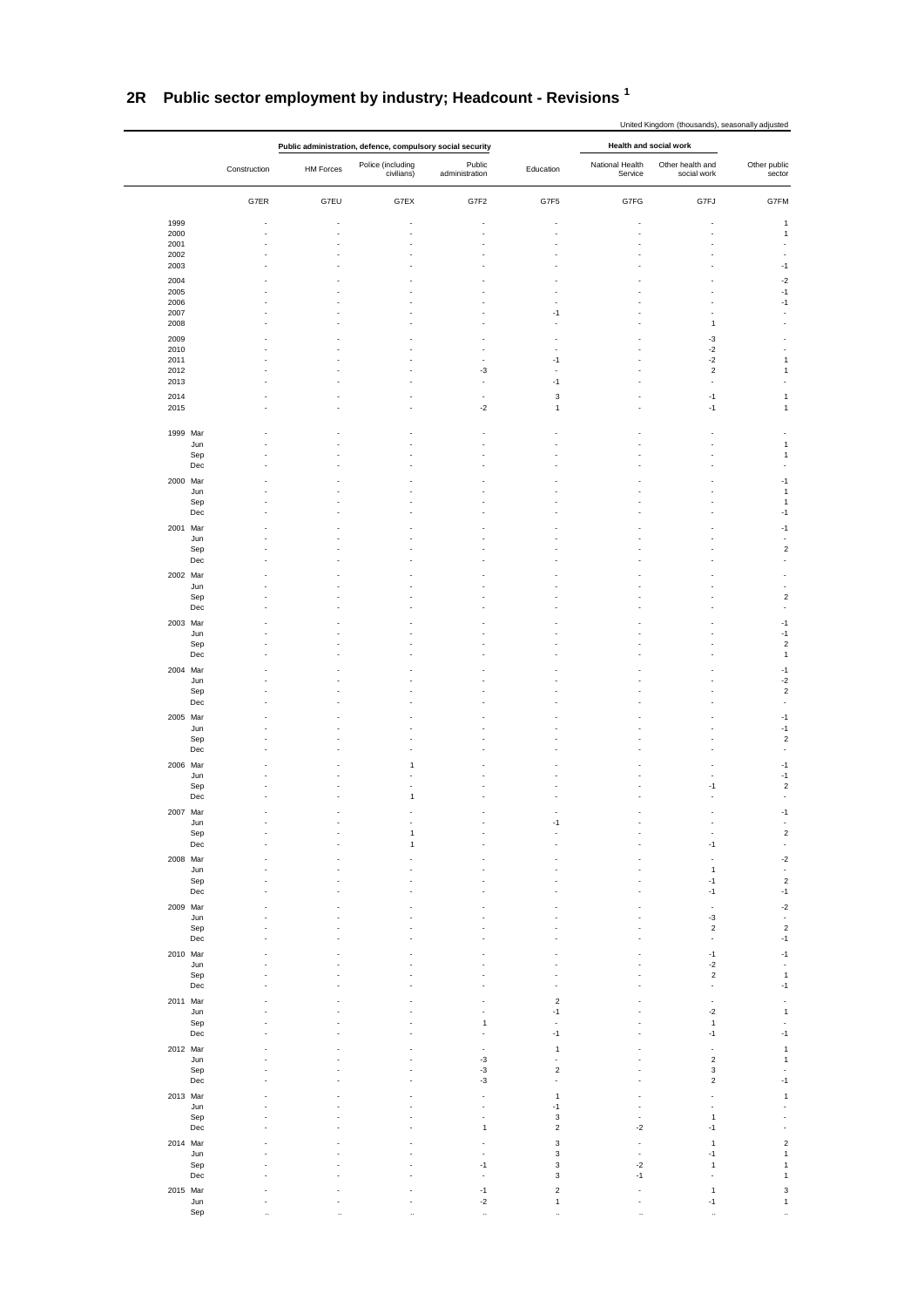## <span id="page-49-0"></span>**2R Public sector employment by industry; Headcount - Revisions <sup>1</sup>**

|                                                |                                    | Health and social work                                           |                                          |                              | Public administration, defence, compulsory social security |                         |                         |            |                         |
|------------------------------------------------|------------------------------------|------------------------------------------------------------------|------------------------------------------|------------------------------|------------------------------------------------------------|-------------------------|-------------------------|------------|-------------------------|
| Other public<br>sector                         | Other health and<br>social work    | National Health<br>Service                                       | Education                                | Public<br>administration     | Police (including<br>civilians)                            | <b>HM Forces</b>        | Construction            |            |                         |
| G7FM                                           | G7FJ                               | G7FG                                                             | G7F5                                     | G7F2                         | G7EX                                                       | G7EU                    | G7ER                    |            |                         |
|                                                |                                    |                                                                  |                                          |                              |                                                            |                         |                         |            | Change on quarter to:   |
|                                                | 2<br>$-1$                          | $-2$<br>$\mathbf{1}$                                             | $\overline{a}$                           | $-1$<br>$\mathbf{1}$         |                                                            |                         |                         | Dec        | 2014 Sep                |
| $\overline{2}$<br>$-2$<br>$\ddot{\phantom{0}}$ | $\mathbf{1}$<br>$-2$<br>$\ddotsc$  | $\mathbf{1}$<br>$\overline{\phantom{a}}$<br>$\ddot{\phantom{a}}$ | $-1$<br>$-1$<br>$\cdots$                 | $-1$<br>$-1$<br>$\cdots$     | $\overline{a}$<br>$\overline{a}$<br>$\ddot{\phantom{a}}$   | $\ddot{\phantom{a}}$    | $\ddot{\phantom{a}}$    | Jun<br>Sep | 2015 Mar                |
|                                                |                                    |                                                                  |                                          |                              |                                                            |                         |                         |            | % change on quarter to: |
| 0.0<br>0.1                                     | 0.7<br>$-0.4$                      | $-0.2$<br>0.1                                                    | 0.0<br>0.0                               | 0.0<br>0.1                   | 0.0<br>0.0                                                 | 0.0<br>0.0              | 0.0<br>0.0              | Dec        | 2014 Sep                |
| 0.4<br>$-0.3$<br>$\ldots$                      | 0.4<br>$-0.8$<br>$\ddotsc$         | 0.0<br>0.0<br>$\ddotsc$                                          | $-0.1$<br>$-0.1$<br>$\ldots$             | $-0.1$<br>$-0.1$<br>$\ddots$ | 0.0<br>0.0<br>$\ddotsc$                                    | 0.0<br>0.0<br>$\ddotsc$ | 0.0<br>0.0<br>$\ddotsc$ | Jun<br>Sep | 2015 Mar                |
|                                                |                                    |                                                                  |                                          |                              |                                                            |                         |                         |            | Change on year to:      |
| 1<br>1                                         | $\overline{\phantom{a}}$<br>1      | $-2$<br>$\mathbf{1}$                                             | $\overline{\phantom{a}}$<br>$\mathbf{1}$ | $-1$<br>$-1$                 |                                                            |                         |                         | Dec        | 2014 Sep                |
| 1<br>$\ddotsc$                                 | $\ddotsc$                          | ÷<br>٠<br>$\ddot{\phantom{a}}$                                   | $-1$<br>$-2$<br>$\ddotsc$                | $-1$<br>$-2$<br>$\ddotsc$    | $\ddot{\phantom{a}}$                                       | $\ddot{\phantom{a}}$    | $\ddot{\phantom{a}}$    | Jun<br>Sep | 2015 Mar                |
|                                                |                                    |                                                                  |                                          |                              |                                                            |                         |                         |            | % change on year to:    |
| 0.1<br>0.2                                     | 0.1<br>0.4                         | $-0.1$<br>0.0                                                    | 0.0<br>0.1                               | $-0.1$<br>$-0.1$             | 0.0<br>0.0                                                 | 0.0<br>0.0              | 0.0<br>0.0              | Dec        | 2014 Sep                |
| 0.2<br>0.0<br>$\ddots$                         | 0.0<br>0.0<br>$\ddot{\phantom{0}}$ | 0.0<br>0.0<br>$\ldots$                                           | 0.0<br>$-0.1$<br>$\ldots$                | $-0.1$<br>$-0.1$<br>$\cdots$ | 0.0<br>0.0<br>$\ldots$                                     | 0.0<br>0.0<br>$\ldots$  | 0.0<br>0.0<br>$\ldots$  | Jun<br>Sep | 2015 Mar                |

1 Rounded estimates have been used in this table to calculate the comparisons between periods.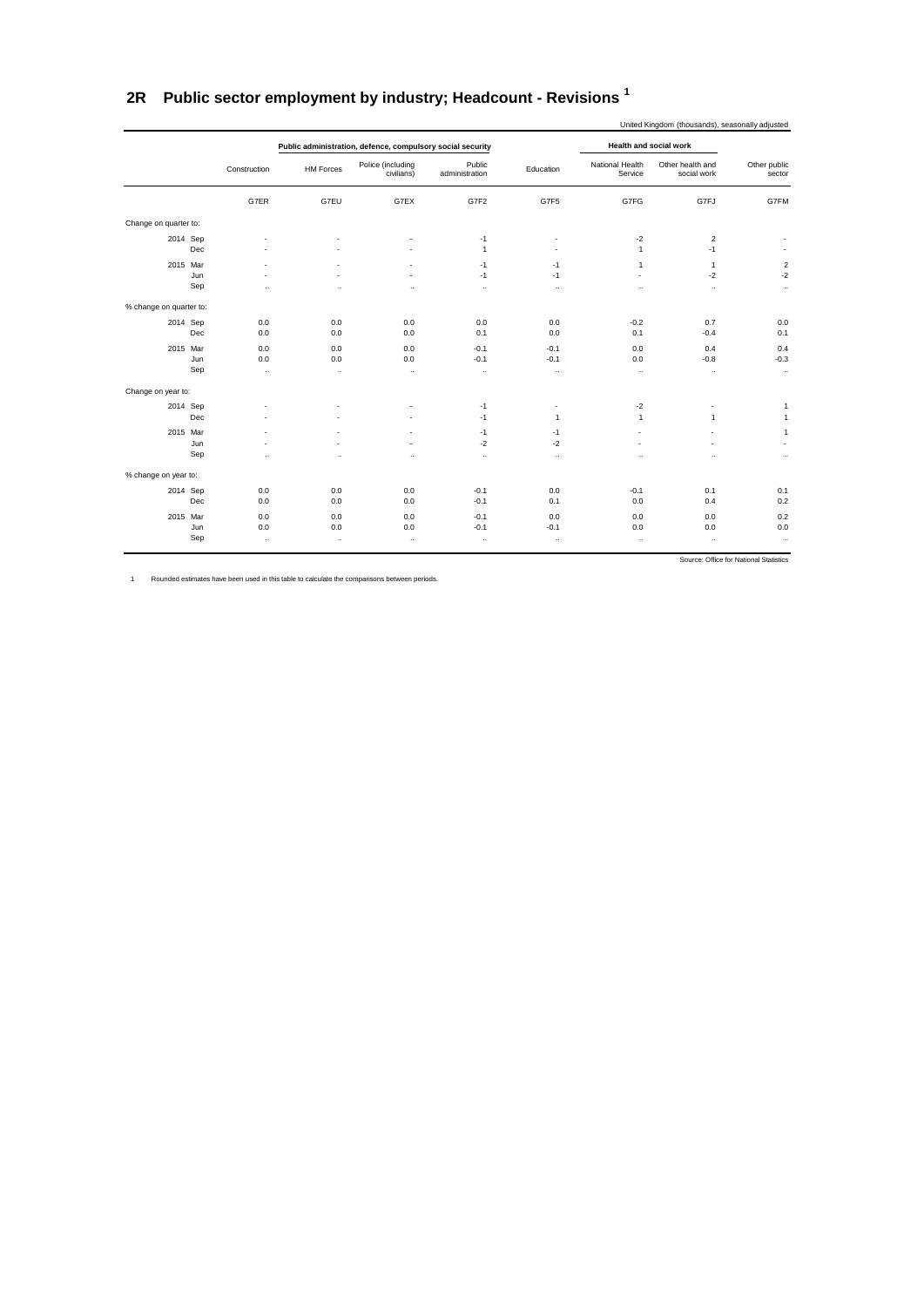|              |                                              | General government   |                                         |                                             |                               |                            |  |  |
|--------------|----------------------------------------------|----------------------|-----------------------------------------|---------------------------------------------|-------------------------------|----------------------------|--|--|
|              | Central<br>government                        | Local<br>government  | Total general<br>government             | Total public<br>corporations                | Total public<br>sector        | Of which:<br>Civil Service |  |  |
|              | G7FP                                         | G7FS                 | G7FV                                    | G7FY                                        | G7G3                          | G7G6                       |  |  |
| 1999<br>2000 |                                              |                      |                                         | $\mathbf{1}$                                | $\mathbf{1}$                  |                            |  |  |
| 2001<br>2002 |                                              |                      |                                         |                                             |                               |                            |  |  |
| 2003         |                                              |                      |                                         | 1                                           | 1                             |                            |  |  |
| 2004<br>2005 |                                              |                      |                                         | 1<br>1                                      | $\mathbf{1}$<br>$\mathbf{1}$  |                            |  |  |
| 2006<br>2007 | 1                                            |                      | 1                                       | 1                                           | $\boldsymbol{2}$              |                            |  |  |
| 2008         |                                              |                      |                                         |                                             |                               |                            |  |  |
| 2009<br>2010 |                                              |                      |                                         | 1                                           | $\mathbf{1}$                  |                            |  |  |
| 2011<br>2012 |                                              |                      |                                         | $\overline{\mathbf{c}}$                     | $\overline{2}$                |                            |  |  |
| 2013<br>2014 | $\mathbf{1}$<br>3                            | $-1$                 | $\mathbf{1}$<br>$\overline{\mathbf{c}}$ | $\boldsymbol{2}$<br>$\overline{\mathbf{c}}$ | 3<br>4                        |                            |  |  |
| 2015         | 3                                            | $-1$                 | $\overline{c}$                          | $-1$                                        | $\mathbf{1}$                  | $-1$                       |  |  |
| 1999 Mar     |                                              |                      |                                         |                                             |                               |                            |  |  |
|              | Jun<br>Sep                                   |                      |                                         |                                             |                               |                            |  |  |
| 2000 Mar     | $_{\rm Dec}$                                 |                      |                                         | -1                                          | $-1$                          |                            |  |  |
|              | Jun                                          |                      |                                         | 1                                           | $\mathbf{1}$                  |                            |  |  |
|              | Sep<br>Dec                                   |                      |                                         | 1<br>$-1$                                   | $\mathbf{1}$<br>$-1$          |                            |  |  |
| 2001 Mar     | Jun                                          |                      |                                         |                                             |                               |                            |  |  |
|              | Sep                                          |                      |                                         |                                             |                               |                            |  |  |
| 2002 Mar     | Dec                                          |                      |                                         |                                             |                               |                            |  |  |
|              | Jun<br>Sep                                   |                      |                                         |                                             |                               |                            |  |  |
|              | Dec                                          |                      |                                         |                                             |                               |                            |  |  |
| 2003 Mar     | Jun                                          |                      |                                         | 1                                           | $\mathbf{1}$                  |                            |  |  |
|              | Sep<br>Dec                                   |                      |                                         | $-1$<br>$-1$                                | $-1$<br>$-1$                  |                            |  |  |
| 2004 Mar     |                                              |                      |                                         |                                             |                               |                            |  |  |
|              | Jun<br>Sep                                   |                      |                                         | 1<br>-1                                     | $\mathbf{1}$<br>$-1$          |                            |  |  |
|              | Dec                                          |                      |                                         |                                             |                               |                            |  |  |
| 2005 Mar     | Jun                                          |                      |                                         | 1                                           | $\mathbf{1}$                  |                            |  |  |
|              | Sep<br>Dec                                   |                      |                                         | $-1$                                        | $-1$<br>ä,                    |                            |  |  |
| 2006 Mar     |                                              |                      |                                         |                                             |                               |                            |  |  |
|              | Jun<br>1<br>Sep                              |                      | 1                                       | 1                                           | $\overline{\mathbf{c}}$       |                            |  |  |
|              | Dec                                          |                      |                                         |                                             |                               |                            |  |  |
| 2007 Mar     | Jun                                          |                      |                                         |                                             |                               |                            |  |  |
|              | Sep<br>Dec                                   |                      |                                         | $-1$                                        | $-1$                          |                            |  |  |
| 2008 Mar     |                                              | $\mathbf{1}$         | $\mathbf{1}$                            |                                             | 1                             |                            |  |  |
|              | Jun<br>Sep                                   |                      |                                         | ÷,                                          |                               |                            |  |  |
| 2009 Mar     | Dec                                          |                      |                                         | $-1$                                        | $-1$                          |                            |  |  |
|              | Jun<br>Sep                                   |                      |                                         |                                             |                               |                            |  |  |
|              | Dec                                          | $-1$                 | $-1$                                    | $-1$                                        | $-2$                          |                            |  |  |
| 2010 Mar     | Jun                                          | $\mathbf{1}$         | $\mathbf{1}$                            | ÷,<br>$\mathbf 1$                           | $\mathbf 1$<br>$\mathbf{1}$   |                            |  |  |
|              | Sep<br>Dec                                   | $-1$                 | -1                                      | $\sqrt{2}$<br>$-2$                          | $\mathbf{1}$<br>-2            |                            |  |  |
| 2011 Mar     |                                              | $\mathbf{1}$         | 1                                       | ÷,                                          | $\mathbf{1}$                  |                            |  |  |
|              | Jun<br>Sep                                   |                      |                                         | $\omega$<br>$\sqrt{2}$                      | $\sqrt{2}$                    |                            |  |  |
|              | Dec                                          |                      |                                         | $-2$                                        | $-2$                          |                            |  |  |
| 2012 Mar     | Jun                                          | 1                    | $\mathbf{1}$                            | $-1$<br>$\sqrt{2}$                          | $\boldsymbol{2}$              |                            |  |  |
|              | Sep<br>Dec<br>$\mathbf{1}$                   |                      | $\mathbf{1}$                            | $\mathbf{1}$<br>$\textnormal{-}2$           | 1<br>$-1$                     |                            |  |  |
| 2013 Mar     | $\mathbf 1$                                  | 1                    | $\boldsymbol{2}$                        | $-1$<br>$\overline{c}$                      | $\mathbf 1$                   |                            |  |  |
|              | Jun<br>$\mathbf{1}$<br>Sep<br>$\overline{4}$ |                      | 1<br>$\overline{4}$                     | $\mathbf 1$                                 | 3<br>5                        |                            |  |  |
| 2014 Mar     | $\sqrt{4}$<br>Dec<br>6                       | $-2$                 | $\overline{\mathbf{c}}$<br>6            | $-1$<br>÷,                                  | 1<br>6                        |                            |  |  |
|              | Jun<br>3                                     | $-1$                 | $\mathbf 2$                             | $\sqrt{2}$<br>$\boldsymbol{2}$              | $\sqrt{4}$                    |                            |  |  |
|              | $\ensuremath{\mathsf{3}}$<br>Sep<br>3<br>Dec |                      | 3<br>3                                  | $-1$                                        | 5<br>$\overline{\mathbf{c}}$  |                            |  |  |
| 2015 Mar     | $\mathsf 3$<br>$\mathsf 3$<br>Jun            | $\mathbf{1}$<br>$-1$ | $\sqrt{4}$<br>$\mathbf 2$               | $\overline{\phantom{a}}$<br>$-1$            | $\overline{4}$<br>$\mathbf 1$ | $\overline{a}$<br>$-1$     |  |  |
|              | Sep                                          |                      |                                         |                                             |                               |                            |  |  |

#### **3R Public sector employment by sector classification; Full-time equivalent - Revisions 1 2**

United Kingdom (thousands), seasonally adjusted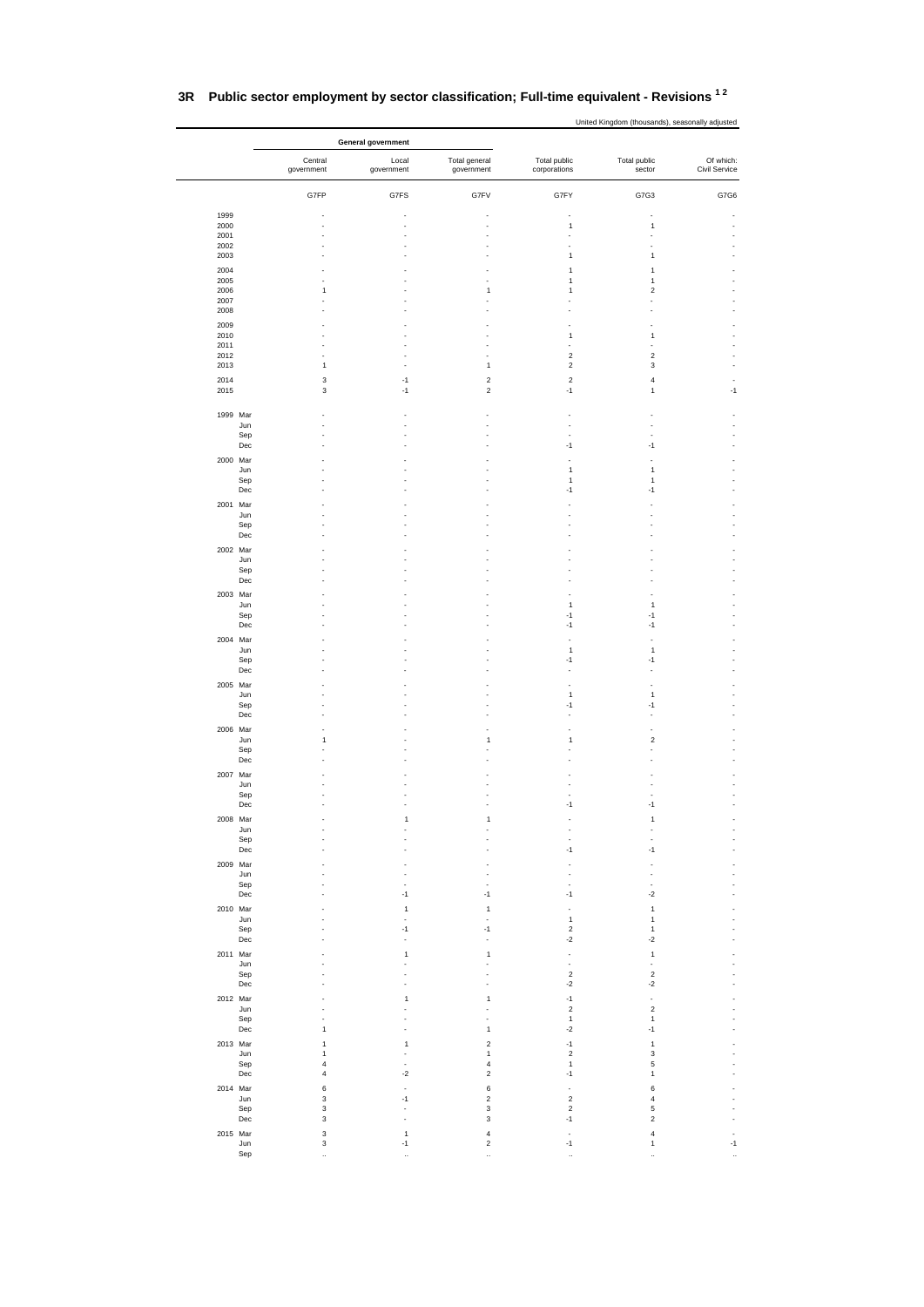| Central                                       | Local                                               |                                              |                                               |                                      |                             |
|-----------------------------------------------|-----------------------------------------------------|----------------------------------------------|-----------------------------------------------|--------------------------------------|-----------------------------|
| government                                    | government                                          | Total general<br>government                  | Total public<br>corporations                  | Total public<br>sector               | Of which:<br>Civil Service  |
| G7FP                                          | G7FS                                                | G7FV                                         | G7FY                                          | G7G3                                 | G7G6                        |
|                                               |                                                     |                                              |                                               |                                      |                             |
| ÷<br>÷                                        | $\mathbf{1}$<br>$\blacksquare$                      | 1<br>$\sim$                                  | $\overline{\phantom{a}}$<br>$-3$              | $\mathbf{1}$<br>$-3$                 |                             |
| ÷<br>÷<br>$\ddotsc$                           | $\mathbf{1}$<br>$-2$<br>$\ddotsc$                   | $\mathbf{1}$<br>$-2$<br>$\ddot{\phantom{a}}$ | $\mathbf{1}$<br>$-1$<br>$\ddotsc$             | $\overline{2}$<br>$-3$<br>$\ddotsc$  | $\sim$<br>$-1$<br>$\ddotsc$ |
|                                               |                                                     |                                              |                                               |                                      |                             |
| 0.0<br>0.0                                    | 0.1<br>0.0                                          | 0.1<br>0.0                                   | 0.0<br>$-1.7$                                 | 0.0<br>$-0.1$                        | 0.0<br>0.0                  |
| 0.0<br>0.0<br>$\ddotsc$                       | 0.0<br>$-0.1$<br>$\ddotsc$                          | 0.1<br>0.0<br>$\ddot{\phantom{0}}$           | 0.6<br>$-0.6$<br>$\ddotsc$                    | 0.0<br>$-0.1$<br>$\ddotsc$           | 0.0<br>$-0.2$<br>$\ddotsc$  |
|                                               |                                                     |                                              |                                               |                                      |                             |
| $-1$<br>$-1$                                  | $\overline{\phantom{a}}$<br>$\overline{\mathbf{c}}$ | $-1$<br>$\mathbf{1}$                         | $\mathbf{1}$<br>$\tilde{\phantom{a}}$         | ٠<br>$\mathbf{1}$                    | ٠                           |
| $-3$<br>$\overline{\phantom{a}}$<br>$\ddotsc$ | $\mathbf{1}$<br>ä,<br>$\ddotsc$                     | $-2$<br>$\omega$<br>$\ddotsc$                | $\overline{\phantom{a}}$<br>$-3$<br>$\cdot$ . | $-2$<br>$-3$<br>$\ddot{\phantom{a}}$ | ٠<br>$-1$<br>$\ddotsc$      |
|                                               |                                                     |                                              |                                               |                                      |                             |
| $-0.1$<br>$-0.1$                              | 0.0<br>0.1                                          | 0.0<br>0.0                                   | 0.3<br>$-0.1$                                 | 0.0<br>0.0                           | 0.0<br>0.0                  |
| $-0.1$<br>0.0                                 | 0.1<br>0.0                                          | $-0.1$<br>0.0                                | 0.0<br>$-1.7$                                 | 0.0<br>0.0                           | 0.0<br>$-0.2$<br>$\ldots$   |
|                                               | $\ddotsc$                                           | $\ddotsc$                                    | $\ddot{\phantom{0}}$                          | $\ddot{\phantom{0}}$                 | $\cdot$ .                   |

#### <span id="page-51-0"></span>**3R Public sector employment by sector classification; Full-time equivalent - Revisions 1 2**

United Kingdom (thousands), seasonally adjusted

1 Rounded estimates have been used in this table to calculate the comparisons between periods. 2 Annual figures relate to June quarter.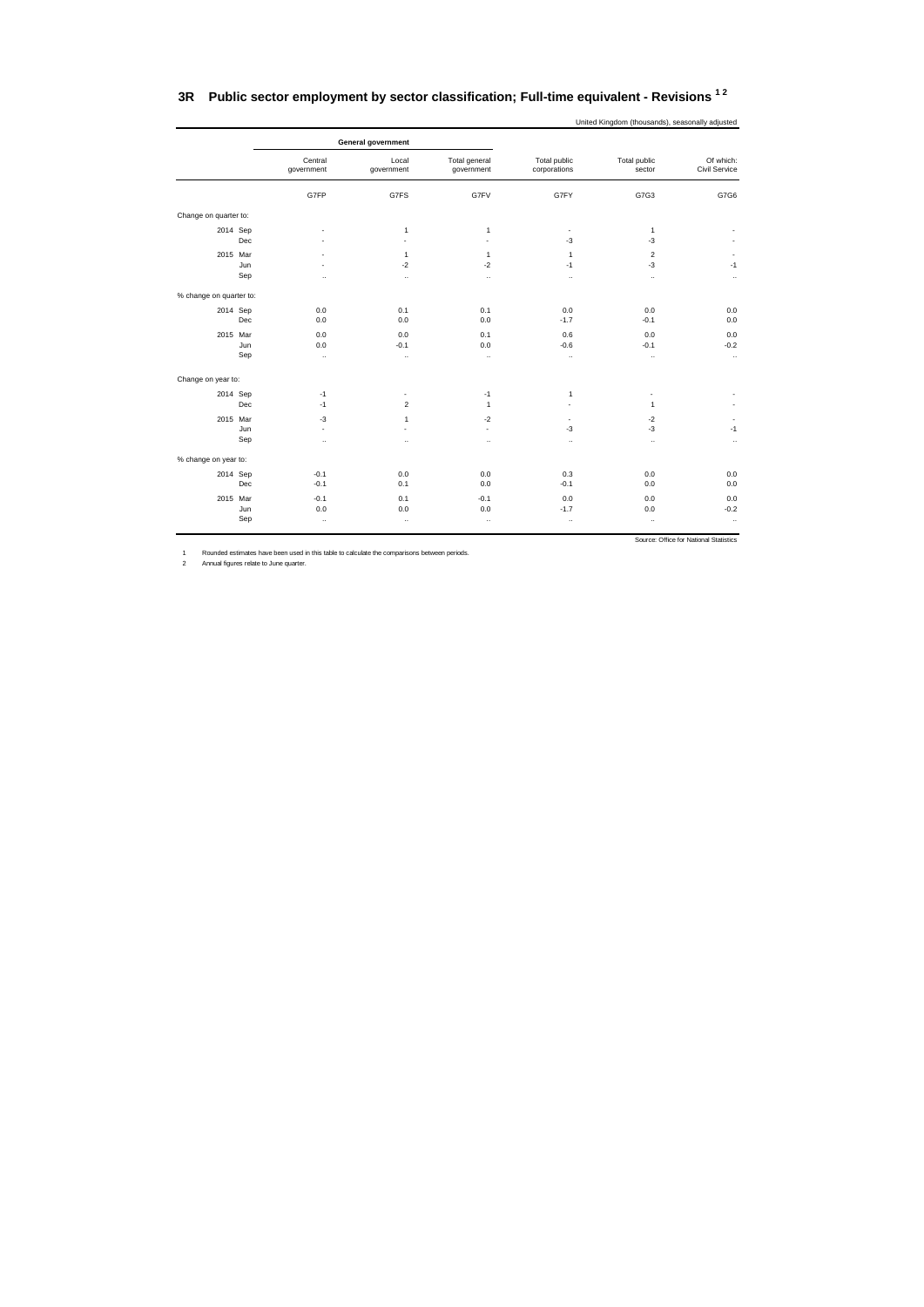|              |              | Public administration, defence, compulsory social security |                                              |                              |                                      |                                         | Health and social work          |                               |
|--------------|--------------|------------------------------------------------------------|----------------------------------------------|------------------------------|--------------------------------------|-----------------------------------------|---------------------------------|-------------------------------|
|              | Construction | HM Forces $^{23}$                                          | Police (including<br>civilians) <sup>4</sup> | Public<br>administration $5$ | Education <sup>6</sup>               | National Health<br>Service <sup>7</sup> | Other health and<br>social work | Other public<br>sector $8910$ |
|              | G9BC         | G7G9                                                       | G7GC                                         | G7GF                         | G7GI                                 | G7GL                                    | G7GR                            | G7K2                          |
| 1999         |              |                                                            |                                              |                              |                                      |                                         |                                 |                               |
| 2000         |              |                                                            |                                              | ä,                           |                                      |                                         |                                 |                               |
| 2001<br>2002 |              |                                                            |                                              |                              |                                      |                                         |                                 |                               |
| 2003         |              |                                                            |                                              |                              |                                      |                                         |                                 |                               |
| 2004         |              |                                                            |                                              |                              |                                      |                                         |                                 |                               |
| 2005<br>2006 |              |                                                            |                                              |                              |                                      |                                         |                                 |                               |
| 2007<br>2008 |              |                                                            |                                              |                              |                                      |                                         | 1                               |                               |
| 2009         |              |                                                            |                                              |                              |                                      |                                         | $-2$                            |                               |
| 2010         |              |                                                            |                                              |                              |                                      |                                         | $-1$                            |                               |
| 2011<br>2012 |              |                                                            |                                              | $-2$                         | $-1$                                 |                                         | ä,<br>$\mathbf{1}$              |                               |
| 2013         |              |                                                            |                                              |                              |                                      |                                         | $-1$                            |                               |
| 2014         |              |                                                            |                                              | $\overline{\phantom{a}}$     | $\overline{2}$                       |                                         | $-1$                            | $\mathbf{1}$                  |
| 2015         |              |                                                            |                                              | $-2$                         | $\mathbf{1}$                         |                                         | $-1$                            |                               |
| 1999 Mar     |              |                                                            |                                              |                              |                                      |                                         |                                 |                               |
|              | Jun          |                                                            |                                              |                              |                                      |                                         |                                 |                               |
|              | Sep<br>Dec   |                                                            |                                              |                              |                                      |                                         |                                 |                               |
| 2000 Mar     |              |                                                            |                                              |                              |                                      |                                         |                                 |                               |
|              | Jun          |                                                            |                                              |                              |                                      |                                         |                                 |                               |
|              | Sep<br>Dec   |                                                            |                                              |                              |                                      |                                         |                                 | -1                            |
| 2001 Mar     |              |                                                            |                                              |                              |                                      |                                         |                                 |                               |
|              | Jun          |                                                            |                                              |                              |                                      |                                         |                                 |                               |
|              | Sep<br>Dec   |                                                            |                                              |                              |                                      |                                         |                                 | $-1$                          |
| 2002 Mar     |              |                                                            |                                              |                              |                                      |                                         |                                 |                               |
|              | Jun          |                                                            |                                              |                              |                                      |                                         |                                 |                               |
|              | Sep<br>Dec   |                                                            |                                              |                              |                                      |                                         |                                 |                               |
| 2003 Mar     |              |                                                            |                                              |                              |                                      |                                         |                                 |                               |
|              | Jun          |                                                            |                                              |                              |                                      |                                         |                                 |                               |
|              | Sep<br>Dec   |                                                            |                                              |                              |                                      |                                         |                                 |                               |
| 2004 Mar     |              |                                                            |                                              |                              |                                      |                                         |                                 |                               |
|              | Jun          |                                                            |                                              |                              |                                      |                                         |                                 |                               |
|              | Sep<br>Dec   |                                                            |                                              |                              |                                      |                                         |                                 |                               |
| 2005 Mar     |              |                                                            |                                              |                              |                                      |                                         |                                 |                               |
|              | Jun<br>Sep   |                                                            |                                              |                              |                                      |                                         |                                 |                               |
|              | Dec          |                                                            |                                              |                              |                                      |                                         | $-1$                            |                               |
| 2006 Mar     |              |                                                            |                                              |                              |                                      |                                         |                                 |                               |
|              | Jun<br>Sep   |                                                            |                                              |                              |                                      |                                         | $-1$                            | $\mathbf{1}$                  |
|              | Dec          |                                                            |                                              |                              |                                      |                                         |                                 | $-1$                          |
| 2007 Mar     |              |                                                            | $\mathbf{1}$                                 |                              | -1                                   |                                         |                                 |                               |
|              | Jun<br>Sep   |                                                            | $\mathbf{1}$                                 |                              |                                      |                                         |                                 | $\mathbf{1}$                  |
|              | Dec          |                                                            |                                              |                              |                                      |                                         |                                 |                               |
| 2008 Mar     |              |                                                            |                                              |                              |                                      |                                         |                                 |                               |
|              | Jun<br>Sep   |                                                            |                                              |                              |                                      |                                         | $\mathbf 1$<br>$-1$             | $\,$ 1 $\,$                   |
|              | Dec          |                                                            |                                              |                              |                                      |                                         | L.                              | $-1$                          |
| 2009 Mar     |              |                                                            |                                              |                              |                                      |                                         |                                 |                               |
|              | Jun<br>Sep   |                                                            |                                              |                              |                                      |                                         | $-2$<br>$\mathbf 1$             | ä,                            |
|              | Dec          |                                                            |                                              |                              |                                      |                                         | 1                               | $\mathbf{-2}$                 |
| 2010 Mar     |              |                                                            |                                              |                              | -1                                   |                                         |                                 | ÷,                            |
|              | Jun<br>Sep   |                                                            |                                              |                              |                                      |                                         | -1<br>1                         | $\blacksquare$<br>$-1$        |
|              | Dec          |                                                            |                                              |                              |                                      |                                         |                                 | $\overline{\phantom{a}}$      |
| 2011 Mar     |              |                                                            |                                              |                              |                                      |                                         |                                 |                               |
|              | Jun<br>Sep   |                                                            |                                              |                              | 1                                    |                                         |                                 | ÷,<br>$-1$                    |
|              | Dec          |                                                            |                                              |                              |                                      |                                         |                                 | ÷,                            |
| 2012 Mar     |              |                                                            |                                              |                              |                                      |                                         |                                 | $\mathbf{1}$                  |
|              | Jun<br>Sep   |                                                            |                                              | $\mathbf{-2}$<br>$\cdot 2$   | $-1$                                 |                                         | 1<br>3                          | ÷,<br>$-1$                    |
|              | Dec          |                                                            |                                              | $\cdot 3$                    |                                      |                                         | $\boldsymbol{2}$                |                               |
| 2013 Mar     |              |                                                            |                                              |                              |                                      |                                         |                                 | $\,$ 1                        |
|              | Jun<br>Sep   |                                                            |                                              |                              | 5                                    |                                         | -1                              | ÷,<br>$-1$                    |
|              | Dec          |                                                            |                                              | $\overline{1}$               | $\overline{4}$                       | $-1$                                    |                                 | $\mathbf{1}$                  |
| 2014 Mar     |              |                                                            |                                              | 1                            | 5                                    |                                         |                                 | $\mathbf{1}$                  |
|              | Jun<br>Sep   |                                                            |                                              | $-1$                         | $\overline{\mathbf{c}}$<br>4         |                                         | $-1$                            | $\mathbf 1$<br>$\mathbf 2$    |
|              | Dec          |                                                            |                                              | $-1$                         | 4                                    | -1                                      |                                 | $\mathsf 3$                   |
| 2015 Mar     |              |                                                            |                                              | $-1$                         | 3                                    |                                         |                                 | $\mathbf 2$                   |
|              | Jun<br>Sep   |                                                            |                                              | $-2$<br>$\ddot{\phantom{a}}$ | $\mathbf{1}$<br>$\ddot{\phantom{a}}$ |                                         | $-1$                            | $\overline{\phantom{a}}$      |
|              |              |                                                            | $\ddot{\phantom{0}}$                         |                              |                                      | $\ddotsc$                               |                                 |                               |

#### **4R Public sector employment by industry; Full-time equivalent - Revisions <sup>1</sup>**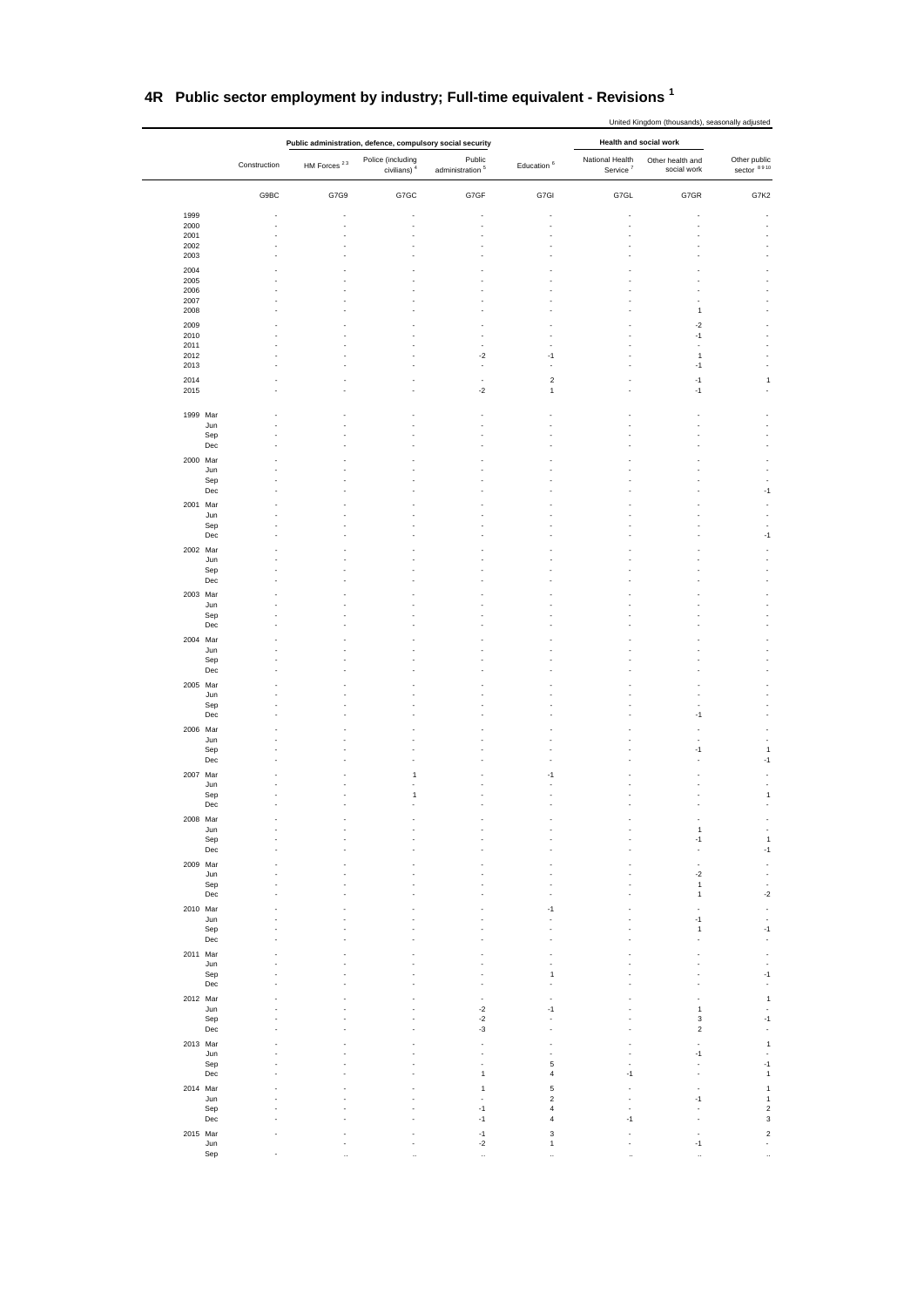|                               |                                 | Health and social work                  |                        |                              | Public administration, defence, compulsory social security |                      |              |                         |
|-------------------------------|---------------------------------|-----------------------------------------|------------------------|------------------------------|------------------------------------------------------------|----------------------|--------------|-------------------------|
| Other public<br>sector $8910$ | Other health and<br>social work | National Health<br>Service <sup>7</sup> | Education <sup>6</sup> | Public<br>administration $5$ | Police (including<br>civilians) <sup>4</sup>               | HM Forces $23$       | Construction |                         |
| G7K2                          | G7GR                            | G7GL                                    | G7GI                   | G7GF                         | G7GC                                                       | G7G9                 | G9BC         |                         |
|                               |                                 |                                         |                        |                              |                                                            |                      |              | Change on quarter to:   |
| $\mathbf{1}$                  | $\mathbf{1}$                    | $\sim$                                  | $\overline{2}$         | $-1$                         |                                                            |                      |              | 2014 Sep                |
| $\mathbf{1}$                  | ä,                              | $-1$                                    | $\sim$                 | $\tilde{\phantom{a}}$        |                                                            |                      |              | Dec                     |
| $-1$                          | ٠                               | $\mathbf{1}$                            | $-1$                   | ٠                            |                                                            |                      |              | 2015 Mar                |
| $-2$                          | $-1$                            | ×.                                      | $-2$                   | $-1$                         |                                                            |                      |              | Jun                     |
| $\ddotsc$                     | $\ddotsc$                       | $\ddot{\phantom{a}}$                    |                        | $\ddotsc$                    |                                                            | и.                   |              | Sep                     |
|                               |                                 |                                         |                        |                              |                                                            |                      |              | % change on quarter to: |
| 0.3                           | 0.5                             | 0.0                                     | 0.2                    | $-0.2$                       | 0.0                                                        | 0.0                  |              | 2014 Sep                |
| 0.2                           | 0.0                             | $-0.1$                                  | 0.0                    | 0.0                          | 0.0                                                        | 0.0                  | ä,           | Dec                     |
| $-0.2$                        | 0.0                             | 0.1                                     | $-0.1$                 | 0.0                          | 0.0                                                        | 0.0                  |              | 2015 Mar                |
| $-0.5$                        | $-0.5$                          | 0.0                                     | $-0.2$                 | $-0.1$                       | 0.0                                                        | 0.0                  |              | Jun                     |
| $\ldots$                      | $\ldots$                        | $\ddotsc$                               | $\ddotsc$              | $\ddot{\phantom{0}}$         | $\ddotsc$                                                  | $\ddotsc$            |              | Sep                     |
|                               |                                 |                                         |                        |                              |                                                            |                      |              | Change on year to:      |
| 3                             |                                 |                                         | $-1$                   | $-1$                         |                                                            |                      |              | 2014 Sep                |
| $\overline{c}$                |                                 |                                         | $\sim$                 | $-2$                         |                                                            |                      |              | Dec                     |
| $\mathbf{1}$                  |                                 |                                         | $-2$                   | $-2$                         |                                                            |                      |              | 2015 Mar                |
| $-1$                          |                                 |                                         | $-1$                   | $-2$                         |                                                            |                      |              | Jun                     |
|                               |                                 |                                         |                        | $\ddotsc$                    | $\ddot{\phantom{a}}$                                       | $\ddot{\phantom{0}}$ |              | Sep                     |
|                               |                                 |                                         |                        |                              |                                                            |                      |              | % change on year to:    |
| 0.4                           | 0.0                             | 0.0                                     | $-0.1$                 | $-0.1$                       | 0.0                                                        | 0.0                  | ×.           | 2014 Sep                |
| 0.4                           | 0.0                             | 0.0                                     | 0.0                    | $-0.2$                       | 0.0                                                        | 0.0                  | ÷.           | Dec                     |
| 0.2                           | 0.0                             | 0.0                                     | $-0.2$                 | $-0.2$                       | 0.0                                                        | 0.0                  |              | 2015 Mar                |
| $-0.2$                        | 0.0                             | 0.0                                     | $-0.1$                 | $-0.2$                       | 0.0                                                        | 0.0                  |              | Jun                     |
| $\ldots$                      | $\ldots$                        | $\ldots$                                |                        | $\ddotsc$                    | $\ddotsc$                                                  | $\ddotsc$            |              | Sep                     |

#### <span id="page-53-0"></span>**4R Public sector employment by industry; Full-time equivalent - Revisions <sup>1</sup>**

1 Rounded estimates have been used in this table to calculate the comparisons between periods.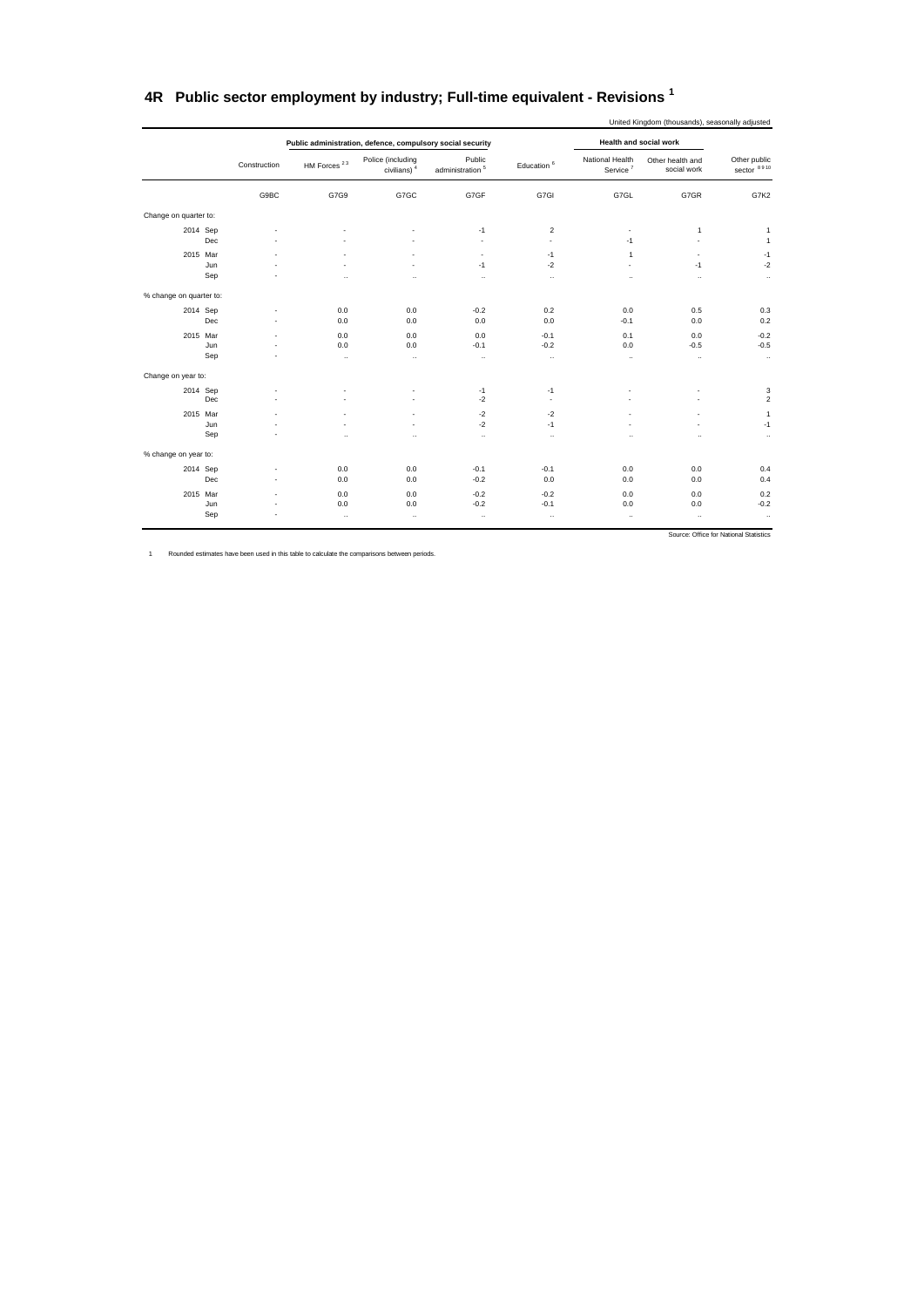## **5R Public and private sector employment; Headcount - Revisions 1 2**

|                      | <b>Public Sector</b>                       |                | <b>Private Sector</b>            |            |                                    | Public sector excluding effects of<br>major reclassifications |                                 | United Kingdom, seasonally adjusted<br>Private sector excluding effects of<br>major reclassifications |                                    |
|----------------------|--------------------------------------------|----------------|----------------------------------|------------|------------------------------------|---------------------------------------------------------------|---------------------------------|-------------------------------------------------------------------------------------------------------|------------------------------------|
|                      | Headcount<br>(thousands)                   | Percentage     | Headcount<br>(thousands)         | Percentage | Total<br>employment<br>(thousands) | Headcount<br>(thousands)                                      | Percentage                      | Headcount<br>(thousands)                                                                              | Percentage                         |
|                      | G7AU                                       | G9BZ           | G7K5                             | G9C2       | G7GO                               | MFY7                                                          | MFY9                            | MFZ2                                                                                                  | MFY5                               |
| 1999<br>2000<br>2001 | 1                                          | $\sim$         | Ĭ.<br>$-1$<br>Ĩ.                 |            |                                    | ÷                                                             |                                 |                                                                                                       | $\overline{\phantom{a}}$           |
| 2002                 |                                            |                |                                  |            |                                    |                                                               |                                 |                                                                                                       |                                    |
| 2003                 | 1                                          |                | $-1$                             |            |                                    | $\mathbf{1}$                                                  |                                 | $-1$                                                                                                  |                                    |
| 2004                 | 1                                          |                | $-1$                             |            |                                    | 1                                                             | ٠                               | $-1$                                                                                                  | $\overline{a}$                     |
| 2005<br>2006         | 1                                          |                | -1                               |            |                                    | $\sqrt{2}$<br>5                                               |                                 | $^{\text{{\small -2}}}$<br>-5                                                                         |                                    |
| 2007                 |                                            |                | ÷,                               |            |                                    | 6                                                             | 0.1                             | $\mbox{-}6$                                                                                           | $-0.1$                             |
| 2008                 |                                            |                |                                  |            |                                    | 6                                                             | 0.1                             | $\mbox{-}6$                                                                                           | $-0.1$                             |
| 2009<br>2010         | 1                                          |                | $-1$                             |            |                                    | 6<br>6                                                        |                                 | -6<br>$\mbox{-}6$                                                                                     | ÷,<br>÷                            |
| 2011                 |                                            |                |                                  |            |                                    | $\overline{4}$                                                |                                 | $-4$                                                                                                  | ÷                                  |
| 2012<br>2013         |                                            |                |                                  |            |                                    | 5<br>3                                                        |                                 | $-5$<br>$-3$                                                                                          | $\overline{\phantom{a}}$           |
| 2014                 | $\ensuremath{\mathsf{3}}$                  | ÷,             | $-3$                             |            |                                    | 5                                                             | ÷                               | $\text{-}5$                                                                                           | ÷                                  |
| 2015                 | $\mathbf{3}$                               |                | $-3$                             |            |                                    | $\mathbf{1}$                                                  |                                 | $-1$                                                                                                  | ÷,                                 |
| 1999 Mar<br>Jun      | 1                                          |                | $-1$                             |            |                                    | ٠                                                             |                                 |                                                                                                       | ä,                                 |
| Sep                  |                                            |                |                                  |            |                                    | $\mathbf{1}$                                                  |                                 | $-1$                                                                                                  |                                    |
| Dec                  |                                            |                |                                  |            |                                    |                                                               |                                 |                                                                                                       |                                    |
| 2000 Mar             | 1<br>1                                     |                | -1<br>$-1$                       |            |                                    |                                                               |                                 |                                                                                                       |                                    |
| Jun<br>Sep           |                                            |                |                                  |            |                                    | 1                                                             |                                 | $-1$                                                                                                  |                                    |
| Dec                  |                                            |                | ÷,                               |            |                                    | Ĭ.                                                            |                                 |                                                                                                       | $\overline{\phantom{a}}$           |
| 2001 Mar             |                                            |                |                                  |            |                                    | $-1$                                                          |                                 | $\mathbf{1}$                                                                                          |                                    |
| Jun<br>Sep           | 1                                          |                | $-1$                             |            |                                    |                                                               |                                 |                                                                                                       |                                    |
| Dec                  |                                            |                | Ĭ.                               |            |                                    |                                                               |                                 |                                                                                                       |                                    |
| 2002 Mar             |                                            |                |                                  |            |                                    |                                                               |                                 |                                                                                                       |                                    |
| Jun<br>Sep           |                                            | $\overline{a}$ |                                  |            |                                    | $\mathbf{1}$                                                  |                                 | $-1$                                                                                                  | $\overline{\phantom{a}}$           |
| Dec                  |                                            |                |                                  |            |                                    |                                                               |                                 |                                                                                                       |                                    |
| 2003 Mar             |                                            |                | Ĭ.                               |            |                                    | $-1$                                                          |                                 | $\mathbf{1}$                                                                                          |                                    |
| Jun                  | $\mathbf{1}$                               |                | $-1$                             |            |                                    | $\overline{1}$                                                |                                 | $-1$                                                                                                  | ä,                                 |
| Sep<br>Dec           | $-1$<br>$-1$                               |                | 1<br>1                           |            |                                    | $\mathbf{1}$<br>$-1$                                          | ÷<br>$-0.1$                     | $-1$<br>$\mathbf{1}$                                                                                  | 0.1                                |
| 2004 Mar             |                                            |                |                                  |            |                                    | $-1$                                                          |                                 | $\overline{1}$                                                                                        |                                    |
| Jun                  | $\mathbf{1}$                               | $\overline{a}$ | $-1$                             |            |                                    | $\mathbf{1}$                                                  | $\overline{a}$                  | $-1$                                                                                                  | $\overline{\phantom{a}}$           |
| Sep<br>Dec           | $-1$                                       |                | $\mathbf{1}$<br>Ĭ.               |            |                                    | $\boldsymbol{2}$<br>$-3$                                      |                                 | $^{\text{{\small -2}}}$<br>$\mathbf{3}$                                                               | $\overline{a}$                     |
| 2005 Mar             |                                            |                | ÷,                               |            |                                    | $^{\text{{\small -2}}}$                                       |                                 | $\sqrt{2}$                                                                                            | ÷,                                 |
| Jun                  | 1                                          |                | $-1$                             |            |                                    | $\sqrt{2}$                                                    |                                 | $-2$                                                                                                  |                                    |
| Sep                  | $-2$<br>$-1$                               |                | $\mathbf 2$<br>$\mathbf{1}$      |            |                                    | 4                                                             |                                 | $-4$                                                                                                  |                                    |
| Dec                  |                                            |                |                                  |            |                                    | $^{\rm -4}$                                                   |                                 | $\overline{4}$                                                                                        |                                    |
| 2006 Mar<br>Jun      |                                            |                |                                  |            |                                    | $-2$<br>$\mathbf 5$                                           |                                 | $\overline{2}$<br>$\text{-}5$                                                                         |                                    |
| Sep                  |                                            |                |                                  |            |                                    | 4                                                             |                                 | -4                                                                                                    |                                    |
| Dec                  | $\overline{\phantom{a}}$                   |                |                                  |            |                                    | $^{\mbox{{\small -6}}}$                                       | $-0.1$                          | $\boldsymbol{6}$                                                                                      | 0.1                                |
| 2007 Mar<br>Jun      |                                            |                |                                  |            |                                    | $-3$<br>6                                                     | $-0.1$<br>0.1                   | 3<br>-6                                                                                               | 0.1<br>$-0.1$                      |
| Sep                  |                                            |                |                                  |            |                                    | 6                                                             |                                 | -6                                                                                                    | $\overline{\phantom{a}}$           |
| Dec                  |                                            |                |                                  |            |                                    | -6                                                            | $\overline{\phantom{a}}$        | 6                                                                                                     | $\overline{\phantom{a}}$           |
| 2008 Mar<br>Jun      |                                            |                |                                  |            |                                    | $-4$<br>6                                                     | $\overline{\phantom{a}}$<br>0.1 | $\overline{4}$<br>-6                                                                                  | $\overline{\phantom{a}}$<br>$-0.1$ |
| Sep                  |                                            |                | ä,                               |            |                                    | 5                                                             | 0.1                             | -5                                                                                                    | $-0.1$                             |
| Dec                  | $-2$                                       |                | $\sqrt{2}$                       |            |                                    | -6                                                            |                                 | 6                                                                                                     | $\overline{a}$                     |
| 2009 Mar             | 1                                          |                | $-1$                             |            |                                    | $-3$                                                          |                                 | $\mathbf{3}$                                                                                          | ÷,                                 |
| Jun<br>Sep           | 1<br>$\overline{1}$                        |                | $-1$<br>$-1$                     |            |                                    | 6<br>$\overline{\mathbf{c}}$                                  | $\overline{\phantom{a}}$        | -6<br>$-2$                                                                                            | ÷<br>$\overline{a}$                |
| Dec                  | $\textnormal{-}3$                          |                | 3                                |            |                                    | $-5$                                                          | $-0.1$                          | $\,$ 5 $\,$                                                                                           | 0.1                                |
| 2010 Mar             | 3                                          |                | $-3$                             |            |                                    | $-4$                                                          |                                 | $\sqrt{4}$                                                                                            |                                    |
| Jun<br>Sep           | $\overline{\phantom{a}}$<br>$\overline{1}$ |                | $\overline{\phantom{a}}$<br>$-1$ |            |                                    | 6<br>3                                                        |                                 | -6<br>$-3$                                                                                            | $\blacksquare$<br>$\overline{a}$   |
| Dec                  | $-2$                                       |                | $\mathbf 2$                      |            |                                    | $-4$                                                          |                                 | $\sqrt{4}$                                                                                            | L,                                 |
| 2011 Mar             | $\overline{2}$                             |                | $-2$                             |            |                                    | $^{\text{{\small -2}}}$                                       |                                 | $\sqrt{2}$                                                                                            |                                    |
| Jun                  | $\overline{\phantom{a}}$                   |                | $\overline{\phantom{a}}$         |            |                                    | 4                                                             |                                 | $-4$                                                                                                  |                                    |
| Sep<br>Dec           | $\overline{1}$<br>$-5$                     |                | $-1$<br>5                        |            |                                    | $\mathbf 2$<br>$-3$                                           |                                 | $-2$<br>3                                                                                             |                                    |
| 2012 Mar             | $\boldsymbol{2}$                           |                | $-2$                             |            |                                    | $-1$                                                          |                                 | $\mathbf{1}$                                                                                          |                                    |
| Jun                  | $\overline{\phantom{a}}$                   |                | $\overline{\phantom{a}}$         |            |                                    | $\sqrt{5}$                                                    |                                 | $-5$                                                                                                  |                                    |
| Sep<br>Dec           | $\overline{c}$<br>$-5$                     |                | $-2$<br>5                        |            |                                    | $\mathbf{1}$<br>$-1$                                          |                                 | $-1$<br>$\overline{1}$                                                                                |                                    |
| 2013 Mar             | 3                                          |                | $-3$                             |            |                                    | $-2$                                                          |                                 | $\sqrt{2}$                                                                                            |                                    |
| Jun                  |                                            |                | $\overline{\phantom{a}}$         |            |                                    | 3                                                             |                                 | $-3$                                                                                                  |                                    |
| Sep                  | 4                                          | $\overline{a}$ | $-4$                             |            |                                    | $\overline{c}$                                                |                                 | $-2$                                                                                                  |                                    |
| Dec                  | $-3$                                       | 0.1            | 3                                |            |                                    | 3                                                             |                                 | $-3$                                                                                                  |                                    |
| 2014 Mar<br>Jun      | 6<br>3                                     | $\overline{a}$ | $\textbf{-6}$<br>$-3$            | $-0.1$     |                                    | $\boldsymbol{2}$<br>5                                         |                                 | $^{\circ2}$<br>-5                                                                                     |                                    |
| Sep                  | 5                                          | 0.1            | $-5$                             | $-0.1$     |                                    | $\boldsymbol{2}$                                              |                                 | $\textbf{-2}$                                                                                         |                                    |
| Dec<br>2015 Mar      | 3<br>4                                     | $\overline{a}$ | $-3$<br>-4                       |            |                                    | $\overline{4}$<br>$\sqrt{2}$                                  |                                 | $-4$<br>$\textbf{-2}$                                                                                 |                                    |
| Jun                  | 3                                          |                | $-3$                             |            |                                    | $\mathbf{1}$                                                  |                                 | $-1$                                                                                                  |                                    |
| Sep                  |                                            |                |                                  |            |                                    |                                                               |                                 |                                                                                                       |                                    |